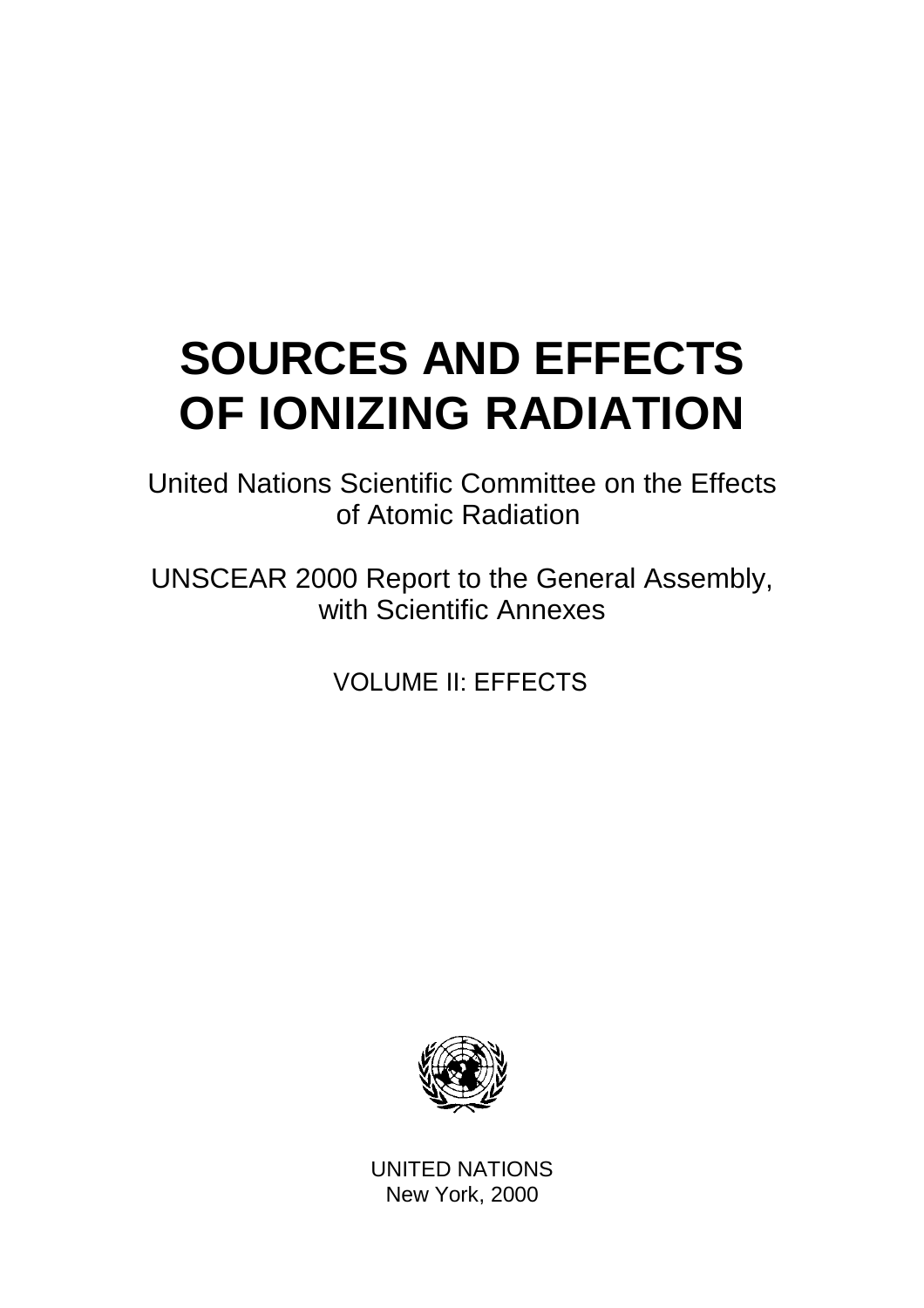### NOTE

The report of the Committee without its annexes appears as Official Records of the General Assembly, Fifty-fifth Session, Supplement No. 46 (A/55/46).

The designation employed and the presentation of material in this publication do not imply the expression of any opinion whatsoever on the part of the Secretariat of the United Nations concerning the legal status of any country, territory, city or area, or of its authorities, or concerning the delimitation of its frontiers or boundaries.

The country names used in this document are, in most cases, those that were in use at the time the data were collected or the text prepared. In other cases, however, the names have been updated, where this was possible and appropriate, to reflect political changes.

> UNITED NATIONS PUBLICATION Sales No. E.00.IX.4 ISBN 92-1-142239-6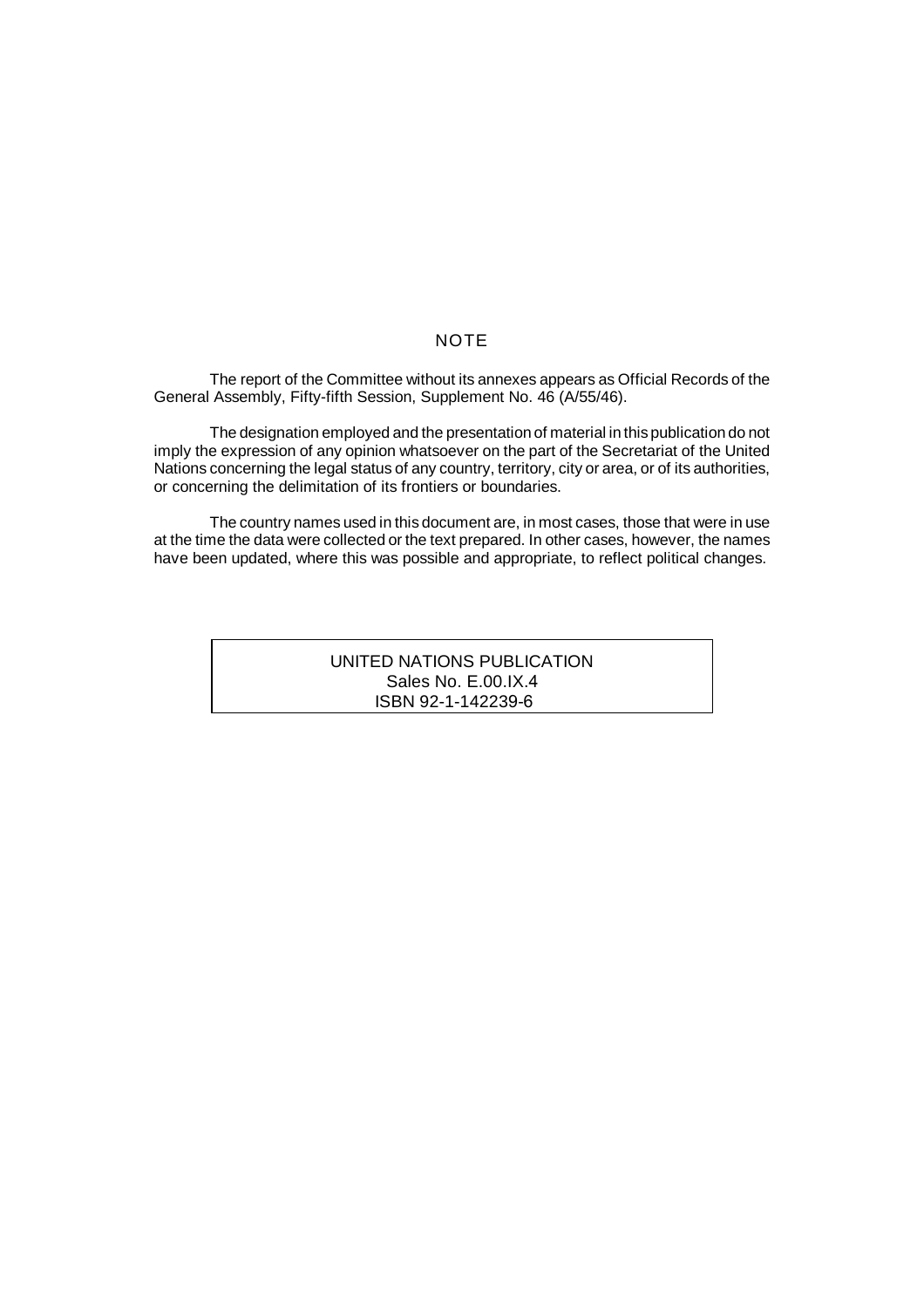### **ANNEX F**

## **DNA repair and mutagenesis**

### **CONTENTS**

| Page                                                                                                                                                                                                                                                                                                                                                                                                                |
|---------------------------------------------------------------------------------------------------------------------------------------------------------------------------------------------------------------------------------------------------------------------------------------------------------------------------------------------------------------------------------------------------------------------|
| L<br>THE ROLE OF DNA REPAIR GENES IN CELL FUNCTION<br>$\overline{2}$<br>A.<br><b>B.</b><br>$C_{\cdot}$                                                                                                                                                                                                                                                                                                              |
| II.<br>RADIOSENSITIVITY IN MAMMALIAN CELLS AND HUMANS  9<br>A.<br>1.<br>2.<br>Mechanisms of enhanced sensitivity in human disorders<br>11<br>3.<br>Analysis of genes determining radiosensitivity<br>12<br>$\overline{4}$ .<br>17<br>RELATIONSHIP BETWEEN REPAIR AND<br><b>B.</b><br>OTHER CELL REGULATORY PROCESSES<br>18                                                                                          |
| 1.<br>Radiosensitivity and defective recombination in the immune system:<br>non-homologous end joining of DNA double-strand breaks<br>18<br>21<br>2.<br>23<br>3.<br>25<br>4.                                                                                                                                                                                                                                        |
| III.<br>26<br><b>CONTRIBUTION OF MUTANT GENES</b><br>A.<br>TO HUMAN RADIOSENSITIVITY<br>26<br>INFLUENCE OF REPAIR ON RADIATION RESPONSES<br>29<br><b>B.</b><br>C.                                                                                                                                                                                                                                                   |
| IV.<br>33<br>MECHANISMS OF RADIATION MUTAGENESIS<br>MUTATION AS A REPAIR-RELATED RESPONSE<br>33<br>A <sub>1</sub><br>THE SPECTRUM OF RADIATION-INDUCED MUTATIONS<br>35<br><b>B.</b><br>MOLECULAR ANALYSIS OF RADIATION-INDUCED MUTATIONS.<br>C.<br>36<br>EFFECT OF RADIATION QUALITY<br>39<br>D.<br>NOVEL MECHANISMS OF GENETIC CHANGE<br>Ε.<br>41<br>44<br>F.<br>MUTATION FREQUENCIES AND CONSEQUENCES<br>47<br>G. |
| 47                                                                                                                                                                                                                                                                                                                                                                                                                  |
| 49                                                                                                                                                                                                                                                                                                                                                                                                                  |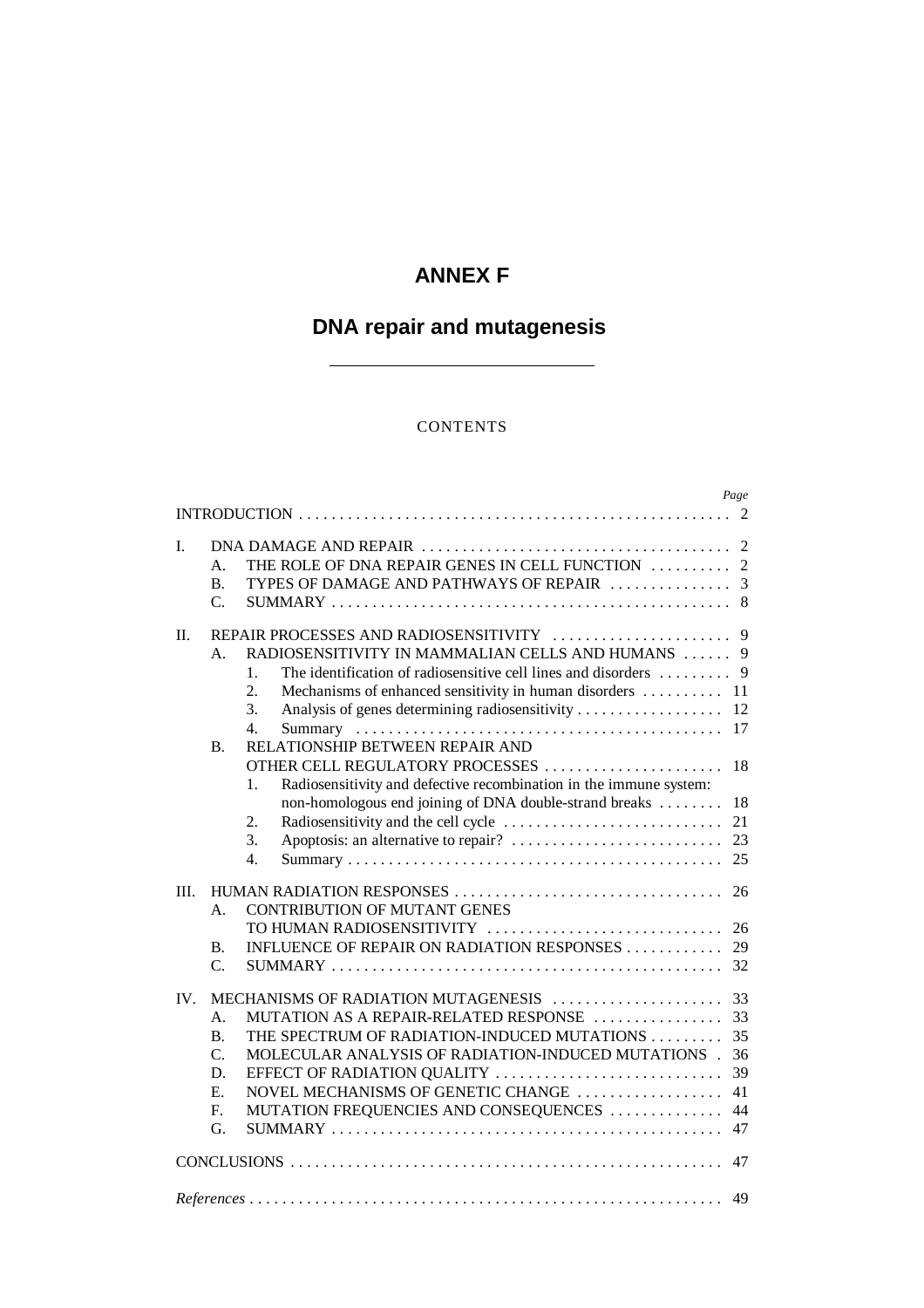### **INTRODUCTION**

1. Risk estimates for the induction of human disease are obtained primarily from epidemiological studies. These studies can clearly distinguish radiation effects onlyat relatively high doses and dose rates. Togain information at lowdoses and low dose rates, which are more relevant to typical human radiation exposures, it is necessary to extrapolate the results of these studies. To be valid, this extrapolation requires a detailed understanding of the mechanisms by which radiation induces cancer and genetic disorders.

2. Several lines of evidence show that sites of radiationinduced cell lethality, mutation, and malignant change are situated within the nucleus and that DNA is the primary target. When DNA is damaged by radiation, enzymes within the cell nucleus attempt to repair that damage. The efficiency of the enzymatic repair processes determines the outcome: most commonly, the structure of DNA is repaired correctly and cellular functions return to normal. If the repair is unsuccessful, incomplete, or imprecise, the cell may die or may suffer alteration and loss of genetic information (seen as mutation and chromosomal aberration). These information changes determine heritable genetic defects and are thought to be important in the development of radiation-induced cancer. The more complete the knowledge of the ways in which human cells respond to damage and of the mechanisms underlying the formation of mutations and chromosomal aberrations, the more accurate will be the predictions of the oncogenic and hereditary effects of ionizing radiation.

3. DNA repair is itself controlled by a specific set of genes encoding the enzymes that catalyse cellular response to DNA damage. Loss of repair function, or alteration of the control of repair processes, can have very serious consequences for cells and individuals. It is anticipated that DNA repair plays a critical role in protecting normal individuals from radiation effects, including cancer. Clinical experience has revealed individuals who are both hypersensitive to radiation and cancer-prone; some of these individuals have recently been shown to have defects in genes involved in the response to DNA damage.

4. In recent years there have been significant advances in the molecular analysis of repair processes and the understanding of the mechanisms that induce genetic changes. Additionally, new methods have been developed to simplify the identification of the genes involved. As the details of damage-repair processes become clearer, it is seen that these processes have considerable overlap with other cellular control functions, such as those regulating the cell cycle and immune defences. In this Annex the Committee continues to review such developments in molecular radiobiology, as it began to do in Annex E, "Mechanisms of radiation carcinogenesis" of the UNSCEAR 1993 Report [U3], in order to improve the understanding of how radiation effects are manifested in cells and organisms.

### **I. DNA DAMAGE AND REPAIR**

### **A. THE ROLE OF DNA REPAIR GENES IN CELL FUNCTION**

5. The information needed to control cellular functions such as growth, division, and differentiation is carried by the genes. Genes, which are specific sequences of DNA, act mainly through the production of complementary messages (mRNA) that are translated into proteins. Proteins can have a structural role but commonlywork as enzymes, each of which catalyses a particular metabolic reaction. Thus specific genes contain the code for (encode) specific cellular functions. The production of proteins can be timed so that they work at specific points in the development of a cell or organism, but protein function can also be controlled by post-translational modifications. These modifications are carried out by other proteins, so that a complex set of interactions is necessary to fine-tune cellular functions. Proteins involved in important aspects of cell metabolism (e.g. DNA replication) may also work in multi-protein complexes [A1]. There is some evidence also that some of the complexes are assembled into larger structures situated in defined regions of the nucleus (e.g. the nuclear matrix) [H2].

6. Loss or alteration of information in a specific gene may mean that none of that gene product (protein) is formed, or that the protein is less active, or that it is formed in an uncontrolled fashion (e.g. at the wrong time or in the wrong amount). While some minor genetic alterations maynot affect protein activity or interactions, others may significantly disrupt cellular function. Since certain proteins work in a number of different processes or complexes, the loss or impairment of one type of protein can affect several different functions of the cell and organism (pleiotropic effect).

7. A verylarge number of genes, 60,000-70,000 [F14], are required to control the normal functions of mammalian cells and organisms. However, the genes form only a small part of the genome (the complete DNA sequence of an organism), the remainder of which largely consists of many copies of repetetive DNA sequence. The genes are linked in linear arrays interspersed by non-coding sequences, to form chromosomes located in the cell nucleus. Most genes are present in only two copies, each on a separate homologous chromosome, one inherited from the mother and one from the father. To monitor damage and to maintain the genes without significant alteration is a major concern for the cell. Repair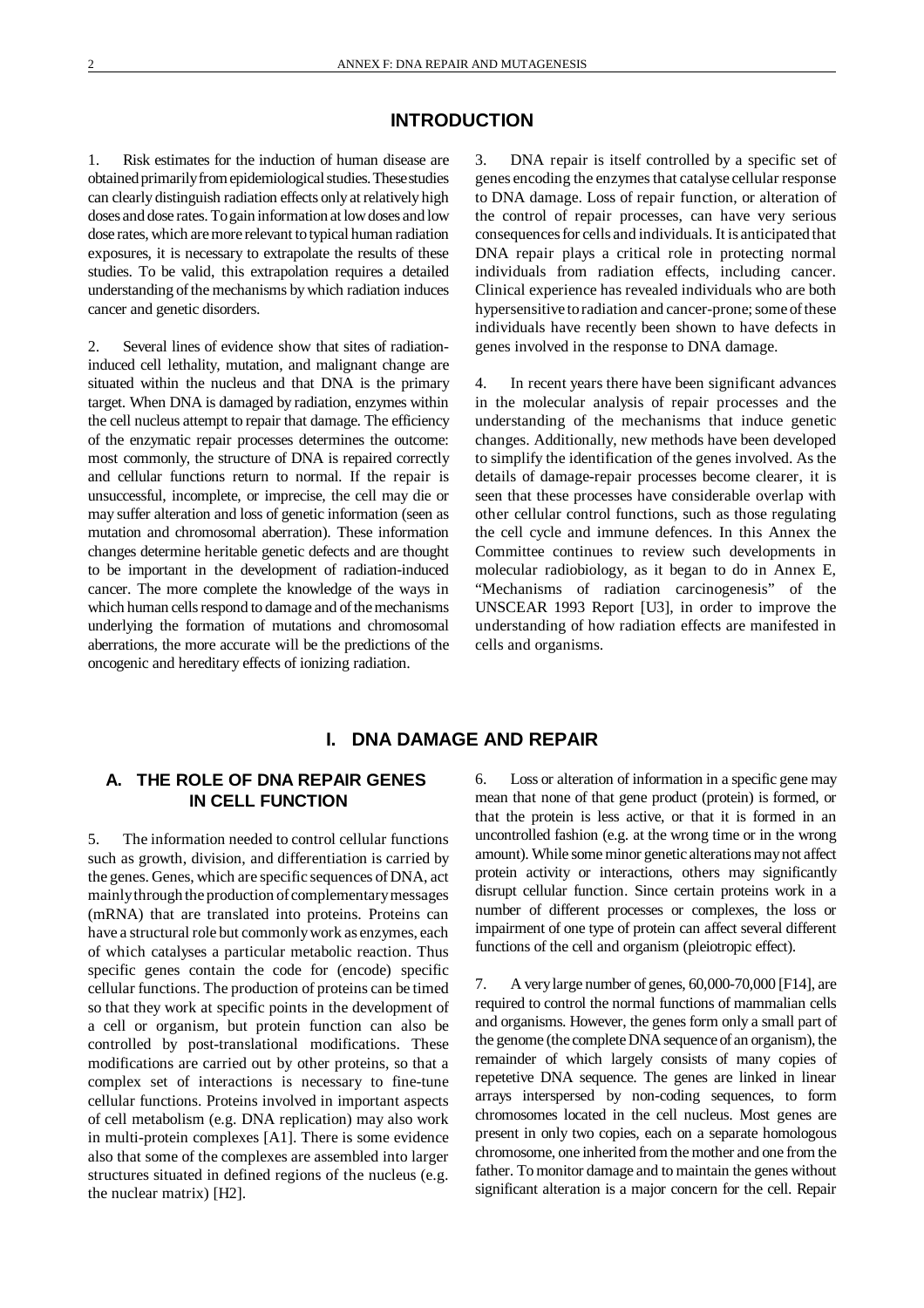processes are common to all organisms from bacteria to humans and have evolved to correct errors made in replicating the genes and to restore damaged DNA. This fact has in recent years provided a useful tool for molecular geneticists in the analysis of repair processes; well characterized microorganisms can serve as model systems to understand the structure and function of repair genes. The information gained in this way can sometimes also be used directly to isolate human genes of related function [L1]. While the structure and function of repair genes appears to be highly conserved from lower to higher organisms, the regulation of their activities may differ in different organisms.

8. The consequences of loss of repair capacity are seen in a number of human syndromes and mutant cell lines. These show hypersensitivity to environmental agents, and the human syndromes often have multiple symptoms, including cancerproneness, neurological disorder, and immune dysfunction. Good progress has been made over the last few years in mapping and cloning the genes involved.

9. Ionizing radiation damages DNA and causes mutation and chromosomal changes in cells and organisms. Damage by radiation or radiomimetic agents alsoleads tocell transformation (a stage in cancer development) and cell death. In the light of current research, it is seen that the final response to radiation damage is determined not only by cellular repair processes but also by related cellular functions that optimize the opportunity for recovery from damage. For example, radiation damage may cause an arrest in the cell cycle; this is thought to be a damage-limitation step, allowing time for repair and reducing the consequences of a given dose [L22]. There is now some understanding of the way in which radiation alters cell cycle timing (Section II.B.2), although the roles of a number of enzymatic activities that are induced or repressed shortly after irradiation remain to be clarified (Section III.B).

10. The severity of DNA damage, or the context in which damage occurs (e.g. during DNA replication), will often dictate a repair strategy that places survival first and incurs genetic change. DNA replication may bypass sites of singlestranded DNA damage, inserting an incorrect base opposite the altered or lost base. Additionally, in attempting to repair damage to DNA, enzymes may not be able to restore the structure with fidelity. Thus, mutation and chromosomal rearrangement are not passive responses to damage; rather, they are a consequence of the interaction of cellular processes with damage. The types of genetic change that occur will depend on the types of initial DNA damage, from their potential to miscode at replication and from the probability that specific repair enzymes will act on given types of damage.

### **B. TYPES OF DAMAGE AND PATHWAYS OF REPAIR**

11. DNA is a double-helical macromolecule consisting of four units: the purine bases adenine (A) and guanine (G), and the pyrimidine bases thymine (T) and cytosine (C). The bases

are arranged in two linear arrays (or strands) held together by hydrogen bonds centrally and linked externally by covalent bonds to sugar-phosphate residues (the DNA "backbone"). The adenine base pairs naturally with thymine (A:T base pair), while guanine pairs with cytosine (G:C base pair), so that one DNA strand has the complementary sequence of the other. The sequence of the bases defines the genetic code; each gene has a unique sequence, although certain common sequences exist in control and structural DNA elements. Damage to DNA may affect any one of its components, but it is the loss or alteration of base sequence that has genetic consequences.

12. Ionizing radiation deposits energy in tracks of ionizations from moving charged particles within cells, and radiations of different quality may be arbitrarily divided into sparsely ionizing, or low linear energy transfer (low-LET), and densely ionizing (high-LET). Each track of low-LET radiations, such as x rays or gamma rays, consists of only a relatively small number of ionizations across an average-sized cell nucleus (e.g. a gamma-ray electron track crossing an 8 µm diameter nucleus gives an average of about 70 ionizations, equivalent to about 1 mGy absorbed dose, although individual tracks vary widely about this value because of track stochastics and varying path lengths through the nucleus). Each track of a high-LET radiation may consist of many thousands of ionizations and give a relatively high dose to the cell; for example, a 4 MeV alpha-particle track has, on average, about 23,000 ionizations (370 mGy) in an average-sized cell nucleus [G27, U3]. However, within the nucleus even low-LET radiations will give some small regions of relatively dense ionization over the dimensions of DNA structures, for example, where a low-energy secondary electron comes to rest within a cell.

13. Radiation tracks may deposit energy directly in DNA (direct effect) or may ionize other molecules closely associated with DNA, especially water, to form free radicals that can damage DNA (indirect effect). Within a cell the indirect effect occurs over very short distances, of the order of a few nanometres, because the diffusion distance of radicals is limited by their reactivity. Although it is difficult to measure accurately the different contributions made by the direct and indirect effects to DNA damage caused by low-LET radiation, evidence from radical scavengers introduced into cells suggests that about 35% is exclusively direct and 65% has an indirect (scavengeable) component [R21]. It has been argued that both direct and indirect effects cause similar earlydamage to DNA; this is because the ion radicals produced by direct ionization of DNA may react further to produce DNA radicals similar to those produced by water-radical attack on DNA [W43].

14. Ionization will frequently disrupt chemical bonding in cellular molecules such as DNA, but where the majority of ionizations occur as single isolated events (low-LET radiations), these disruptions will be readily repaired by cellular enzymes. However, the average density of ionization by high-LET radiations is such that several ionizations are likely to occur as the particle traverses a DNA double helix.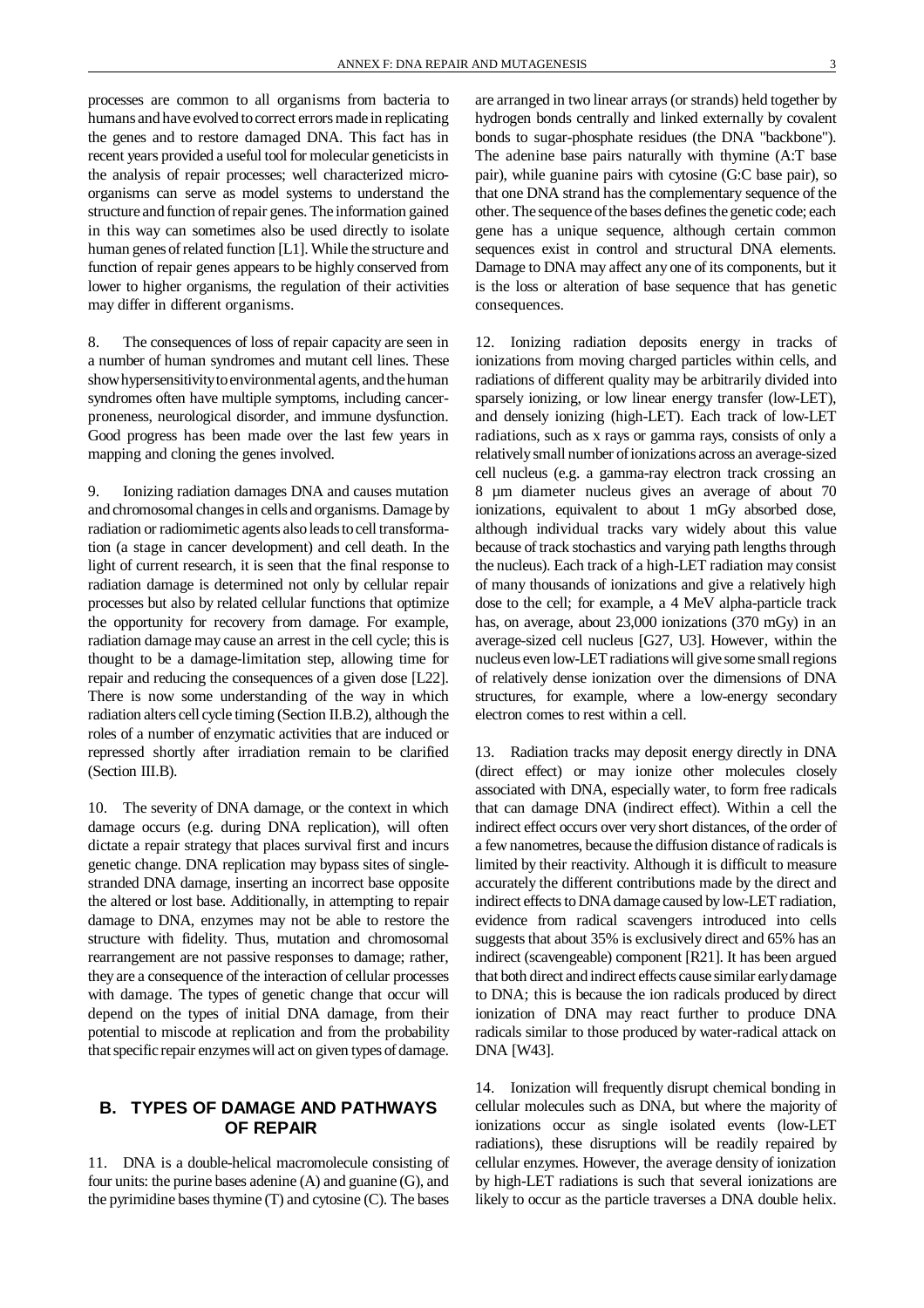Therefore, much of the damage from high-LET radiations, as well as a minority of the DNA damage from low-LET radiations, will derive from localized clusters of ionizations that can severely disrupt the DNA structure [G27, W44]. While the extent of local clustering of ionizations in DNA from single tracks of low- and high-LET radiations will overlap, high-LET radiation tracks are more efficient at inducing larger clusters, and hence more complex damage. Also, high-LET radiations will induce some very large clusters of ionizations that do not occur with low-LET radiations; the resulting damage may be irrepairable but may also have unique cellular consequences (see paras. 192, 199, and 201) [G28]. Additionally, when a cell is damaged by high-LET radiation, each track will give large numbers of ionizations, so that the cell will receive a relatively high dose and there will be a greater probability of correlated damage within a single DNA molecule (or chromosome) or in separate chromosomes. As a consequence, the irradiation of a population of cells or a tissue with a "low dose" of high-LET radiation results in a few cells being hit with a relatively high dose (one track) rather than in each cell receiving a small dose. In contrast, low-LET radiation is more uniformly distributed over the cell population; at doses of low-LET radiation in excess of about 1 mGy (for an average-size cell nucleus of 8 µm diameter), each cell nucleus is likely to be traversed by more than one sparsely-ionizing track.

15. The interaction of ionizing radiation with DNA produces numerous types of damage; the chemical products of manyof these have been identified and classified according to their structure [H4, S3]. These products differ according to which chemical bond is attacked, which base is modified, and the extent of the damage within a given segment of DNA. Table 1 lists some of the main damage products that can be measured following low-LET irradiation of DNA, with a rough estimate of their abundance. Attempts have also been made to predict the frequencies of different damage types from a knowledge of radiation track structure, with certain assumptions about the minimum energy deposition (number of ionizations) required. Interactions can be classified

according to the probability they will cause a single-strand DNA alteration (e.g. a break in the backbone or base alteration) or alterations in both strands in close proximity in one DNA molecule (e.g. a double-strand break), or a more complex type of DNA damage (e.g. a double-strand break with adjacent damage). Good agreement has been obtained between these predictions and direct measurements of singlestrand breaks, but there is less good agreement for other categories of damage [C47]. While complex forms of damage are difficult to quantify with current experimental techniques, the use of enzymes that cut DNA at sites of base damage suggests that irradiation of DNA in solution gives complex damage sites consisting mainly of closely-spaced base damage (measured as oxidised bases or abasic sites); double-strand breaks were associated with only 20% of the complex damage sites [S87]. It is expected that the occurrence of more complex types of damage will increase with increasing LET, and that this category of damage will be less repairable than the simpler forms of damage. Theoretical simulations have predicted that about 30% of DNA double-strand breaks from low-LET radiation are complex by virtue of additional breaks [N19] and that this proportion rises to more than 70%, and the degree of complexity increases, for high-LET particles [G29].

16. Some of the DNA damage caused by ionizing radiation is chemically similar to damage that occurs naturally in the cell: this "spontaneous" damage arises from the thermal instability of DNA as well as endogenous oxidative and enzymatic processes [L2, M40]. Several metabolic pathways generate oxidative radicals within the cell, and these radicals can attack DNA to give both DNA base damage and breakage, mostly as isolated events [B46]. The more complex types of damage caused by ionizing radiation may not occur spontaneously, since localized concentrations of endogenous radicals are less likely to be generated in the immediate vicinity of DNA. This theme is taken up in Annex G, "*Biological effects at low radiation doses*", which considers the cellular responses to low doses of radiation.

**Table 1**

|                 | Estimated yields of DNA damage in mammalian cells caused by low-LET radiation exposure |
|-----------------|----------------------------------------------------------------------------------------|
| [L60, P31, W39] |                                                                                        |

| Type of damage           | Yield (number of defects per cell $Gy^{-1}$ ) |  |  |
|--------------------------|-----------------------------------------------|--|--|
| Single-strand breaks     | 1 000                                         |  |  |
| Base damage <sup>a</sup> | 500                                           |  |  |
| Double-strand breaks     | 40                                            |  |  |
| DNA-protein cross-links  | 150                                           |  |  |

Base excision enzyme-sensitive sites [P31] or antibody detection of thymine glycol [L60].

17. Measurement of the endogenous levels of DNA base damage has been difficult because of the artefactual production of damage during the preparation of the DNA for analysis (e.g. by gas chromatography/mass spectrometry) [C55]. This difficulty explains the presence in the literature of considerably inflated (by factors of at least 100) values for background levels of base damage. Interestingly, the recognition of damage by base excision repair enzymes (paragraph 22) has provided a less discordant method of measurement, although the specificity of the enzymes for different types of base damage is not precisely known. These enzymes cut the DNA at the site of base damage, to give a single-strand break that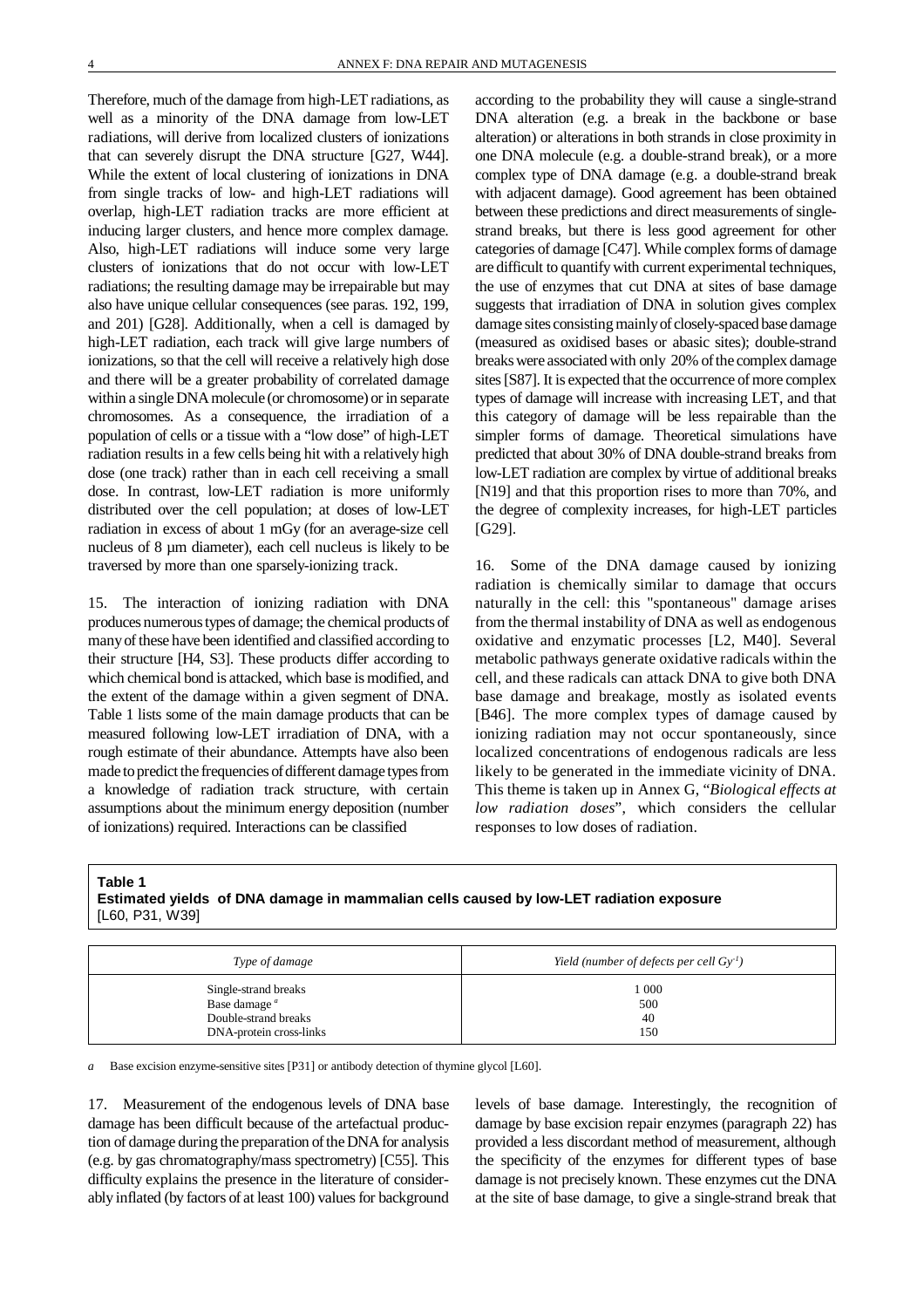can be measured accurately by a number of techniques. Using this method, measurement of an important form of oxidative damage, 7,8-dihydro-8-oxoguanine (generally known as 8 oxoguanine)), has given steady-state levels of 500-2000 per cell, depending on cell type [P30]. Using similar measurement methods, the level of 8-oxoguanine induced in cellular DNA by gamma rays is about 250 per cell per Gy [P31]. A newly developed ultrasensitive assay for another type of base damage in human cellular DNA, thymine glycol, couples antibody detection with capillary electrophoresis. This method showed a linear response for yield of thymine glycol with gamma-ray dose down to 0.05 Gy, giving a level of about 500 thymine glycols per cell per Gy against a background of 6 thymine glycols per cell [L60]. The difficulties experienced in measuring base damage accurately in cellular DNA and the relatively low levels now found for the commoner types of damage have also called into question the extent to which some previously identified forms of base damage occur in cells following irradiation.

18. The measurement of endogenous levels of other types of DNA damage, such as double-strand breaks, has involved similar technical difficulties. Many of the methods used to measure double-strand breaks in mammalian cells introduce this form of damage either inadvertently or deliberately as part of the methodology. This is because the mammalian genome is so large that it had to be reduced in size by random breakage first before useful measurements could be made. This problem has been overcome in part by the introduction of methods based on the gentle release of DNA from cells by their lysis in a gel matrix [C64, O3], but there is commonly still a background level of DNA breakage amounting to a few per cent of the total DNA. However, as documented in Section II.B, it is unlikely that mammalian cells have a high steadystate level of DNA double-strand breakage, since these breaks act as a signal for damage-recognition processes that can block the cell cycle or induce programmed cell death. It is possible that even one unrepaired double-strand break can trigger this cellular response (paragraph 101). It has also been found that one unrepaired double-strand break can cause lethality in irradiated yeast cells (paragraph 108). Thus, tolerance of this form of damage in cells is likely to be very low.

19. While the precise nature of the damage will influence repairability, it is possible to consider a few general categories of damage in order to describe their consequences. A simplified classification can be based on the abilityofenzymes to use the complementary base structure of DNA to facilitate repair of the damage site. Thus, damage to single strands (base modifications, single-strand breaks) can be removed or modified, followed by resynthesis using the undamaged strand as a template. Where the damage affects both strands of a DNA molecule in close proximity (double-strand breaks, cross-links), it is more difficult to repair and requires different enzymatic pathways for its resolution. To resolve successfully more complex types of damage may require enzymes from more than one repair pathway. To illustrate the knowledge of the different repair pathways available to the cell, the following account (to paragraph 34) includes a discussion of the repair of damage caused by various DNA-damaging agents as well as ionizing radiation.

20. DNA repair enzymes can be characterized as cellular proteins acting directly on damaged DNA in an attempt to restore the correct DNA sequence and structure. These relatively specialized enzymes appear to undertake the initial stages of recognition and repair of specific forms of DNA damage. For example, DNA glycosylases catalyze the cleavage of base-sugar bonds in DNA, acting only on altered or damaged bases [W1]. Further, there are several different types of glycosylase that recognize chemically different forms of base damage. However, enzymes that carry out normal DNA metabolism are also part of the repair process for many different forms of damage. In the latter category there are, for example, enzymes involved in the synthesis of DNA strands (DNA polymerases) and enzymes involved in the joining of the DNA backbone (DNA ligases). Several different types ofDNA polymerases and ligases have been identified; it is thought that they have different roles in normal DNA metabolism and that only some are active in DNA repair [L3, P1].

21. The simplest repair processes directly reverse the damage; for example, many organisms, but not mammals, possess an enzyme that directly photoreactivates the UVinduced dimerization of pyrimidine bases [S1]. Similarly, the enzyme O<sup>6</sup>methylguanine-methyltransferase directly removes methyl groups induced in DNA by alkylating carcinogens [P13]. However, most damage types require the concerted action of a number of enzymes, forming a repair pathway. Several apparently discrete repair pathways have been identified, as described below and illustrated in Figure I.

22. Damage to individual bases in DNA maybe corrected simply by removing the base, cleaning up the site, and resynthesis. In this process, termed the base-excision repair pathway, a DNA glycosylase removes the damaged base, a DNA endonuclease cuts the DNA backbone, the sugarphosphate remnants are removed by a phosphodiesterase, and a polymerase fills in the gap using the opposite base as a template (Figure Ia) [L2, S49]. Even where a single base is damaged, therefore, several different enzymes are required to give correct repair. The latter part of this process may also be used to repair single-strand breaks in DNA. Radiation-induced DNA breaks are generally not rejoined by a simple ligation step, because sugar damage and, often, base loss occur at the site of a break. Baseexcision repair is generally localized to the single DNA base and is very rapid [D16, S58]; however, in mammalian cells a minority of repair patches of up to 6 bases have been found, indicating a second "long-patch" pathway (see paragraph 75).

23. Many DNA glycosylases are specific for the removal of one type of altered base from DNA; for example, uracil-DNA glycosylase removes only uracil and some oxidation products of uracil [F15]. However, there is some overlap in the specificity of some base-excision repair enzymes. An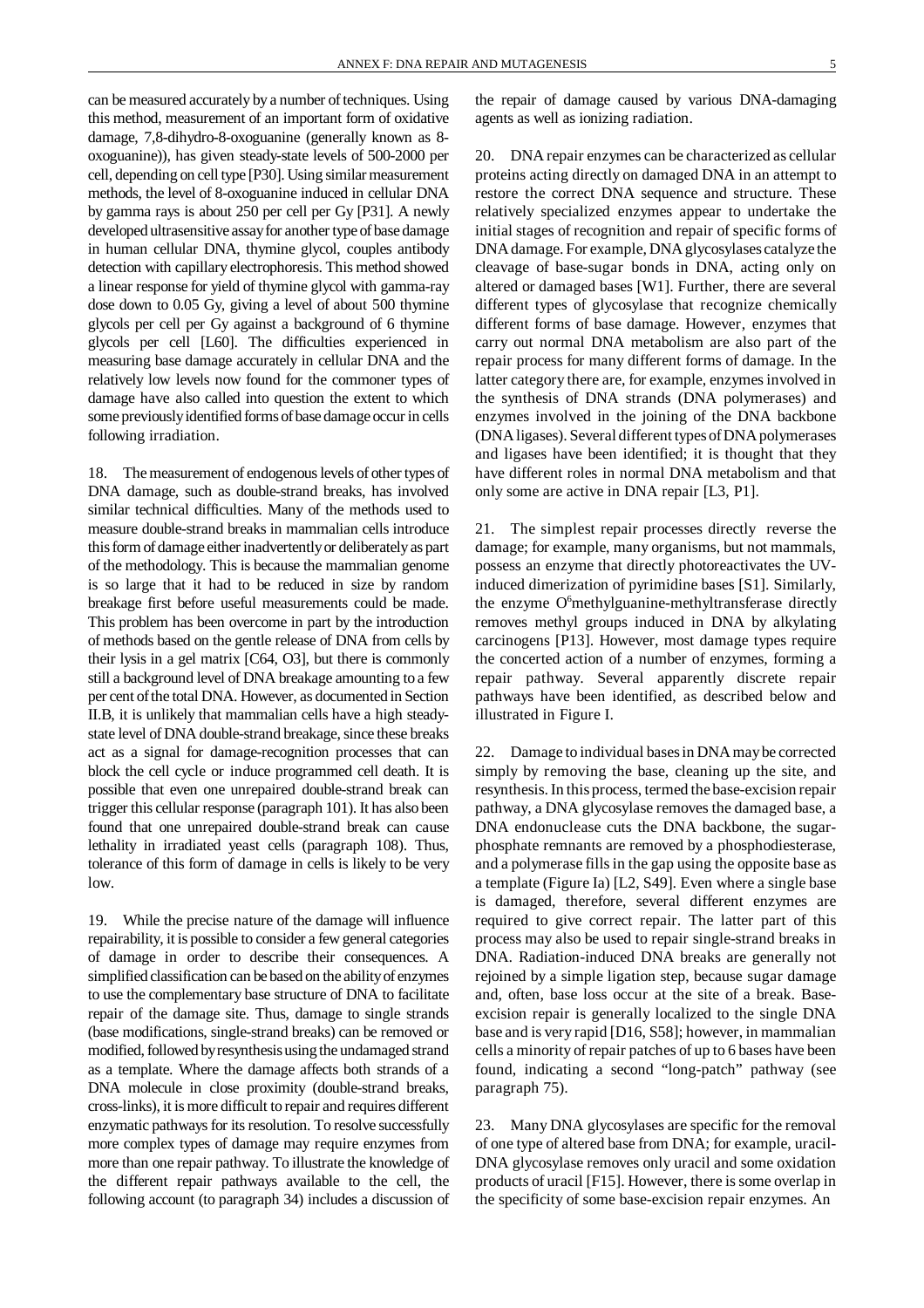

**Mechanisms of DNA repair (simplified).**

**Figure Ia: Base damage is excised by a specific glycosylase: the DNA backbone is cut and the gap filled by a polymerase. The resulting gap is refilled.**

**Figure Ib: Bulkybase damage is removed along with an oligonucleotide (of about 30 bases in human cells). Resynthesis takes place using the opposite strand as a template.**

**Figure Ic: A double-strand break is rejoined end-to-end.**

### **Figure Id: A double-strand break is repaired with the help of a homologous undamaged molecule (shown in red). Strand invasion allows resynthesis on complementary sequence, followed by a resolution of the strands and rejoining.**

example of this is seen in the response to ionizing radiation of bacterial cells defective for one or more nucleases involved in base-excision repair: while cells defective for either nuclease alone were not radiation sensitive, the loss of both nucleases made the cells extremelyradiation sensitive [C60, Z10]. Some glycosylases have a verybroad specificityfor different types of base structure, such as 3-methyladenine-DNA glycosylase II, which acts on a variety of chemically-modified purines and pyrimidines, 5-methyloxidized thymines, and hypoxanthine. It has recently been found that 3-methyladenine-DNA glycosylase II will also remove natural bases from DNA, especially purines, at significant rates. This finding has led to

the novel suggestion that the rate of excision of broadspecificity glycosylases is a function of the chemical bond stability in DNA. On this basis, damaged bases are excised more readily than natural bases because their chemical bonds are less stable [B57].

24. A specialized form of base-excision repair involves the removal of mismatched DNA bases that occur as errors of DNA replication or from the miscoding properties of damaged bases. For example, 8-oxoguanine is a common product of oxidative damage to guanine bases (paragraph 17); this product is highly mutagenic because of its ability to miscode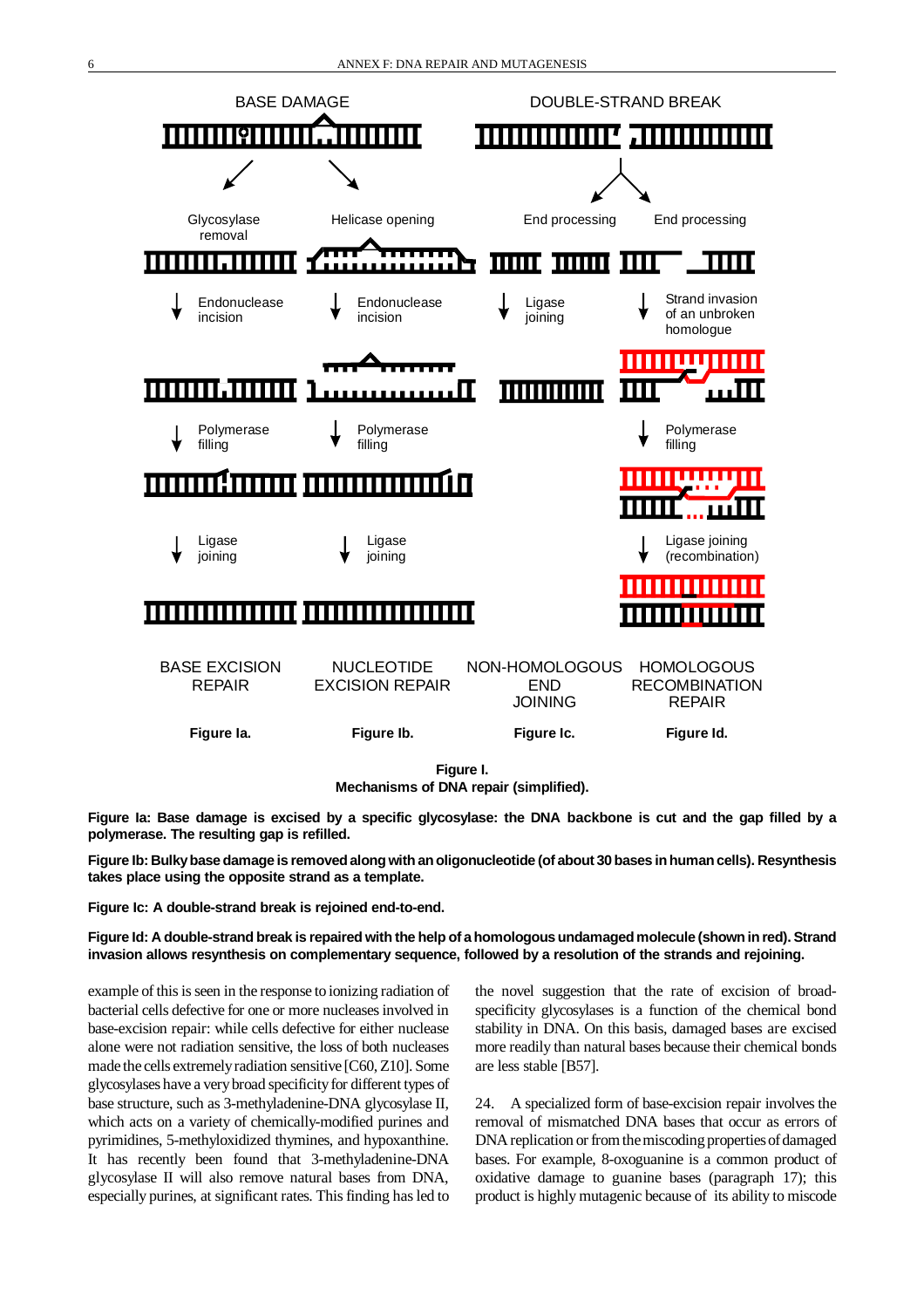(polymerases incorporate adenine instead of cytosine opposite 8-oxoguanine, thus changing the DNA sequence). Cells have evolved three different methods to deal with the formation of 8-oxoguanine: one glycosylase can correct the mismatch by removing 8-oxoguanine from DNA, while a different glycosylase can remove the mismatched adenine after DNA replication [A27, T48]. Excision and resynthesis of the missing base occur as in the general base-excision repair process. Additionally, another enzyme can remove the precursor of 8-oxoguanine (8-hydroxy-GTP) from the nucleotide pool before it is incorporated into DNA [M51]. A number of other mismatches, arising most commonlyin DNA replication and recombination, are corrected by a separate "long patch" pathway, known as the MutHLS pathway, that is similarly important in protecting cells from high frequencies of mutation (see paragraph 165) [K38].

25. Where a damaged base is close to another damaged base or to a single-strand break, which is the most simple form of clustered damage, repair may be compromised. Examination of model DNA substrates with base damage on opposite strands, separated by different numbers of bases, has shown that glycosylases do not repair both sites of damage when they are very close to one another (1-3 bases) [C56, C57, H49]. Further, attempted repair of both sites of base damage can result in a DNA double-strand break, because the DNA backbone is cut as part of the repair process.

26. In contrast to base-excision repair, nucleotide-excision repair removes a whole section of single-stranded DNA containing a site of damage, generally a bulky DNA adduct causing distortion of the double helix. These enzymes have to perform such functions as recognition of damage, cutting of the strand at a specified distance either side of the damage, and unwinding and removal of the strand (Figure Ib). As might be expected, at least 11 enzymes have already been identified as components of nucleotide-excision repair [W52], not including polymerase and ligase. The enzymes of nucleotide-excision repair are highly conserved from microbes to humans, and this feature has been used to assist in the isolation of the genes encoding these functions. Several of these genes have been found to be mutated in humans, giving rise to a series of disorders, including xeroderma pigmentosum and Cockayne's syndrome [H3]. Individuals inheriting mutated nucleotide-excision repair genes are generally sensitive to sunlight and chemical agents causing bulky damage in DNA, but a few individuals show cross-sensitivity to ionizing radiation [A2, R15]. Additionally, a small fraction of damage induced by gamma rays is not repaired in cells derived from individuals with xeroderma pigmentosum, which suggests that ionizing radiation induces some bulky damage (e.g. purine dimers) that cannot be removed by the baseexcision repair pathway [S56]. Alternatively, a fraction of non-bulky base damage (8-oxoguanine, thymine glycol) may be removed by the nucleotide-excision repair system, particularly in long-lived cells such as neurons that sustain a great deal of endogenous oxidative damage [R22]. These possibilities may explain why severe cases of xeroderma pigmentosum also suffer progressive neurological degeneration.

27. A surprising recent discoverywas that some nucleotideexcision repair enzymes are also involved in the normal process of gene expression (transcription). Thus, when genes are actively expressing, they require some of the same functions needed for repair, such as unwinding the DNA helix, and it seems that the same proteins are used. This finding explains the previously puzzling observation of a link between human disorders with sensitivity to sunlight and those with complex defects in gene expression (such as trichothiodystrophy [L70]).

28. Another important discovery about nucleotide-excision repair is that it operates at different rates in different parts of the genome [H1]. Thus, activelyexpressing genes are repaired much faster than the remainder of the genome. Much of the detail of this process has now been elucidated: it is thought that when damage occurs in a gene that is actively expressing, the proteins involved in this process (the RNA polymerase II transcription complex) stop working, and the stalled complex acts as a signal to the repair proteins to go to the damage site. This two-tier repair system has been found in organisms from bacteria to humans, and the protein mediating the signal to bring repair to the damage site has been identified in bacteria [S2]. The presence in the cell of a fast transcription-coupled repair process has also been found to have genetic consequences: only one of the DNA strands of the duplex is transcribed, and only this strand is repaired rapidly. It has been found in normal cells that most of the mutations induced by DNA damage are in the non-transcribed strand, presumably because lack of fast repair allows the damage to interact with other processes, causing mutations [M2]. In contrast, repair-defective cell lines show a completely altered mutation spectrum, with most mutations recovered in the transcribed strand. Much of this detail has been established using UVlight damage, but the repair of other types of DNA damage, including certain forms of base damage induced by ionizing radiation such as thymine glycols, is influenced by transcription-coupled processes [H1, C41]. Again, certain human sunsensitive disorders have been found to lack either the fast repair path (Cockayne's syndrome) or the slower overall path of nucleotide-excision repair (xeroderma pigmentosum group C). Loss of the fast or slower pathways may also affect the clinical outcome of sun-sensitive disorders: Cockayne's syndrome does not result in cancer-proneness, while xeroderma pigmentosum patients are highly prone to skin cancers [M2].

29. More severe forms of damage require yet more resources for their correct repair. This is especially true of damage affecting both DNA strands simultaneously, since there is no undamaged strand to act as a template for repair. Severe damage may occur directly by a damaging agent causing complex DNA changes or may arise during the replication of unrepaired single-stranded DNA damage. It is likely that such severe damage will be repaired by recombination enzymes, which rejoin or replace damaged sequences through a variety of mechanisms. In general, there are two main types of recombination repair processes: homologous recombination and illegitimaterecombination, although site-specific recombination processes also occur. The principles of recombination repair have been well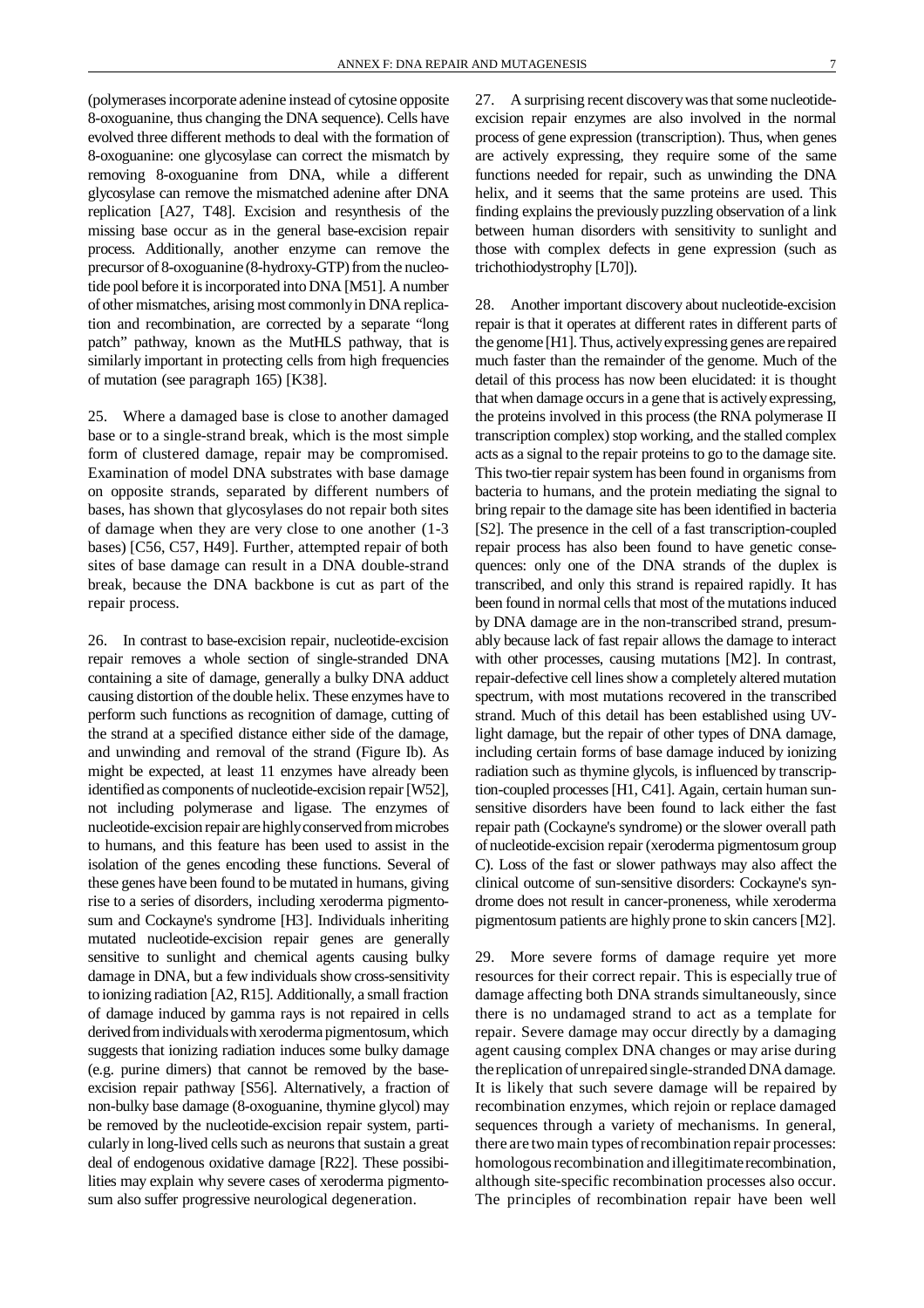established in micro-organisms, and it has recently been found that similar processes occur in human cells.

30. Homologous recombination takes advantage of the sequence identity between certain regions of DNA to repair damage; such regions exist, for example, in the maternal and paternal copies of chromosomes and in the duplicated chromosome (sister chromatids) following DNA replication. The DNA sequence, from which information is derived to repair the damaged copy, must be identical over a considerable length ( $\geq$  200 base pairs). It is known in the budding yeast (*Saccharomyces cerevisiae*), for example, that homologous recombination is the main method for DNA double-strand break repair. Several of the *rad52* group of yeast mutants were isolated on the basis of their extreme sensitivity to ionizing radiation and have been shown to be defective in both DNA double-strand break repair and homologous recombination [G1]. In recombination, the broken 3' end of a DNA strand invades an unbroken double-stranded homologue, and resynthesis on this template re-forms the damaged strand (Figure Id). Separation of the joint product of this reaction requires the activity of enzymes cutting and rejoining the newly-synthesizedDNA strands. Dependingon which strands are cut and rejoined, this reaction may also result in crossing over (genetic exchange) of DNA strands.

31. Illegitimate recombination (including DNA endjoining processes) is a common mechanism for rejoining broken DNA sequences in mammalian cells (Figure Ic). When foreign DNA molecules are integrated into the genome [R1] or when the genomic breakpoints of deletions and rearrangements are analysed (Section IV.C), it is found that these genomic sites show little sequence homology. There appears to be more than one repair pathway involved, and terms such as non-homologous end joining and direct-repeat end joining are used to describe different pathways in this Annex (see Section II.B.1). It can be argued that illegitimate recombination is a mechanism for rapidlyrejoining broken DNA ends without the need for the complex machinery of homologous recombination [R1]. It is also likely that because of the large amount of repetitive DNA sequence in mammalian cells, if the processes of homologous recombination were generally available in cells, there would be an intolerable level of reshuffling of the genome. While homologous recombination is thought to be a mechanism for repairing DNA with little error, illegitimate recombination is likely to cause alteration and/or loss of DNA sequence.

32. It is likely that both homologous and illegitimate recombination processes are able to repair severe damage in the genome. However, a surprising recent discovery in mammalian cells is that the some of the enzymes involved in repairing radiation-induced breakage of DNA also take part in a site-specific recombination process, V(D)J immune-system recombination. This process assembles functional immune genes from separate genomic regions, through somatic gene rearrangement, and is dealt with in more detail in Section II.B.1.

33. There is also evidence that cells have specific surveillance mechanisms for DNA damage and that these mechanisms interface with other aspects of cellular metabolism such as cell-cycle progression [M3]. Thus it is envisaged that when the genome, and perhaps other parts of the cell, sustains damage, a response mechanism is set up to maximize the chance of repairing the damage (or in some cases to commit the cell to a programmed death). The details of these mechanisms, as well as how the overall response is coordinated, are not yet clear.

34. More than 50 genes are already known to affect the repair of DNA damage in lower eukaryotic organisms such as yeasts [F1], but this figure includes genes involved in processes such as cell-cycle checkpoints (Section II.B.2). Additionally, new genes are being found continually, both in searches for homologues of existing repair genes and in genome mapping projects. In view of the numbers already discovered, the multiplicity of types of damage requiring repair, and the recent discoveries of complexity in repair pathways, it would not be surprising if the overall number in humans is a few hundred genes. Therefore, a significant fraction of the genome (paragraph 7) is devoted to maintaining the integrity of DNA. Since the damage to DNA from ionizing radiation is also very diverse, many of these genes will play a role in its repair.

### **C. SUMMARY**

35. Ionizing radiation interacts with DNA to give many different types of damage. Radiation track structure considerations indicate that the complexity of the damage increases with linear energy transfer, and that this complexity may distinguish radiation damage from alterations occurring spontaneously and by other agents. Attempts to measure endogenous levels of damage have sufferred from high levels of artefacts, and despite improved methods there are still large margins of error in these estimates. At present, therefore, it is difficult to compare radiation-induced levels of damage with those occurring spontaneously, especially when damage complexity is taken into account. The importance of the relationship between spontaneous and induced levels of damage in the determination of low dose responses is taken up in Annex G, "*Biological effects at low radiation doses*".

36. A large number of genes have evolved in all organisms torepair DNA damage; the repair gene products operate in a co-ordinated fashion to form repair pathways that control restitution of specific types of damage. Repair pathways are further co-ordinated with other metabolic processes, such as cell cycle control, to optimize the prospects of successful repair.

37. It is likely that the simpler forms of DNA damage (single sites of base damage, single-strand breaks) arising endogenously and from exposure to ionizing radiation will be repaired rapidly and efficiently by base-excision repair processes, so these types of damage are not normally a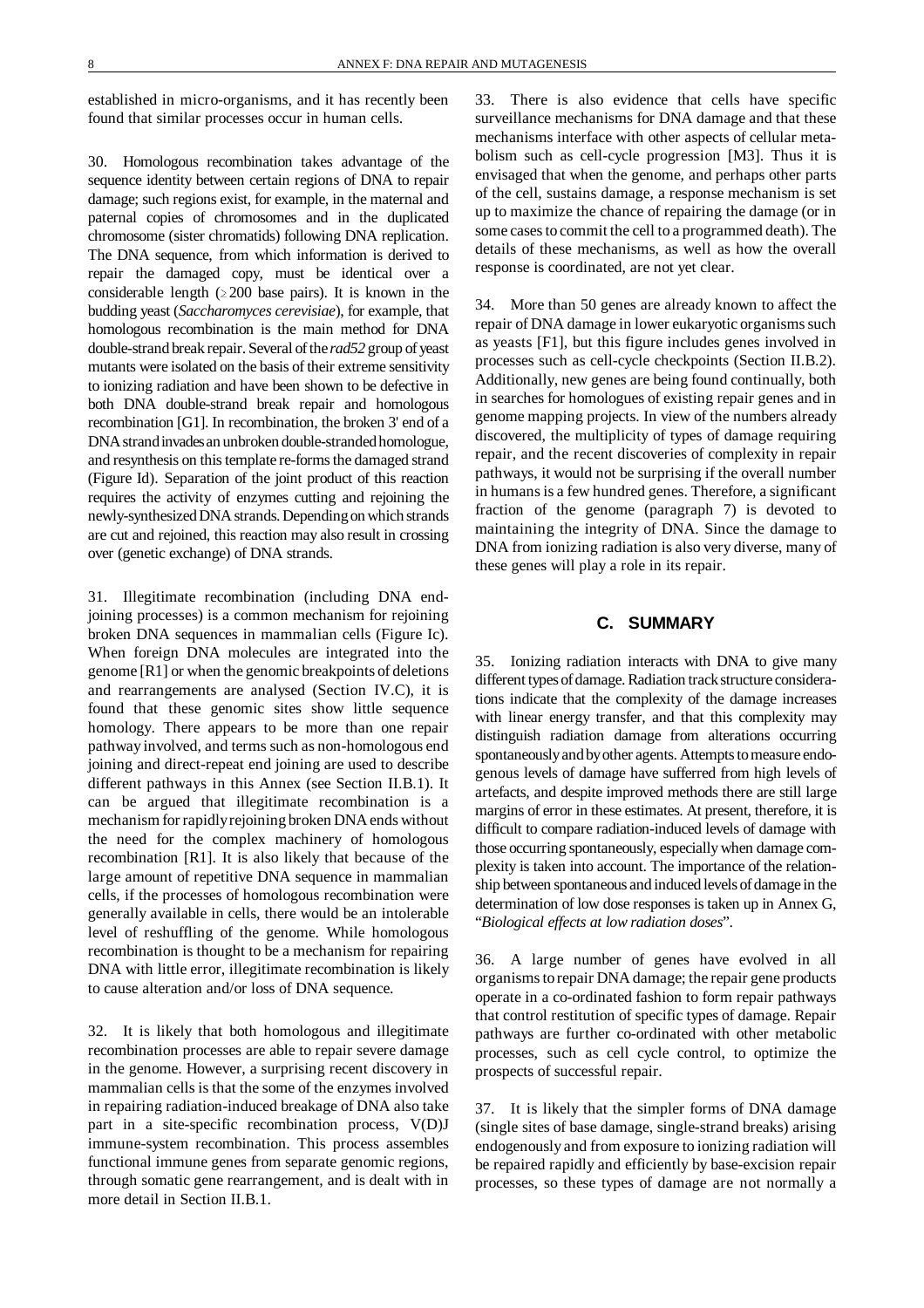serious challenge to biological organisms. However, because of the relatively large amount of base damage and single-strand breaks induced (Table 1), if base-excision repair systems are compromised, the consequences would be very serious for the cell and the individual. DNA damage such as double-strand breaks represents a more difficult problem for cellular repair processes, but more than one recombination repair pathwayhas evolved to cope with this damage. Damage caused by large clusters of ionizations in or near DNA, giving more complex DNA alterations, may represent a special case for which separate repair pathways have to come together to effect repair, or where there is a consequent loss or alteration of the DNA sequence as a result of incorrect or inadequate repair.

### **II. REPAIR PROCESSES AND RADIOSENSITIVITY**

### **A. RADIOSENSITIVITY IN MAMMALIAN CELLS AND HUMANS**

### **1. The identification of radiosensitive cell lines and disorders**

38. Individuals varyin their sensitivitytoionizing radiation. Highly radiosensitive individuals have been detected when they present for cancer therapy; these are seen as rare patients suffering severe normal tissue damage after standard therapy treatments. It has been possible to group some radiosensitive patients into defined disorders, such as ataxia-telangiectasia and the Nijmegen breakage syndrome, but others appear to be asymptomatic (that is, with none of the symptoms of known sensitivity disorders, but also discovered following treatment for cancer). Additionally there are individuals who show less extreme radiosensitivity, some of whom may be variants of known disorders such as ataxia-telangiectasia.

39. Ataxia-telangiectasia is the best described of radiosensitive disorders. It has a complex phenotype; cerebellar ataxia, neuromuscular degeneration, dilated ocular blood vessels (telangiectasia), immunodeficiency, chromosomal instability, and a substantially increased incidence of some cancers and neoplasms are common to ataxia-telangiectasia patients [B10]. Ataxia-telangiectasia is inherited primarily as an autosomal recessive trait, although it has been suggested that both radiosensitivity and cancer-proneness behave with some dominance. The disease is progressive, with most affected individuals surviving only to adolescence or early adulthood. Lymphocytic leukaemia and non-Hodgkin's lymphoma appear to be the commonest forms of cancer, but solid tumours in various organs are also associated with ataxia-telangiectasia [H9]. Estimates of the frequency of the disorder vary but suggest an average of about 1 per 100,000 [P8, S12, W10].

40. The radiosensitive phenotype of ataxia-telangiectasia is also readily demonstrated in cells cultured from patients, using cell survival and chromosome damage assays. For example in a survey comparing the survival of cells cultured from 42 normal individuals with those from 10 ataxia-telangiectasia individuals following x-irradiation, the ataxia-telangiectasia cells were, on average, 2.7 times more sensitive than the normal cells (see Figure II) [C8]. Compared to normal cells, an elevated frequency of chromosomal aberrations is found both spontaneously and after irradiation of ataxia-telangiecasia cells. Also, while irradiation of normal cells in the presynthesis  $(G_0)$  phase of the cell cycle yields only chromosometype aberrations, both chromatid- and chromosome-type aberrations are found in ataxia-telangiectasia [T1]. A striking feature of ataxia-telangiectasia cells is their resistance to radiation-induced DNA synthesis delay: normal cells show a rapid inhibition of DNA synthesis after irradiation, while ataxia-telangiectasia cellshavea delayedand/or much reduced inhibition [P4].



**Figure II. Survival of human fibroblast cells after xirradiation as measured by their colony-forming ability [C8].** *The range of D<sub>0</sub> (the dose required to kill 63% of the cells) is 0.3*and 1-1.6 Gy in 42 normal individuals.

*0.6 Gy in 10 patients with ataxia-telangiectasia*<br>*Gy in 42 normal individuals.*<br>*egen breakage syndrome is a clinically separate*<br>*ve disorder characterized by variable immune*, microcephaly, developmental delay, chromo--1.6 Gy in 42 normal individuals.<br>
Nijmegen breakage syndrome is<br>
ensitive disorder characterized b<br>
encies, microcephaly, developme<br>
instability, and cancer susceptibilit<br>
horeticular cancers again seem<br>
ler [S8]. Nijmege 41. Nijmegen breakage syndrome is a clinically separate radiosensitive disorder characterized by variable immune deficiencies, microcephaly, developmental delay, chromoomal instability, and cancer susceptibility [B4, S7, V7, W4]. Lymphoreticular cancers again seem to characterize this disorder [S8]. Nijmegen breakage syndrome patients show no ataxia or telangiectasia, but their cellular phenotype is very similar to that of ataxia-telangiectasia [A17, J1, N6, T2]. Other patients with similarities to ataxia-telangiectasia and Nijmegen breakage syndrome have been found and in some cases classified separatelybygenetic analysis ([C12, W5]; see also below). One case has been reported of combined ataxiatelangiectasia and Nijmegen breakage syndrome and called A- $T<sub>FRESNO</sub>$  [C18]. Also, there are a number of reports of families or individuals who show symptoms that partially overlap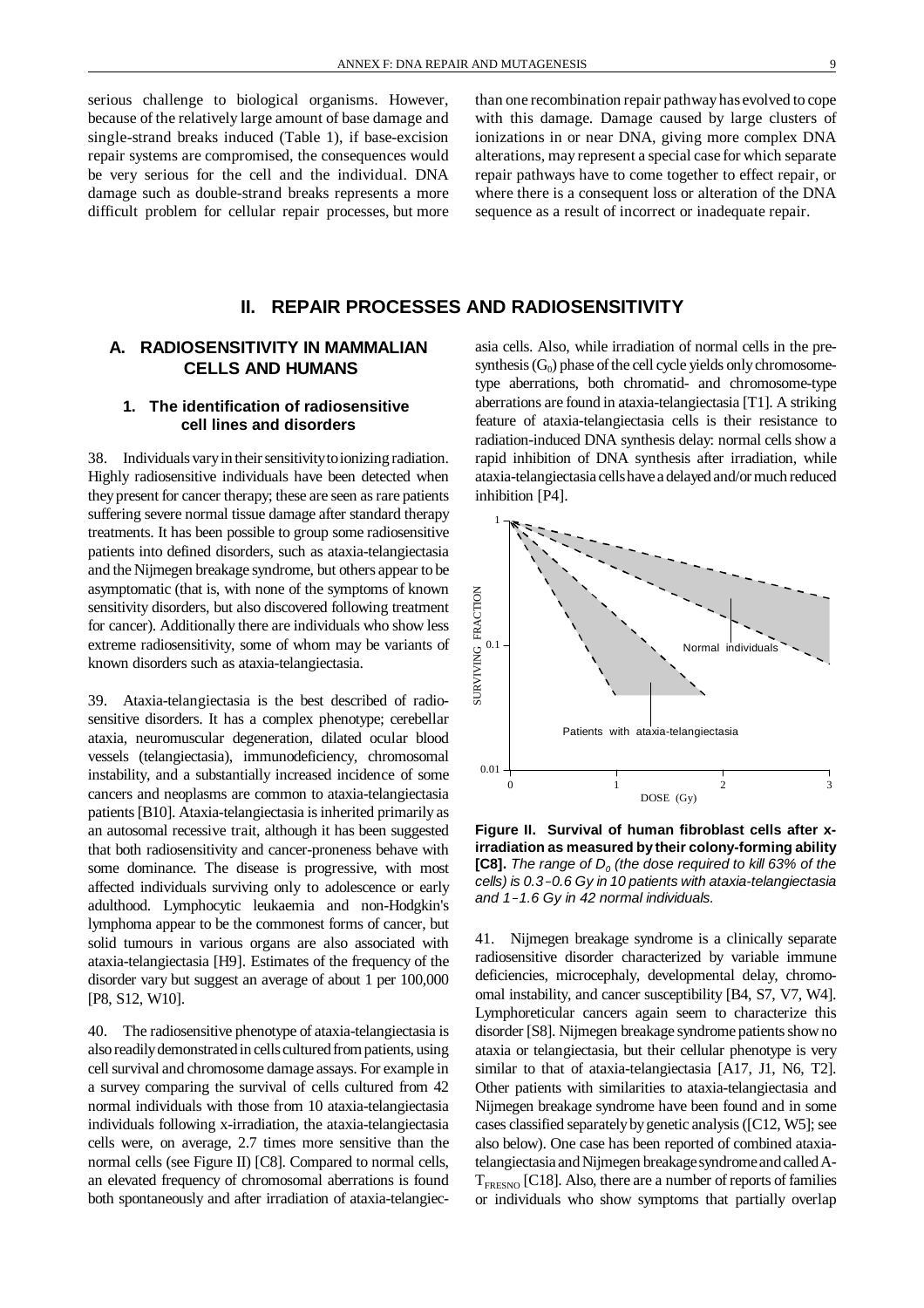ataxia-telangiectasia and Nijmegen breakage syndrome; an example would be a family with individuals showing either ataxia-telangiectasia or a disorder involving ataxia, microephaly, and congenital cataract [Z3].

42. To add to this complexity, a number of individuals with a variant form of ataxia-telangiectasia have been described; these patients mayshow a slower onset of symptoms and have intermediate levels of cellular radiosensitivity[C4, C7, F2, J2, T3, Y1, Z1].

43. In addition to individuals having multiple symptoms associated with radiosensitivity, some otherwise normal persons have been found to be highly radiosensitive. Woods et al. [W9] described an apparently normal 13-year-old girl who developed multiple complications following radiotherapy for Hodgkin's disease. Cells derived from a skin biopsy showed a highly sensitive radiation survival response, similar to that for ataxia-telangiectasia cells. Plowman et al. [P7] reported similar findings for a 14-year-old boy with acute lymphoblastic leukaemia; again, no ataxia-telangiectasia or Nijmegen breakage syndrome-like symptoms were present, but both whole-body and cellular radiosensitivity were as extreme as for ataxia-telangiectasia. This individual has now provided the first example of radiosensitivity in humans where a defined cellular repair defect (in the ligase IV enzyme) can be readily demonstrated; repair of radiation-induced DNA double-strand breaks and interphase chromosome damage are similarly impaired (see also paragraph 66) [B15].

44. There is some evidence for ionizing radiation sensitivity in several other cancer-prone disorders, although the published data do not always agree on the degree of sensitivity (see also Section III.A). Bloom's syndrome is a rare autosomal s syndrome is a rare autosomal<br>ere growth retardation, variable<br>ormal spermatogenesis [G20]. recessivedisorder showing severe growth retardation, variable immune deficiencies, and abnormal spermatogenesis [G20]. The age of onset of cancer is considerablyearlier than normal; about one third of surviving cancer patients with Blooms<br>|-<br>h syndrome develop multiple primary tumours with no conistent pattern of cancer type or location. Individuals with Bloom's syndrome develop a distinct facial rash from sunlight s syndrome develop a distinct facial rash from sunlight<br>vity, and their cells are not only hypersensitive to<br>different DNA-damaging agents but also show DNA sensitivity, and their cells are not only hypersensitive to several different DNA-damaging agents but also show DNA replica ion abnormalities [L47]. Genetic instability is seen in high levels of spontaneously-occurring chromosomal aberraions and sister chromatid exchanges; chromosomal sensitivity to x rays has been found especially in cells in the  $G_2$  phase of growth [A16, K30]. One case of Bloomgrowth [A16, K30]. One case of Bloom's syndrome developed<br>oesophageal stricture following standard radiotherapy treat-ent<br>for lung cancer. This is very rarely seen in such treatment and oesophageal stricture following standard radiotherapy treat-ent is suggestive of hypersensitivity to radiation [K31].

45. Fanconi's anaemia is a cancer-prone disorder, most<br>commonly presenting with acute myeloid leukaemia (15,000-<br>fold increased risk), although solid tumours are also found. commonly presenting with acute myeloid leukaemia (15,000fold increased risk), although solid tumours are also found. Bone marrow failure is a common diagnostic feature of this disorder, although symptoms may include congenital malformations, abnormal skin pigmentation, and skeletal and renal abnormalities [J15]. Fanconi's anaemia cells show high s anaemia cells show high<br>and are hypersensitive to<br>s levels of chromosomal aberrations and are hypersensitive to

DNA cross-linking agents (e.g. mitomycin C, diepoxybutane). Additionally, a high proportion of deletions has been reported in certain genes of Fanconis anaemia cell lines, giving a higher frequency of mutation in assays measuring loss of<br>heterozygosity (see paragraph 172) [S68]. There has been higher frequency of mutation in assays measuring loss of heterozygosity (see paragraph 172) [S68]. There has been some dispute over the extent to which Fanconi's anaemia cells s anaemia cells<br>ck of genetic<br>unt for some of are sensitive to ionizing radiation; a lack of genetic classification in these experiments may account for some of the variability found (see paragraph 68). However, when they compared published data on the sensitivity of human fibroblasts, Deschavanne et al. [D7] concluded that Fanconis<br>o anaemia was one of the few disorders for which sensitivity to radiation could be distinguished from that of normal cells.

46. The genes controlling radiosensitivity in humans will not be identified simply byanalysing radiosensitive disorders. This is because mutations in manygenes are deleterious to the extent that the development of a viable organism is inhibited. This point was illustrated by the creation of a "knockout" mouse for the UV-damage repair gene *ERCC1* (knockout meaning that both copies of the gene are inactivated). No human variant for the *ERCC1* gene has been found, and the knockout mouse dies before weaning, apparently as the result of a massive load of (unrepaired) damage [M7]. Therefore, to examine the full range of genes involved, it has been necessary to derive radiosensitive mutant lines from cells in culture. To this end, more than 50 mutant cell lines sensitive to various genotoxic agents have been identified; many of these showsome degree of x-raysensitivityand are being used to dissect repair pathways in mammalian cells [C16, H11]. These cell lines are especially useful for gene cloning, since this has often proved difficult to achieve using cells derived from human patients. It is possible at the present stage of knowledge to group these mutant cell lines into several categories based on their responses, and recently several of the genes involved have been mapped or cloned (Table 2). As radiosensitive cell lines have been developed in laboratories around the world, almost all have been found to represent defects in different genes. For this reason, and because ionizing radiation produces a diversity of DNA damage, it is anticipated that a large number of the human genes involved in determining radiation resistance remain undiscovered.

47. The discovery and analysis of the genetic basis of radiation sensitivity is also being pursued through other strategies, including the biochemical analysis of repair reactions and the purification of repair proteins, as well as the identification of human repair genes by homology to their counterparts in lower organisms (Section II.A.3). In many instances, the genes discovered by these routes are found to give rise to a high level of sensitivity when mutated but to affect only a small fraction of the human population or to be inconsistent with life. However, some genes affecting radiation sensitivity will probably have more subtle effects, either because the particular gene mutation only partially reduces gene product activity or because the gene is not vital for cellular response to radiation. Studies exploring the latter types of response, which may affect a much larger fraction of the human population, are described in Section III.A.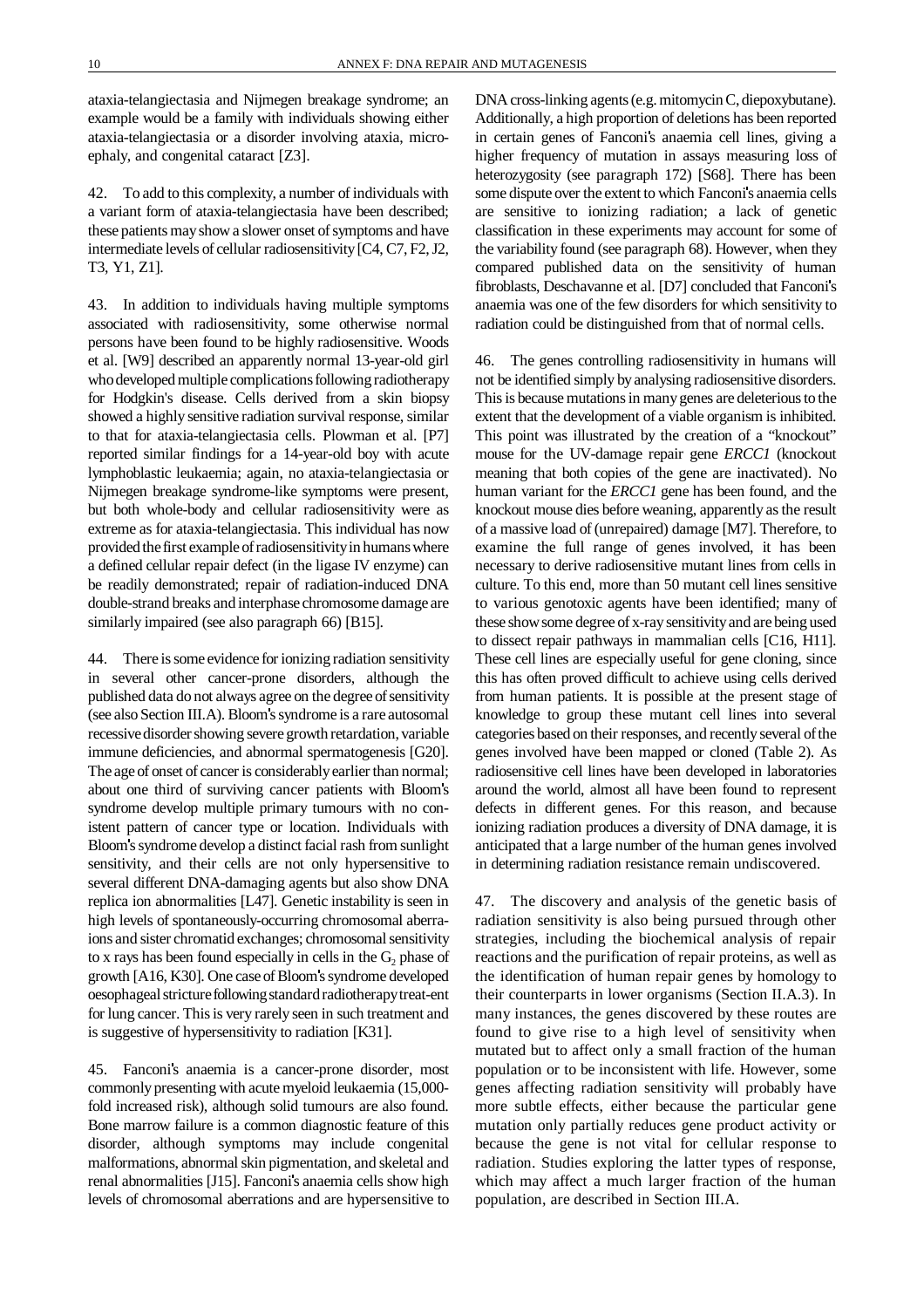### **Table 2 Classification of radiosensitive disorders and cell lines**

| Type of defect                                                                                                                                                                                                                                                                    | Disorder/<br>defective cell line(s)                                   | Human gene<br>$designation$ <sup><math>a</math></sup>                     | Human<br>gene<br>location                                   | Animal model<br>$phenotype^{-b}$                                                                 |
|-----------------------------------------------------------------------------------------------------------------------------------------------------------------------------------------------------------------------------------------------------------------------------------|-----------------------------------------------------------------------|---------------------------------------------------------------------------|-------------------------------------------------------------|--------------------------------------------------------------------------------------------------|
| Probable DNA break repair defect and loss<br>of cell-cyle control following damage                                                                                                                                                                                                | Ataxia telangiectasia<br>Nijmegen breakage syndrome<br>irs 2/V-series | <b>ATM</b><br>NBS1<br>XRCC8                                               | 11q23<br>8q21<br>9                                          | AT-like $^c$                                                                                     |
| DNA double-strand break repair defective<br>and V(D)J recombination defective                                                                                                                                                                                                     | xrs<br>$XR-1/M10$<br>V3/scid/SX9<br>180BR                             | XRCC5<br>XRCC4<br>XRCC7<br>LIG4                                           | 2q35<br>5q13<br>$8p11 - q11$<br>$13q33-q34$                 | Immune deficiency $d$<br>Embryonic lethal<br>Immune deficiency $d$<br>Embryonic lethal           |
| Sensitivity to many different agents;<br>some have DNA single-strand break<br>repair defect and/or replication defect                                                                                                                                                             | 46BR<br>Bloom's syndrome<br>EM9<br>irs1<br>irs1SF<br>UV40             | LIGI<br>BLM<br><b>XRCC1</b><br>XRCC <sub>2</sub><br>XRCC3<br>XRCC9(FANCG) | 19q13<br>15q26<br>19q13<br>7q36<br>14q32<br>9p13            | Viable (acute anaemia)<br>Embryonic lethal<br>Embryonic lethal<br>Embryonic lethal               |
| Radiosensitivity inferred from structural<br>homology of genes to those known to be<br>involved in response to radiation damage<br>in lower organisms                                                                                                                             |                                                                       | ATR<br>$h$ RAD50<br>$h$ RAD51<br>$h$ RAD52<br>$h$ RAD54<br>hMRE11         | $3q22 - 23$<br>$5q23-31$<br>15q<br>12p13.3<br>1p32<br>11q21 | Embryonic lethal<br>Embryonic lethal<br>Embryonic lethal<br>Viable<br>Viable<br>Embryonic lethal |
| $XRCC = x$ -ray cross complementing gene.<br>$\mathfrak a$<br>Knockout mice except for <i>XRCC7</i> ; $(-)$ indicates no model yet available<br>b<br>Symptoms similar to ataxia telangiectasia (see paragraph 62).<br>$\boldsymbol{c}$<br>Severe combined immune deficiency.<br>d |                                                                       |                                                                           |                                                             |                                                                                                  |

*b* Knockout mice except for *XRCC7;* ( $\frac{1}{1}$ 

## –) indicates no model yet available<br>tasia (see paragraph 62).<br>**anced sensitivity**<br>**orders 2. Mechanisms of enhanced sensitivity in human disorders**

48. In addition to being radiosensitive, ataxia-telangiectasia cell lines show enhanced sensitivity to agents that have in common an ability to damage DNA molecules by producing highly reactive chemical radicals, causing both base damage and sugar damage, leading to breakage of DNA strands. Ataxia-telangiectasia cells have been found to be hyperensitive to a variety of chemicals that cause such DNA damage through radical action (bleomycin, neocarzinostatin, hydrogen peroxide, streptonigrin, phorbol ester [M5]). Also, inhibitors ofDNA topoisomerases that can trap these enzymes during DNA-strand passage, leaving open breaks, are more effective at inducing chromosomal damage and cell killing in ataxia-telangiectasia cells than in normal cells [C1, H7, S11]. More recently, ataxia-telangiectasia cell lines have been found to be hypersensitive to restriction endonucleases; these enzymes produce onlydouble-strand breaks in DNA by direct enzymatic cutting [C17, L56]. There is also evidence of modest chromosomal hypersensitivity in some ataxiatelangiectasia lines to agents such as UV light, especially when irradiated in extended  $G_1$  phase, possibly because of the excessive production of breaks when DNA synthesis is attempted [E1, K4].

49. Experiments varying the time component either during or following irradiation have revealed the general nature of the defect in ataxia-telangiectasia cells. It was shown that normal cells held after irradiation in a non-growing state had some recovery (or sparing) from lethal effects, while ataxiatelangiectasia cell lines showed little or no sparing [C9, U15, W2]. More strikingly, irradiation at low dose rates, where the same dose was given over a period of days instead of minutes (factor of 500 difference in dose rates) showed a very large sparing effect on normal cells and little or no effect on ataxiatelangiectasia cells [C10]. These observations are consistent with an inability of ataxia-telangiectasia cells to recover from radiation damage, and they also show that the defect cannot be abrogated simply by allowing more time for damage restitution.

50. Lack of a sparing effect appears to be typical of a particular class of radiosensitive cell lines. Thus lines that are known to have a defect in the repair of DNA double-strand breaks, for example the xrs series and XR-1, also lack recovery under irradiation conditions in which their normal counterparts show a large sparing effect [S14, T7]. Similarly, yeast radiosensitive lines that are unable to rejoin doublestrand breaks, because of a defect in recombination (*rad50, rad51, rad52)*, also lack sparing [R2, R3]. A substantial body of data in yeast supports the contention that the double-strand break is the DNA damage most likely to be lethal to cells, and that its repair is responsible for the recovery seen under sparing conditions [F3].

51. In contrast to these cellular studies implicating strand breakage as the type of DNA damage involved in the ataxiatelangiectasia defect, it has been difficult to prove that ataxiatelangiectasia cells have a break-repair defect at the molecular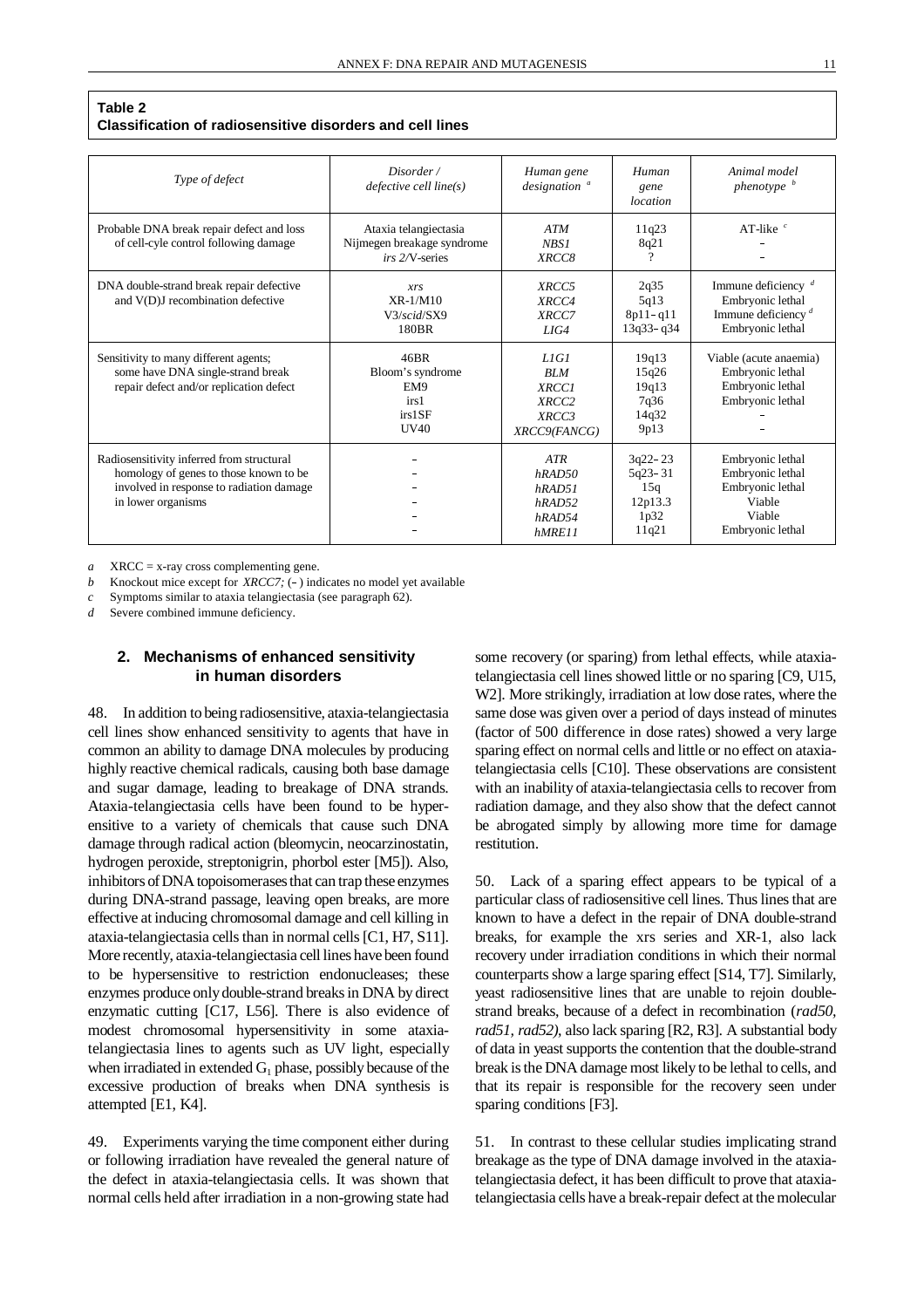level [M5]. Recently, irradiation at 37°C with low-dose-rate<br>gamma rays has shown a small increase in DNA doublegamma rays has shown a small increase in DNA doublestrand breaks following repair ("residual damage") in ataxiatelangiectasia cells relative to normal cells [B9, F10, F16]. However, cytogenetic studies have provided more satisfactory evidence for a break-repair defect: a significantly elevated fraction of unrestituted chromosomal breaks remain in ataxiatelangiectasia cells after irradiation [C11, T1]. Support for these findings has been obtained from the measurement of both DNA double-strand breaks and chromosomal breaks (using prematurely condensed chromosomes to allow rapid analysis) after gamma irradiation of normal and ataxiatelangiectasia lymphoblastoid cells at different phases of the cell cycle [P5]. A consistent decrease in the rapid component of repair was found in ataxia-telangiectasia relative to normal cells; this decrease was small and usually statistically nonsignificant for DNA double-strand breaks, but larger and significant for chromosomal breaks. Differences in amounts of residual chromosomal damage between normal and ataxiatelangiectasia cells give a close, but not exact, approximation to their relative survival levels after irradiation [C14, P5].

52. Hamster cell lines showing strong similarities to ataxia-telangiectasia have been isolated and their responses characterized (the irs2 line [J5] and the V-series [Z5]). These lines are hypersensitive to agents known to cause DNA breakage, have radioresistant DNA synthesis, and have no measurable biochemical defect in DNA break repair [T8, Z6]. It has also been shown that the radiation sparing effect is absent in irs2, while it is present in other lines that have similar radiosensitivity but do not show ataxia-telangiectasia-like characteristics (such as irs1 and irs3) [T30].

53. Overall, these studies strongly support the view that the increased sensitivityofataxia-telangiectasia and related cell lines to agents such as ionizing radiation derives from an inability to recover from DNA breakage, leading to a higher level of residual chromosomal damage. However, the molecular mechanisms leading to radiosensitivity in this disorder are still not fully understood, despite considerable recent progress in defining the function of the ataxia-telangiectasia gene product (see Section II.A.3).

54. The functional defects in other cancer-prone disorders have also not been well characterized. Primary cells from Fanconi's anaemia patients have spontaneous cells from Fanconi's anaemia patients have spontaneous<br>delay and arrest in the  $G_2$  phase of growth, as well as an<br>increased frequency of chromosomal aberrations [J15] and delay and arrest in the  $G_2$  phase of growth, as well as an recombination [T39].  $G_2$  delay and aberration frequency increases are corrected by lowering the oxygen tension during growth, leading to the suggestion that reduced detoxification of oxygen radicals may be responsible for the phenotype [C62, J17]. However, immortalized Fanconis<br>g<br>]. anaemia fibroblasts have lost this oxygen effect, showing that this factor is not a basic (or underlying) defect [S48]. In Bloom's syndrome, the high frequency of sister 's syndrome, the high frequency of sister<br>exchanges and specific types of chromosome<br>suggested a defect in DNA repair and/or DNA chromatid exchanges and specific types of chromosome aberrations suggested a defect in DNA repair and/or DNA replication.

### **3. Analysis of genes determining radiosensitivity**

55. The classification of radiosensitive disorders and cell lines into genetic groups, followed bymapping and cloning of the affected genes, has dramatically increased knowledge of the molecular mechanisms of recovery from DNA damage. Once the affected gene has been cloned, its sequence may reveal the nature of the gene product (protein), because of similarities to known genes. Gene sequence data from at-risk groups will also allow deleterious mutations to be identified, and permit analysis of the role of these genes in disorders such as cancer. Manipulation and expression of the gene under defined experimental conditions allow specific functions to be studied in cells and in animals. Animal models of the human disorder can be created by replacing the normal pair of genes with defective copies (a knockout animal; see paragraph 46) and assessing the resulting phenotype.

56. Genetic classification of the ataxia-telangiectasia disrder initially indicated that several different genetic groups might exist [C3, J2], but mapping and cloning of a gene (*ATM*) found to be mutated in patients has cast doubt on this designation. The genetic mapping data, based on ataxiatelangiectasia family studies, mostly placed the affected gene into one chromosomal region, 11q23.1 [G2, Z2]. Positional cloning procedures in this region led to the identification of the *ATM* gene, which has homology to a gene family encoding PI-3 kinases [B31, S24, S25]. The PI-3 kinase family contains a number of large proteins involved in cellcycle checkpoints, the regulation of chromosome-end length, and DNA break repair, including site-specific recombination (see Section II.B.1). It is therefore likely that *ATM* and other members of this familyare involved in the detection of certain types of DNA alterations and may coordinate response by signalling these changes to other regulatory molecules in the cell [J8, K3, S25, T29].

57. Analysis of mutations in the *ATM* gene of ataxiatelangiectasia patients showed that the majorityare compound heterozygotes (i.e. the mutations in the two gene copies derive from independent events) and that these commonly lead to an inactive, truncated protein [G19, M30]. However, individuals from 10 families in the United Kingdom with less severe symptoms (paragraph 42) all have the same mutation in one copy of *ATM* (a 137-bp insertion caused by a point mutation in a splice site) but differ in the mutation in the other gene copy. The less severe phenotype appears to arise from a low level of production of normal protein from the insertioncontaining gene copy. Two more families with this less severe phenotype have mutations leading to the production of an altered but full-length protein, again suggesting that the severity of the symptoms in ataxia-telangiectasia is linked to the genotype of the individual [L41, M30]. However, it is possible that individuals with less severe symptoms have an increased risk of developing specific types of cancer [S78] (see also paragraph 139).

58. A further two families presenting with many of the symptoms of ataxia-telangiectasia (paragraph 39) but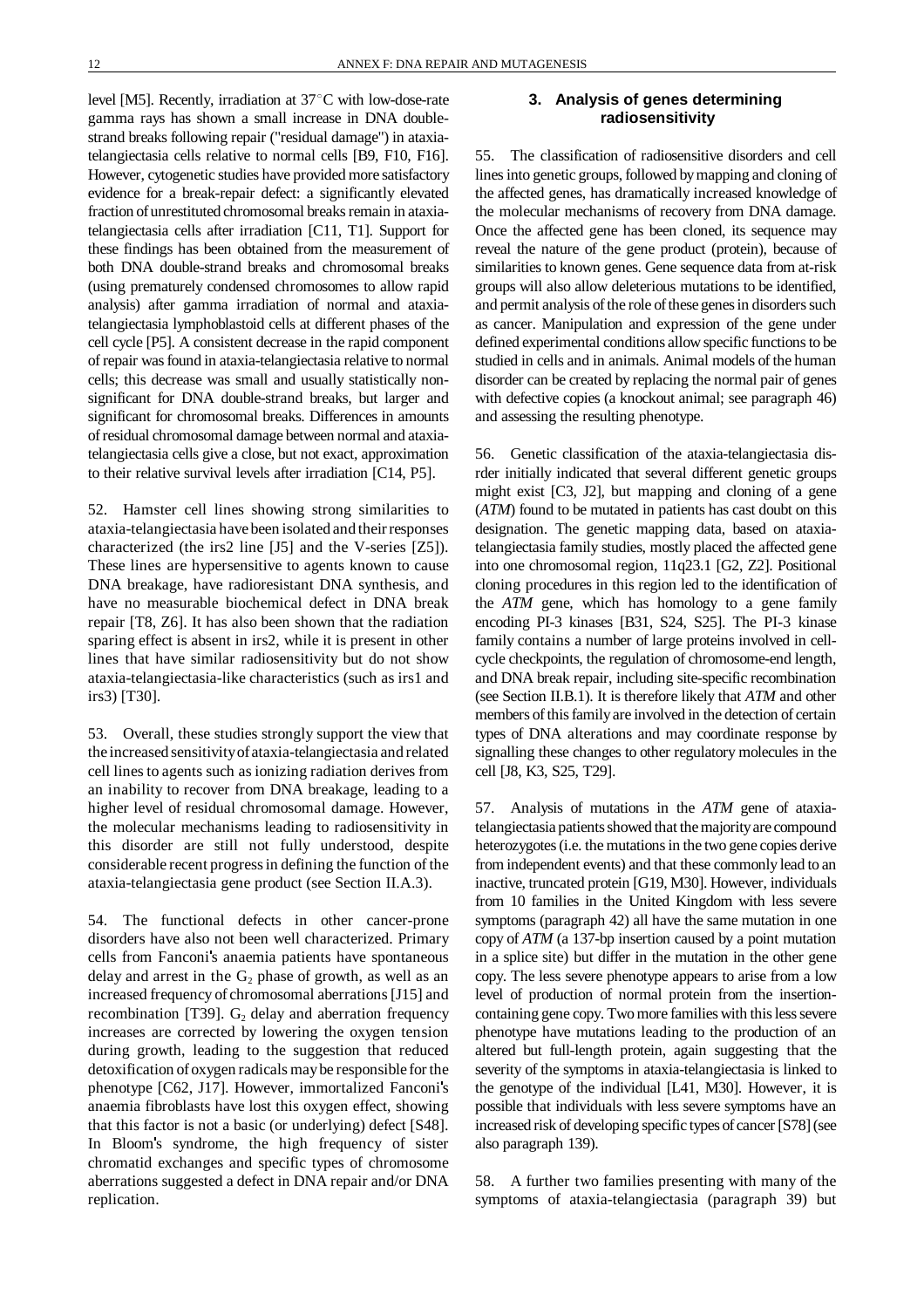without dilated ocular blood vessels failed to show mutations in the *ATM* gene. The cellular characteristics of family members, such as radiation sensitivity and DNAsynthesis delay (paragraph 40), were mostly intermediate between those of classical ataxia-telangiectasia patients and normal individuals. Examination of other genes implicated in the repair of DNA double-strand breaks revealed that the human homologue of the yeast *MRE11* gene (paragraph 74) was mutated in these families [S82].

59. A rare form of leukaemia, sporadic T-cell prolymphocytic leukaemia (T-PLL), shows a high frequency of *ATM* mutations; although some of the changes identified in the *ATM* gene were rearrangements, most mutations in T-PLL were single DNA base-pair changes in the kinase region of the*ATM* gene and did not lead to protein truncation [V5, Y8]. This finding has prompted the suggestion that the *ATM* gene acts as a tumour suppressor in cells that may develop T-PLL. There is no evidence for an involvement of the *ATM* gene in T-cell lymphoblastic leukaemias [L58], but in B-cell chronic lymphocytic leukaemia (B-CLL), 34%-40% of tumour samples showed about 50% reduction in levels of ATM protein [S70, S76]. *ATM* mutations were detected in the tumours of 6 out of 32 patients (18%); also 2 of these 6 patients had mutations in both tumour and normal cell DNA, indicating that they were carriers of an *ATM* gene defect (i.e, they inherited a mutation in one copy of the *ATM* gene; see paragraph 137 *et seq.*) [S76]. Similar results were obtained in a separate study[B62], and although they are based at present on small samples, the data suggest that the frequency of *ATM* mutations in the normal cells of patients developing B-CLL may be much higher than in the general population [B62, S76]. Patients with ATM deficiency also had significantly shorter survival times [S70].

60. Study of the ATM protein has shown that it has a nuclear location and is expressed in many different human tissues. Additionally, ATM protein does not increase in amount in response to cell irradiation, consistent with the idea that it is part of a DNA-damage-detection system rather than being regulated in response to DNA damage [L41]. However, the ATM protein does associate with DNA, and this interaction increases when the DNA is irradiated [S77]. The *ATM* gene has a complex structure with multiple transcription start sites, leading to messenger RNAs of different length and predicted secondary structure. This multiplicity of *ATM* transcripts mayallow cells to modulate ATM protein levels in response to alterations in environmental signals or cellular metabolism [S40].

61. Initially it was also suggested that the Nijmegen breakage syndrome involves more than one genetic group [J1], but recent evidence shows that only one gene is involved [M41] and that this gene maps to chromosome 8q21 [M41, S59]. These data support clinical findings (paragraph 41) showing that the Nijmegen breakage syndrome is a separate radiosensitivedisorder, distinct from ataxia-telangiectasia. The cloning of the gene (*NBS1*) mutated in this syndrome has confirmed this (paragraph 74), with the majority of patients carrying small deletions in this gene [M45, V6].

62. Knockout mice that lack a functional homologue of the ataxia-telangiectasia gene (*Atm*) have recentlybeen bred; they show many of the symptoms of the human disorder, but also give further insights into the action of this gene [B33, E9, X3]. For example, the *Atm* knockout mice are viable but growth-retarded and infertile. They are also very sensitive to acute gamma radiation; at a whole-body dose of 4 Gy, about two thirds of the*Atm* knockout mice died after 5-7 days, while normal and heterozygous mice remained without morbidity after two months [B33]. Primary cells derived from the *Atm* knockout mice also show many of the characteristic features of cells from ataxia-telangiectasia patients [X4]. The cells grow poorly, are hypersensitive to gamma radiation, and fail to undergo arrest of the cell cycle following irradiation (see also paragraph 102). The *Atm* gene product was found to locate to homologous chromosomes as they associate (synapse) at meiosis in germ cells [K27]; loss of fertilityin the knockout mice results from failure of meiosis due to abnormal synapsis and subsequent chromosome fragmentation [X3]. Immune defects occur in these mice, and the majority develop thymic lymphomas and die before four months. Based on the understanding to date of the defective response to DNA breakage in ataxia-telangiectasia, the meiotic failure and immune defects in these mice could both relate to an inability torespond to "programmed" DNA double-strand breaks (sitespecific breaks that occur in the course of normal cellular processes). Such breaks are thought to be essential in meiosis, to drive the process of meiotic recombination, and they are required for V(D)J recombination in immune system development (see paragraph 82).

63. Unlike in the human disorder, no evidence was found of gross cerebellar degeneration in *Atm* knockout mice aged  $1-4$  months, but it is possible that the animals are dying too early for this symptom to be revealed [B33, X4]. However, behavioural tests indicated some impairment of cerebellar function [B33], and detailed studies of the brain in these animals showed that *Atm* deficiency can severely affect dopaminergic neurons in the central nervous system [E14]. There is an almost complete absence of radiationinduced apoptotic cell death (Section II.B.3) in the developing central nervous system of *Atm*-deficient mice, while the thymus shows normal levels of apoptosis after irradiation [H48]. Additionally, elevated levelsofoxidative damage were recorded in mouse tissues affected by the loss of ATM, especially the cerebellum [B63].

64. In yeast cells, the closest sequence homologue to the *ATM* gene product is the Tel1 protein; mutations in the *TEL1* gene are associated with shortened chromosome ends (telomeres) and genetic instability (three- to fourfold increased levels of mitotic recombination and chromosome loss) [G22]. It has been known for many years that chromosomes in ataxia-telangiectasia cells show a relatively high incidence of telomere fusions, and recent studies have shown that preleukaemic cells from ataxia-telangiectasia patients have an increased rate of telomere loss [M29]. This loss may contribute to chromosomal instability [R40]. However, as yet the relationship between the telomere fusions and tumorigenesis in ataxia-telangiectasia is not clear.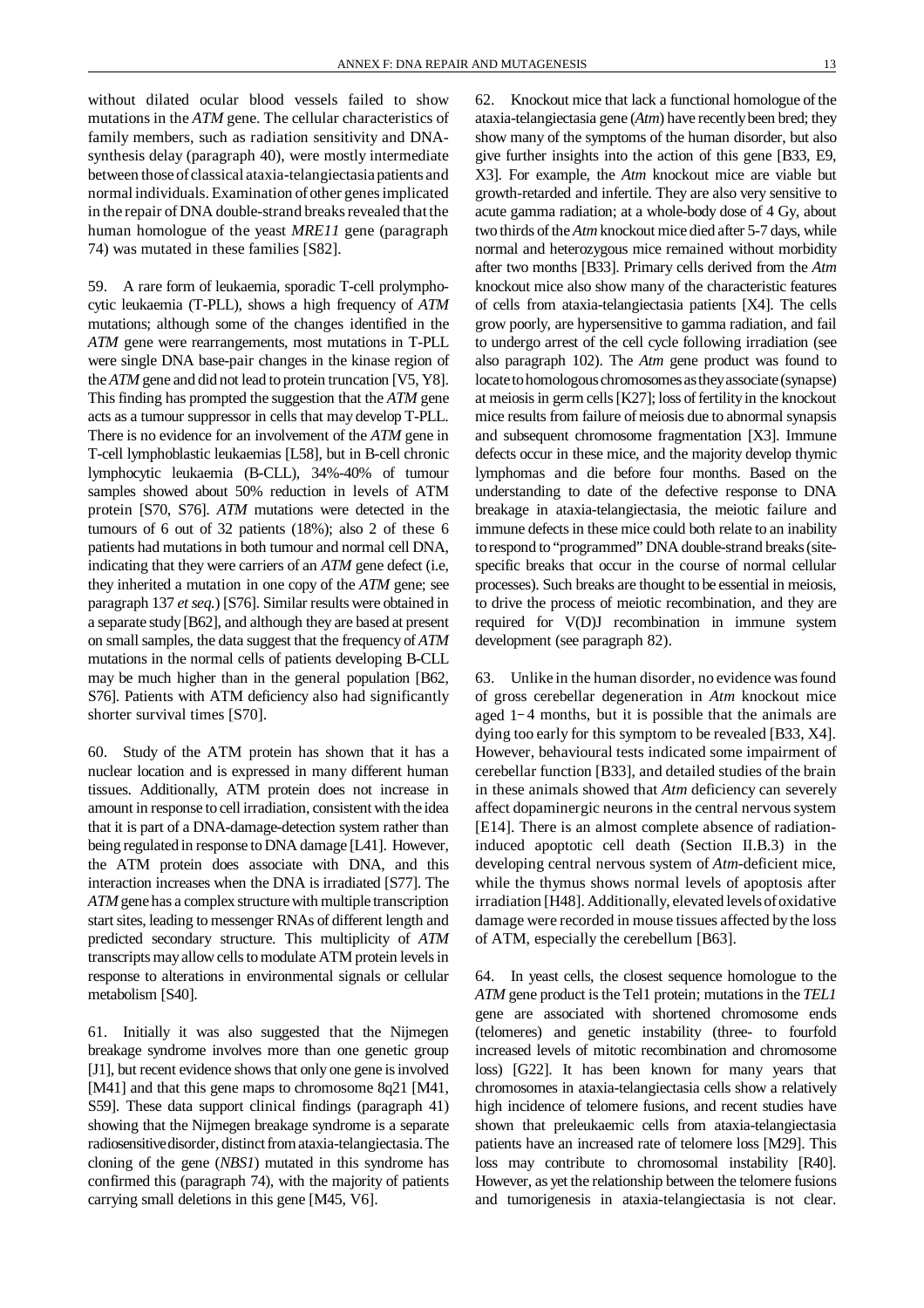Interestingly, loss of the *TEL1* gene does not lead to x- or gamma-ray sensitivity [G22, M31], but the combined loss of *TEL1* and another gene in the same family(*ESR1/MEC1*; see next paragraph) gives extreme sensitivity to gamma rays, suggesting that these two genes may functionally overlap in protecting the cell against radiation damage [M31]. In fission yeast, following prolonged growth, loss of these two genes led to circular chromosomes lacking telomeric sequences [N26].

65. A further member of the human PI-3 kinase family, related to*ATM,* has been found through homologysearches [B32, C38]. The gene (named *ATR* or *FRP1*) encodes a protein that is most closely similar to the fission yeast *rad3* gene product, which is itself structurally and functionally related to the budding yeast *ESR1/MEC1* and the fruit fly *mei-41* gene products. Mutations in these genes render the yeast or flies sensitive to killing by both ionizing and UV radiation, and are known to play important roles in mitotic and meiotic cell-cycle controls. Expression of an inactive form of *ATR* at a high level in human fibroblasts increased radiation sensitivity by a factor of 2-3 and abrogated radiation-induced  $G_2$  arrest (see paragraph 108). Additionally, cells with defective *ATR* develop abnormal nuclear morphologies, which may indicate further cellcycle perturbations [C48, W50]. The *ATR* gene product is expressed at a high level in germinal tissue and localizes along unsynapsed meiotic chromosomes [K27], thereby playing a role that is complementary to that of the *ATM* gene product (paragraph 62). Thus in addition to their roles in mitotic cells, *ATM* and *ATR* gene products may be involved in the co-ordination of meiotic chromosome synapsis, perhaps by signalling breaks and monitoring repair synthesis to guard against genetic instability.

66. Some other genes affecting radiosensitivity in humans have also been mapped and cloned. Following the cloning of the human DNA ligase I gene, it was discovered that this was defective in a unique individual with growth retardation, immunological abnormalities, and cellular sensitivityto a varietyofDNA-damaging agents, including radiation [B5]. The genes for other human DNA ligases have also been cloned using homology searches or protein purification [C31, W19], and subsequently another unique radiosensitive individual with impairment of double-strand break rejoining (described in paragraph 43) was found to be defective in DNA ligase IV [R38]. It has been established in yeast and mammalian cells that DNA ligase IV is specifically involved in the repair of DNA breaks by non-homologous end joining (Section II.B.1) [S64, T40, W46]. DNA ligase III has been implicated in the baseexcision repair pathway (see paragraph 78).

67. Bloom's syndrome patients of different ethnic origins s syndrome patients of different ethnic origins<br>Jewish, French-Canadian, Mennonite, and<br>ere found by cell fusion analysis to fall into one (Ashkenasi Jewish, French-Canadian, Mennonite, and Japanese) were found by cell fusion analysis to fall into one genetic group [W36]. The gene defective in Blooms<br>d<br>e syndrome (named *BLM*) has been positionally cloned and shown to be similar to the bacterial RecQ helicase, a type of enzyme that opens up the DNA helix and is associated with genetic recombination in bacteria [E6, K39].

Knocking out the gene homologous to *BLM* in mice results in embryonic growth retardation and lethality, apparently because of a wave of increased apoptotic death [C61]. The yeast homologue of the *BLM* gene product interacts with DNA topoisomerase enzymes, known to be required for the resolution of interlocking DNA molecules following replication. In the absence of the *BLM* gene product, it is suggested that replicated DNA (in mitosis or meiosis) is entangled and may give rise to sister-chromatid exchange and chromosomal non-disjunction [W35]. Support for this idea comes from studies with the fission yeast, where the recQ helicase is required for the recovery from cell-cycle arrest during DNA replication following DNA damage; absence of the recQ helicase leads to an increase in the rate of genetic recombination [S60].

68. Cells derived from Fanconi's anaemia patients have s anaemia patients have<br>groups [J16, J19, S46],<br>ity of symptoms found been classified into eight genetic groups [J16, J19, S46], consistent with the heterogeneity of symptoms found (paragraph 45). To date, three of these genes have been mapped, *FANCA* to chromosome 16q24 [G21, P20], *FANCC* to 9q22 [S46], and *FANCD* to 3p22-26 [W37]. The *FANCA* and *FANCC* genes have now been cloned [F9, L43, S47]; these gene sequences predict proteins that are structurally different from each other and from other known proteins. Mutations of the *FANCA* gene were analysed in 97 patients from different ethnic groups with Fanconi's anaemia; the majority of mutations detected were s anaemia; the majority of mutations detected were<br>NA base-pair alterations or small deletions and<br>as scattered throughout the gene, with a smaller either DNA base-pair alterations or small deletions and insertions scattered throughout the gene, with a smaller number of large deletions [L49]. The *FANCC* gene product is a cytoplasmic protein [Y7], but it interacts with the *FANCA* gene product, and the complex translocates to the nucleus [K40]. While this nuclear localization is consistent with a possible role in DNA repair, the precise function of these gene products remains unclear. *FANCC* also has binding sites for the p53 tumour suppressor protein (paragraph 100), and binding of p53 to the gene can regulate its expression [L46].

69. One of the more recently identified genetic groups of Fanconi's anaemia, FA-G, has been found to be caused by mutation of a previously-identified gene, *XRCC9* [D18]. This gene was identified by the complementation of a rodent cell line sensitive to a variety of DNA-damaging agents including a twofold enhanced sensitivity to x rays, and is potentially involved in post-replication repair of DNA [L59] (Table 2).

70. Human genes implicated in the repair of radiationinduced DNA damage have also been cloned by their structural homology to genes involved in specific repair pathways in lower organisms. For example, it is known that the main pathway for the repair of DNA double-strand breaks in lower organisms involves homologous recombination (paragraph 30); in budding yeast, the genes responsible are *RAD50, RAD51, RAD52, RAD53, RAD54, RAD55, RAD57, MRE11*, and *XRS2* (often called the *RAD52* group of genes). Mutations in these genes render the yeast cells defective in mitotic and/or meiotic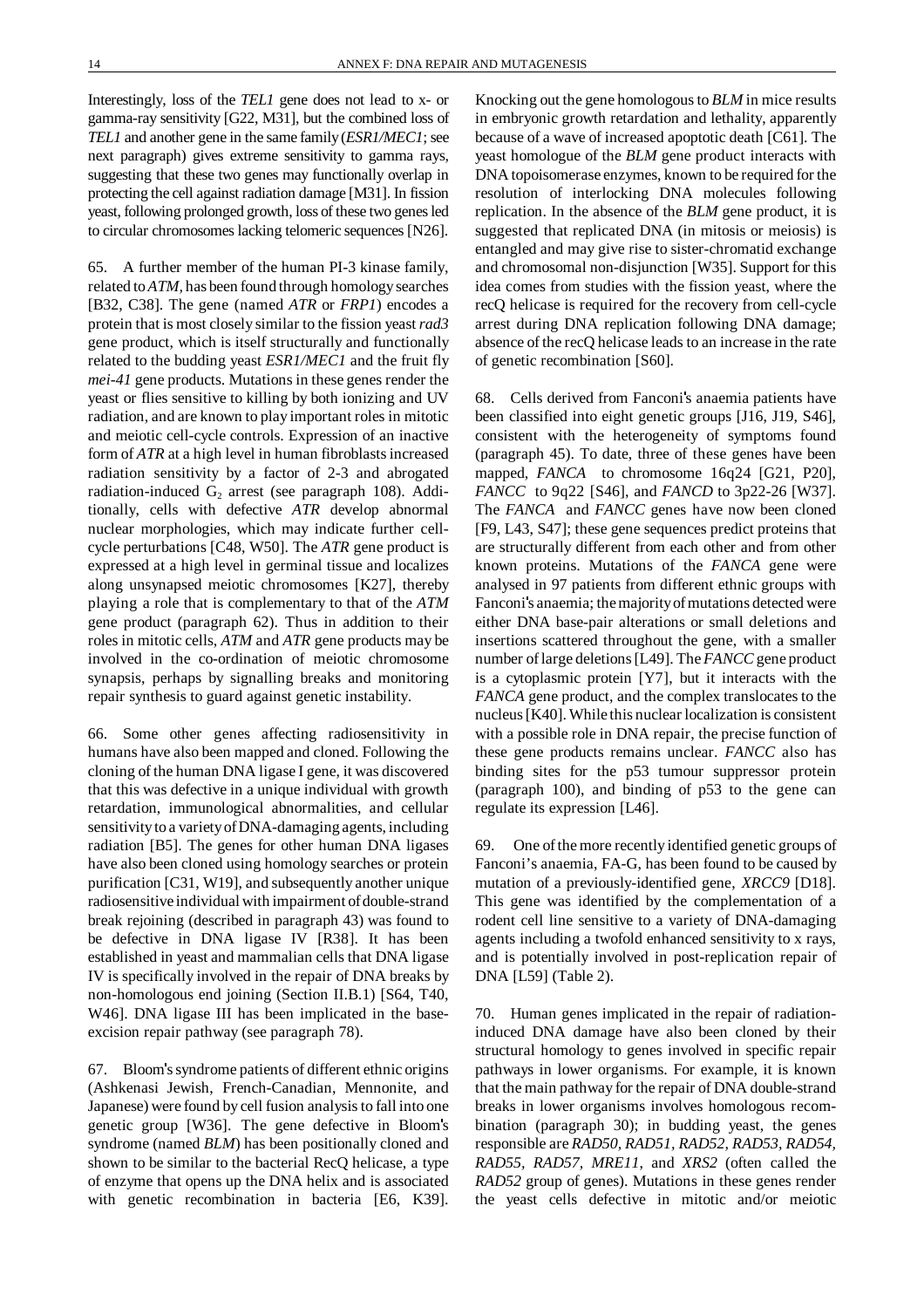recombination and sensitive to ionizing radiation. At least some of the products of these genes act together in a multiprotein complex to effect recombination [H27, J14, U18]. In yeast, functional relationships have also been found between proteins of the PI-3 kinase family and some of the Rad52 group proteins. For example, the activity of the *RAD53* gene product, another protein kinase, is regulated by both *ESR1/MEC1* and *TEL1* gene products, suggesting that the Rad53 protein acts as a signal transducer in the DNA damage response pathway downstream of these ATM-like proteins [S43]. Sequence similarities have led to the cloning of human homologues of some of the yeast *RAD52* gene group: *hRAD50* [D16], *hRAD51* [S10, Y6], *hRAD52* [M10, S44], *hRAD54* [K28], and *hMRE11* [P22]. Preliminaryevidence has been obtained from their abilities to partially correct the defects in radiosensitive yeast cell lines that some of these genes, or their mouse homologues, are involved in the repair of radiation damage [K28, M37]. Further, knocking out the *RAD54* gene in both the fruit fly [K41] and mouse [E12] confers radiation sensitivity and a defect in homologous recombination. There is also evidence for regulated expression of these recombination proteins through the cell cycle, with levels of RAD51 and RAD52 increasing during the S phase and peaking in  $G_2$ in human and rodent cells [C5].

71. The human *RAD51* gene product has been shown to bind DNA and thereby underwind the double helix, an early step in the recombination process [B34]. The *RAD51* gene in yeast is not essential for cell survival, but recently the homologous gene has been knocked out in mice and surprisingly was found to give embryonic lethality [L42, T34]. Knockout embryos arrested early in development but progressed further if there was also a mutation in the gene encoding the tumour suppressor p53 (*TP53),* possiblybecause of a reduction in programmed cell death (see paragraph 112). This may suggest that *RAD51* in mammals has functions in addition to recombination and repair, and in a separate study the human RAD51 protein has been shown todirectlyinteract with p53 [S45]. Cells from the mouse *Rad51* knockout were hypersensitive to gamma rays, although this response has not been quantified, and show chromosome loss in mitotic cells [L42]. In mitotic cells, the mouse RAD51 protein is found to concentrate in multiple foci within the nucleus at the DNAsynthesis (S) phase of the cell cycle [T37]. In meiotic cells, RAD51 is found on synapsing chromosomes and disappears shortlyafter this stage [P23], but this pattern of localization of RAD51 is disrupted in *Atm*-deficient mice [B47].

72. The pattern of cellular localization found for the RAD51 protein has also been found for the product of a gene commonly mutated in familial breast and ovarian cancer patients, *BRCA1*; subsequently, RAD51 and BRCA1 proteins were shown to interact directly [S51]. *Brca1*-deficient mouse cells show a modest increase in sensitivity to ionizing radiation and have a reduced capacity to repair base damage in transcribing DNA (transcription-coupled repair, paragraph 28) [G34]. In human *BRCA1*-deficient cells, increased sensitivity to cell killing by gamma rays and reduced repair of DNA doublestrand breaks can be partially corrected by introduction of the normal gene, while mutant *BRCA1*genes fail to restore these defects [S86]. A product of a second gene associated with familial breast cancer susceptibility, *BRCA2*, has similarly been shown to interact with RAD51 [M42, S61], as well as with p53 [M46]. *BRCA1* and *BRCA2* are highly expressed in rapidly proliferating cells, with expression highest at the start of S phase of the cell cycle [R23]. Analysis of mutations in the *BRCA* genes has shown that families with a high proportion of breast cancer tend to have mutations in different parts of the gene from families having a predisposition to ovarian cancer [G37, G38]. Despite their importance in cancer predisposition, the molecular function of the*BRCA* genes is unknown, and the finding of interaction with RAD51 provided the first clue that their role may be in DNA repair. As noted in paragraph 62, the ATM protein also has a specific pattern of localization to meiotic chromosomes, and loss of ATM can disrupt the localization pattern of RAD51. Thus, through their connections with *RAD51*, these data provide for the first time a mechanistic link between four different genes involved in cancer susceptibility (*ATM*, *TP53, BRCA1*, and *BRCA2*).

73. Mice have been bred with a knockout of the*Brca1* gene or the *Brca2* gene; like *Rad51* knockout mice, they were both found to arrest early in embryonic development [H40, L50, S61]. However, viable mice have been bred with a mutation in *Brca1* or *Brca2* that does not completely inactivate the gene. A conditional deletion of the *Brca1* gene in mice, confining the defect to the mammary glands, gave a low frequency of mammary tumour formation with long latency (see also paragraph 106) [X7]. Embryonic fibroblasts derived from *Brca1*-deficient mice proliferate poorly and show genetic instability [X8] and a reduction in the frequency of homologous recombination [M50]. About one third of the *Brca2* deficient mice survived to adulthood but showed small size, poor tissue differentiation, absence of germ cells, and development of thymic lymphomas [C59]. Cells derived from viable *Brca2*-defective mice proliferate poorly, apparently as a result of spontaneously high levels of p53 and p21, causing cell-cycle arrest (see paragraph 100) [C59, P32]. These cells accumulate high levels of chromosomal aberrations and show enhanced sensitivity to DNA-damaging agents, including x rays [M48, P32]. The evidence linking the *BRCA* genes to DNA repair processes suggests that they may not function as tumour suppressors but are involved in the maintenance of genome integrity.

74. The yeast *RAD50, MRE11,* and *XRS2* gene products assemble into a multi-protein complex that is implicated in the processing of broken DNA, as well as in a number of other functions, including meiotic recombination and telomere maintenance [H46]. This multiplicity of roles for the complex may arise from its nuclease activities on both single- and double-stranded DNA ends that trim up the DNA in preparation for end-joining and homologous recombination processes. Human gene products with similar functions have been identified (paragraph 70); significantly, the genemutated in the Nijmegen breakage syndrome *(NBS1*) has been found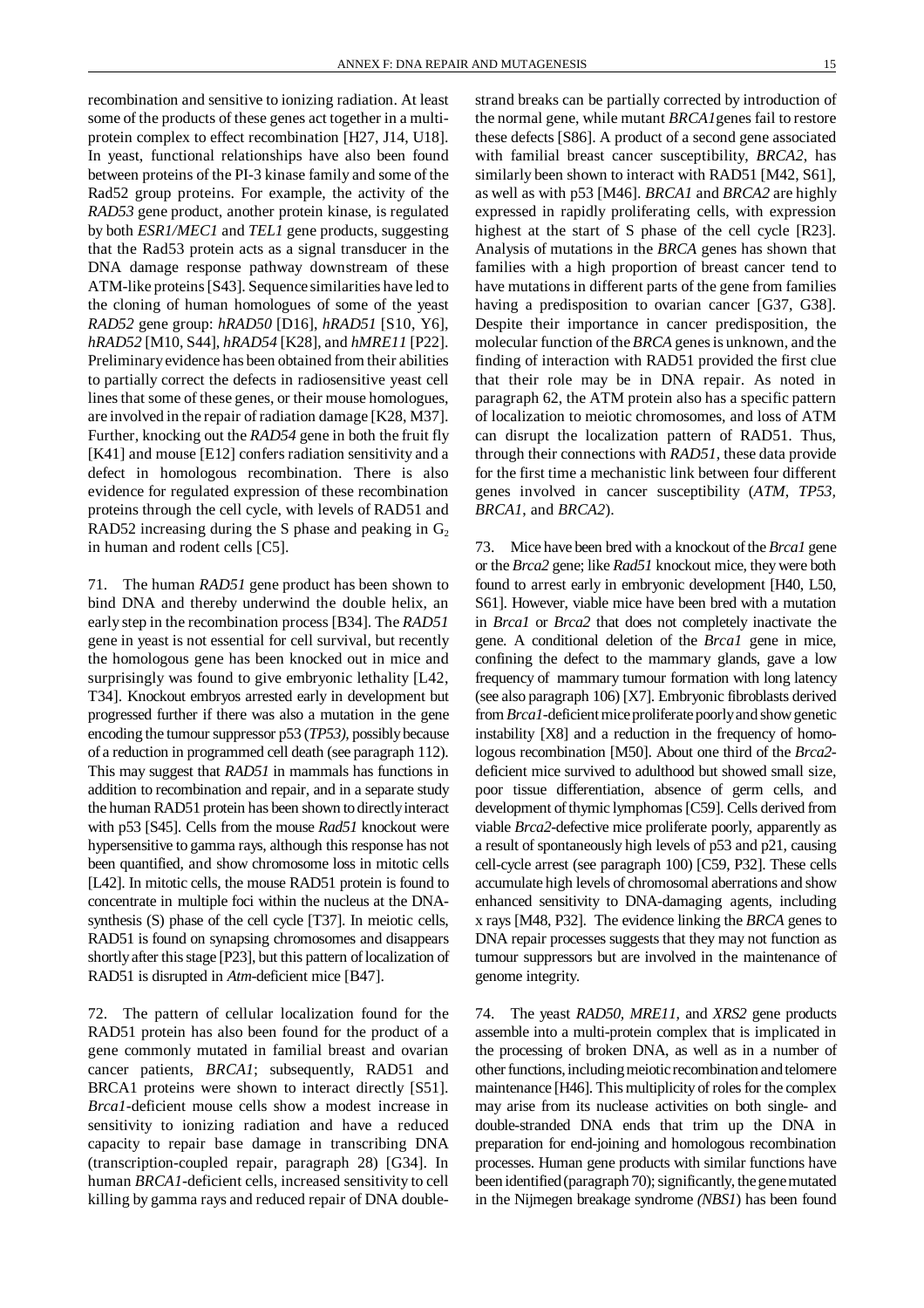to be the functional homologue of *XRS2* (paragraphs 41 and 61) [C54, M45, V6], and individuals with a variant form of ataxia-telangiectasia have mutations in the human homologue of *MRE11* (paragraphs 42 and 58) [S82]. The *NBS1* gene product contains motifs that are commonlypresent in proteins involved in cell-cycle regulation and DNA-damage response, suggesting that like ATM, this gene has a role in the signalling mechanism following damage to DNA by ionizing radiation. Study of the purified protein shows that DNA unwinding and nuclease activities of RAD50/MRE11 are promoted by the presence of NBS1 [P34]. The human RAD50 and MRE11 proteins co-localize in cell nuclei following ionizing radiation damage (but not after UV irradiation); their sites of localization were distinct from those of the RAD51 protein, consistent with their different roles in DNA repair [D17]. Co-localization of MRE11/RAD50 proteins was much reduced in ataxia-telangiectasia cells, suggesting that *ATM* gene signalling is important for the assembly of the breakrejoin complex [M28]. Additionally, the BRCA1 protein has been shown to colocalize and interact with RAD50, and radiation-induced sites of localization including MRE11, RAD50 and NBS1 proteins were much reduced in breastcancer cells lacking BRCA1 [Z12].

75. Human genes encoding enzymes responsible for the repair of the numerous forms of base damage caused by DNA-damaging agents, including ionizing radiation, are also being discovered [L69, S49]. A number of key enzymes (DNA glycosylases, endonucleases) in the baseexcision repair pathway have been isolated by biochemical purification, followed by protein sequencing and gene identification, or through their homologies to known enzymes in lower organisms. For example, the hOGG1 glycosylase [R41] removes 8-oxoguanine opposite a cytosine (paragraph 24), while the hNTH1 glycosylase [A28] removes oxidized pyrimidines such as thymine glycol (paragraph 17). The pathwayof base-excision repair that results in the incorporation of a single nucleotide ("short-patch repair") has been reconstituted under cellfree conditions, using purified enzymes [K24]. Additionally, a second "long-patch repair" pathway has been identified, in which between two and six nucleotides are replaced following repair of a reduced or oxidized baseless site; this pathway also requires the structure-specific nuclease DNase IV (also known as FEN1) to remove the displaced nucleotides during repair [K42]. The reconstitution of base-excision repair of oxidized pyrimidines in DNA has revealed that hNTH1 glycosylase is strongly stimulated by one of the proteins involved in nucleotide-excision repair, XPG (xeroderma pigmentosum group G protein). The XPG protein binds to non-paired regions of DNA, and acts as a structure-specific nuclease where the unpaired region is greater than five base pairs, as will happen at sites of bulky damage. However, at sites of oxidative base damage it seems that the unpaired region is less than five base pairs, and instead of cutting DNA the XPG protein promotes the activity of the hNTH1 in removing the base damage [K46]. These findings may explain the extreme symptoms of some patients lacking XPG, including growth failure and neurological dysfunction, and the early death of mice carrying a knockout of the *Xpg* gene [H51] (while mice that are totally defective for nucleotide-excision repair such as those defective in *Xpa* are viable [N27]).

76. The main endonuclease involved in the repair of baseless sites (Figure Ia) in human cells, known variously as HAP1, APE, APEX, or Ref-1, was cloned in several laboratories following biochemical purification and was found to have a surprising additional function when compared with the bacterial enzyme. It stimulates the DNA-binding activity of transcription factors involved in signal transduction such as Fos, Jun, NFKB, and p53 by reduction/oxidation mechanisms [X5]. Signalling and repair responses to oxidative damage may therefore be coordinated through this one enzyme; this may be especially important during tissue proliferation, since *Ref-1* knockout mice die during embryonicdevelopment [X6]. Knockout mice have been produced for several other genes in the base-excision pathways, and a number of these have also proved to be embryonic-lethal, showing their importance for the normal functioning of cells and tissues [W45]. However, a knockout mouse for the broad-specificity glycosylase 3 methyladenine-DNA glycosylase II was recently shown to be viable [E13], possibly because of its mode of action (paragraph 23) and the likelihood that other morespecialized glycosylases can substitute for it in removing damaged bases.

77. The abundant enzyme poly(ADP-ribose) polymerase, also known as PARP, is rapidly recruited to sites of DNA breakage following irradiation, where PARP transiently synthesizes long, branched chains of poly(ADP-ribose) on itself and other cellular proteins. These chains are degraded by another enzyme, poly(ADP-ribose) glycohydrolase, with a half-life of only a few minutes. The role of PARP in response to DNA damage, which has long been in dispute [C49], has been clarified from recent experiments in which the *Parp* gene was knocked out in mice [M9]. These mice are viable and fertile, although adult size is smaller than average and litter sizes are smaller than for normal mice. Following whole-body irradiation (8 Gy gamma rays), the *Parp* knockout mice died much more rapidly than normal mice from acute radiation toxicity to the small intestine; the survival halftime of these irradiated PARP-deficient mice was comparable to that of irradiated *Atm* knockout mice (paragraph 62). PARP-deficient cells or cells in which a mutated PARP is expressed [S63], show increases in chromosomal aberrations, sister-chromatid exchanges, and apoptosis following DNA damage. The average length of telomeres is significantly shorter in PARP-deficient mouse cells, leading to an increased frequency of chromosomal fusions and other aberrations [D21]. Recent biochemical data suggest that PARP has an important function as a molecular sensor of DNA breaks, especially single-strand breaks, and its absence reduces the efficiency of baseexcision repair [O4]. In addition, it has been suggested that the synthesis of poly(ADP-ribose) chains causes negativecharge repulsion of damaged DNA strands, preventing accidental recombination between homologous sequences [S62].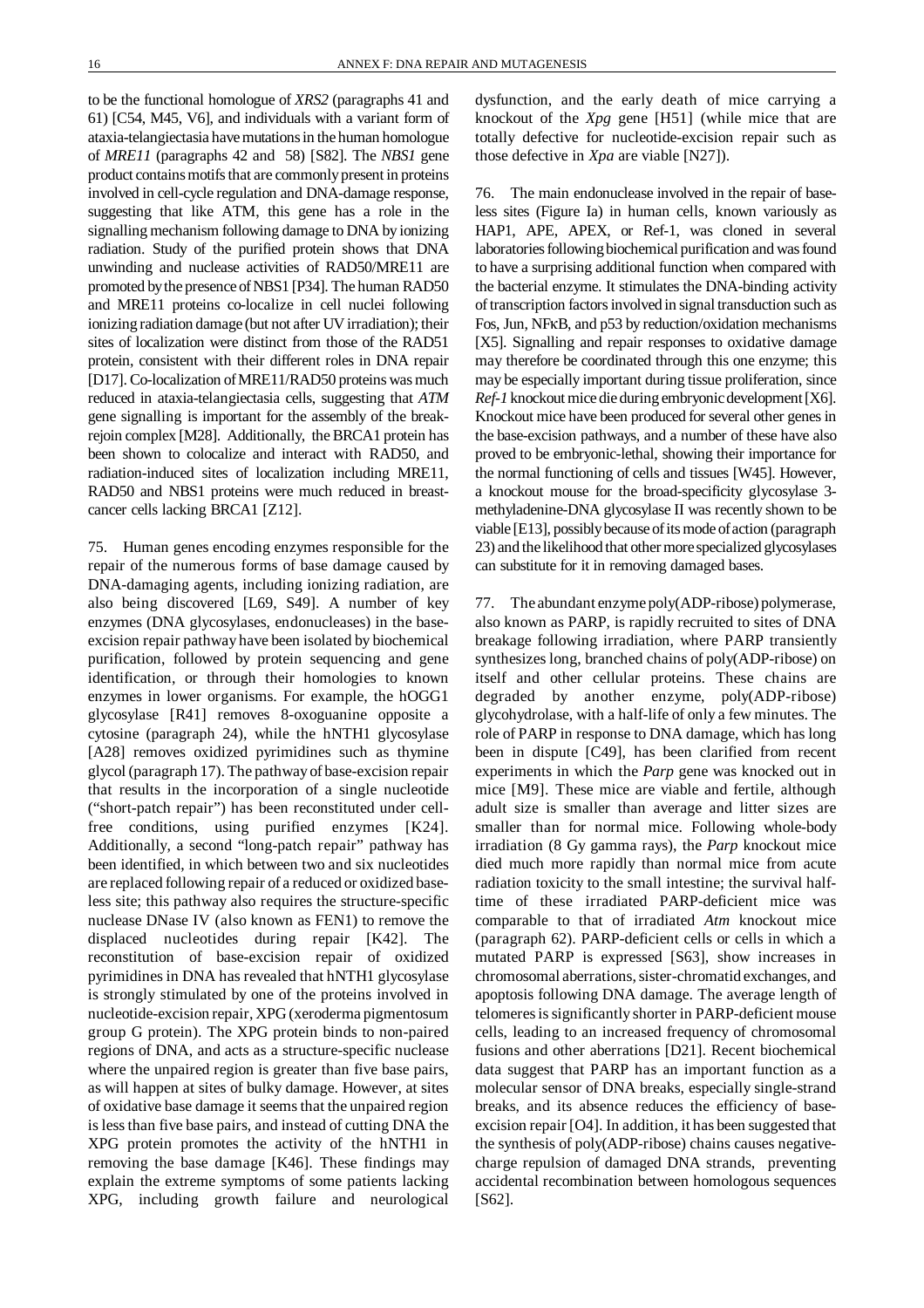78. To date, studies with radiosensitive mammalian lines have identified more than eight genetic groups [J3, T9, Z13]. The genes responsible have provisionally been named the *XRCC* (for *X*-*R*ay *C*ross-*C*omplementing) group, despite the fact that some of the cell lines are not primarily sensitive to x rays. The human gene corresponding to the first group, *XRCC1*, has been cloned and encodes a protein interacting with DNA ligase III [C2]. Further, the XRCC1 protein has been shown to associate with DNA polymerase  $\beta$  [C39, K29], which fills in the gaps created during the repair of damaged bases. It is suggested that XRCC1 may act as a scaffold protein in the final steps of base-excision repair (Figure Ia), supporting the activity of DNA polymerase  $\beta$  and DNA ligase III [K29]. The *XRCC2* gene [C66, L65, T35] and the*XRCC3* gene [L65]have been cloned recently, and both genes have structural homology to the yeast and human *RAD51* genes [T47]; it is likely, therefore that they are involved in repair of damage by homologous recombination. Other human genes recentlycloned using mammalian cell lines(*XRCC4, XRCC5, XRCC7*) are involved in the repair of radiation-induced DNA double-strand breaks as well as in immune gene recombination, as detailed below (Section II.B.1). Current mapping data place all of the remaining genes on different chromosomes, and none maps to the location of characterized radiosensitive human syndromes (Table 2).

### **4. Summary**

79. Several radiosensitive human disorders andexamplesof individual radiosensitivity have been identified in recent years. The sensitivity in these individuals is characterized by a greatly increased susceptibility to cancer, although this cancer is not necessarily radiation-induced. Many radiosensitive lines of cultured cells have also been established, and these have been useful for identifying the genes involved and for functional studies. In general, it has been found that enhanced sensitivity arises from an inability to recover from DNA damage, because of a reduction in damage detection and/or repair processes. Reduction of repair capacity commonly leads to a lack of low-dose-rate sparing and a higher level of genetic changes.

80. Considerable progress has recently been made in defining repair gene functions in human and other mammalian cells, and a summary of well-defined repair pathways for damage byionizing radiation is shown in Figure III. A number of important genes have been cloned, including the gene *ATM*, which determines sensitivity in the ataxiatelangiectasia disorder. Studies with the *ATM* gene product and the production of mice defective for the gene suggest that it participates in the detection of DNA double-strand breaks and passes this information on to other important molecules regulating cellular response processes. Other recently discovered genes act directly in the repair of radiation damage; for example, the *RAD51* gene is vital for repair by homologous recombination. The *RAD51* gene product has also been found to interact with products of the breast-cancer susceptibility genes, *BRCA1* and *BRCA2*, suggesting an unsuspected role for these genes in damage recovery. In accordance with this finding, mice defective for the *BRCA* genes have symptoms very similar to *Rad51*-defective mice, and the *Brca2*-defective mice are radiation-sensitive. Additionally, some repair genes when knocked out in animals give embryonic lethality, showing that these genes have important roles in basic cellular processes influencing tissue development.



POTENTIALLY MUTAGENIC PATHWAYS

**Figure III. Important genes in DNA repair pathways in human cells following damage by ionizing radiation.** *Some of the important genes identified in each pathway are shown (the h prefix indicates a human homologue of a yeast gene); names of proteins are shown in brackets if different from the gene names. The BRCA genes and the PARP gene (square brackets) have speculative roles in recombination repair and base-excision repair, respectively. Pathways that can lead to mutation are indicated.*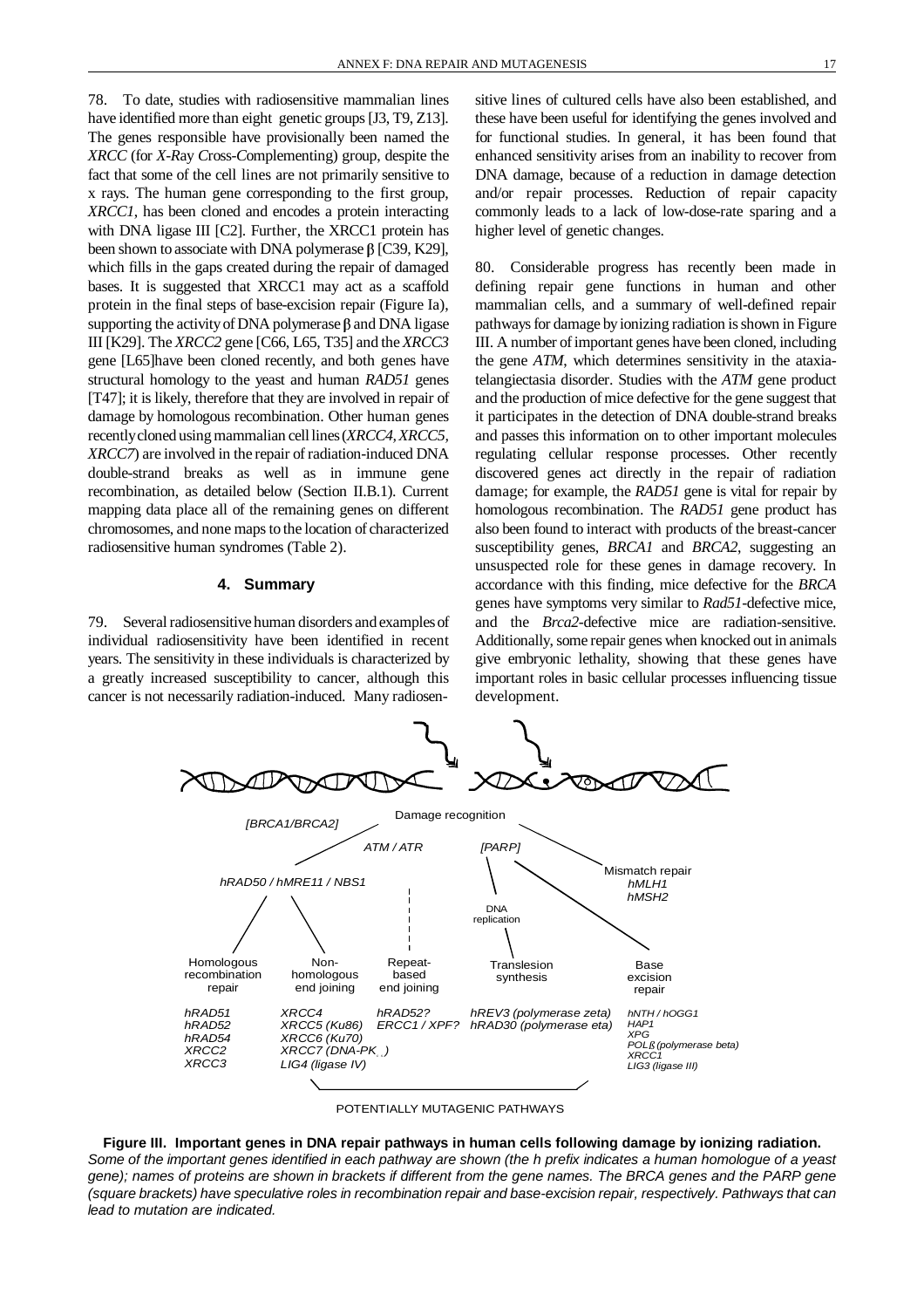81. The conservation of repair genes from lower to higher organisms and progress in understanding the human genome suggest that further rapid progress will be made in the discovery and analysis of genes influencing radiation sensitivity. These genes will be important tools in understanding the extent of variation in radiation sensitivity in the human population and should help to identify individuals especially at risk.

### **B. RELATIONSHIP BETWEEN REPAIR AND OTHER CELL REGULATORY PROCESSES**

### **1. Radiosensitivity and defective recombination in the immune system: non-homologous end joining of DNA doublestrand breaks**

82. It has been noted that radiosensitive disorders are often associatedwith some degree ofimmune deficiency. Therecent discovery that the *scid* (*s*evere *c*ombined *i*mmune-*d*eficient) mouse strain is radiosensitive has led to a reexamination of this relationship and to rapid progress in understanding at least one mechanism of DNA-break rejoining. In the immune system, functional immunoglobulin and T-cell receptor genes are assembled from separate genetic regions during lymphoid differentiation [A5]. The separate regions (termed "V" for variable; "D" for diversity, and "J" for joining) involved in this type of site-specific recombination are flanked by recognition (signal) sequences at which double-strand DNA breakage occurs prior to the rejoining of the regions. Mice homozygous for the *scid* mutation lack functional T-cells and B-cells because of a defect in V(D)J recombination [H8, L9], and about 15% of the mice develop lymphomas [C50]. It was shown that fibroblasts derived from homozygous*scid*miceare three to four times as sensitive as normal mice to x rays or gamma rays and have a reduced abilityto repair DNA doublestrand breaks [B8, H10]. Mice heterozygous for the *scid* mutation also show some increased sensitivity to gamma rays, compared to normal mice, and cultured bone marrow cells from *scid* heterozygotes are marginally more radiosensitive than normal cells [K45]. Detailed studies of repair capacity in *scid* cells show that the rate of repair of double-strand breaks is reduced by a factor of about 5, but if sufficient time is allowed (24 h) the final levels of repair are similar to those of normal cells [N20]. Subsequently, similar tests on several radiosensitive mammalian lines derived from cultured cells showed that those with large defects in double-strand break repair are also defective in V(D)J recombination, while radiosensitivelines, includingataxia-telangiectasia cells, with near-normal double-strand break repair are not V(D)Jrecombination-deficient (Table 2) [H12, K25, P6, T4, T11].

83. At least four different gene products are common to V(D)J recombination and repair ofradiation-induced DNA breaks; three of these products are defined by their respective rodent sensitive lines: xrs, scid/V3, and XR-1/M10 (Table 2). Recently there has been a breakthrough in identifying the genes and gene products complementing

the defects in these lines, to define a repair pathwaytermed non-homologous end joining (paragraph 31). The xrscomplementing gene (also known as *XRCC5*) codes for a subunit of the Ku antigen (p86), a DNA end-binding protein discovered in normal human cells that reacted with sera from patients with certain autoimmune diseases [T5]. The *scid*/V3 protein (*XRCC7* gene product) has been found to be the catalytic subunit of a large DNA-dependent protein kinase, also known as p460, belonging to the PI-3 kinase family and related to the ataxia-telangiectasia gene product (see paragraph 56) [H17]. The Ku antigen consists of two subunits, p70 and p86, which interact to form a dimer; this dimer binds to broken ends of DNA, recruiting the p460 subunit and conferring kinase activity on the complex [G7]. The DNA-dependent protein kinase has been shown to phosphorylate a number of substrates *in vitro*, including the p53 tumour suppressor and RNA polymerase II [A4], but it is not clear whether these constitute important targets *in vivo*. The most recently cloned gene of this series, the human *XRCC4* gene complementing the XR-1 line, encodes a protein unrelated to any other yet described [L30]. Functional studies of the XRCC4 protein show that it is a nuclear phosphoprotein that is a substrate *in vitro* for the DNA-dependent protein kinase and that it associates with the recently discovered DNA ligase IV [C51, G30]. This discovery suggests that XRCC4 acts as a go-between in the assembly of a DNAbreak repair complex in which the final step is mediated DNA ligase IV (paragraph 66). Experiments using cell extracts show that the rejoining of breaks by mammalian DNA ligases is stimulated by purified Ku86 protein, especially when the break ends cohere poorly [R24]. This observation suggests that Ku86 may function to stimulate ligation, perhaps through its ability to bridge the gap between broken ends. However, the precise mode of action of these proteins in promoting the repair of DNA doublestrand breaks (and presumably in initiating a coordinated response through kinase action on relevant proteins) is presently under intensive study.

84. The different subunits of the DNA-dependent protein kinase are not induced following x irradiation [J22]. However, the gene encoding Ku86 in primates (but not in rodents) can be expressed in a form that has been found to respond to radiation damage. In this form the gene gives rise to a related protein, termed KARP-1, which includes a p53 binding site [M43], and the RNA transcript and protein were increased by a factor of up to 6 at 90 min following x-ray irradiation. Interestingly, this induction did not occur in cells defective in either p53 or ATM, suggesting that at least some of the nonhomologous end joining is activated through interactions with p53 and ATM signalling processes [M44].

85. Sequencing the entire gene encoding the p460 kinase from *scid* cells showed that a single DNA base alteration leads to a premature stop codon in the highly conserved terminal region of the gene [A20], as other data had predicted [B37, D11]. This mutation gives a protein truncated by 83 amino acids in *scid* cells, leading to a partial abolition of kinase activity. Mutations in this gene have subsequentlybeen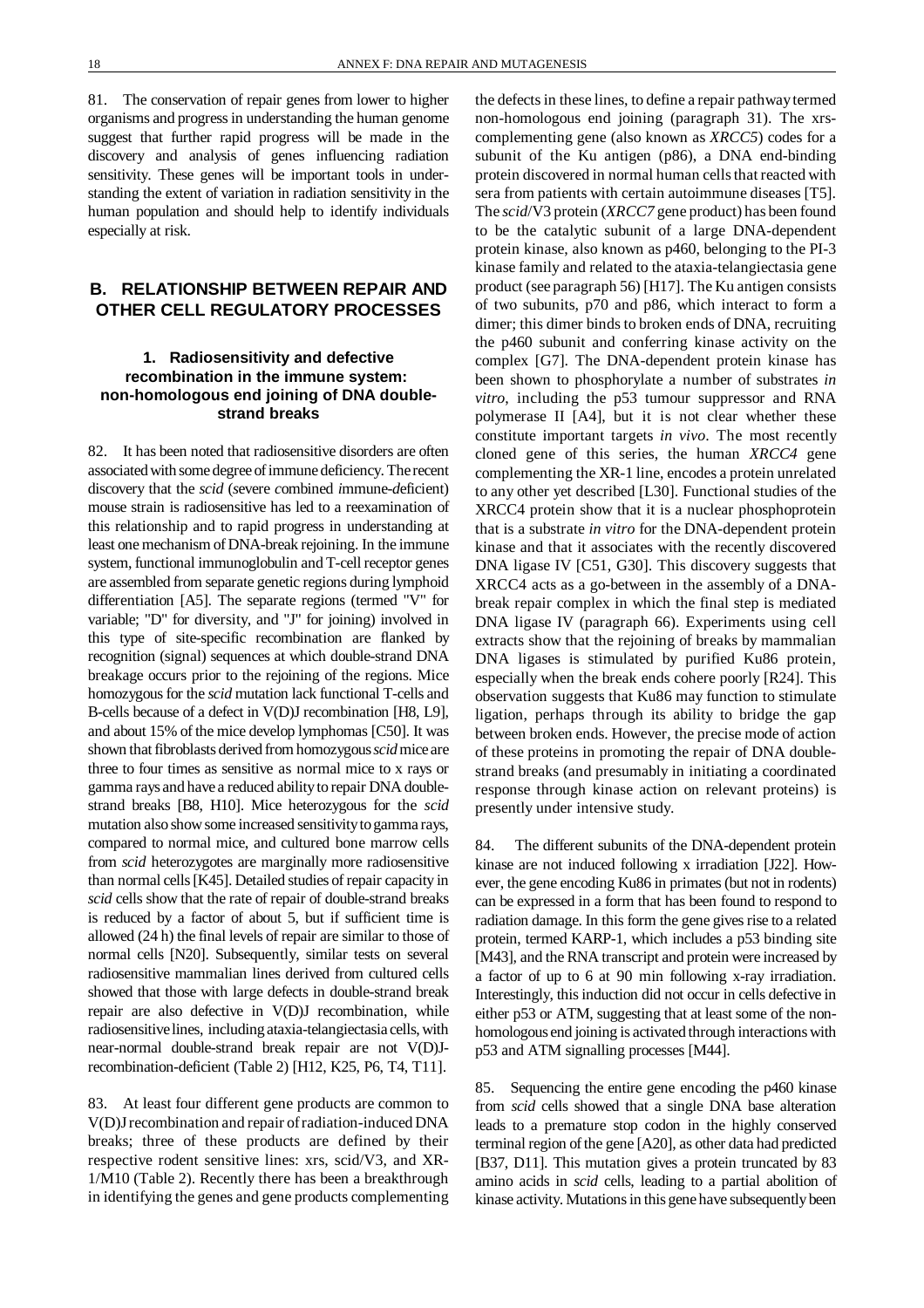found in other radiation-sensitive lines of cultured cells; for example, the SX9 line (Table 2) has a mutation giving rise to a single amino-acid substitution at a position before that of the *scid* mutation, and leads to a more severe phenotype than the *scid* mutation [F25]. The partial loss of activity in *scid* [A19, B38, C52, P26] mayexplain another surprising phenomenon, whereby sublethal irradiation of *scid* mice can transiently rescue V(D)J recombination [D12]. While the mechanism of this rescue is still unknown, it suggests that p460 in *scid* is not completely inactive.

86. The importance of the catalytic subunit of DNAdependent protein kinase in the development of T-cells and B-cells and in protecting animals against cancer has been illustrated by the chance finding of transgenic mice in which the *Xrcc7* gene was knocked out [J20]. These mice, named *slip*, showed a lack of mature lymphocytes, but most remarkablyall animals died within 5-6 months from thymic lymphoblastic lymphomas. No tumours of B-cell or myeloid linkage were found, suggesting that *Xrcc7* acts as a tumour suppressor of the T-cell lineage. Treatment of *scid* mice with gamma rays (1 Gy) at 24-48 h after birth led to 86% developing T-cell lymphoma with very short latency, with no other tumour type observed [G35]. Further, mice having both the *scid* defect and a knockout of the *Parp* gene (paragraph 77) alsodevelop veryhigh levelsofT-cell lymphoma, suggesting that the carcinogenic effects of a partial defect in doublestrand break rejoining is exacerbated by a reduction in repair capacity for other types of DNA damage [M6].

87. The assessment of radiation sensitivity of different tissues has shown that epithelial cells of the intestine and kidneyin *scid* mice show a much greater radiosensitization than bone marrow cells from the same animals, compared to the relative sensitivity of these cells in normal animals [H28]. However, the additional sensitivityof*scid* epithelial cells effectively made these cells similar in overall sensitivity to *scid* marrow cells (e.g. at a dose of 2 Gy), since normal epithelial cells are more radioresistant than normal marrow cells. Irradiation of epithelial cells at low dose rate (16 mGy min-1) altered the survival of *scid* cells much less than it did for normal cells [H28], as expected for this type of radiosensitive cell line (see paragraphs  $49-50$ ).

88. In addition to the *scid* mouse as a model of defective DNA double-strand break repair, knockout mice for the gene encoding Ku86 have been created [N21, Z9]. These mice weigh 40%-60% less than normal mice, and further weight loss occurred when newborn mice were gammairradiated at whole-body doses in excess of 0.25 Gy. Survival of Ku86-deficient mice irradiated at 2-4 months old with gamma rays was also compromised; doses of 3- 4 Gy caused 50% mortality in two weeks. Ku86-deficient mice given 2 Gy gamma rays survived for up to 12 weeks but unlike normal mice showed severe hair loss within one month post-irradiation. Examination of tissues at four days post-irradiation showed severe injury to the GI tract at much lower doses than for the normal mice, along with atrophy of lymphoid organs [N21]. In these mice it was found that T- and B-cell development was arrested at an

early stage, as in *scid* mice. The Ku70 subunit has been knocked out in mouse embryonic stem cells, and these cells are sensitive to gamma rays. As might be expected, Ku70 deficient cells are defective in DNA end-binding activity and in V(D)J recombination [G31]. Ku70-deficient mice have similar growth reduction and radiation sensitivity to Ku86-defective mice, but they also develop a high frequency of spontaneous thymic and disseminated T-cell lymphomas [L57].

89. Mice lacking DNA ligase IV do not survive beyond the late embryonic stage of development; ligase IV-deficient embryonic fibroblasts are hypersensitive to gamma rays but not to ultraviolet light and are defective in V(D)J recombination [F20]. Verysimilar defects have been found in mice and murine fibroblasts lacking the*Xrcc4* gene. Further, lethality in XRCC4- and ligase IV-deficient mouse embryos is associated with severe disruption of the development of the nervous system due to extensive apoptotic cell death [G33]. It is presumed that the enhanced sensitivity of neuronal cells relates to an inability to repair DNA double-strand breaks, although it is not known whether these breaks result from normal metabolism or a specific neuronal process (e.g. a recombination process) required for neuronal function. It is of considerable interest that a single person defective in DNA ligase IV has been identified (paragraphs 43 and 66); this person showed extreme sensitivity to radiation and developed acute lymphoblastic leukaemia at age 14, but was not severely impaired otherwise. Analysis of the ligase IV gene and protein in cells derived from this person showed that ligase function was not completely defective, presumably explaining their relatively normal developmental progress [R38]. This example of repair deficiency is important in revealing that mutations leading to partial activity of the gene product may be permissive for growth and development, but may have undesirable consequences including the possibility of cancer formation.

90. The search for human mutations in the *XRCC4, 5, 6,* and *7* genes among patients known to be compromised in immune functions is beginning to yield some candidates [C28, H26].

91. There is a difference between the "programmed" double-strand breaks generated in the V(D)J recombination process and those caused by radiation damage. The breaks at V(D)J sites have 5-phosphorylated blunt ends and can -phosphorylated blunt ends and can<br>A ligase without further processing<br>induced breaks are often not directly be rejoined by a DNA ligase without further processing [S6], while radiation-induced breaks are often not directly ligatable because of extensive damage to the sugars and bases at the break sites (see Section I.B). Since, in the cell, the non-homologous end joining pathway is involved in repairing both types of break, it may be suggested that the exact structure (and possiblycomplexity) of the breaks does not influence their recognition by the proteins that initiate the rejoining process. However, it seems likely that the context in which the break occurs will influence its repair; in yeast cells, three proteins involved in modulating chromatin structure (Sir2, Sir3, and Sir4) interact with the Ku70 protein and have a role in DNA break rejoining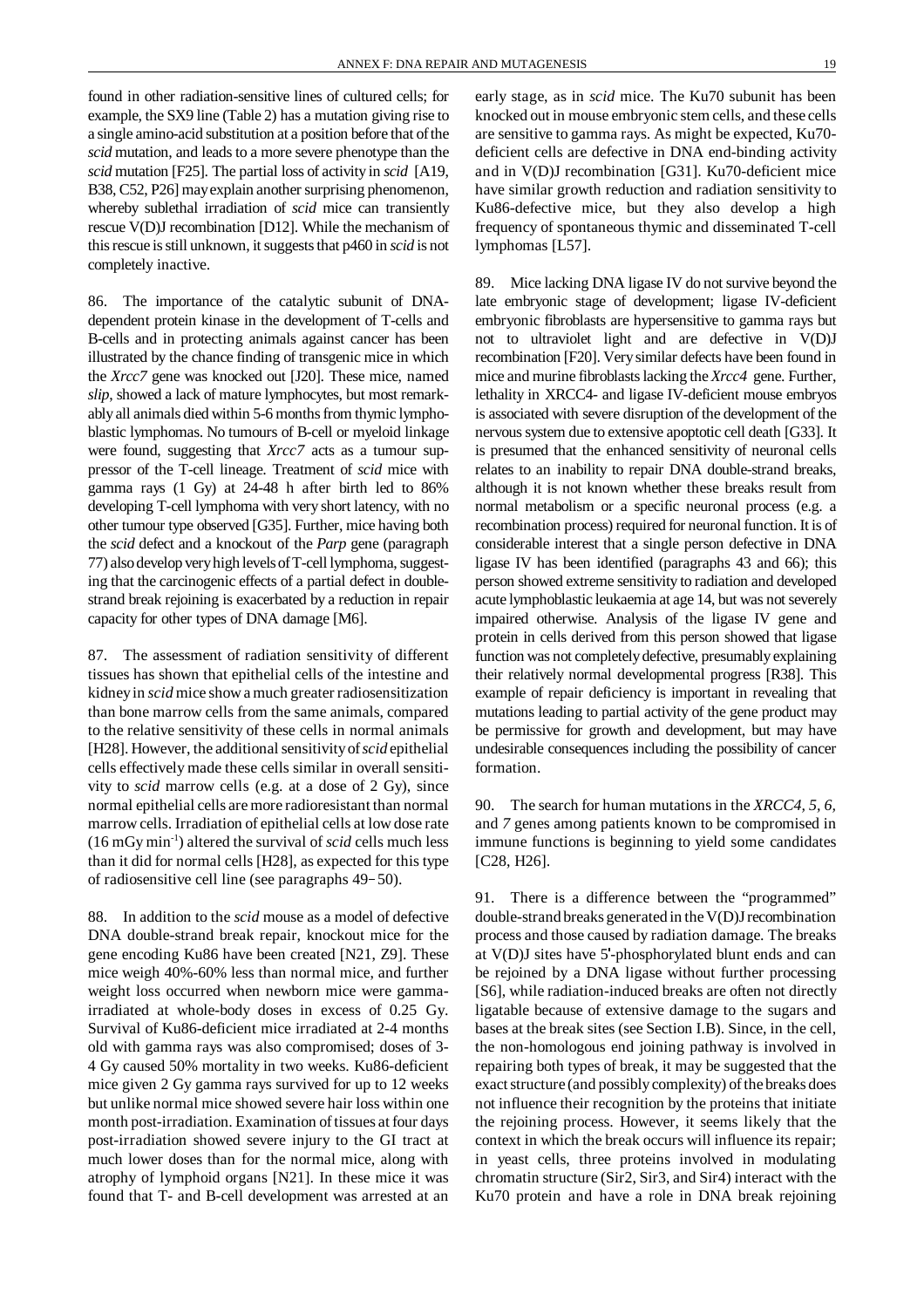[T41]. A defect in any of the three *SIR* genes led to increased sensitivity to gamma radiation, providing the homologous recombination pathway was inactive. While the changes in chromatin structure brought about bythe Sir proteins are not well understood, it is thought that they may make the broken DNA inaccessible to other DNAmodifying enzymes such as nucleases and thereby protect the damaged DNA from loss. It has also been found that the V(D)J recombination process is restricted to the  $G_1$ phase of the cell cycle [S6]. It is likely that this rejoining process is also cell-cycle-controlled in the repair of radiation-induced double-strand breaks [L51]. Thus, the XR-1 line is highly sensitive and defective in radiationinduced double-strand break repair in  $G_1$  but has nearly normal sensitivity and break repair in late S phase [G5]. One implication of this analysis is that there must be at least two major pathways for the repair of DNA doublestrand breaks: the non-homologous end-joining pathway active in  $G_1$  and at least one other pathway operating in other stages of the cell cycle.

92. As noted in paragraph 70, there is evidence suggesting that the homologous recombination repair pathway is active in late  $S/G_2$  stages of the cell cycle; additionally, chick cells defective in the *RAD54* gene were found to be more sensitive than normal cells in this part of the cycle. Chick cell lines were generated with defects in both the homologous recombination repair pathway and the non-homologous end-joining pathway (RAD54/Ku70-defective), and these showed increased radiation sensitivity and higher levels of chromosomal aberrations than either single defect [T42].

93. Unlikemammalian cells, in lower eukaryotic organisms such as the budding yeast, repair of DNA double-strand breaks is mainly effected through homologous recombination processes. However, proteins similar to the mammalian Ku70/86 have recently been found in yeast, and these form a dimeric complex binding directly to DNA ends. DNA endjoining in yeast was shown to be impaired when the genes encoding the yeast Ku proteins are mutated, and this process is distinct from the rejoining mediated by homologous recombination. However, it is possible that some activities are shared by both homologous and illegitimate recombination pathways, since it was found that the *RAD50* gene product (paragraph 70) interacts with the yeast Ku proteins [M32]. Mutation of the gene encoding the smaller Ku subunit (*HDF1*) has also been found to lead to shortened telomeres, similarly to *TEL1* mutations (paragraph 64), suggesting that in addition to their end-joining role these proteins may help protect yeast chromosome ends [P21]. Intriguingly, both the Ku and Sir proteins are located at telomeres in undamaged yeast cells, but following the induction of DNA double-strand breaks they relocate to break sites in the genome [M54]. Loss of *HDF1* gene function alone does not, however, lead to radiation sensitivity or a measurable defect in DNA doublestrand break repair in yeast, while the combined loss of*HDF1* and homologous-recombination gene functions leads to extreme sensitivity [B35, S50]. Additionally, while the loss of homologous recombination repair in yeast leads to an elevated frequency of chromosomal aberrations, the combined loss of these two pathways gives a reduction in chromosomal aberration frequency [F24]. This observation has been considered as evidence for the involvement of non-homologous end joining mechanisms in chromosomal aberration formation.

94. While ataxia-telangiectasia cells are not defective in V(D)J recombination, a recurrent feature of the disorder is the appearance ofT-cell clones with characteristic chromosomal rearrangements at sites of immunoglobulin and T-cell receptor genes [A7, B2, R4]. Elevated levels of recombination of T-cell receptor genes have been described in lymphocytes from ataxia-telangiectasia patients relative to those from normal individuals [L10]. ATM-deficient mice develop thymic lymphomas and die by 5 months (paragraph 62), but if the gene that normally causes programmed double-strand breaks leading to V(D)J recombination is inactivated, nolymphomas develop [L66]. This striking observation suggests that ATM normally suppresses aberrant recombination events.

95. The rejoining of DNA double-strand breaks, produced enzymatically, has also been examined using small DNA molecules transfected into mammalian cells or exposed to cell extracts. These studies have shown that almost any sort of break end (with flush ends, or with complementary sequence at the ends, or with mismatched ends) can be rejoined by cellular enzymes [N7, P29, R1]. However, even with complementary ends, a fraction of the breaks are rejoined with a loss of sequence around the break sites. This mis-rejoining process was found to occur by a non-conservative recombination mechanism [T10] that appears to differ from the non-homologous end-joining pathway. The mechanism entails deletion of DNA bases between short (2-6 bp) direct repeat sequences, such that one of the repeats is also lost (Figure IV; see also paragraph 182). Occasionally the misrejoining can be more complex, with an insertion of DNA at the deletion site. Using substrates that attempt to model more closely DNA double-strand breaks produced by radiation damage, where the sequences at the break-ends are not complementary, breaks were shown to be rejoined by either this repeat-driven mechanism or by a process of blunting the ends before rejoining [M33, R18]. The repeat-driven process of mis-rejoining has been shown to be independent of the Ku proteins [M33]. Recent data with yeast cells reveal that this mis-rejoining mechanism prevails where both the homologous recombination and non-homologous end-joining pathways are knocked out [B35, B36]. This error-prone mechanism constitutes, therefore, a third pathway for the rejoining of double-strand breaks common to many organisms. Interestingly, in extracts from two ataxia-telangiectasia cell lines, the frequency of mis-rejoining by this mechanism was about 20 times higher than in extracts from normal cell lines [G3, N7]. The genetic basis of this short repeat-driven process is unknown, although in principle it may require similar enzymes to those that recombine adjacent homologous sequences within a chromosome. Adjacent sequences with homology of several hundred base pairs recombine in a process termed single-strand annealing in both mammalian cells and yeast; in budding yeast some of these recombination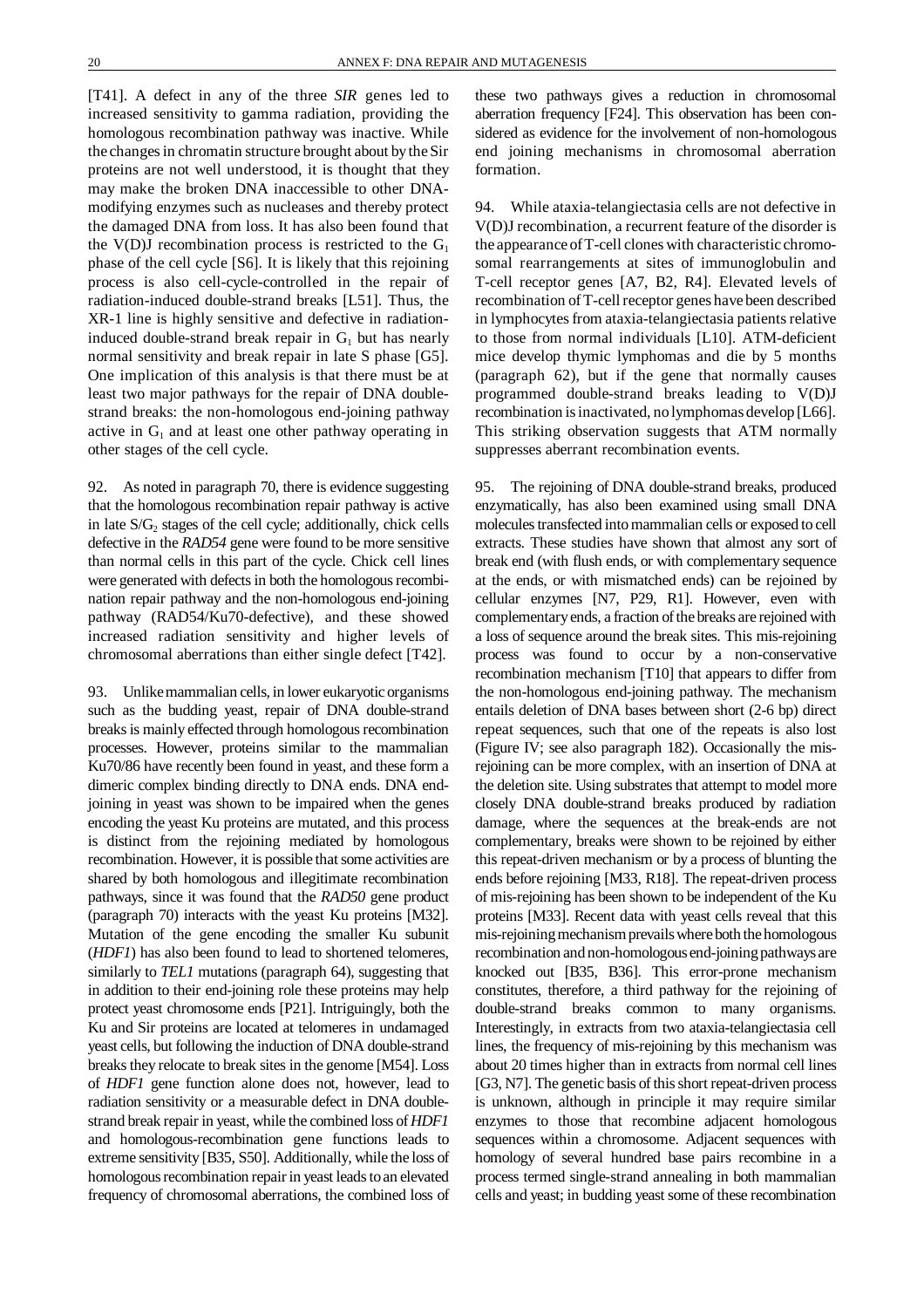events are *RAD52*-dependent, but also require the products of the *RAD1* and *RAD10* genes [O5]. *RAD1* and *RAD10* combine to give a single-stranded endonuclease required to snip off the overhanging DNA strands generated by the recombination of adjacent repeats. In mammalian cells, the homologues of*RAD1* and *RAD10* are the nucleotide-excision repair genes *ERCC1* and *XPF*, respectively [W52], and there is evidence that the *ERCC1* gene is involved in recombination-dependent deletion formation in mammalian cells [S85].



**Figure IV. Direct-repeat end joining model.**

*Direct repeats (shown in boxes) are identified on either side of the initial double-strand break. Exonuclease removes opposite strand beyond repeats. Repeats are annealed, leaving extended tails (snip ends), which are removed. Strands are infilled by polymerase and ligated to give the deleted form with only one copy of the repeat.*

96. Ataxia-telangiectasia cell lines were found to have elevated rates (by a factor of 30-200) of intrachromosomal recombination in an introduced DNA construct [M8]. These findings suggest that ataxia-telangiectasia cells have a general disturbance in recombination processes, and that the cell extract studies highlight those events leading to sequence loss and rearrangement (see Section IV.B). It seems likely that an elevated level of non-conservative recombination would also lead to an increase in mutation frequency, provided that the mutation system (i.e. target genomic region) allows detection of relatively large deletions and rearrangements. Evidence of an increased spontaneous frequency of mutations in ataxiatelangiectasia relative to normal persons has been found from direct analysis of their blood cells. Measurements made in ataxia-telangiectasia erythrocytes (lossofheterozygosityin the GPA system, paragraph 213) show loss mutations were elevated, on average, by a factor of 10, while ataxiatelangiectasia lymphocytes (*HPRT* gene mutation) show an average elevation of about 4 [C15]. In each system, however, there was a wide range of frequencies, from nearly normal to more than 100-fold higher than normal. These results are also supported by studies of transfection of small target genes carrying breaks at specific sites (by endonuclease cutting) on shuttle vectors. The proportion of correctly rejoined target genes was lower in ataxia-telangiectasia than normal cell lines [C13, R5, T6]. It is unclear whether this recombination defect is directly related to radiosensitivity in ataxia-telangiectasia, but disturbance of recombination would tend to give genetic instability and ultimately may lead to cancer-proneness.

### **2. Radiosensitivity and the cell cycle**

97. Mammalian cells vary in their radiosensitivity through the cell cycle, generallyshowing greatest resistance during the period of DNA synthesis (S phase) and least resistance during  $G_2/mitosis$  and late  $G_1$  (where a long  $G_1$  exists) [S37]. To account for this variation in response, different hypotheses were advanced, such as fluctuation in radioprotective substances in the cell and/or duplication of the genetic material in S phase [S38, T27]. However, a number of studies indicate that the fluctuation in response correlates to the ability of cells to repair radiation damage when irradiated in certain cell-cycle phases [I3, W25]. Additionally, it has more recently been found that certain DNA repair-defective cell lines have altered cell-cycle responses (see paragraph 91). These results suggest that the opportunity for repair of damage in relation to DNA synthesis or segregation is an important determinant of response (see paragraph 9). Accordingly, the ability of the cell to optimize repair and to avoid the interaction of damage with other cellular processes by modulating the cell cycle after irradiation may be crucial to recovery and genome stability.

98. It is now well established that some radiosensitive (*rad*) cell lines in yeasts are defective primarily in regulation of the cell cycle. The paradigm for this type of defect is the *rad9* line of budding yeast. Although identified many years ago by sensitivity to x rays and UV light, it was discovered more recently to be defective for a regulatory function (termed a checkpoint) in the  $G_2$  phase of the cell cycle. The loss of this checkpoint allows *rad9* cells carrying DNA damage to proceed into mitosis and die. The normal *RAD9* gene product appears to respond only to damage, since *rad9* mutant cells have normal division kinetics when unirradiated, although they do show spontaneous chromosomal instability [W6, W7]. Irradiated *rad9* cells have been shown to be defective also in extended-G<sub>1</sub> arrest, indicating that the normal *RAD9* gene product operates at more than one transition point in the cell cycle [S9].

99. Numerous other checkpoint genes have now been identified, especially in lower eukaryotes such as yeasts, and homologues of many of these regulatory genes are present in human cells [C42]. It is clear, therefore, that all cells regulate their cycling in relation to a variety of signals to make sure that a proper progression of phases occurs (e.g. that mitosis does not occur until the S phase is finished) but also to ensure that the genome is intact before starting a new phase. Certain gene products, for example, the tumour suppressor p53, appear to be central to this monitoring process in mammalian cells [A21, C43], and the detailed workings of this regulatory network are currently the subject of intense research.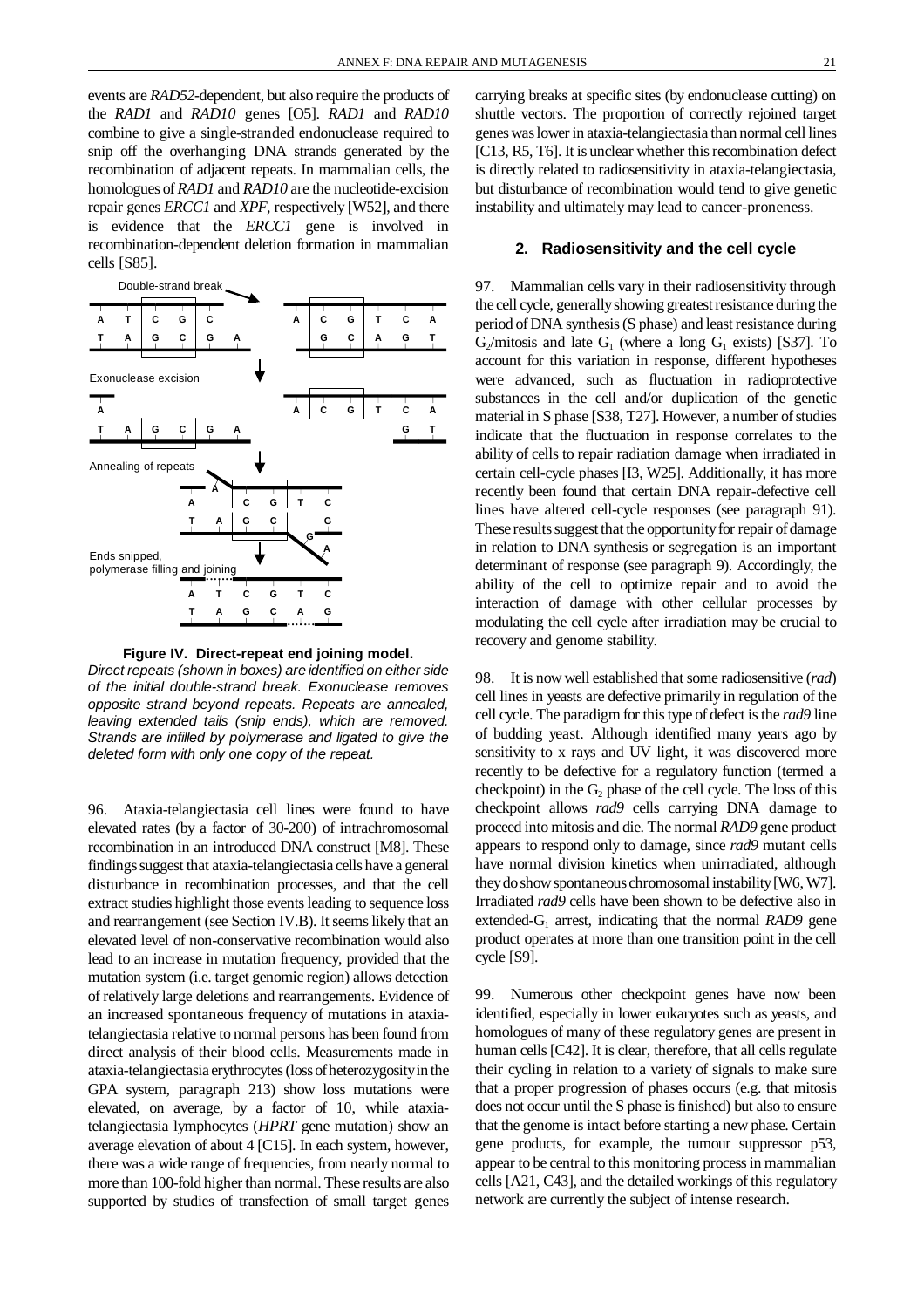100. It has been known for many years that x irradiation of mammalian cells in extended- $G_1$  phase (slowly proliferating primary cultures or cells grown until they run out of nutrients ["plateau phase"]) induces a dose-dependent  $G_1$  arrest [L7, N1]. This arrest is evident at doses as low as 100 mGy, but the duration of the arrest is reduced if the  $G<sub>1</sub>$  cells are allowed time to recover before restarting the cycle. Kastan et al. [K2] observed increases in the levels of the tumour suppressor protein p53 correlated to a transient  $G_1$  arrest after relatively low doses (500 mGy) of gamma radiation in normal human haematopoietic cells. Cells that were mutant for p53 showed no  $G_1$  arrest but retained the  $G_2$  arrest found typically after irradiation (but see also paragraph 109). The apparent increase in p53 derives from a prolonged half-life of the protein (the protein half-life is normally only about 30 minutes). The link between p53 and  $G<sub>1</sub>$  arrest has been generalized for other cell types and for a variety of DNAdamaging agents [F4]. A likely role for p53, given its function as a transcriptional activator, is to activate the genes involved in negative growth control. Radiation-induced  $G_1$ arrest was found to correlate to inhibition of at least two members of the compound family of proteins that controls cell-cycle progression (the cyclin/cdk proteins); this inhibition was dependent on p53 and was mediated bythe p53-inducible kinase inhibitor p21 [D4].

101. The signal for p53-dependent  $G_1$  arrest is likely to be DNA breakage; agents causing DNA double-strand breakage (ionizing radiation, bleomycin, DNA topoisomerase inhibitors) are very effective inducers, while UV light appears to cause p53 induction through the processing of base damage intobreaks. The introduction of restriction endonucleases into cells has shown that DNA double-strand breakage alone is sufficient for this response [L14, N5]. Microinjection of broken DNA molecules into cell nuclei has suggested that very few double-strand breaks may be required for arrest, and only one or two may be sufficient [H29].

102. Ataxia-telangiectasia cells lack DNA-synthesis arrest (Section II.A.1) and  $G_1$  arrest, and the DNA-damaging agents that strongly induce p53 are also the agents to which ataxiatelangiectasia cells are sensitive [L14, N5]. It has further been shown that p53 induction is reduced and/or delayed in irradiated ataxia-telangiectasia cells and suggested that the ataxia-telangiectasia gene product (ATM) is part of a signalling mechanism that induces p53 [K3, K6, L14]. A similar alteration of p53 response has been found after irradiation of cells derived from patients with Nijmegen breakage syndrome [J21]. ATM has been shown to physically associate with p53; it is responsible for a rapid phosphorylation of a specific residue at the N-terminal end of p53; this phosphorylation occurs within minutes of treatment of cells with ionizing radiation or radiomimetic drugs but not after UV light treatment [B59, C58, K43, S73]. These processes contribute to its increased half-life following irradiation and also lead to the association of p53 with other proteins involved in damage-signalling pathways. In mouse fibroblasts deficient in both ATM and p53 proteins (or ATM and p21), the loss of the  $G_1/S$  cell-cycle checkpoint following irradiation is no worse than for either single defect. This again suggests that ATM and p53 operate in a common pathway of cell-cycle control in response to DNA damage. However, it seems that ATM may regulate only some aspects of p53-dependent responses; for example, the ATM defect leads to premature senescence in mouse fibroblasts, and in this case the combined deficiency of ATM and p53 [W47] or ATM and p21 [W49] alleviates the senescence.

103. The ATM protein has also been shown to interact directly with the proto-oncogene c-Abl [B48, S65], a protein kinase that itself interacts with other important cell-cycle regulators such as the retinoblastoma protein and with RNA polymerase II. When cells are irradiated, c-Abl is activated in normal cells, but this activation is absent in ataxiatelangiectasia cells. Additionally, cyclin-dependent kinases are resistant to inhibition by radiation in ataxia-telangiectasia cells, and this appears to be due to insufficient induction of p21 [B30]. A kinase named CHK1 that links DNA repair with cell-cycle checkpoints in yeast, has recently been found to be conserved in humans and mice and is dependent on ATM for its activity in meiosis. Like ATM (paragraph 62), CHK1 protein localizes along synapsed meiotic chromosomes, probably at the time that they are repairing DNA breaks. It is speculated that CHK1 acts to coordinate signals from both ATM and ATR (paragraph 65) to ensure the correct progression of meiosis [F17]. The activity of a second kinase, CHK2, which is homologous to the yeast RAD53 protein (paragraph 70), has also been shown to be ATM-dependent; this kinase is involved in the negative regulation of the cell cycle [M23]. It seems likely, therefore, that the ATM protein is involved in multiple signal-transduction pathways, by virtue of its interaction with a number of important regulatory proteins.

104. Alterations in the response of cell-cycle regulators in ataxia-telangiectasia cells may be involved in some aspects of the disorder but are unlikely to be responsible for the radiosensitivityofataxia-telangiectasia. For example, p53 deficient cells have a tendency to be radioresistant rather than radiosensitive [L6], and SV40-transformed ataxiatelangiectasia cell lines in which p53 function is ablated still have the characteristic radiation sensitivity. It is more likely that any compromise of p53 response will affect cancer-proneness; both human patients (Li-Fraumeni syndrome) and *Tp53-*knockout mice show elevated levels of cancer [D3, M4]. Loss of one  $(Tp53^{+/-})$  or both  $(Tp53^{+/-})$ gene copies in mice also has significant effects on sensitivity to radiation-induced cancers, seen as a much reduced time for tumour onset. When *Tp53+/-* mice were irradiated with gamma rays to a dose of 4 Gy at 7-12 weeks, the tumour onset time was reduced from 70 to 40 weeks, while *Tp53-/-* mice showed a decreased latency only if irradiated when newborn (because at later times their frequencyofspontaneous tumour development was already extremely high, masking the effect of irradiation). It is of interest that p53-deficient mice show a high incidence of thymic lymphomas, similar toATM- and BRCA2-deficient mice (paragraphs 62 and 73), although it should be remembered that this result may be influenced by the fact that all of these mice were produced in the same genetic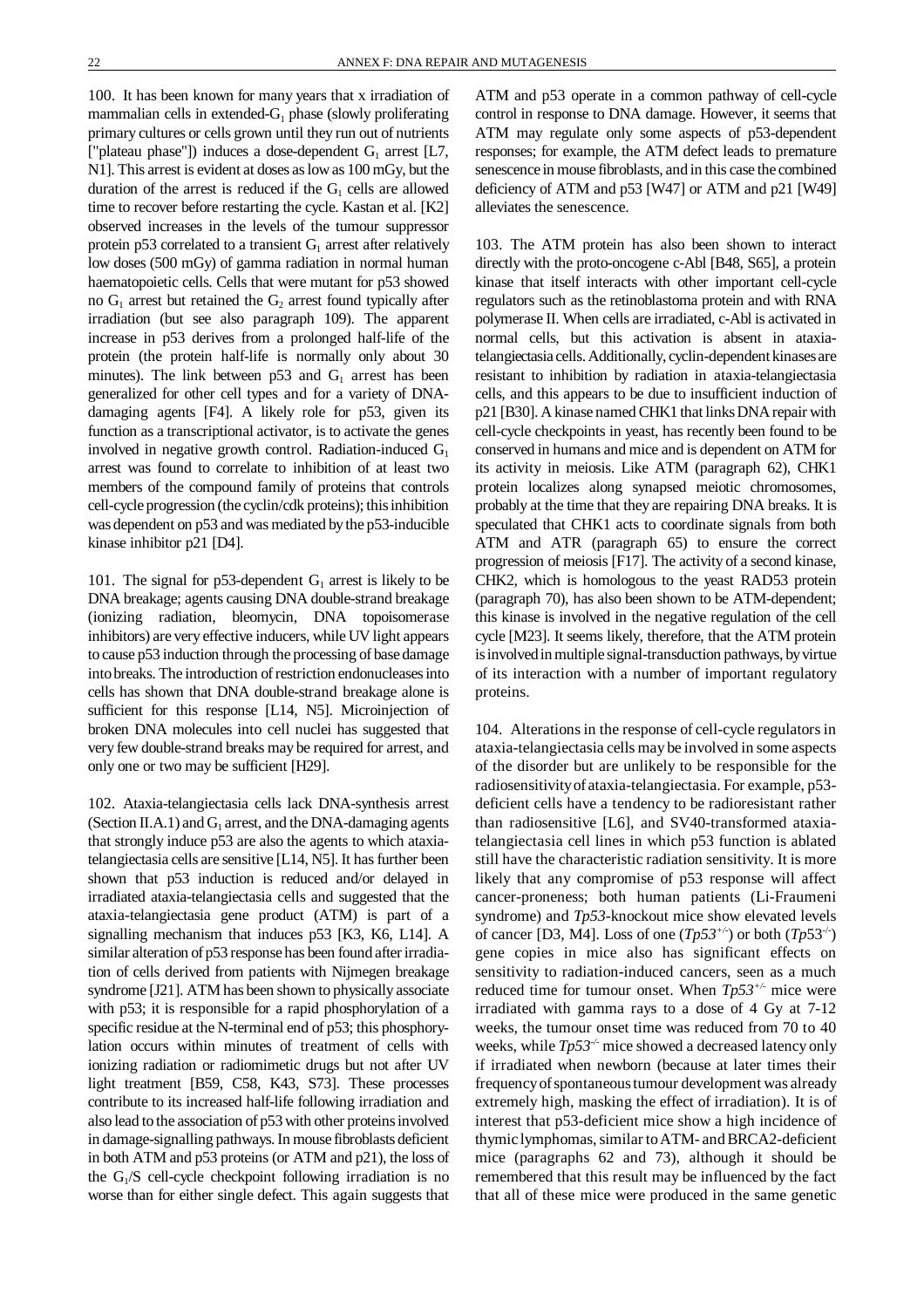background. In the *Tp53+/-* mice, the normal *Tp53* allele was commonly lost in tumour cells; it was notable that in radiation-induced tumours there was both a high rate of loss of the normal allele and a duplication of the mutant allele [K11].

105. Inactivation of mitotic checkpoint genes has been found in tumour cells derived from both BRCA1-deficient and BRCA2-deficient mice (paragraph 73), suggesting that these defects cooperate in cancer progression. Conditional deletion of the *Brca1* gene led to a low frequency and long latency for mammary tumours, but *Tp53+/-* mice carrying this *Brca1* mutation showed a significant acceleration in mammary tumour formation [X7]. It may be significant that the phosphorylation of BRCA1 in response to DNA damage is mediated by ATM [C67], in view of the potential involvement of ATM in breast cancer (paragraph 137 *et seq.*). In BRCA2-deficient cells, mutations in *Tp53* or genes controlling the mitotic checkpoint were implicated in promoting cellular transformation and the development of lymphomas [L64]. Centrosomes, which control the movement of chromosomes during mitosis, are abnormal in both BRCA1- and BRCA-2-deficient cells, leading to unequal chromosome segregation [T46, X8].

106. Mice that lack DNA-dependent kinase (*scid* phenotype, paragraph 82) accumulate high levels of p53 because of the presence of "natural" DNA double-strand breaks from unrepaired V(D)J recombination intermediates but show a typical  $G_1$  arrest following irradiation. These mice develop thymic lymphoma with low incidence (15%) and long latency. The importance of p53 expression in protecting the animals from cancer was shown in mice that lack both DNAdependent kinase and p53; these mice show prolonged survival of lymphocyte precursors and onset of lymphoma/leukaemia by7-12 weeks of age (mice defective in p53 alone develop lymphoma to 50% incidence at 16-20 weeks). Cell lines derived from these double knockout mice were also about 10 times more resistant to gamma radiation than lines from *scid* mice. It was suggested that p53 may normally limit the survival of cells with broken DNA molecules and therefore that p53 loss promotes genetic instability [G23, N14].

107. Many of these p53-related responses may be associated with other functions of p53, in particular its role in radiationinduced apoptosis (programmed cell death, Section II.B.3). It is clear that DNA- break-inducing agents, including ionizing radiation, kill some cell types through a p53-dependent apoptotic pathway, although this pathway is not involved in the induction of apoptosis by other stimuli [C6, L13]. Alterations in the control of apoptosis may be linked to carcinogenesis, where a loss of p53 function may lead to the survival of precancerous cells, as has been shown in the induction of skin cancer by UV light [Z4].

108. It has also been known for many years that irradiated mammalian cells may arrest in  $G_2$ . The  $G_2$  checkpoint is also controlled by specific cyclin/cdk proteins, and gamma radiation rapidly inhibits the kinase component ( $p34^{cdc2}$ ) at doses resulting in  $G_2$  arrest [L12]. Conversely, p34 $\text{c}^{cdc2}$ activation accompanies release of a radiation-induced  $G<sub>2</sub>$ block by drugs such as caffeine [H14]. In cultured cells, caffeine-induced release of the arrest decreases survival [B49] and increases the proportion of cells dying from apoptosis [B40]. However, it has also been found that caffeine treatment leads to an increased frequency of chromosomal aberrations [L40, T26], although the link between these two effects has been questioned [H18]. These observations suggest that the arrest promotes survival and may reduce the probability of genetic alterations. This view is supported by experiments with arrest-defective *rad9* yeast cells, where the imposition of an artificial  $G_2$  delay promotes survival [W6]. However, in some radiosensitive mammalian cell lines, including ataxiatelangiectasia, enhanced delay in  $G<sub>2</sub>$  is commonly linked to enhanced sensitivity [B3, B6]. It seems likely that because of repair defects these cells never progress further in the cycle and die (that is, the cell-cycle arrest is irreversible, because the damage signal is not reduced). The signal for this response could be unrepaired DNA breaks; recent experiments in recombination-deficient yeast carrying a single unrepaired double-strand break in an inessential DNA molecule show that this can be lethal to a majority of cells [B7].

109. Initially there was little evidence of a role for the p53 protein in  $G<sub>2</sub>$  arrest (paragraph 100), but more recent data with p53-deficient mice and cells have shown that p53 is required for correct control of entry into mitosis following DNA damage [B60, S74, S75]. Similarly, cells established from patients with germ-line*TP53*mutations (Li-Fraumeni syndrome) have a consistent defect in  $G_2$  response [G36].

#### **3. Apoptosis: an alternative to repair?**

110. Early studies of irradiated mammalian cells recognized that there are different forms of cell death [O1]. Attempts to correlate cell death with the formation of chromosomal aberrations concluded that a major cause of death in fibroblastic cells is genetic damage resulting in the loss of chromosome fragments [B22, C26, D8]. The most conclusive experiments were those of Revell and co-workers, showing a close correlation between loss of chromosome fragments, observed as micronuclei, and cell death in individual diploid Syrian hamster BHK21 cells [J13]. It is envisaged in these cells that genetic imbalance, perhaps due tothe loss of specific essential genes, results in death once the pre-irradiation levels of their gene products have decayed. However, cells from a number of different developmental lineages are known to undergo rapid cell death, often termed interphase death, after irradiation [H16, P18, Y4].

111. It is now recognized that the balance between cell proliferation and cell death is crucial to the correct development of organisms, and that cell deaths in many tissue lineages are programmed bya genetically-controlled process known as apoptosis. This process was first described as a characteristic breakdown of cellular structures, including DNA degradation [K14, W33]. Apoptosis is initiated through specific cell surface receptors in response to external developmental signals but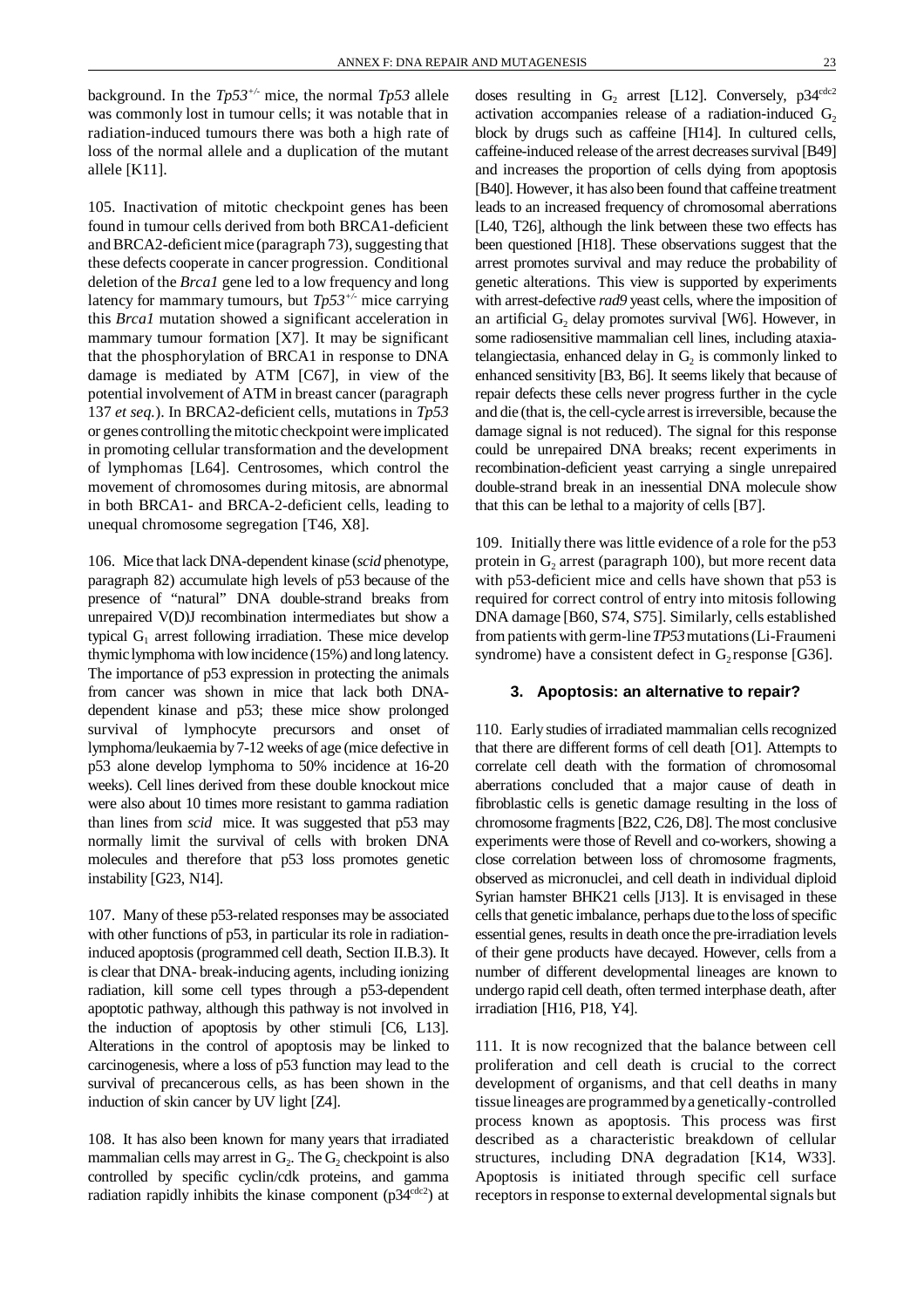may also be induced by DNA damage. Radiation-induced interphase death is considered to be an example of apoptosis [A3, U14, Y3], although the occurrence of apoptosis has more recently been reported in cell lines dying at various times after irradiation [R8, Y5].

112. Initiation of rapid apoptosis in normal cells byradiation appears to be dependent on the induction of the p53 protein [C6, L13], although delayed apoptosis may occur in cell lines deficient in wild-type p53 protein [B27, H37]. While p53 dependent apoptosis does not involve the same receptors as developmentally-regulated apoptosis, thereafter the molecular pathways converge to a common cell death programme. The mechanism of signalling by p53 is not well understood, although p53 can bind DNA at specific sites ("response elements"), and this binding is strongly stimulated by DNA ends, short regions of single-stranded DNA, and short mismatched DNA segments [J9, L28]. The importance of this DNA binding is demonstrated by the fact that the vast majorityof *TP53* mutations identified in tumour cells occur in the part of the gene specifying DNA-binding activity [H25]. Relatively stable binding to DNA (half-life  $>2$  h) can allow a variety of subsidiary processes to occur, such as the activation of specific genes. Because p53 has the properties of a transcriptional activator, it may initiate apoptosis by switching on a specific set of genes. Alternatively there is evidence that in some situations p53 may act in the opposite way, repressing genes concerned with cell survival [C23, C32].

113. A second pathway of radiation-induced apoptosis is proposed to work through a membrane-associated signalling system responding to a variety of extracellular stresses. Sphingomyelin and possibly other sphingolipids at the membrane respond to stress by rapidly releasing ceramide, which accumulates and activates protein kinases to initiate cell-cycle arrest and apoptosis. It has been suggested that ceramide acts as a "biostat", measuringandinitiating response to cell stresses in the same way as a thermostat measures and regulates temperature [H34]. Radiation can activate components of the ceramide pathway in isolated membranes, suggesting that DNA damage is not required [H35]; however, this suggestion has been challenged [R39], and recentlyit has been found that another function of the *ATM* gene is to modulate ceramide synthesis following radiation-induced DNA damage [L67]. Lymphoblasts from patients with the Niemann-Pick disorder have an inherited deficiency in acid sphingomyelinase, an enzyme hydrolysing sphingomyelin to give ceramide, and fail to show ceramide accumulation and apoptosis following irradiation. Comparison of mice with a knockout in the gene for acid sphingomyelinase with *Tp53* knockout mice shows that the initial stages of the sphingomyelin-dependent apoptotic pathway are distinct from those of p53-mediated apoptosis. These two pathways may be prevalent in different tissues; sphingomyelin-dependent apoptosis prevails in the endothelium of the lung and heart and the mesothelium of the pleura and pericardium, while thymic apoptosis is especially dependent on p53. The acidsphingomyelinase-deficient mice develop normally, showing also that this apoptotic pathway is distinct from developmentally-regulated apoptosis [S55]. In tumour cell lines where *TP53* is mutated, it has also been shown that resistance to radiation correlates to loss of ceramide accumulation [M1].

114. Whether or not the cell goes into apoptosis in response to a given radiation dose is thought to depend on the availability of other proteins that promote or inhibit further steps in the programme. The details of these steps are still being worked out, but it is clear that a diversity of factors influences apoptosis. For example, cells may become susceptible to radiation-induced apoptosis through functional loss of the retinoblastoma (Rb) protein, a cell-cycle regulator, by either mutation of the *RB* gene or the expression of viral oncoproteins that inactivate Rb [S42]. Conversely, the gene product of the *BCL-2* oncogene, first identified at a site of chromosome translocation in B-cell lymphomas, can block radiation-induced apoptosis [R10]. It has been found that BCL-2 and related proteins localize to cellular membranes, especially of mitochondria, where permeability transitions are important in regulating the apoptotic process [G25]. The competitive formation of protein complexes by members of the BCL-2 family is suggested to control susceptibility to apoptosis; some of these proteins are antagonists, like BCL-2, while others are agonists, and the relative proportions of these proteins determine whether a cell will respond to an apoptotic signal [K5, K19, W34].

115. The extent of apoptosis for a given radiation dose does not appear to be affected by changes in the dose rate or by dose fractionation [H38, L26, L32], although there has been a recent report of a reduction in apoptosis at very low dose rates from gamma rays  $\left($ <1.5 mGy min<sup>-1</sup>) [B66]. There is an effect of cell-cycle stage on the extent of apoptosis; in contrast to the "classical" pattern of resistance (Section II.B.2), mammalian cells appear to be resistant in  $G<sub>1</sub>$  and sensitive in S phase [L26, L33]. In cells that are relatively resistant to apoptosis, the oxygen enhancement ratio was found to be similar for apoptosis and for clonogenic cell survival [H36]. The relative biological effectiveness (RBE) of fast neutrons for apoptosis in thymocytes was found to be 1 [W16], in accordance with earlier measurements of interphase death in thymocytes and lymphocytes [G15, H19]. However, for intestinal crypt cells of mice, where there is a highly sensitive subpopulation of cells in the stem-cell zone, the RBE for apoptosis was 4 for 14.7 MeV neutrons and 2.7 for 600 MeV neutrons [H38, H39]. It is not known why the RBE varies for different tissues; both thymocytes and intestinal cells show p53-dependent apoptosis [L13, M39], but it is possible that their relative abilities to repair radiation damage differ (see paragraph 87). The proportion of cells dying from apoptosis, relative to other forms of death, was shown to be constant at different doses (range 2-6 Gy) in cells where the main cause of death was apoptosis [L26]. This result does not suggest, at least for doses in excess of 2 Gy, that cells switch on the apoptotic pathway because their repair systems are unable to cope with the level of damage. In human lymphocytes, significant induction of apoptosis by gamma rays could be measured at doses as low as 50 mGy, and some evidence was found that individuals vary in their apoptotic response [B41].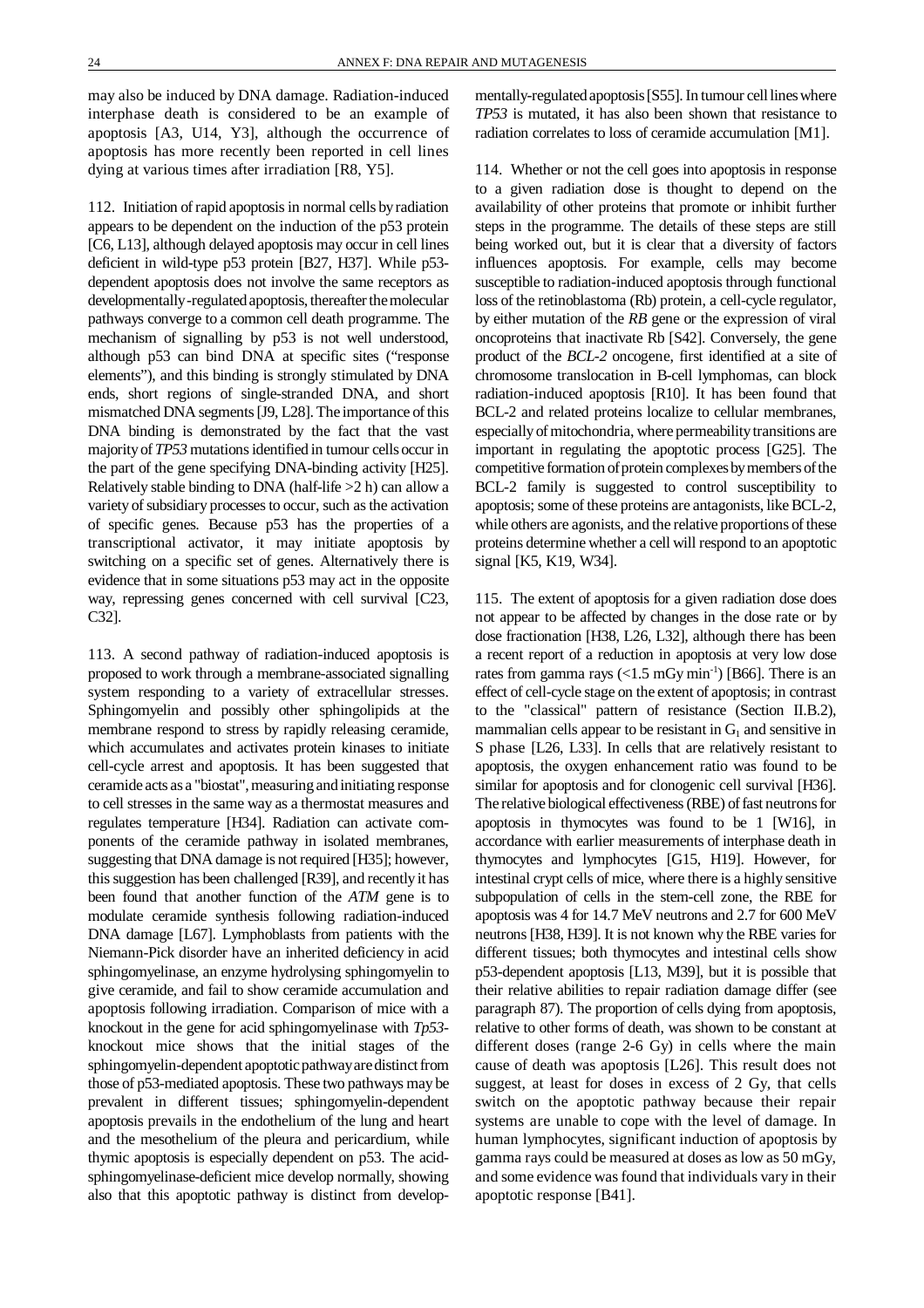116. It has been suggested that alterations in the p53 dependent apoptotic pathway play an important part in the sensitivity of ataxia-telangiectasia [M38] and Fanconis s<br>d<br>n anaemia [R20, R34], but this view has not been supported by other studies [B51, D15, E15, K35, T43]. It has been found that p53-mediated apoptosis is normal in irradiated *Atm* knockout mice [B50], but that *ATM* is involved in the regulation of the ceramide-dependent pathway [L67]. Further study of apoptotic responses, especially p53 independent pathways, are required to clarify these responses, preferablyin primarycells from these disorders.

### **4. Summary**

117. A link between radiation sensitivity and immune system defects has been revealed from studies of DNA repair genes; the same gene products are used to assemble functional immune genes and to repair radiation-induced DNA breaks by non-homologous end joining. Cells and animals defective in genes in this pathway are extremely sensitive to ionizing radiation and lack low-dose-rate sparing. While non-homologous end joining seems to be the main mechanism in mammalian cells for DNA doublestrand break rejoining, at least two other pathways exist, and in lower organisms double-strand breaks are mostly repaired by the homologous recombination pathway.

118. An important component of the non-homologous endjoining pathway, the *XRCC7* gene encoding the catalytic subunit of DNA-dependent kinase, is related in structure to the ataxia-telangiectasia gene product and has been shown to behave as a tumour suppressor. The mechanism of rejoining by this pathway and the relationship of the components of the pathway to other regulatory processes (such as cell-cycle control) are at present the subject of intense research activity.

119. It is clear that the fidelity of rejoining by the different repair pathways is an important determinant of the mutagenic consequences of DNA damage (see also Figure III). Homologous recombination repair is likely to be the only error-free pathway. However, since even this pathway depends on copying information from another DNA strand, the fidelity must relate to the quality of both the information copied and the enzyme (polymerase) used for the copying. Pathways of double-strand break repair based on illegitimate recombination (non-homologous end joining, repeat-driven rejoining) will commonly be error-prone, although in principle the non-homologous end joining pathway can be error-free where the nature of the damage allows this (e.g. repair of a double-strand break formed by the overlap of two single-strand breaks sufficiently separated to allow for templated repair). Repeat-driven rejoining leads to deletion formation (mis-rejoining), and may act as a back-up for damage that is not (or cannot be) repaired by the other pathways. It is still not clear which factors determine the

likelihood that a specific damage site will be repaired by a particular pathway [T44]. The complexity of damage may influence this question (Section I.B), as well as the possibility that radiation damage induces the activity of specific repair enzymes or pathways (Section III.B). In future work it will be important to establish the relative efficiencies of these different pathways at different doses and dose rates and in different cell types, so that mutagenic consequences can be predicted. The potential consequences of error-prone repair pathways at low radiation doses are explored further in Annex G, "*Biological effects at low radiation doses*".

120. When growing cells are irradiated, they arrest their cell-cycle processes, apparently to allow time for repair to be completed satisfactorily. This arrest is part of a checkpoint function that monitors the physical state of DNA at different stages of the cycle. Cells that have lost a checkpoint may be as radiation sensitive as cells that have lost DNA repair capability. Many genes are involved in controlling the cell cycle and determining checkpoints. In mammalian cells, the p53 protein is important in response to DNA breakage and controls both arrest in the  $G_1$  phase and one pathway of programmed cell death (apoptosis). Animals and humans (Li-Fraumeni syndrome) deficient in p53 show elevated levels of cancer; irradiation of p53 deficient mice has a marked effect on the latency period for tumour formation and gives a high incidence of thymic lymphomas. The ataxia-telangiectasia disorder has defects in cell-cycle checkpoint functions, and there is evidence suggesting that ATM and p53 operate in a common pathway of cell-cycle control in response to DNA damage.

121. Apoptotis (programmed cell death) is also induced by ionizing radiation, both through the p53-dependent pathway and a membrane-associated signalling pathway. The relative importance of these pathways varies in different tissues; also, the importance of apoptosis as a mechanism of cell death in response to radiation varies with the cell type and developmental stage. The relationship between apoptotic death and radiation injury differs from that for genetic death (loss of essential genes through damage to the genome). Changes in dose rate or dose fractionation do not appear to affect apoptotic responses, and the response of cell-cycle stage is the reverse of the pattern found for genetic death. While it is attractive to consider that in the face of excessive damage, radiation-induced apoptosis is an alternative to DNA repair, the evidence for this possibility is not convincing. Loss of ability to respond to apoptotic stimuli will allow the accumulation of cells that may carry genetic damage and can therefore be a cancer-promoting event [W8]. This phenomenon is seen, for example, in *Tp53*-knockout mice (paragraph 104) and in mice overexpressing the BCL-2 protein [M21]. In this respect, the correct functioning of apoptotic pathways can be viewed as a complementary mechanism to the repair of DNA damage, removing damaged cells from the population.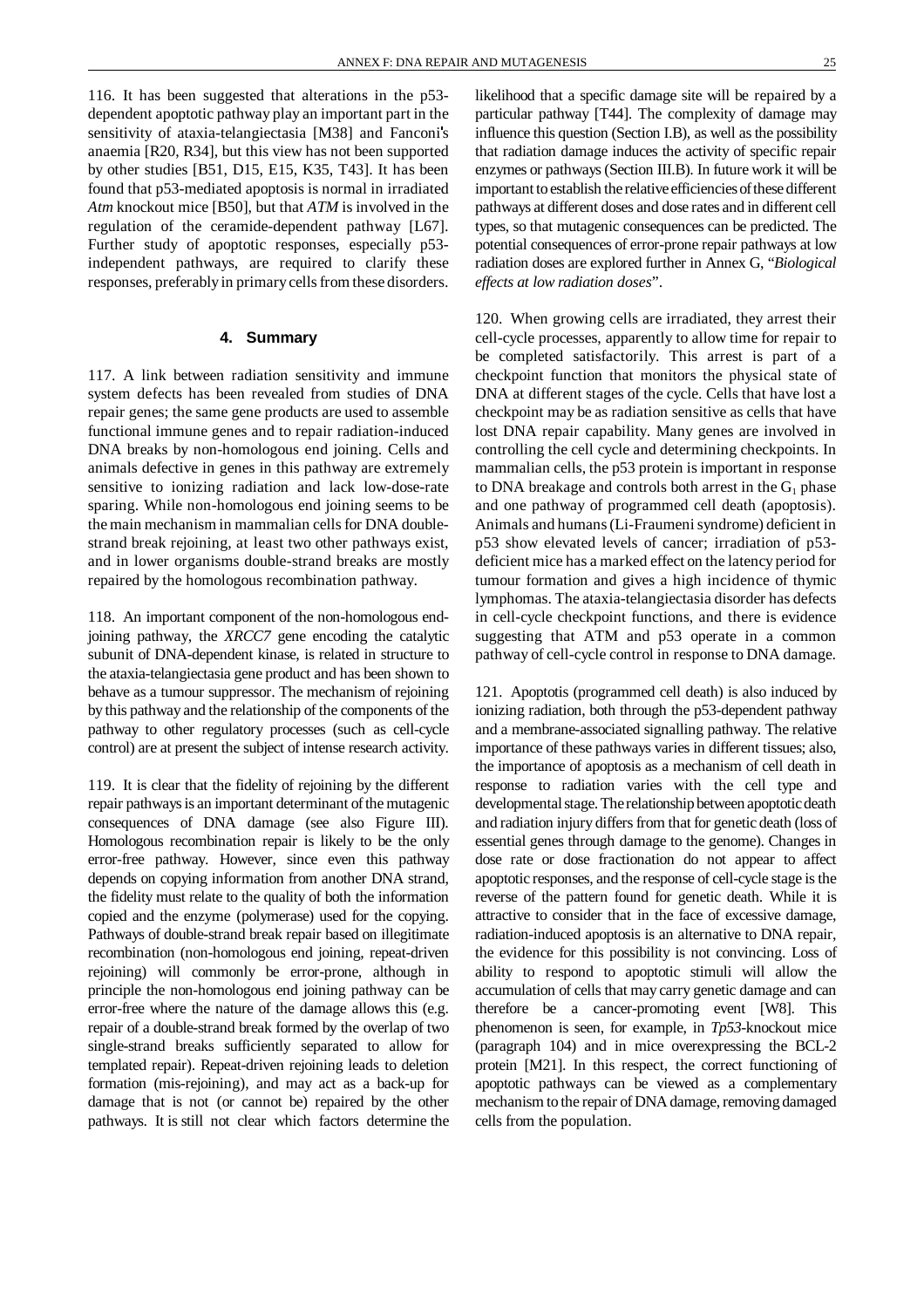### **III. HUMAN RADIATION RESPONSES**

### **A. CONTRIBUTION OF MUTANT GENES TO HUMAN RADIOSENSITIVITY**

122. The term radiosensitivity is used to indicate an abnormally increased response to ionizing radiation of both the whole body (see Section II.A.1) and cells derived from body tissues. Further, in cells the radiation response may be measured in different ways. For example, the ability of cells to grow and form clones (cell survival) following irradiation is commonly used as a measure of sensitivity, but more sensitive assays based on chromosome damage may also be used. In the comparative measurement of cell survival, the terms  $D_0$  (mean lethal dose calculated as the inverse of the slope for exponential survival curves represented semilogarithmically),  $D_{\text{bar}}$  (mean lethal dose calculated as the area under the survival curve in linear representation [K34]), or  $D_{10}$  (dose to give 10% survival) are commonly used.

123. The range of sensitivity of cells from supposed normal individuals has been measured in survival experiments following multiple doses of acute low-LET radiation. In two major studies with human diploid fibro-blasts, the sensitivity to dose was found to vary by a factor of about 2:  $D_0$  range = 0.98-1.6 Gy (mean =  $1.22 \pm 0.17$  Gy) in 34 cell lines tested [C8] and  $D_0$  range = 0.89-1.75 Gy (mean = 1.23  $\pm$  0.23 Gy) in 24 cell lines [L8]. The degree of interexperimental variation for a given cell line was generally small  $(\leq 20\%)$ , although in one of these studies cell lines derived from a mother and daughter showed survival curves that could alsovarybya dose factor of about 2 on repeated testing [L8]. However, it was concluded that neither cell culture conditions (including cloning efficiency and population doublings) nor age and sex of the donor were correlated to the observed differences in radiosensitivity[C8, L8]. This suggests that unknown genetic factors that affect radiosensitivity vary in the cells of normal individuals.

124. More recently it has also been possible to measure cell survival with peripheral blood T-lymphocytes, irradiated as resting  $(G_0$  phase) cells, to assess the range of radiosensitivity in humans.  $G_0$  lymphocytes tend to have a more curvilinear response to dose than cycling fibroblasts and, on average, a higher survival at low doses than fibroblasts. Early-passage fibroblast survival data generally show a good fit to a simple exponential, while the  $G_0$  lymphocyte data are better fitted with models including a dose-squared term, such as the quadratic (-lnS =  $\alpha$ D +  $\beta$ D<sup>2</sup>). Using D<sub>0</sub> as a measure, the range of sensitivity to dose of lymphocytes from different individuals can also vary by a factor of about 2 [E7]; however, given the shape of the survival curves,  $D_0$  is difficult to measure accurately, and the range is generallymuch less than 2 using measures such as  $D_{bar}$  or  $D_{10}$  [E7, G17, N4].

125. No correlation was found between the measured sensitivities of fibroblasts and lymphocytes from the same individual [G17, K23]. A similar lack of correlation was found between lymphocyte and fibroblast responses of pretreatment cancer patients, whether the fibroblasts were cycling or in the plateau phase, suggesting that these differences in response were not cell-cycle-dependent [G11]. The differences between fibroblasts and lymphocytes may reflect several other possibilities: modes of death may differ, cell-type-specific factors may affect the expression of genes that modify radiation response (especially after growth in culture), and/or there may be unknown variables in assay conditions. In support of the last possibility, Nakamura et al. [N4], using donors from one ethnic group, found a similar (relatively small) variation in the mean x-ray dose to kill 28 samples of T-lymphocytes from one individual  $(D_{10} =$ 3.66±0.21 Gy), very similar to results with samples from 31 different individuals ( $D_{10} = 3.59 \pm 0.18$  Gy). Elyan et al. [E7] reported similar data with donors from three ethnic groups, although with a greater overall range of variability. In support of differences in cell-type-specific factors, other cell types such as keratinocytes also show survival that is significantly different from that of fibroblasts taken from the same individuals [S39].

126. The use of experimental conditions promoting recovery from irradiation, such as low-dose-rate irradiation, will, it is suggested, expand the range of sensitivities to dose shown by normal human cells. The exposure of non-growing fibroblasts from 14 different normal individuals to tritiated water (dose rate =  $8.5$ -100 mGy h<sup>-1</sup>) expanded the range of sensitivity to dose by a factor of more than 3 [L35]. Similarly, Elyan et al. [E7] found that low-dose-rate irradiation (9.8 mGy min-1) of human  $G_0$  lymphocytes from 19 individuals expanded the range of sensitivity to dose by a factor of about 4. When a higher dose rate  $(28.5 \text{ mGy min}^{-1})$  was used, however, there was little difference between the range of sensitivities measured for fibroblasts and lymphocytes and the range with a dose rate of 4.55 Gy min<sup>-1</sup> [G11]. The latter result probably reflects incomplete recovery during the low-dose-rate irradiation period [E7, G11].

127. Other assays of cellular sensitivity have been developed based on the measurement of responses such as the growth of cells after single doses of radiation. A "growback" assay following gamma irradiation of lymphoblastoid cells, developed by Gentner and Morrison [G4], detected a wide range of sensitivity in the normal (asymptomatic) population. Of 270 lymphoblastoid lines tested, about 5% of normal lines showed hypersensitivity after acute irradiation, as measured by their overlap with the responses of ataxia-telangiectasia homozygotes, while on the same criterion about 12% were hypersensitive when assayed using chronic irradiation [G4, G13]. However, a wider range of sensitivity was detected using chronic irradiation, and rigorous statistical tests found that the proportion of lines showing a significantly hypersensitive response ( $p = 0.05$ ) was 5%-6% under both irradiation conditions [G14].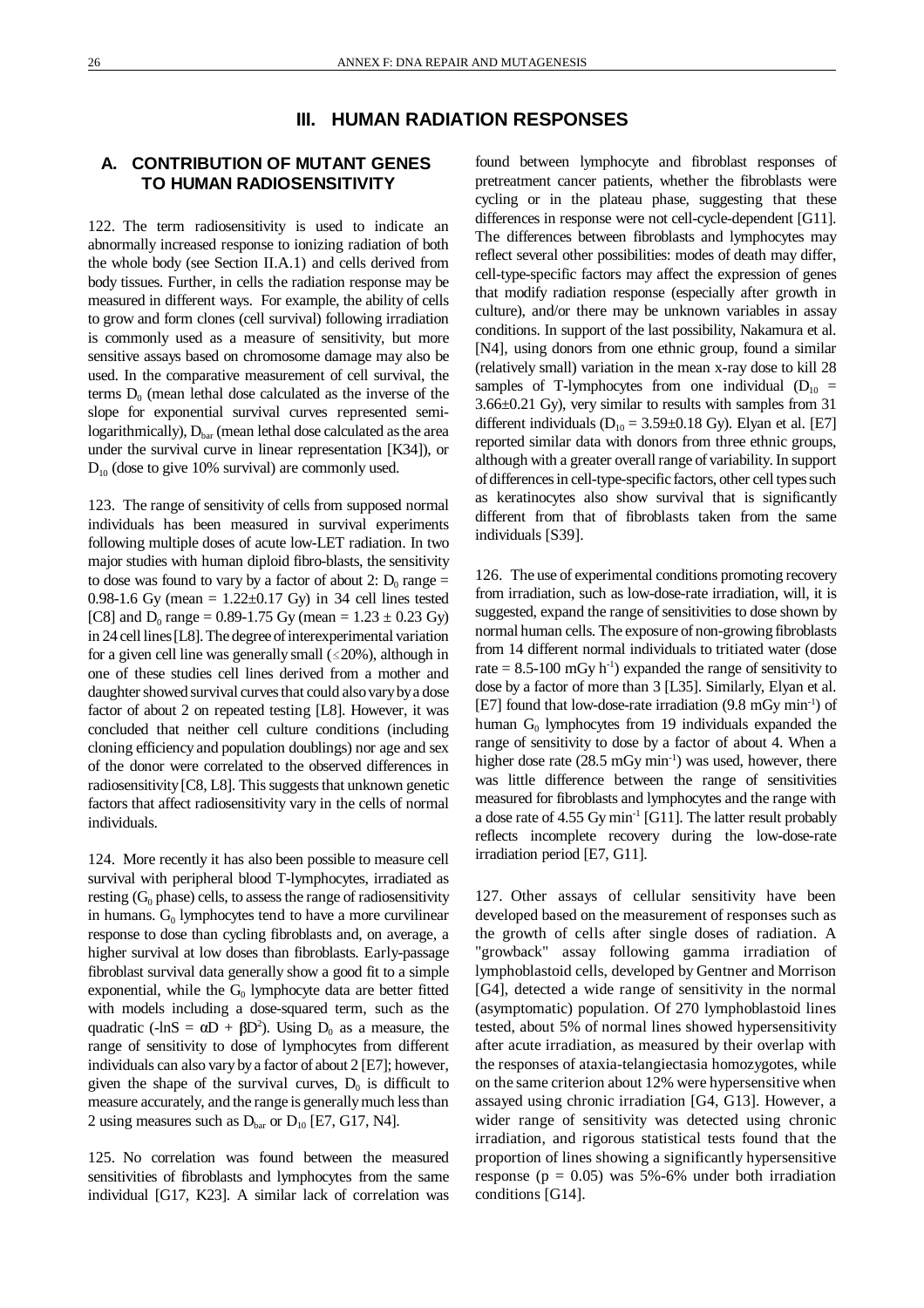128. There have been claims that a number of disorders with an increased incidence of cancer are hypersensitive to x rays, including retinoblastoma, basal-cell naevus syndrome, Gardner's syndrome, and Down's syndrome  $[A6, M2, W3]$ . The main method of determining sensitivity differences has been cell survival assays with cultured fibroblasts (as shown in Figure II), in which small numbers of cell cultures derived from normal individuals are compared with those of one or more derived from the patient(s). Unfortunately, such studies have not always given consistent sensitivity differences for the same disorder tested in different laboratories. In part this may be due to the large range of sensitivity found among normal individuals; if the normal lines used in a given laboratory are in the higher part of the survival range, a disorder showing relatively low survival may be classified as sensitive even though it falls within the overall normal range. However, it has been concluded from a statistical analysis of many published survival curves of human fibroblasts that the radiosensitivity of cells from some disorders, calculated as  $D<sub>bar</sub>$ , can be discriminated from that of normal cells [D7]. The disorders include ataxiatelangiectasia homozygotes and heterozygotes, Cockayne's syndrome, Gardner's syndrome, Fanconi's anaemia, and 5 oxoprolinuria homozygotes and heterozygotes.

129. A number of studies had previously suggested that cells from individuals heterozygous for the disorder ataxiatelangiectasia (carriers with one mutated gene, such as the parents of those showing the full symptoms) are more sensitive than normal to the lethal effects of irradiation [A6, A14, C33, K17, P11]. Additionally, ataxia-telangiectasia heterozygotes show an average level of dose-rate sparing that is intermediate between that of lines from ataxia-telangiectasia homozygotes (paragraph 49) and normal persons [P12, W18, W21]. However, even under low-dose-rate conditions, where a number of carriers have been tested, it is evident that their sensitivity range overlaps that of the most sensitive normal individuals [L35, W18]. Survival assays on cells derived from human sources cannot therefore unequivocally distinguish carriers of a mutated AT gene from normal individuals. Similarly, it has been found that protracted radiation exposure will not readily distinguish other disorders suggested to have minor degrees of hypersensitivity[L35]. Inbred mouse strains may show less variation in response from individual to individual, and mice heterozygous for a defective *Atm* gene were found to show a significant reduction in lifespan following irradiation (4 Gy at 2-4 months of age), as well as premature greying of coat colour, compared to normal littermates [B61].

130. The finding of a range of sensitivities to radiation among supposedly normal persons implies that in addition to those with increased sensitivity, there are individuals with greater radiation resistance than average. There is little evidence, however, for specific disorders associated with radiation resistance. It has been noted that cell lines derived from mice deficient in the p53 tumour suppressor are more resistant to radiation than normal (paragraph 104), although this response may be cell-type-dependent [B43]. Similar studies on fibroblasts derived from patients with the Li-Fraumeni syndrome, defective in p53, highlighted a family carrying a germ-line *TP53* gene mutation in codon 245. Cells from family members showed a radioresistance  $(D_0$  value) that was increased by a factor of 1.2 [B44], compared to an approximately 1.5-fold increase for the p53-deficient mice [L6].

131. There is evidence from cell survival assays that radiation sensitivityat the cellular level may correlate with tissue response of cancer therapy patients. In a studyof 811 patients treated with radiotherapy for breast cancer, five showed severe skin responses. The survival of fibroblast cell lines derived from these five patients was compared to six lines derived from women with normal radiotherapy responses (also from the same group of 811 patients). The sensitivity of the severe-response patients  $(D_0 =$  $0.97\pm0.11$  Gy) was significantly higher than that of the normal group ( $D_0 = 1.16 \pm 0.08$  Gy; see paragraph 123) [L39]. In a prospective study of 21 head-and-neck cancer patients it was found that the sensitivity of their cultured fibroblasts, but not their lymphocytes, correlated with whole-body late effects [G12]. Similarly, a study of fibroblasts derived from 10 radiotherapy patients showed a correlation between cellular sensitivity and late tissue reactions [B42]. The survival of lymphocytes from breast cancer patients suffering severe reactions to radiotherapy has also been studied in conjunction with ataxia-telangiectasia heterozygotes and homozygotes [W21]. Using highdose-rate irradiation  $(1.55 \text{ Gy min}^{-1})$ , the survival of lymphocytes from severe-response patients could not be distinguished from that of normal-response patients (or other normal controls), but with low-dose-rate irradiation  $(9.8 \text{ mGy min}^{-1})$  the cell survival of severe-response patients and ataxia-telangiectasia heterozygotes was similar and significantly different from that of normal individuals. Using the growback assay (paragraph 127), lymphoblastoid cell lines derived from newly presented, non-selected cancer patients showed a similar range of radiosensitivities tothe normal lines, while patients already known to show some adverse reaction to radiotherapy showed a higher proportion with extreme sensitivity[G14].

132. Assays based on chromosomal damage have commonly shown a higher degree of sensitivity in the detection of differences between individuals. For example, the genetic disorders ataxia-telangiectasia, Bloom's syndrome, and Fanconi's anaemia were described as "chromosomal breakage syndromes" in early studies, showing significantly increased frequencies of chromosomal breaks and exchanges after irradiation [H24]. Chromosomal responsesafter low-dose-rate irradiation have also been used to examine the sensitivity of ataxia-telangiectasia heterozygotes [W13] and breast cancer patients who react severely to radiotherapy [J12]. Lymphocytes from 5 out of 16 patients (31%) sustaining severe reactions to radiotherapy had dicentric yields outside the control range [J12].

133. An assay based specifically on the chromosomal sensitivity of lymphocytes to irradiation in  $G_2$  has been successful in detecting significant differences between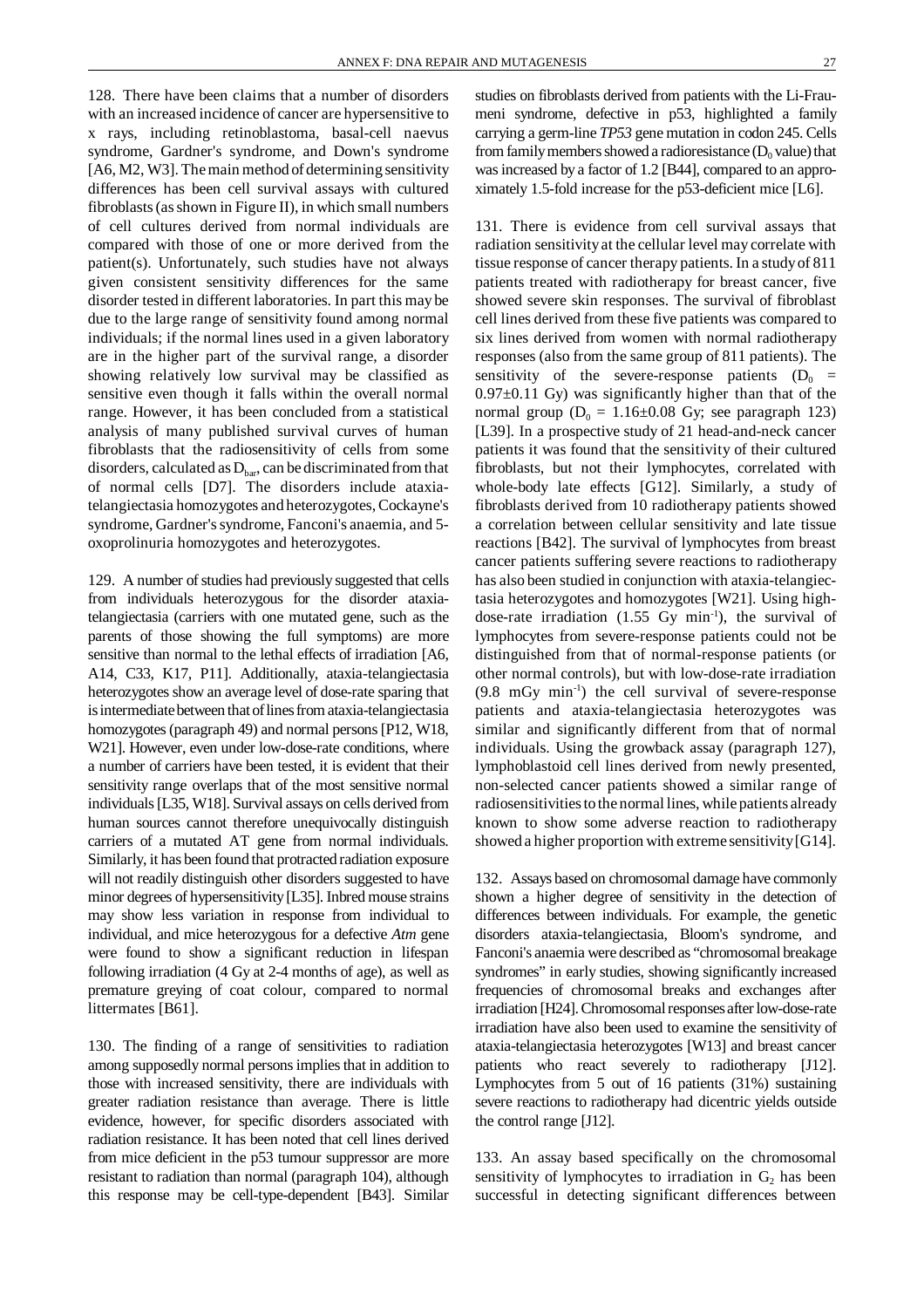individuals carrying various cancer-prone disorders. The work of Sanford et al. is based on the measurement of chromatid breaks and gaps a short time after irradiation of lymphocyte cultures; this assay detected enhanced sensitivity in fibroblasts from a number of disorders, including ataxia-telangiectasia [T25], Fanconi's anaemia, Bloom's syndrome, Gardner's syndrome, basal-cell naevus syndrome, xeroderma pigmentosum, and familial polyposis [P2, S5]. In this  $G_2$  assay, cells from cancer patients and tumour cells showed an even higher frequency of chromatid damage [H21, P3]. This assay has some technical difficulties; extensive tests in another laboratory using identical conditions failed to reproduce many of the results, which led to a modified assay that appears to be more encouraging [S28].

134. The modified  $G_2$  chromosomal assay devised by Scott et al. [S27] has been used to assay the sensitivity of lymphocytes from 74 normal individuals, 28 ataxiatelangiectasia heterozygotes, and 50 breast cancer patients. The ataxia-telangiectasia heterozygotes were clearly distinguished in sensitivity from the majority of normal individuals, but about 9% of the normal individuals showed hypersensitivity. Human fibroblast cultures show a similar result, with four ataxia-telangiectasia heterozygotes distinguished from seven normal individuals [M47]. The range of sensitivities of lymphocytes from breast cancer patients was much greater than the range from normal individuals (42% overlapped the ataxiatelangiectasia heterozygote range). It was proposed that in addition to those mutated genes already identified with familial breast cancer, a number of other genes of lower penetrance may also predispose to breast cancer. It was suggested that these genes may be involved in the processing of DNA damage [H21, S27]. Family studies showed that the lymphocytes of first-degree relatives of sensitive individuals were significantly more sensitive to x rays than expectation; segregation analysis of family members (95 individuals in 20 families) suggested that a single gene accounts for most of the variability, but that a second rarer gene with an additive effect on radiosensitivity may also be present [R36].

135. It has also been found that a subset of patients with common variable immune deficiency (CVID) showed enhanced sensitivity to  $G_2$  chromosomal damage [V1]. Among disorders with primary immune deficiency, CVID and ataxia-telangiectasia have the highest reported incidence of tumours, and both disorders show similar types of tumours, suggesting a common risk factor. This finding may relate to the link noted above (Section II.B.1) between immune system dysfunction and radiosensitivity. However, it is clear that the  $G<sub>2</sub>$  chromatid assay will detect enhanced levels of damage in cells showing a normal response in survival assays (e.g. xeroderma pigmentosum cells), and it may be argued that it is primarily a means of detecting genetic instability.

136. Another method based on alterations in the sedimentation of human lymphocyte nuclei is claimed to detect particularly sensitive individuals [S4]. When the repair of damage is measured by return to normal sedimentation properties after irradiation, it was possible to detect individuals sensitive to radiotherapy and patients with autoimmune disease [H5]. Further, patients showing post-therapy complications were found to be more sensitive by this sedimentation assay than those without complications [D2].

137. It has been suggested that individuals heterozygous for the ataxia-telangiectasia defect are also at increased risk of cancer. Swift et al. [S13] compared prospectively the incidence of cancer in 1,599 relatives of ataxia-telangiectasia patients in 161 families in the United States and found an increased relative risk of 3.8 in men and 3.5 in women for all cancers, and an increased relative risk of 5.1 for breast cancer in women. If borne out, this predisposition would contribute significantly to the cancer incidence in the general population: heterozygotes are much more frequent than ataxiatelangiectasia homozygotes (both genes mutant) and from these data could constitute as much as 5%-8% of all adults with cancer [S12]. However, commentary following the publication of the work of Swift et al. [S13] questioned two aspects of their findings. First, bias in the control group was suggested [B24, K22, W14], although this was contested by Swift et al. [S41]. Second, against a background radiation level of 1 mGy  $a^{-1}$ , it was considered surprising that an increase in breast cancer could be detected following diagnostic x-ray procedures of  $\leq 10$  mGy [B24, L25]. Differences in dose rate might influence the effectiveness of these two sources, and in other studies an acute dose as low as 16 mGygave a significant increase in breast cancer in normal women aged 5-9 years at exposure [M26]. However, it is clear that a relatively large difference in sensitivity of the ataxiatelangiectasia heterozygotes to the acute diagnostic procedures would be required to attribute the observed cancer incidence to deleterious effects of one mutated copy of the ataxiatelangiectasia gene.

138. Genotyping of99 ataxia-telangiectasia families using markers tightly linked to the *ATM* gene showed that 25 of 33 women with breast cancer were heterozygous compared with an expectation of 15 of 33 (relative risk  $= 3.8$ ; 95% CI:  $1.1-7.6$ ) [A18]. Two smaller European studies of cancer incidence among ataxia-telangiectasia heterozygotes tend to support the data from the United States, giving an overall relative risk for breast cancer of  $3.9$  (CI:  $2.1 - 7.2$ ) [E4]. The average relative risk for other cancers was lower at 1.9, with the European studies showing no statistically significant increase over controls. Using these combined data, the proportion of breast cancer cases due to ataxiatelangiectasia carriers would be about 4%. This small proportion is consistent with an inability in two studies [C36, W31] to detect linkage to AT gene markers in breast cancer families (i.e. on the basis of the risk estimates and gene frequency, most cases of familial breast cancer will be caused by other genes) [E4].

139. The identification of the gene mutated in ataxiatelangiectasia (*ATM,* paragraph 56) has led to further attempts to correlate this gene defect with breast cancer incidence or with severity of response to radiotherapy. In a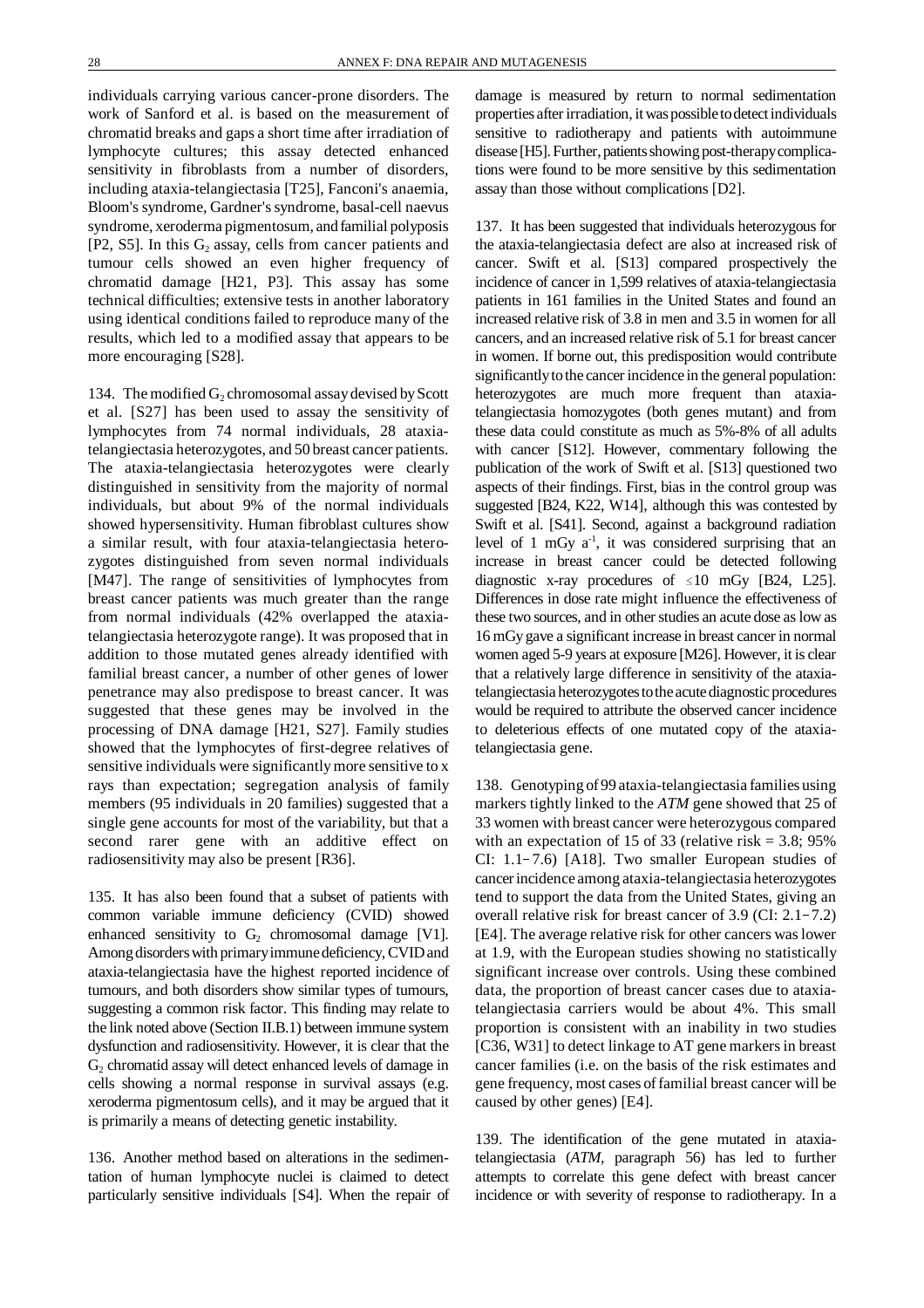study of *ATM* mutations in 38 sporadic breast cancers, only rare polymorphisms were detected, none of which would lead to truncation of the gene (paragraph 57), giving no evidence for an increased proportion of ataxia-telangiectasia heterozygotes in breast cancer patients [V8]. The same workers also looked at 88 unrelated primary breast cancer cases from families previously associated with cancer susceptibility and found three *ATM* mutations (3.4%); this number was considered to be higher than expected by chance, but these mutations did not necessarily segregate with cancer incidence in the families [V9]. Screening a further 100 breast cancer cases from families with a historyof breast cancer, leukaemia, and lymphoma revealed only one mutation, consistent with minimal involvement of the*ATM* gene [C65]. Fitzgerald et al. [F21] detected heterozygous mutations in 2 of 202 (1%) healthy women with no history of cancer, compared to 2 of 410 (0.5%) patients with early-onset breast cancer, consistent with a lack of association. Similarly, in a study of 18 families associated with a high incidence of breast and gastric cancers, only one *ATM* mutation was found, and this did not cosegregate with the gastric cancer in the family [B58]. In a study of 41 breast cancer patients showing marked normal tissue response to radiotherapy, one was found with a heterozygous mutation in the *ATM* gene (2.4%), compared with none in a comparable number of control patients [S69]. The conclusion that mutation of *ATM* is not a major cause of radiotherapy complications was supported by studies of smaller numbers (15-16) of breast cancer patients showing severe normal tissuedamage following radiotherapy, in whom no *ATM* mutations typical of those in heterozygotes were found [A22, R31]. In contrast, a relatively high frequency of *ATM* mutations has been found for a group of prostate cancer patients (3 of 17, 17.5%) with severe late responses to radiotherapy[H47]. The majority of these studies suggest that heterozygosity for the *ATM* gene is not an important cause of breast cancer susceptibilityor severe response to radiotherapy, but most do not have sufficient numbers of patients to exclude completely a role for ataxia-telangiectasia heterozygotes.

140. The association of certain forms of lymphocytic leukaemia with mutations in the *ATM* gene has already been noted (paragraph 59). Individuals with less severe mutations in the *ATM* gene, allowing some expression of ATM protein (paragraph 57), may also be at greater risk of developing breast cancer [S78]. It has also been observed that loss of heterozygosity (Section IV.B) at chromosome 11q23 is a frequent occurrence in breast carcinomas [C27, H15]. At least two regions of 11q23 are commonly deleted, and one of these includes the *ATM* gene. Other common human malignancies such as lung, cervical, colon, and ovarian carcinomas, as well as neuroblastoma and melanoma, also show an association with loss of heterozygosity at 11q23 and may include the *ATM* gene region [R9]. In a recent study, 40% loss of heterozygosity was found for markers of *ATM* in cases of sporadic invasive ductal breast carcinoma; in the same tumours, markers for the *BRCA1* and *BRCA2* genes showed 31% and 23% loss of heterozygosity, respectively. Loss of heterozygosity of *ATM* correlated with higher grade tumours and a younger age at diagnosis [R32].

141. It is clearly important to detect individuals in the human population who are hypersensitive to radiation and to understand the connection between radiosensitivity and cancer-proneness. While there are a number of indicators of this hypersensitivity, it has been difficult on the basis of cell survival assays to distinguish normal individuals from those carrying mutant genes giving intermediate levels of sensitivity, when the full sensitivity range of normal cells is taken into account (paragraph 128). In the case of ataxia-telangiectasia heterozygotes, newer assays based on  $G<sub>2</sub>$  chromosomal sensitivity (paragraphs133–134), DNA damage levels measured by the Comet assay [D22], enhanced arrest in  $G_1$  [N2, N3], or enhanced arrest in  $G_2$ [H6, L4, L5] all show more promise, but it is still not clear whether any of the assays will detect these heterozygotes exclusively. The discoveryof the*ATM* gene (paragraph 56) has made the task of detecting heterozygotes simpler, but because of the large size of this gene it is still a difficult task to screen large numbers of individuals for defects (see paragraph 139). Since many other genes are known to influence cellular radiosensitivity[Z13], it is likely that the molecular cloning of these genes will have a substantial impact on the ability to determine the importance of genetic predisposition to human radiation risk. Indeed, preliminary studies on nine recently-cloned repair genes including *XRCC1* and *XRCC3* (paragraph 78) showed that relatively common alterations in gene sequence exist in normal individuals. An average of 14 percent polymorphic sites yielding protein sequence variations was found in samples of 12-36 individuals, including some individuals who were homozygous for the variant site [M53, S84]. While the functional significance of these variations has yet to be established, their potential to reduce DNA repair capacity may influence individual response to radiation sensitivity and cancer susceptibility.

### **B. INFLUENCE OF REPAIR ON RADIATION RESPONSES**

142. It is known that DNA repair processes influence the sensitivity of mammalian cells and organisms to radiation. If recovery from radiation damage is compromised, as in cell lines defective in double-strand break repair, the slope of the cellular survival curve is increased. Also, while normal cells show a "shouldered" curve, the repairdefective cells commonly show a loss of this feature. In simplistic terms, it is envisaged that repair processes in normal cells increase the chances of survival, but that as an acute dose increases, the amount of damage temporarily saturates the repair capacity of the cell [G6]. There is very good evidence in yeast cells that these aspects of survival are associated primarily with the repair of DNA doublestrand breaks [F3]. It has been possible to make this correlation in yeast, because DNA double-strand breaks can be measured accurately, and mutant cells that are temperature-sensitive for double-strand break repair are available. Thus, as the post-irradiation temperature is altered, it is possible to see a concomitant alteration in double-strand break repair and survival. Unfortunately, it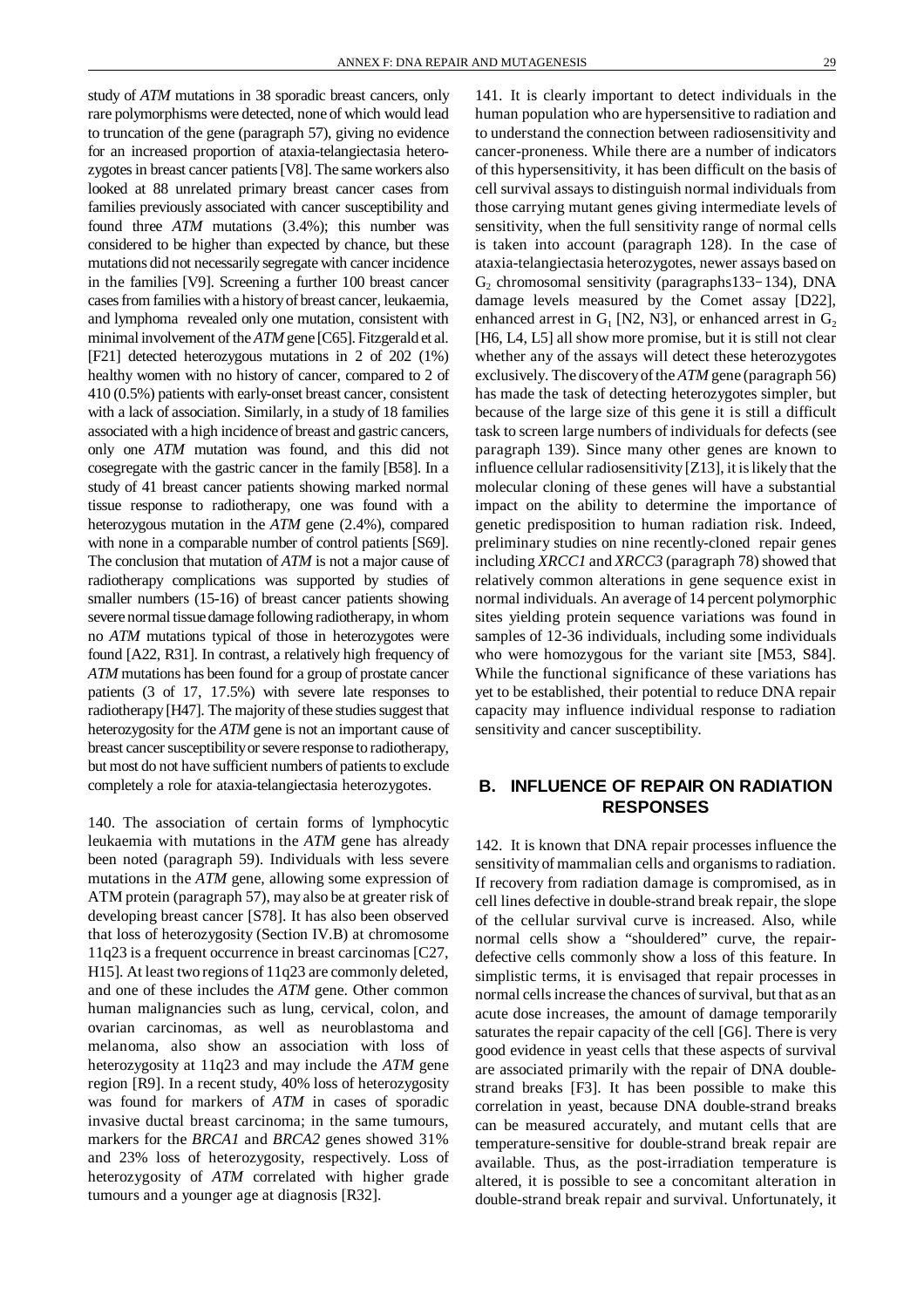has proved technically difficult to establish similar quantitative correlations in mammalian cells, which have a much larger genome than yeast.

143. Operationally defined measures of cellular recovery, termed potentially-lethal damage repair or sublethal damage repair, have been used for some years in cellular "repair" studies. Potentially-lethal damage repair is measured by the recoveryfound when cells are held in a non-proliferative state after irradiation, before respreading into fresh growth medium. Sublethal damage repair defines the recovery seen when survival is measured after splitting the dose over a suitable interval. While it has not been clear whether potentially-lethal damage repair and sublethal damage repair measure the same underlying repair processes, it is notable that both are absent in yeast single-gene mutants lacking DNA double-strand break repair (*rad52* series) [R2, R3]. It has also been argued from kinetic data that double-strand break repair is responsible for potentially-lethal damage repair in yeast [F3]. Similarly, with low-dose-rate irradiation, there is good evidence in yeast cells that DNA double-strand break repair is responsible for the dose sparing observed [F3]. Mammalian cell lines with defective double-strand break repair as well as ataxia-telangiectasia cells have also been shown to lack potentially-lethal damage repair (xrs, XR-1, ataxia-telangiectasia) or low-dose-rate sparing (xrs, ataxiatelangiectasia, irs2) (see Section II.A.2) [T30]. A correlation has recently been found for human normal and ataxiatelangiectasia cells, irradiated at high or low dose rates, between the amount of DNA double-strand breaks remaining after repair and radiosensitivity (measured as cell survival) [F18].

144. Mammalian cells irradiated with densely ionizing radiation, such as alpha particles, show both a more sensitive response (increased slope of survival curves) and, commonly, the loss of the curve shoulder region. Thus, characteristic increases in RBE are found as the densityof ionization (LET) increases. This may well arise from the LET-dependence of damage complexity [A23, G28, G39] (see Section I.B), and refined measurement of DNA breakage following both x irradiation and high-LET particles has shown that there is a comparative excess of small fragments for the high-LET radiations [L53, R26]. However, several studies of mammalian cells using conventional biochemical techniques show that there is little or no difference in the numbers of DNA double-strand breaks induced by low- and high-LET radiations (RBE  $=$   $\sim$  1) but that fewer of the breaks induced by high-LET radiations are repaired [B52, C53, J4, L52, P27, P28, P37, R27]. Using these methods, a good correlation has been found between the relative number of non-rejoined DNA breaks and the RBE for mammalian cell inactivation over a wide range of LET [G32, R25]. Plasmid DNA, irradiated to give the same amount of damage by gamma rays or by alpha particles, showed much less repair of the alpha-particle damage when exposed to mammalian cell extracts [H41]. It is suggested that damage induced by high-LET radiations is more complex, because of the increased local clustering of ionizations, and therefore less repairable than low-LET radiation damage (see Section I.B). This finding is supported

by measurement of the rejoining kinetics of large fragments of cellular DNA, where rejoining was generally slower after irradiation with high-LET particles than with x rays [L62]. Additionally, using this method the proportion of mis-rejoined fragments increased with x-ray dose (10%-50% over the dose range 5-80 Gy), while similar experiments with high-LET radiation gave a constant 50% of fragments mis-rejoined at all doses tested [L72, K47].

145. In radiosensitive cells, specifically ataxia-telangiectasia cells [C10] and the xrs series [T7], the increase in RBE with LET is very much reduced. This result would be expected if the damage caused by densely ionizing radiation is intrinsically more difficult for normal cells to repair than the damage caused by sparsely ionizing radiation. On this basis, radiosensitive cells showlittle alteration in effectiveness as the LET increases, because they are already inefficient at repairing low-LET radiation damage. This analysis suggests that the RBE-LET relationship is largelycaused bythe normal cell's ability to repair low-LET radiation damage.

146. Extensive studies in bacteria have shown that some repair processes are inducible by treatment with DNAdamaging agents [W11]. That is, DNA damage causes an increase in the expression or activity of repair enzymes, mitigating the effects of the damage. This process is part of a much wider series of so-called stress responses by which cells adapt to their environment. Knowledge of such inducible processes in mammalian cells is fragmentary, and in some cases the data are controversial. Evidence for the existence of inducible repair processes in response to ionizing radiation damage comes from several different types of experiment. These may be broadly categorized as (a) adaptive response of pre-exposed cells (see also [U2]), (b) refined analysis of survival in low-dose regions, and (c) direct molecular evidence for the inducibility of specific gene products.

147. Pre-exposure to low doses of tritiated thymidine (18- 37 Bq ml<sup>-1</sup>) or x rays (5-10 mGy) was found to decrease the frequency of chromosomal breaks in proliferating human lymphocytes irradiated subsequently with a higher dose (1.5 Gy) of x rays [O2, S34]. The aberration frequency is reduced to about 60% of cells not receiving pre-exposure [S30]. Pre-exposure to low concentrations of radiomimetic chemicals, such as hydrogen peroxide and bleomycin, can also reduce the effect of a subsequent high dose of x rays [C35, V4, W29]. This adaptive response is, however, stopped by 3-aminobenzamide, an inhibitor of poly(ADPribose) polymerase (paragraph 77), which is itself induced in response to DNA breakage by radiation [S34, W23]. These features of the adaptive response have led to the suggestion that low levels of DNA breakage act as a signal for a response mechanism leading to accelerated repair of radiation damage in mammalian cells.

148. Although increased resistance following low radiation doses has been observed in a number of laboratories, it occurs only in the lymphocytes of some individuals [B21, B26, H13, S22, S26]. Also, lymphocytes from several persons with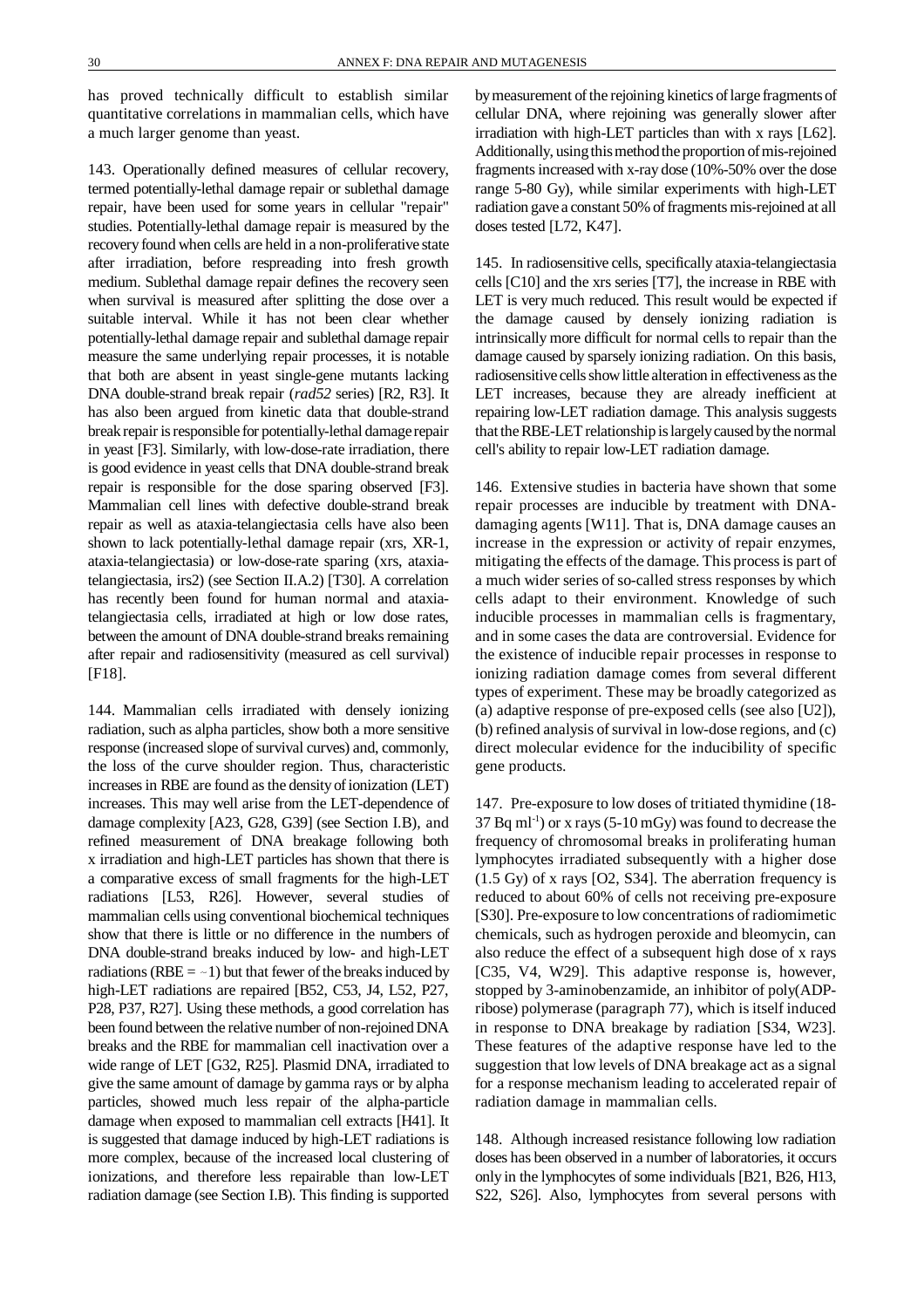Down's syndrome [K16] and fibroblasts from homocystinuria patients [Z11] did not show the adaptive response. The adaptive response is usually found when lymphocytes are proliferating, not resting  $(G_0)$  [S31, W15], although there are data suggesting that pre-irradiation in  $G_0$ , followed by a challenge dose in  $G_2$ , gives increased resistance [C63, K16]. These observations have led to suggestions that the increased resistance is a result of cell-cycle perturbation in the lymphocyte populations of some individuals following the preexposure (i.e. the cells sampled following the second dose are in a more resistant phase of the cycle than if no pre-dose had been given). This idea has received some experimental support [A9, W27], but recently an adaptive response for chromosomal and cell-killing responses has been found in cells other than lymphocytes when irradiated in proliferating or non-proliferating states [I1, L27, M24, S23]. Thus, the causes of the adaptive response remain controversial, but further work with different cell types has outlined the responses affected and the conditions under which the response is observed.

149. Measuring chromatid breaks or chromosome-type exchanges in lymphocytes, the maximum effect on resistance to a second dose occurs within 5-6 h following the preexposure [S34, W15]; the phenomenon may persist for up to three cell cycles [C24, S34]. While pre-exposure to relatively high acute x-ray doses (e.g. >200 mGy) does not give the adaptive response [C46], when 500 mGy was given at low dose rate (e.g.  $10 \text{ mGy min}^{-1}$ ) the adaptive response was found. Conversely, there appears to be a minimum dose rate for the response induction by low doses (e.g. for 10 mGy predose, the dose rate must be  $>50$  mGy min<sup>-1</sup> for full effect) [S33]. A pretreatment with an acute dose of 20 mGy from x rays will confer resistance to chromosome breakage by 150 mGy alpha particles from radon [W28]; however, when acute high-LET radiation was used to give the pre-exposure, there was no increased resistance to a second dose [K16, W24].

150. Pre-exposure to low doses from x or gamma rays has also been shown in several different cell types to decrease the frequency of cell killing [L27, M24, S32], mutation [K13, R12, S20, U17, Z8], apoptosis [F26], and morphological transformation [A15, R33]. However, the last result is still controversial. Using a near-diploid mouse skin cell line (m5S), Sasaki [S23] showed that x-ray-induced cell killing and chromosomal and mutation responses, but not morphological transformation, are mitigated by acute preexposure to 20 mGy from x rays. A malignant derivative of m5S cells lacked the adaptive response, but this was restored along with morphological reversion by transfer into these cells of human chromosome 11. The study also showed that chemicals that either activate or inhibit protein kinase C, which has an important role in signal transduction, either mimicked or abolished, respectively, the adaptive response [S23]. There have been reports suggesting that capacity to rejoin radiation-induced DNA double-strand breaks is greater following low-dose pre-exposure [I4, Z8], as well as data implicating activation of antioxidant metabolism in the adaptive response {B65, Z14].

151. The repair of DNA base damage is also a potentially relevant process; a newly developed ultrasensitive assay for thymine glycols (paragraph 17) has shown that pre-exposure to 0.25 Gy from gamma rays increases the repair of this type of base damage from a subsequent dose of 2 Gy. The initial rate of removal of thymine glycols in human cellular DNA was found to be increased by a factor of 2 following preexposure [L60].

152. New methods to measure with improved accuracy the survival response of mammalian cells have led to the discoverythat the dose-response curve mayinitiallybe steeper at low doses (<1 Gy) than predicted from the curve found at higher doses. This response has been characterized as an initial hypersensitivity at doses up to 0.5 Gy, followed by increased radioresistance of the cell population [L23, M17, W32]. The possibility that the hypersensitive response to low doses is the result of differentially sensitive fractions in cell populations has been rejected on the basis of two observations. First, survival curves for radiosensitive tumour cell lines and an ataxia-telangiectasia line appear to show no changes in sensitivity in the low-dose region. Preliminary data for two further radiosensitive lines, one with reduced DNA doublestrand break repair and the other reduced excision repair, also show no increased radioresistance at low doses in comparison to their respective parental lines [S35]. Second, it is argued that the hypersensitivityseen would require one fraction of the cell population to have an unreasonably high level of sensitivity (e.g. about 7% of the cells to be >10 times more sensitive than ataxia-telangiectasia cells) [L24]. In parallel to the adaptive response of lymphocytes, recent data also show that pre-exposure to low doses from x rays or low concentrations of hydrogen peroxide increases radiation resistance in the hypersensitive region. Further, the additional resistance from pre-exposure was transitory, requiring time for development and diminishing after two or three cell cycles [M18]. Again, it has been found that low-dose hypersensitivity is absent with high-LET radiation [M17, M19].

153. Multi-laboratory experiments attempting to measure the dose response for chromosomal aberration induction in lymphocytes from two normal donors at low x-ray doses (down to 4 mGy) also appear to identify departures from fitted dose responses that have been attributed to the induction of repair processes [P15]. It was then suggested that the control value in these experiments was excessively high, biasing the result towards non-linearity [E5]. However, analysis of lymphocytes from individuals in Austria before and after exposure to fallout from the Chernobyl accident, where a peak twofold increase in radiation exposure was recorded, also showed dose-response curves departing from linearity (i.e. decreasing or levelling off) at annual doses between 0.3 and 0.5 mGy [P17]. Further *in vitro* studies with x rays and larger numbers of donors have not confirmed a significant departure from linearity at low acute doses (down to 20 mGy), although statistical variation in the small numbers of aberrations detected at lower doses do not allow conclusive statements on dose response [L37, L38]. These further studies did show an excess of multiply-damaged cells in some donors after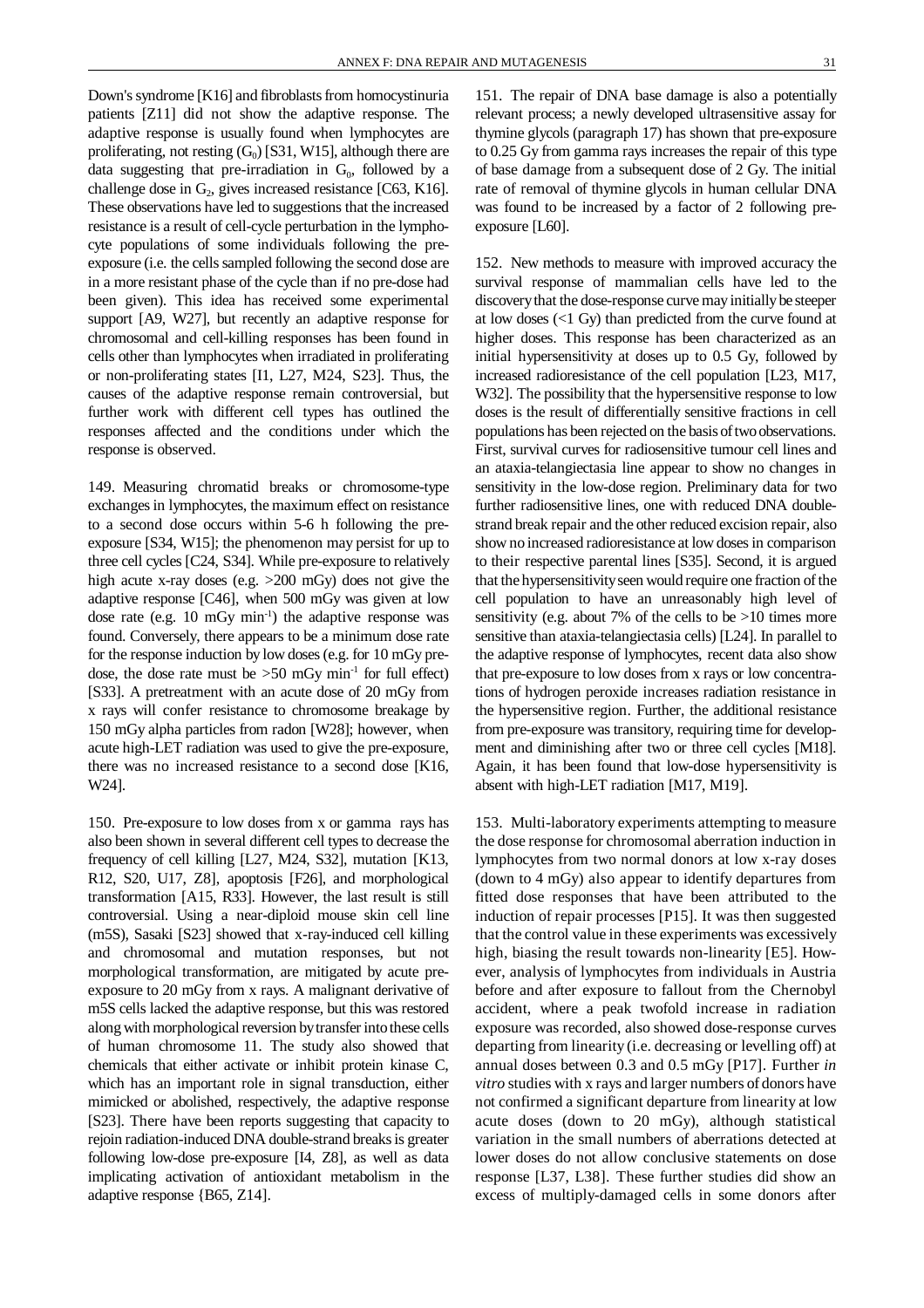irradiation, leading to the possibility that a small subset of lymphocytes is especially sensitive to aberration induction by very low doses. Similar studies with 15 MeV D-T neutrons did not reveal significant departures from linearity at low doses [P16]. Similarly, a study of chromosomal aberration induction in Syrian hamsters injected with 137Cs to give a whole-body dose of about 0.4 mGy, to mimic the Chernobyl fallout exposure, failed to reveal a significant increase above background values [L61]. Thus, the possibility that very low doses give a higher yield of chromosomal aberrations than expected on the basis of a linear extrapolation from high-dose data remains contentious.

154. Reports suggesting that low doses of ionizing radiation induce repair processes *in vivo* pre-date the cellular studies described above. Irradiation of mice with low doses of x or gamma rays has produced evidence of increased resistance to subsequent higher doses to both somatic and germ cells [C24, F6, W26]. Recent data show that the marked cytogenetic adaptive response of mouse germ cells does not influence the response of the somatic or germ cells of the offspring [C25]. Examination of chromosomal aberrations in the lymphocytes of people exposed occupationally to higher-than-average doses of alpha particles from radon (0.01-16 mGy) plus gamma rays (1-3 mGy) showed that the dose-effect curve was not related to that found at higher doses. Individuals subjected to the lowest doses gave a steep increase in aberration frequency with dose, while at higher doses the curve flattened out [P14]. Tuschl et al. [T33] showed that the people exposed to the higher doses  $(8-16 \,\mathrm{mGy\,a^{-1}})$  of alpha particles gave higher levels of repair (unscheduled DNA synthesis after UV light damage) in lymphocytes, compared to controls. Hospital workers exposed to low levels of x and gamma rays (maximum annual dose  $=$ 28 mSv) showed a reduction in the frequency of chromosome aberrations induced by a dose of 2 Gy to their blood lymphocytes, compared to non-exposed controls [B20]. However, it has been found that the lymphocytes of children living in areas contaminated by the Chernobyl accident showed no evidence of increased resistance to x rays [P9, U16], and separate reports suggests that fewer people from the region of the accident showed the adaptive response in lymphocytes compared with a control group [P19, M52].

155. A growing number of specific genes and proteins have been shown to be induced or repressed following irradiation, mostly using relatively high doses from x or gamma rays (2- 6 Gy). While these do not as yet form coherent pathway(s) coordinating response to radiation, they do implicate genes and proteins involved in a variety of important molecular processes (see also Section II.B). Induced proteins include oncogenes/ transcription factors (c-jun, c-fos, interleukin-1, and egr-1), proteins involved in cell-cycle regulation (p53 and cyclins A and B), growth factors, and DNA-metabolizing proteins  $[PCNA, \beta$ -polymerase, and poly $(ADP\text{-ribose})$ polymerase], as well as the products of a number of unknown genes [B25, K15, W20]. The development of methods for rapidly screening hundreds or thousands of genes (microarrays) in one experiment, for changes in levels of gene expression, is beginning to show the extent of transcriptional response to radiation damage. For example, using an array of more than 600 genes, gamma irradiation of a myeloid cell line showed induction of 48 genes by factors of two or more, and many of these genes had not been previously reported as radiation-inducible [A25]. Considering those genes which respond differentiallyin the presence or absence of p53, it was found using micro-arrays that several genes encoding secreted proteins with growth inhibitory functions were upregulated in a p53-dependent fashion following gamma irradiation. Thus, the p53 response to radiation may also be involved in growth inhibitory effects on surrounding cells, as observed in "bystander" effects [K44]. Methods are being developed similarly for assaying large numbers of proteins, to reveal translational and post-translational responses, using 2 dimensional gel systems coupled to mass spectrometry [B64, C69]. These methods will also revolutionize the classification of normal tissue and disease states, in particular cancer, by permitting a molecular description of the complete profile of gene products present [G40]. Such classifications will be invaluable in understanding the mechanistic basis of cancer induction by agents such as ionizing radiation.

156. Increased or decreased levels of certain gene products have also been found after low doses of radiation, within the range inducing the adaptive response [B18]. Doses of less than 500 mGy gamma rays have been found to induce the expression of a variety of stress-response genes [P35, P36], and dose-responses of several of these genes were shown to be approximatelylinear between 20 and 500 mGy gamma rays [A26]. Some candidate gene products with a potential role in induced radiation resistance have been identified, including a member of the heat shock protein 70 family (PBP74 [S79]), a heat-shock related immunophilin protein (DIR1 [R37]), ribonucleotide reductase [S81], and the MAPK and PKC protein kinases [S80].

### **C. SUMMARY**

157. When the cells of normal individuals are examined for radiosensitivity, as shown by their survival in culture, variation by a factor of 2 is seen; this factor may be extended to 3 or 4 with the use of low-dose-rate irradiation conditions. It has been suggested that this variation has a genetic basis, but it has been technically difficult to establish this. Additionally, a fraction of cancer therapy patients suffers from severe skin reactions, and cells from these patients commonly show a slightly elevated radiation sensitivity.

158. Assays based on chromosomal damage in  $G_2$  cells have also been used to estimate radiation sensitivity in normal individuals and in breast cancer patients, relative to individuals with known radiosensitivity disorders. The response of a relatively large fraction of breast cancer patients overlapped that of carriers of the ataxia-telangiectasia defect, suggesting that a number of genes involved in response to radiation damage may predispose to this form of cancer.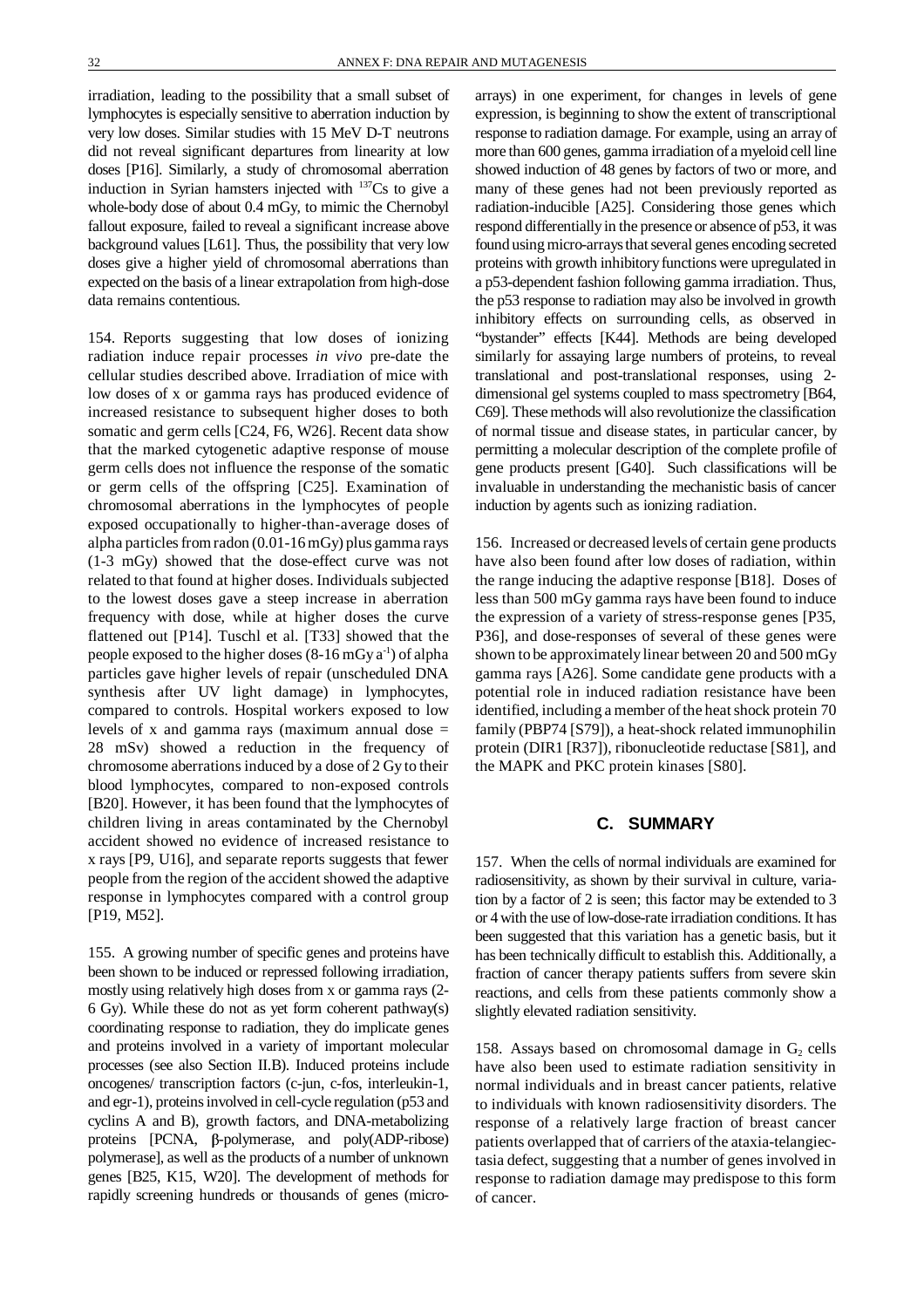159. It has been suggested that individuals carrying one defective copy of the ataxia-telangiectasia gene (*ATM* heterozygotes) are at increased risk from cancer, especially breast cancer. A number of studies have recently tested this idea and come to the conclusion that *ATM* heterozygosity is not an important cause of breast cancer susceptibility (or severe response to radiotherapy), but commonly too few patients have been tested to exclude completely a role for *ATM*. Specific types of tumours, such as T-cell prolymphocytic leukaemia, are associated with high levels of mutation of the *ATM* gene (paragraph 59). Additionally, recent evidence suggests that the genes involved in familial susceptibility to breast and ovarian cancers (the*BRCA*genes, paragraph 72) are involved in DNA repair processes and lead to radiation sensitivity when defective in mice.

160. Repair processes affect the shape of survival curves, especially through differences in the processing of DNA double-strand breaks, as seen in specific repair-defective lines. The response to double-strand breaks probably also underlies operationally-defined measures of cellular recovery such as potentially-lethal damage repair and sublethal damage repair. High-LET radiations may not induce a higher frequency of DNA double-strand breaks than low-LET radiations, but high-LET radiation damage is much less repairable. The increase in RBE with LET, found for normal cells, is largely determined by the cells ability to repair low-LET damage.

161. Evidence for the inducibility of repair processes in mammalian cells is fragmentary. Data from pre-exposures of cells to low radiation doses, as well as refined survival analyses at low doses (<1 Gy), show an altered response suggestive of an induction process but to date have failed to link this response to known inducible processes. However, recent experiments have shown that certain genes in at least two repair pathways are up-regulated following radiation damage (paragraphs 84 and 151). Additionally, refined methods for looking at protein structure and activity are beginning to reveal insights into more subtle modifications following irradiation. Some damage-response proteins may be activated by posttranslational modifications (e.g. phosphorylation, paragraph 102), without any change in the amounts of these proteins, as part of a signalling mechanism promoting the repair of DNA damage. Other proteins have been shown to accumulate in the cell to form discrete foci following irradiation (paragraphs 71 and 74); these foci may represent repair protein complexes accumulating at sites of damage. While there has been little exploration of the dose dependence of these events, the data indicate that modification of cellular response mechanisms can occur following irradiation, raising the possibility that dose responses are altered as a result. Methods for data acquisition on the inducibility of gene products are presently being revolutionized by the introduction of micro-array and complementary techniques, so that rapid progress in this research area is to be expected. The potential importance of inducible repair processes in determining responses to low doses of ionizing radiation is considered further in Annex G, "*Biological effects at low radiation doses*".

### **IV. MECHANISMS OF RADIATION MUTAGENESIS**

### **A. MUTATION AS A REPAIR-RELATED RESPONSE**

162. The cellular processing of radiation-induced damage to DNA by enzymes may result in a return to normal sequence and structure (correct repair). Alternatively, the processing may fail or may cause alterations in DNA, with the consequence of lethality or inherited changes (mutations). It is also possible that some subtle forms of damage may be tolerated by the cell, particularly if it is non-replicating, and lead to persistent lesions in DNA. These lesions would have to be both chemically stable and not be substrates for repair enzymes and may include some minor types of damage such as methylated bases generated by non-enzymatic alkylation [L68].

163. It is likely that simple base damage or loss in the mammalian genome will commonly lead to base-pair substitutions. In recent years the defined production of single types of damage, at specific sites in DNA molecules *in vitro*, has given insights into their consequences. For example, DNA molecules carrying a single site of base loss (abasic site) have been shown to give rise to base-pair substitutions at that site,

either when introduced on shuttle vectors [G8] or when the *RAS* gene was transfected and stable transformed clones selected [K7]. These substitutions (a form of point mutation) will often give rise to alterations in a gene product so that it works less efficiently or not at all.

164. Breaks in DNA, especially double-strand breaks, are thought to lead to larger alterations such as deletions and rearrangements. Some alterations are very large and are seen as chromosomal aberrations. While there is little formal proof ofthese relationships between breaks and mutation type, it has been shown that the transfer of restriction endonucleases into mammalian cells, causing site-specific DNA double-strand breaks, gives rise to mutations and chromosomal aberrations [T24]. Additionally, the processing of isolated double-strand breaks in defined DNA molecules by human cell extracts show that these may lead to large deletions of surrounding sequence [T10].

165. Reduction in the efficiency or fidelity of damage repair may lead to an increase in genetic change. This is seen strikingly in the recent discovery that loss of DNA mismatch repair capacity is involved in specific forms of cancer.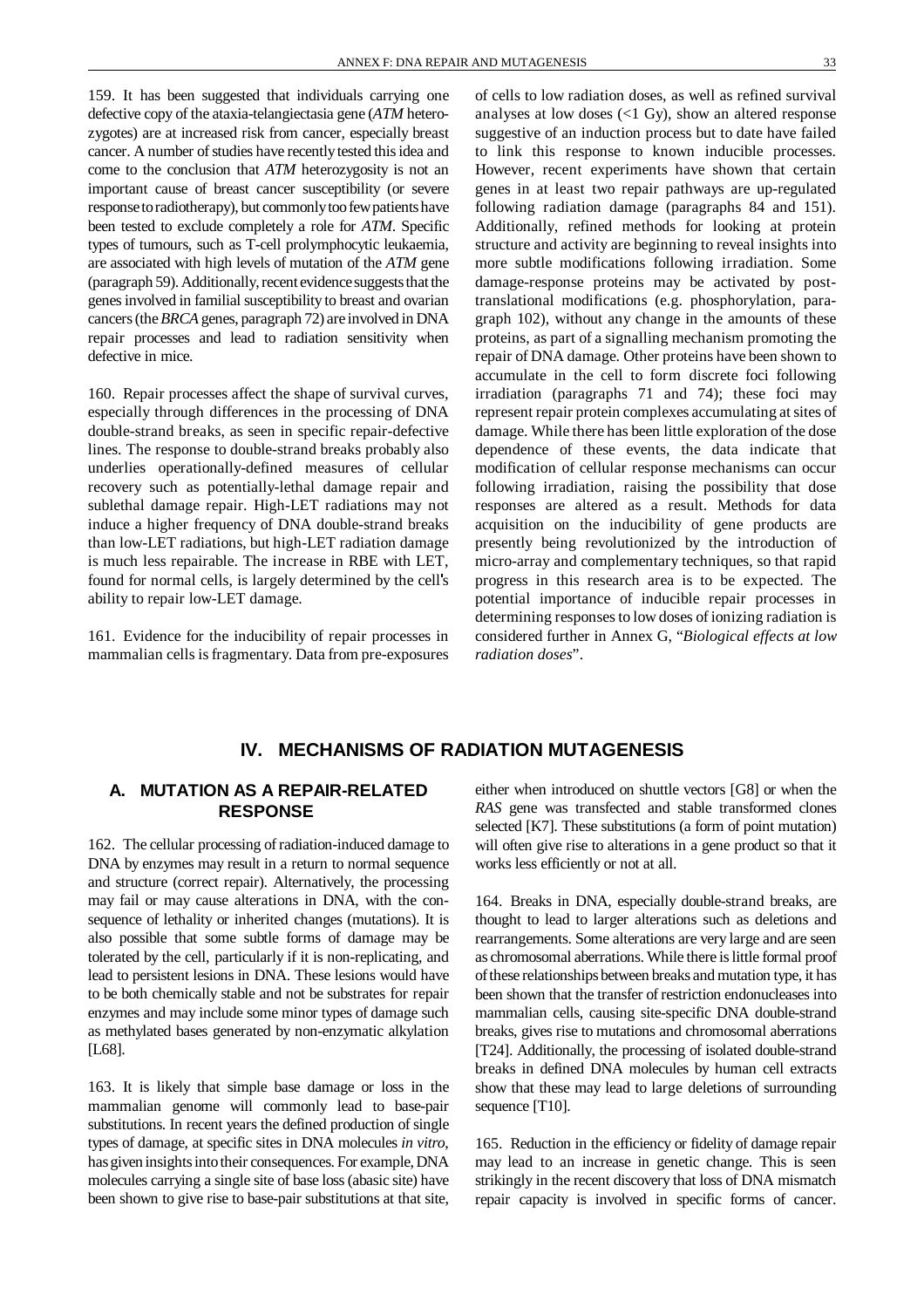Mismatch repair is a form ofbase-excision repair (Section I.B) that removes bases that have been altered or incorrectlyplaced (by a polymerase) so that the two strands of DNA do not match in base sequence. The cancer connection was first noted as a high frequency of mutation of short-repeat-sequence (microsatellite) DNA in colon cancers, including hereditary non-polyposis colon cancer. It was rapidlyestablished that the genes determining hereditary non-polyposis colon cancer colocalize with mismatch repair genes on human chromosomes 2 and 3 [B12, L15]. More genes with homology to these mismatch repair genes have since been identified, and at least two of these have also been shown to be mutated in the germ line of hereditary non-polyposis colon cancer patients [N10]. Colorectal cancer is one of the most common human cancers and perhaps the most frequent form of hereditary neoplasia; hereditarynon-polyposis colon cancer accounts for as much as 5% of all cases of colon cancer, and the involvement of several genes in the phenotype may account for its prevalence [M20].

166. The high frequency of repeat-sequence mutation was recognized as characteristic of loss of the mismatch repair system (MutHLS), known for many years in bacteria and involving the concerted action of three mismatch enzymes to correct errors caused primarily during DNA replication (such as slippage of strands at repeat sequences) [M27]. Patients with hereditary non-polyposis colon cancer are therefore thought to have a mutator phenotype similar to mutant strains of bacteria with defects in mismatch repair. The role of inactive mismatch repair genes in humans is expected to be similar to the part played by tumour-suppressor genes; a germ-line mutation in one of the mismatch repair genes is followed by somatic mutation of the second gene copy during tumour development [H22, L36]. However, the mismatch repair genes are not thought to be directly involved in cancer; rather, they increase genetic instability and the probability that random mutations will affect those genes critical to cancer formation. This idea does not necessarilymean that mutations alone are sufficient for cancer formation; it is interesting to note that a subset of hereditary non-polyposis colon cancer patients carry numerous mutations in their cells and the expected defect in mismatch repair but have unexpectedly few tumours [P10]. Given the proposed mechanism, it is curious also that the increased cancer risk in hereditary non-polyposis colon cancer patients is selective; while other sites are affected, there is, for example, no increased risk for cancers of the breast and lung [W17]. Recent success at breeding transgenicmicedefective in mismatch repair genes has shown that theyare viable, but a large proportion developlymphomas and sarcomas at an early age [B16, D9, R11]. While many of these mice die early, commonly succumbing to T-cell lymphoma, those that survive for more than 6 months develop gastrointestinal tumours, suggesting that these mice may be used as a model for human colon cancer [H50].

167. Cell lines lacking mismatch repair also show an increase in mutations at sites other than microsatellites. In colorectal carcinoma lines, shown to have high frequencies of microsatellitevariation, the*HPRT*gene mutation ratewasalso found to be increased by a factor of more than 100 over the

rate in normal human cells [B23, E8]. In one of these lines, known to have a defective human *MLH1* mismatch repair gene, about one quarter of the mutants had point mutations (frameshifts) at a hotspot within a run of guanine bases in the *HPRT* gene [B23]. An extensive study of one mismatch repair-defective line using the*APRT*gene similarlyshowed an elevation of frameshift mutations at sites of repeat base sequence, as well as  $AT \rightarrow TA$  transversions at sites of sequence, as well as  $AT \rightarrow TA$  transversions at sites of secondary DNA structure [H23]. A potentially relevant site for mutations of this type is in the *BAX* gene, involved in promoting apoptosis (Section II.B.3); more than half of 41 colon carcinomas with microsatellite instability also had frameshift mutations in a run of eight guanines in the *BAX* gene [R19]. These findings are consistent with a role for mismatch repair in correcting base misalignments generated during DNA replication in normal cells. Interestingly, lack of mismatch repair also allows cells tobecome tolerant of certain forms of induced DNA damage. Alkylation of DNA bases normally produces cell-cycle arrest and/or death and can lead to cancer, but mismatch-repair-defective cell lines are highly resistant to the effects of alkyating agents [B28, K12]. Mismatch-repair-deficient mammalian cell lines also show a small but significant increase in resistance to gamma rays [F19], suggesting that repair of certain types of radiationinduced base damage is recognized by the mismatch repair system (e.g. 8-oxoguanine, which mispairs with adenine, paragraph 24). Mouse embryonic stem cells, heterozygous for a defect in the mismatch repair gene *Msh2*, showed resistance to low-dose-rate gamma radiation  $(0.004 \text{ Gy min}^{-1})$  but not to acute radiation (1 Gy min-1). On the basis of this result, it was speculated that heterozygosity for mismatch repair may also contribute to tumorigenesis in a direct manner, without loss of the other gene copy [D20]. The mechanism of resistance is thought to follow from a reduction in abortive "repair": mismatch repair normally removes a base that is incorrectly incorporated opposite a damaged base but this repair is abortive, because the damaged base remains in place and may lead to lethality.

168. It is to be expected that the genes involved in other functions required for the maintenance of genome stability would lead to a similar effect of increasing mutation frequency, thereby affecting cancer rates. These functions would include the "proofreading" of DNA synthesis by polymerases and the regulation of DNA precursor synthesis. Indeed, it has been shown that mutations in the exonuclease domains of the DNA polymerase  $\delta$  gene correlate with high mutation rates in some colorectal carcinoma cell lines lacking changes in mismatch repair genes [D6].

169. Repair enzymes may cause mutations by virtue of their imperfect response to damaged DNA, but in the last few years it has become apparent that many organisms have also retained specific enzymes that introduce mutations into damaged DNA. Thus the loss of certain repair functions can be antimutagenic, and indeed mutant strains of bacteria showing no increase in mutant frequency after treatment with DNA-damaging agents have been known for many years [W11]. Recent studies have defined these mutagenic or errorprone DNA repair processes in bacteria and yeast, and have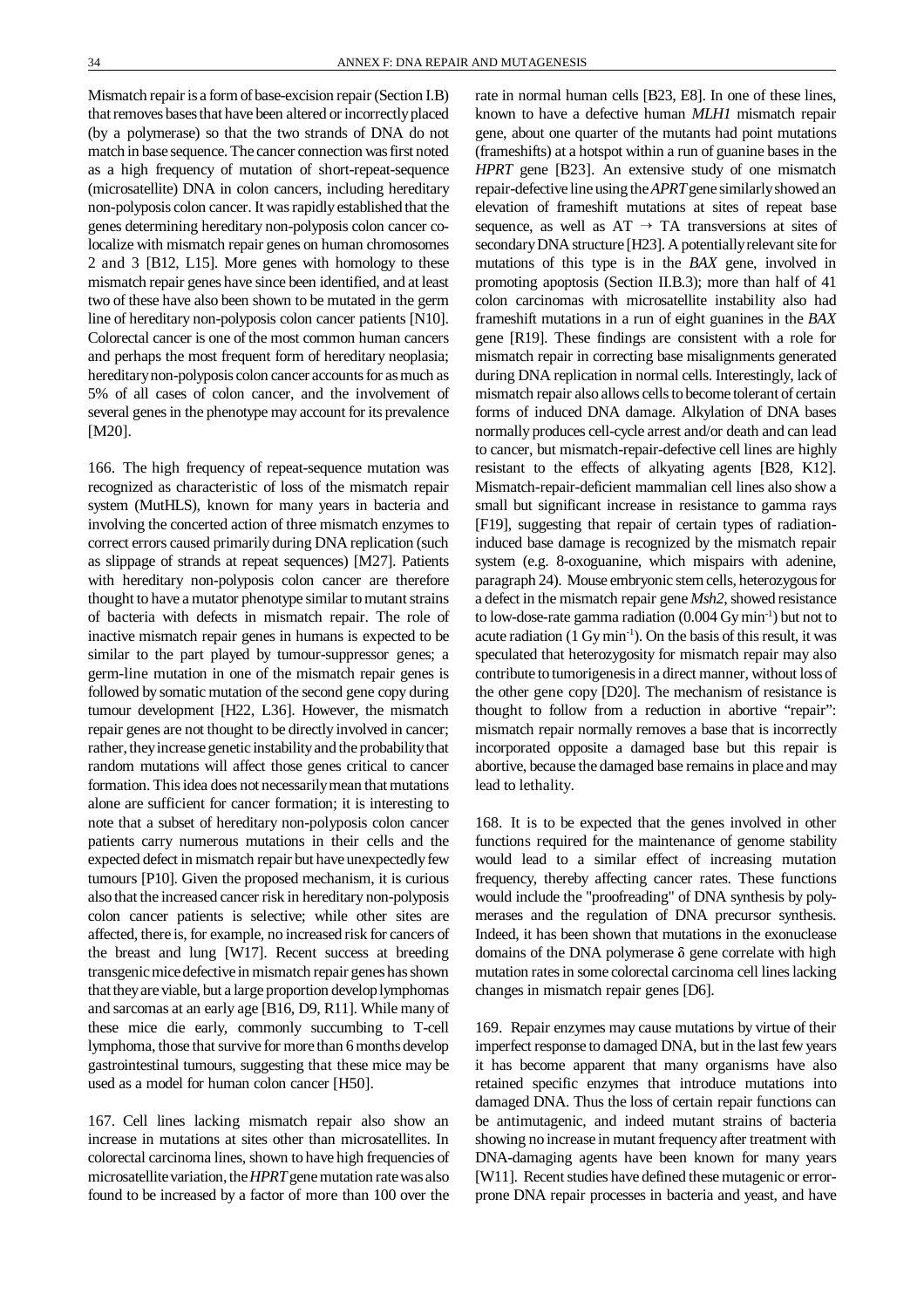revealed that similar processes occur in other organisms, including humans [J23]. It has been found that genes coding for special types of DNA polymerases are responsible for many of the small mutations (base substitutions, frameshifts) occurring spontaneously and after treatment with DNAdamaging agents. In bacteria, for example, when DNA damage blocks the normal replication process, an "SOS" response is activated and more than 20 genes are induced [S83]. Among these genes are polymerases (e.g., DNA polymerase V) with a high affinity for damaged DNA, which are able to continue to synthesise DNA for a few bases in the presence of damage (translesion synthesis) and which commonly put in incorrect bases to give a mutation [R35, T45]. Similarly, in yeast, three genes (*REV1, REV3, REV7*) are required for much DNA-damage-induced mutagenesis, and these have been found to specify mutagenic DNA polymerase activity required for translesion synthesis [N23, N24]. A human gene named *hREV3* has recently been cloned through its homology to the yeast *REV3* gene and been found to have the properties of a mutagenic polymerase [G41]. As well as this error-prone activity, yeast cells have another specialized DNA polymerase (encoded by the *RAD30* gene) that can perform translesion synthesis in an error-free way. Strikingly, a human gene homologous to *RAD30* (*hRAD30)* has been found mutated in a variant form of the human sunlight-sensitivity disorder xeroderma pigmentosum (see paragraph 26). Since individuals with this disorder suffer a high frequency of skin cancer, this result suggests that errorfree translesion synthesis is important to protect against sunlight-induced cancers [J24, M49]. While much remains to be learned about the operation of these specialized polymerases, it seems clear that maintaining a balance between error-free and error-prone pathways of translesion synthesis is important in the determination of rates of (point) mutation in cells.

## **B. THE SPECTRUM OF RADIATION-INDUCED MUTATIONS**

170. Ionizing radiation can induce many types of mutation, from small point changes to very large alterations encompassing many genes. From recent studies of mammalian cells, in which a few genes have been examined in some detail, it is clear that radiation is most effective at inducing large genetic changes (large deletions and rearrangements). This mutation spectrum (proportion of different types of mutations) differs from that found spontaneously or the spectra induced by many other DNAdamaging agents (e.g. ultraviolet light, alkylating chemicals). These other agents tend to induce mostly point mutations, independent of the genomic region assessed. However, it has also been found that the proportion of radiation-induced large genetic changes can vary with the genomic region assessed.

171. The size of genetic changes in a given region of the genome is limited by the extent to which that region can tolerate change. The region may contain genes that are essential for the viability of the cell and organism; if an essential gene is altered or lost, the changes incurred will usually be lethal [E3, T16, T21]. Thus, although the initial occurrence of radiation-induced genetic changes may be similar at different sites in the genome, lethality will limit both the frequency and the apparent size of mutations recovered. Mutations will be recovered in some genes at low frequency, because they or the region they reside in can tolerate little change (certain genes have been found that, within experimental limits, show almost noradiation-induced mutation [T15]), while mutations in other genes may be detected at relatively high frequency because of cellular tolerance to large changes. Knowing this, it is possible to devise mutation detection systems that tolerate very large changes that would be inconsistent with survival in normal diploid cells. The most extreme example of high-frequency mutation detection is in a system devised by Waldren et al. [W12] that uses as the mutational target an accessory human chromosome 11 introduced into a Chinese hamster cell line. Since no genes on the human chromosome are essential for cell survival, verylargechangesincluding whole chromosome loss are tolerated, and mutant frequencies are about 100 times greater than for endogenous genes such as *HPRT*.

172. Much ofthe mutagenic response to ionizing radiation has been measured, for experimental ease, in regions of the genome that are present at the level of one copy per cell. This situation (monosomy) occurs naturally in parts of the genome such as the X and Y chromosomes in males; also, functional monosomyappears tobe quite extensive through mechanisms that switch off gene expression in one copy (as in one copy of the X chromosome in females and in imprinted chromosomal regions). However, most chromosomes and genes are present as two copies per cell (disomic; see paragraph 7). Where the loss of function in one copy of a disomic gene is tolerated without harm (e.g. because of a recessive point mutation), it has been found that the other gene copy is mutated at relatively high frequency by ionizing radiation. Since the two gene copies differ in their functionality(that is, they are heterozygous), this mutation process is commonly termed loss of hetero-



**Figure V. Effect of gene location (for hemizygous genes) and copy number on mutant frequency in hamster cell lines carrying two copies of the gene (heterozygous) or single copy (hemizygous) [B11].**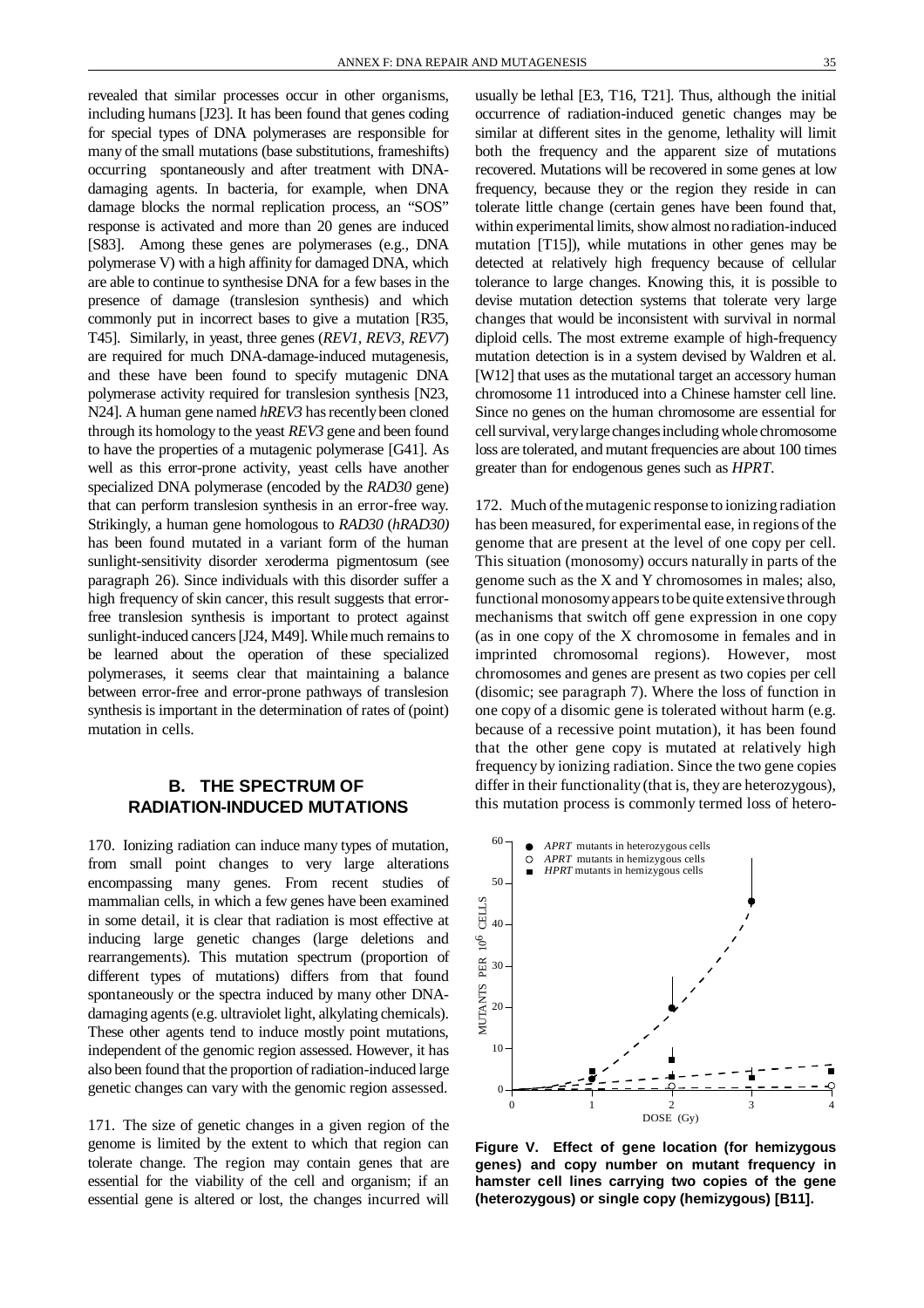zygosity. The frequency of mutation in this disomic heterozygous situation has been shown experimentally to be higher than for the same gene in a monosomic situation [E3, M14, Y2], as illustrated in Figure V for the *APRT* gene, where the mutation frequency difference is about 20 fold [B11]. The reason for this higher mutation frequency in the disomic situation appears again to relate to tolerance of the frequent large genetic changes caused by radiation. Thus, the first copy, despite carrying a point mutation, still has the remainder of that genomic region intact (including any linked essential genes), and large deletions in the second copy can be tolerated because these do not lead to a complete loss of linked essential genes. In a monosomic chromosomal region, however, there is no other copy (or no functioning copy) present, and the mutant cell will not survive large genetic changes (Figure VI).



**Figure VI. Consequences of radiation-induced deletion mutation in a hemizygous (monosomic) and heterozygous (disomic) gene.**

*Loss of function in gene* X *is selected for, but the mutation also removes parts of adjacent genes, one of which is essential for cell viability. The mutation results in death of the cell carrying the mutation when the genetic region is hemizygous, but not when it is present in a heterozygous state.*

173. Where disomic genes are used to study radiationinduced mutation, the mutation frequency will also vary depending on which of the two copies (alleles) is used as the target. It is to be expected that in addition to the target gene, other linked genes will vary in their functional state (heterozygosity). Thus, if an active allele of the target gene is linked on one chromosome to the active allele of an essential gene, deletions of that chromosome will be severely limited. Conversely, linkage of the target gene to an inactive copy of the essential gene will not be limiting if the homologous

chromosome carries the active essential gene and will allow the cell to survive a large deletion. Thus, a 10-fold difference in mutant frequency has been recorded for the two alleles of a heterozygous *TK* gene in lymphoblastoid cells [A11]. This difference in mutant frequency was associated with a class of slow-growth mutants carrying large genetic changes at the site of the mutable allele of the *TK* gene [A12].

174. High mutation frequencies may therefore mainly reflect tolerance to large genetic changes, although higher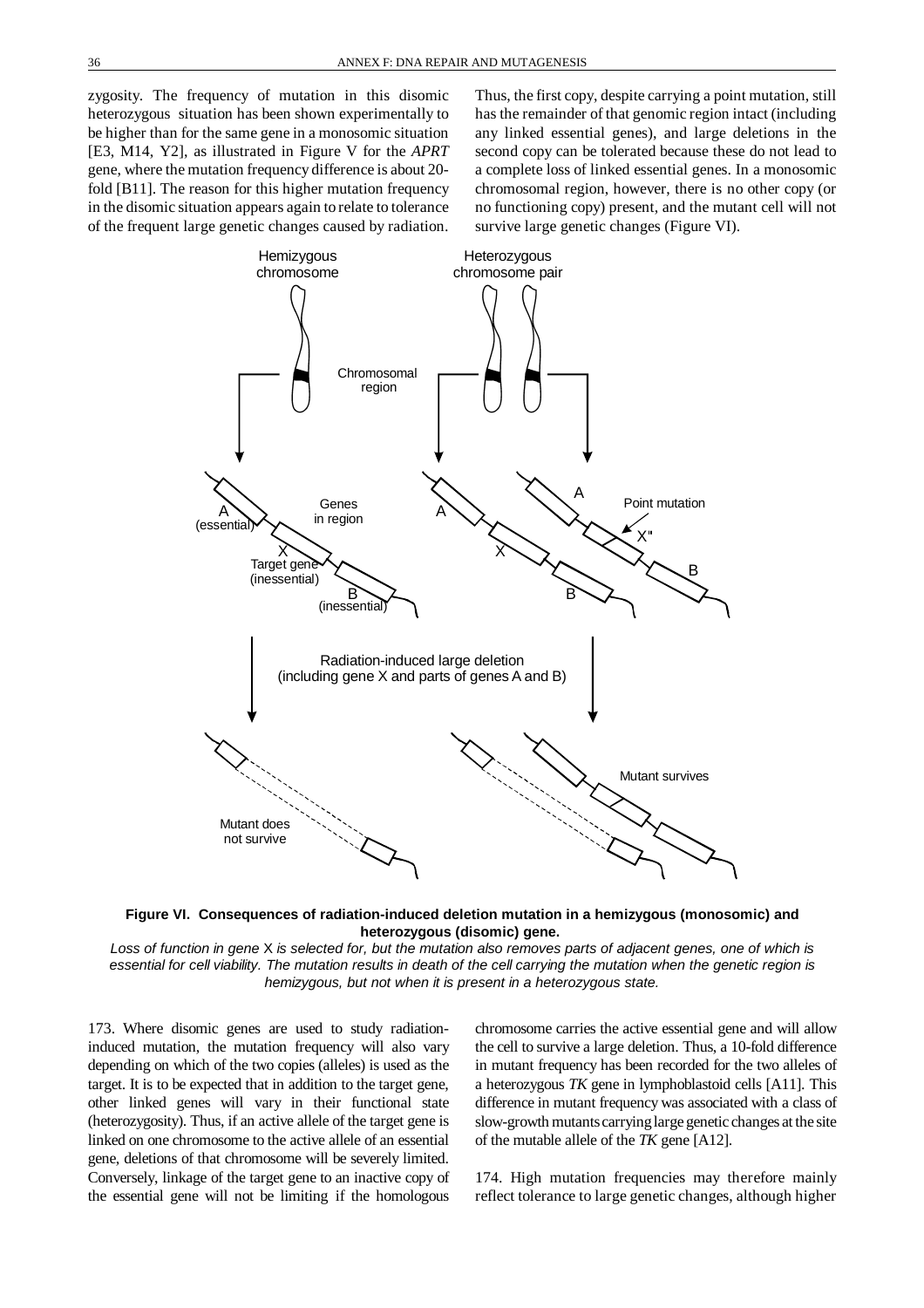frequencies may also arise from additional mutation mechanisms available in heterozygous cells (paragraph 183). Since ionizing radiation is relatively good at inducing large genetic changes, it will be very effective as a mutagen for disomic genes compared with its effectiveness for monosomic genes (also, in general, ionizing radiation is less effective than potent chemical mutagens when used to mutate monosomic genes). It may be that, for example, an individual inherits a point mutation in one copy of a tumour-suppressor gene, which in itself does not lead to deleterious effects because of the "good" copy still present. However, should this person be subjected to an agent like radiation, which is very effective at inducing large genetic changes, the other gene copy can be readily mutated along with much of the surrounding chromosomal region, because that region is shielded by the presence of the other gene copies. In this way radiation can be seen as a very effective mutagen for specific types of mutational change; indeed it could be argued that for recessive gene mutation, individuals are susceptible to agents such as radiation if they already carry point mutations in disomic genes. This phenomenon is an aspect of predisposition of individuals to specific genetic changes and should not be confused with radiosensitivity (paragraph 122).

175. The prediction that large genetic changes would be found in disomic target genes has been borne out in studies of mice [C19]. Screening progeny after x irradiation of male germ cells revealed that very large chromosomal changes (deletions, rearrangements, and complex changes) occur at high frequency in one copy of disomic regions of the genome; these large changes were consistent with reasonable viability and fertility in the progeny. As expected, when these mutant regions are not shielded by a second normal copy of the genes involved, they are invariably lethal to the mice.

# **C. MOLECULAR ANALYSIS OF RADIATION-INDUCED MUTATIONS**

176. While it can be argued that ionizing radiation has a particular mutation spectrum, it has not been found that any one type of mutation is induced specifically by ionizing radiation. However, detailed analysis of mutations (and to some extent of chromosomal aberrations) has given some possible indicators of differences between spontaneouslyoccurring and radiation-induced mutations, and of differences between densely and sparsely ionizing radiation.

177. Sequence analysis of x- or gamma-ray-induced point mutations in mammalian cells has shown that a variety of types occur, from base-pair substitutions and frameshifts to small deletions. Analysis of substitutions in the *HPRT* and *APRT* genes has shown that all of the 6 possible types occur, although at different frequencies (Table 3) [G10, M12, N11]. A majority of the radiation-induced substitutions were transversions (alteration of the base from a purine to a pyrimidine or vice versa), while many spontaneouslyoccurring substitutions were  $G:C \rightarrow A:T$  transitions. A larger -proportion of frameshift mutations also occurred in the radiation-induced mutants than spontaneously, and a few more of the radiation-induced point mutations were multiple substitutions (more than one base change in close proximity). Using a small gene target transferred into mouse cells, little difference was found in the mutation spectra for spontaeously-occurring and x-ray-induced mutations [K18]. The frequency of small rearrangements and deletions was increased in both spontaneous and radiation-induced mutants, indicating differences in the balance of mutagenic mechanisms at the site of integration of the transgene compared with those at endogenous genes.

| Table 3                                                                |  |
|------------------------------------------------------------------------|--|
| Comparison of spontaneous and radiation-induced point mutation spectra |  |

| Type of mutation                                       | APRT gene / hamster CHO cells [M12] |                                                 | HPRT gene / human TK6 cells [N11] |                                    |
|--------------------------------------------------------|-------------------------------------|-------------------------------------------------|-----------------------------------|------------------------------------|
|                                                        | <i>Spontaneous</i>                  | Induced by gamma rays<br>$(2.5 - 4 \text{ Gy})$ | Spontaneous                       | Induced by x rays<br>$(2\ Gv)$     |
| Base substitution<br><b>Transition</b><br>Transversion | 55 (71%)<br>31 (40%)<br>24 (31%)    | 19 $(66%)$ <sup>a</sup><br>6(21%)<br>13 (45%)   | 10(55%)<br>6(33%)<br>4(22%)       | 19 (54%)<br>7(20%)<br>12 $(34%)^a$ |
| Frameshift                                             | 6(8%)                               | 5(17%)                                          | 3(17%)                            | 8 (23%)                            |
| Small deletion or rearrangement                        | 16(21%)                             | 5(17%)                                          | 5(28%)                            | 8 (23%)                            |
| Total                                                  | 77                                  | 29                                              | 18                                | 35                                 |

*a* Includes two tandem substitutions.

178. Radiation-induced point mutations were found at sites widely distributed within the gene, while spontaneously-occurring point mutations tended to cluster at certain sites [G10, M12, N11]. Differences in the types of base damage responsible and in the randomness of damage induction are likely to explain these differences.

179. Smaller numbers of large genetic changes have been sequenced because of the difficultyof locating and cloning the breakpoints of large deletions and rearrangements. No new or specific mechanism has been found for the induction of these larger changes. In the hamster *APRT* gene, present in the hemizygous state, the large gamma-ray-induced deletions tend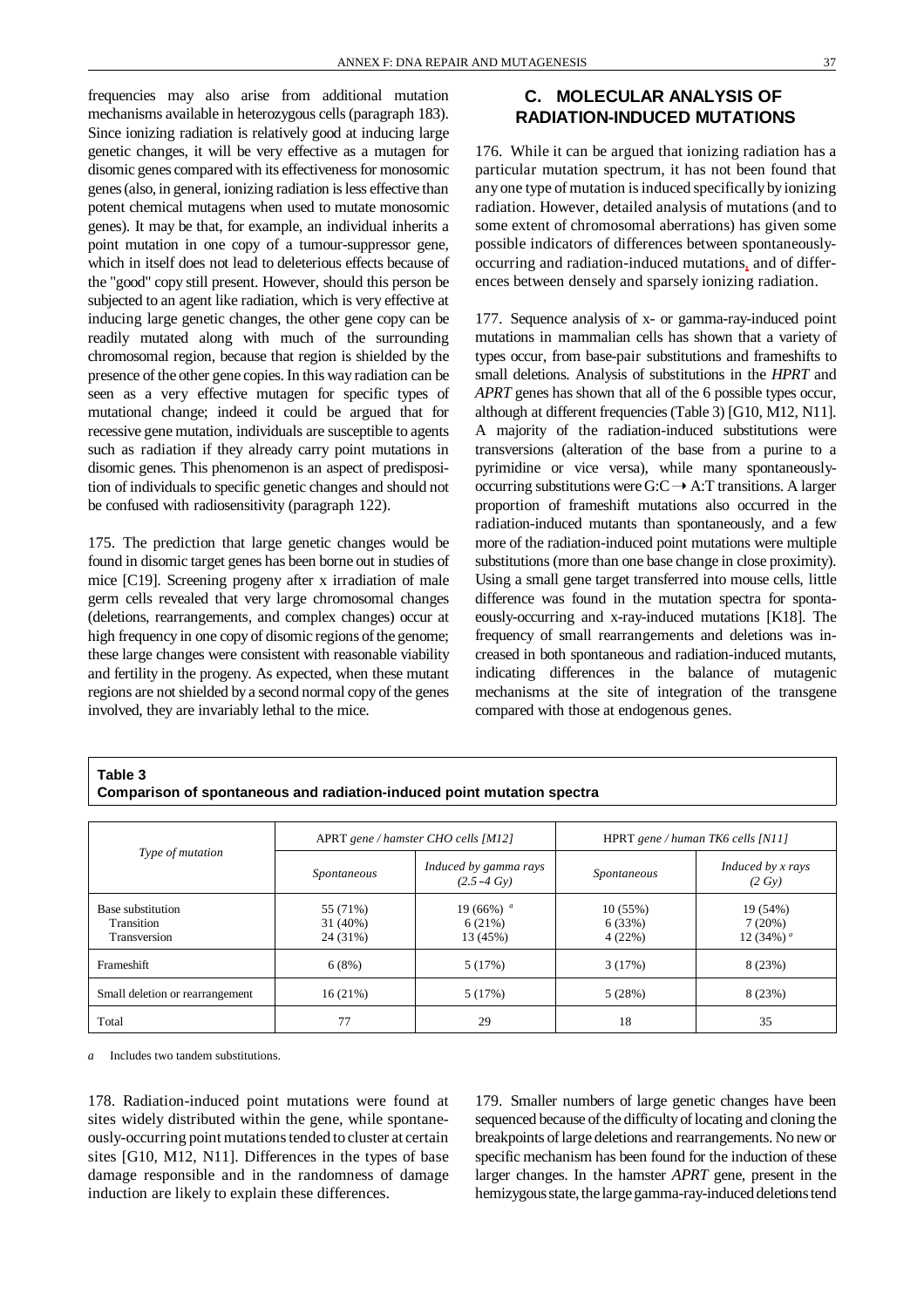to have short direct or inverted repeat sequences around their breakpoints and to fall into regions rich in adenine-thymine base pairs. Insertions, however, involved repetitive sequences and were accompanied by short deletions [M13]. It was notable in these studies that large changes extending downstream of the *APRT* gene are not found, suggesting that an essential gene is present in this region.

180. In the human *HPRT* gene, also in the hemizygous state, large deletions are found to extend both upstream and downstream of the gene over a region of about 2 Mb [M16, N9]. Radiation-induced large genetic changes tend to eliminate the whole *HPRT* gene, making their analysis difficult. Therefore a series of flanking markers has been identified to delimit these changes and ultimately to map the positions of the breakpoints. Sequence analysis of a few deletion mutations has again shown the presence of short direct repeats at some breakpoints induced by both x rays and alpha particles, as well as other sequence features in adjacent regions [M15, S18]. The large deletions induced by radiation frequently include sequences adjacent to *HPRT*, and it has been suggested that this may be a signature of radiationinduced events as opposed to spontaneous events [N17]. This type of mutation was equally common with gamma-ray doses of 0.2 or 2 Gy  $d^1$ . Use of methods amplifying specific regions of the genome to measure rapidly the frequency of rearrangements following x- or gamma-irradiation, followed by sequencing the breakpoints, has given little indication of the involvement of specific sequence features or clustering of breakpoints [F22, F23].

181. Shuttle vector systems consist of small defined DNA molecules that may be mutated in mammalian cells but rescued into bacteria for rapid analysis of sequence changes. While these facilitate the molecular analysis of induced mutations, they generally have the drawback that the target genes are very small and are flanked by essential sequence. This means that only point mutations are detectable, and the major class of radiation-induced mutations (large deletions and rearrangements) cannot be analysed. However, Lutze and Winegar [L19] devised a large shuttle vector based on Epstein-Barr viral sequence that could be maintained episomally in human lymphoblastoid cells and could detect changes of up to 8 kb or so. Using this vector, the mutation spectra of both x rays (150-600 Gy) and alpha particles (3 Gy) from radon gas were studied [L19, L20]. A larger proportion of deletions was found among alpha-particle mutations (64%) than among x-ray mutations (13%), but in a subsequent study with lower doses of x rays, more deletions were found (41% at 100 Gy, 33% at 20 Gy) [L21]. For both x rays and alpha particles, these deletions were large (>2.4 kb), and their breakpoints were clustered in specific regions of the shuttle vector. The breakpoints were commonly associated with short direct sequence repeats of up to six base pairs. Use of the same vector system in a lymphoblastoid cell line defective in double-strand-break repair gave a slightly higher frequency of deletions after x irradiation, in association with an additional class of small deletion mutations  $\left( < 2.4 \right)$  [L21].

182. The presence of sequence features such as short direct repeats of a few base pairs at large deletion junctions suggests that illegitimate recombination (see Section I.B) has driven the mutation process. Recently it has been possible to reconstruct the process of illegitimate recombination in cell-free conditions to show that the process can be associated with a DNA double-strand break. DNA molecules are broken at a specific site, using an endonuclease, and exposed to extracts from human cells for a brief period. Analysis of the extracttreated DNA shows that while the majority of broken molecules are correctlyrejoined, a small fraction (about 0.5%) are mis-rejoined togive a deletion. The mis-rejoin mechanism involves the pairing of short direct sequence repeats, situated either side of the break, so that the intervening sequence (including one of the repeats) is deleted [T10]. This mechanism has been found in both radiation-induced mutations and in germinal and somatic-cell mutations in humans. A model for this process is shown in Figure IV. In addition to simple deletion, this cell-free system detected a small fraction of more complex changes, e.g. a large deletion associated with the insertion of several hundred base pairs.

183. In heterozygotes, in addition to the tolerance of large changes, additional mechanisms of mutation may occur. The two gene copies may undergo mitotic recombination or non-disjunction, leading to the appearance of mutations. However, where loss of heterozygosity is measured simply by the presence or absence of the active (wild-type) gene, it is difficult to distinguish mutations occurring by these additional mechanisms from large deletions. In a study of mutation in the human *TK* gene, using both linked marker analysis and densitometry to assess gene copy number, about 50% of the spontaneous mutants appeared to involve recombination, while x-ray-induced mutants were mainly deletions [L29]. Recombination was similarly found to be involved in spontaneous mutation of the *APRT* gene in human cells, but this mechanism was also detected in a number of gamma-ray-induced mutants [F8].

184. While it is difficult to compare somatic-cell mutation data with animal germ-cell data, some recent molecular analyses of the genes used in mouse specific-locus tests indicate possible similarities in the types and mechanisms of mutation. For example, with some dependence on both cell stage and radiation quality, a large proportion of *albino* (*c*) locus mutations on mouse chromosome 7 recovered from germ-cell irradiations are large deletions [R14]. Molecular analysis of radiation-induced mutations at the *c* locus shows that a genomic region of 1.5-2 Mb around the tyrosinase gene may be deleted in mutants without leading to inviability in homozygotes [R13]. This target size is very similar to that of the human *HPRT* gene region used in somatic-cell mutation studies. Also, mutation frequencies per unit dose of low-LET radiation at the *c* locus in mouse germ cells and at the *HPRT* locus in human somatic cells are in order-of-magnitude agreement [T19], given that mutations at the *c* locus occur with about average induced frequency relative to other loci in specificlocus tests [S29]. Comparisons of this type emphasize that the mechanisms of radiation mutagenesis are similar in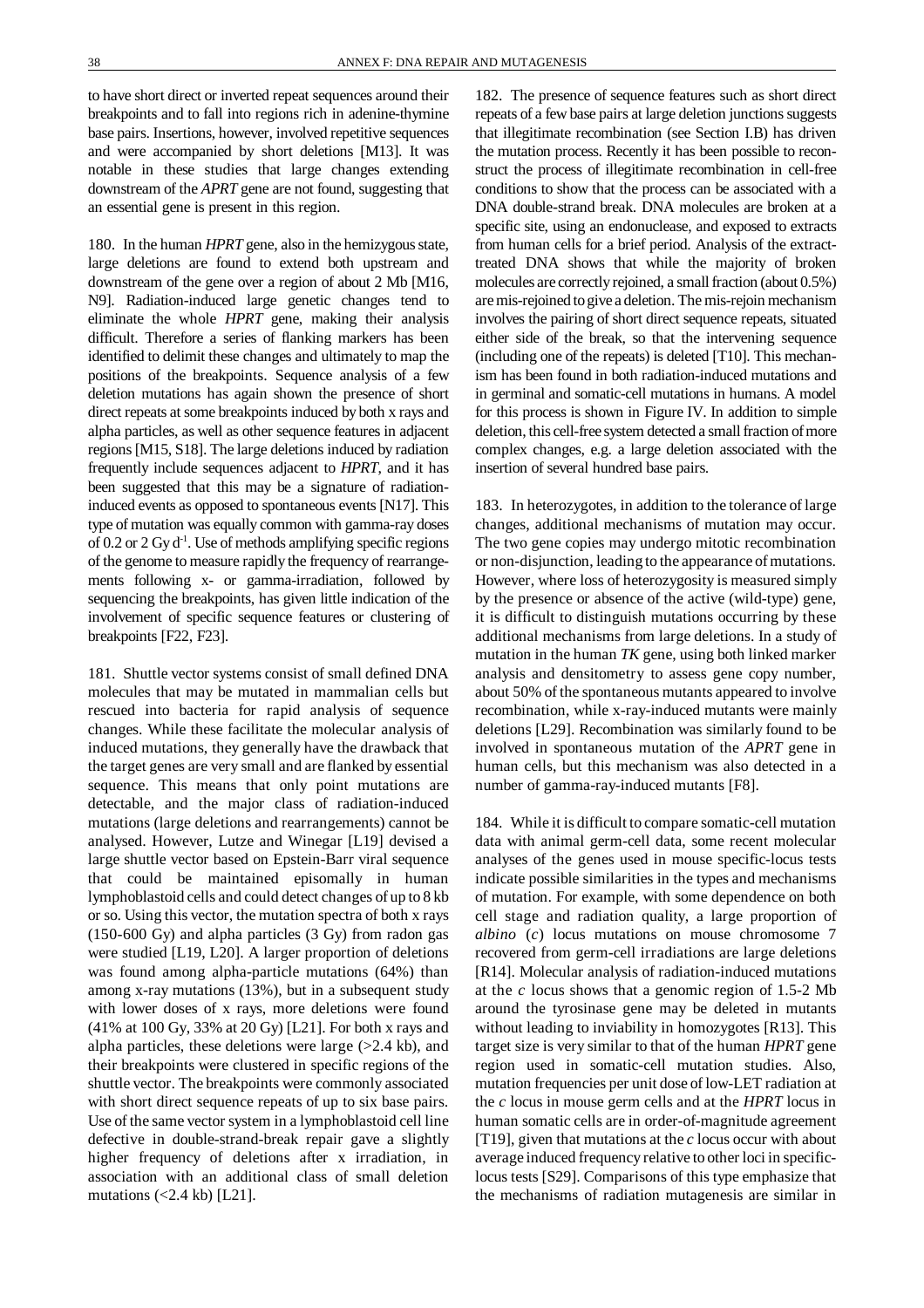somatic and germ cells, and that if measurements are made under similar conditions of mutation tolerance, then the mutation frequencies will be comparable.

185. Comparison of two human lymphoblastoid cell lines derived from the same original cell line has given further insights into the mechanisms of radiation mutagenesis. Line TK6 is more sensitive to the lethal effects of x rays than line WIL2-NS, but the converse is true for mutation response to x rays (although not to chemical mutagens). The increased frequency in WIL2-NS at the hemizygous *HPRT* gene was modest (factor of 4 at 2 Gy), while the increase for the heterozygous *TK* gene is by a factor of 20- 50, depending on the *TK* allele used as the target [A13]. Molecular studies have revealed that all *TK* mutants in WIL2-NS arose by loss of the active allele and linked markers (over a 5 Mb region), while point mutations and less extensive deletions were common in the TK6 line. Two copies of the *TK* gene were present on a majority of karyotypes in the WIL2-NS mutants, as expected if these arose from mitotic recombination rather than deletion, while the converse was true for TK6 mutants [X1]. It seems likely, therefore, that the WIL2-NS line has a higher frequency of recombination, leading to a greater ability to survive x-raydamage but incurring a concomitant increase in mutation. Analysis of the p53 status (see paragraph 112) of these two cell lines has shown that p53 protein levels are four times higher in WIL2-NS than in TK6, because of a mutation in exon 7 of the *TP53* gene in WIL2-NS (TK6 is wild-type) and that apoptotic death is substantially delayed in WIL2-NS [X2, Z7].

186. In a study of B-cell precursors from *Tp53*-knockout mice, it was also found that high frequencies of *HPRT* mutations occurred following x irradiation but that these resulted from a preferential survival of mutant clones rather than from a p53-dependent increase in mutation rate [G26]. It was concluded that loss of p53 function allows mutated cells to survive that would otherwise be eliminated by apoptosis. Other recent studies with cells from p53 deficient mice have similarly concluded that they do not have an intrinsically higher-than-average mutation rate [C68, N12, S21].

187. It has been suggested that a relatively unique feature of radiation mutagenesis is the induction of complex genetic changes [M11]. For example, a radiation-induced deletion may be associated with a rearrangement at the same site, and the rearrangement may be an exchange, inversion, or insertion. Additionally, complex changes may be seen as chromosomal exchanges involving several sites in the genome following a single acute radiation treatment [S15]. However, because of their large size and complexity, these changes have been difficult to analyse in cellular genes at the molecular level. Further molecular analyses will be necessary to establish whether or not large mutations and chromosomal aberrations are formed by similar mechanisms. It is clear from studies with one or two genetic regions, and especially the region containing the human *HPRT* gene (Xq26), that genetic changes

identified at the molecular level as mutations can extend to sizes that are visible in the light microscope [S17]. However, the breakpoints of such very large mutations and chromosomal aberrations have not been sequenced.

#### **D. EFFECT OF RADIATION QUALITY**

188. In general, high-LET radiation induces a higher frequency of mutants in rodent and human cells, per unit dose, than low-LET radiation [B17, B19, C22, C30, F7, G18, H20, L31, M22, M25, S88, S89, T16, T18, T32, W22]. The RBE varies with LET, peaking at 100-200  $keV$   $\mu$ m<sup>-1</sup>, with values as high as 7-10 found for alpha particles and heavy ions in this LET range [C22, T16]. In some mouse cell lines, a relatively small RBE of 2-3 has been found for *HPRT* mutant frequency with alpha particles in the peak range, and when cell survival is taken into account, there is no difference in the effectiveness of alpha particles and x rays. This result appears to be due to the very high effectiveness of low-LET radiation on these cells, as reflected in increased cell killing and mutagenesis for a given dose compared with other rodent lines [B19, I2]. That is, the mutagenic effectiveness of low-LET radiation is more variable than that of high-LET radiation, presumably because cell lines have different abilities to repair low-LET radiation damage (while high-LET damage is less repairable; see Section III.B). An example of this variability is shown in Figure VII [T28].



**Figure VII. Fitted curves of mutant frequencies in Chinese hamster V79 cells [T18] and mouse ascites (EAT) cells [I20] induced by x rays and 238Pu alpha particles (see paragraph 172).**

189. A study of 19 non-smoking people living in houses with a range of radon concentrations  $(21-244$  Bq m<sup>-3</sup> in the United Kingdom suggested that there was a correlation of *HPRT* mutant frequency in blood T-lymphocytes with radon concentration. These data suggested that alpha particles in this LET range have a considerably higher effectiveness than found previously in high-dose experiments with human somatic cells. While the estimation of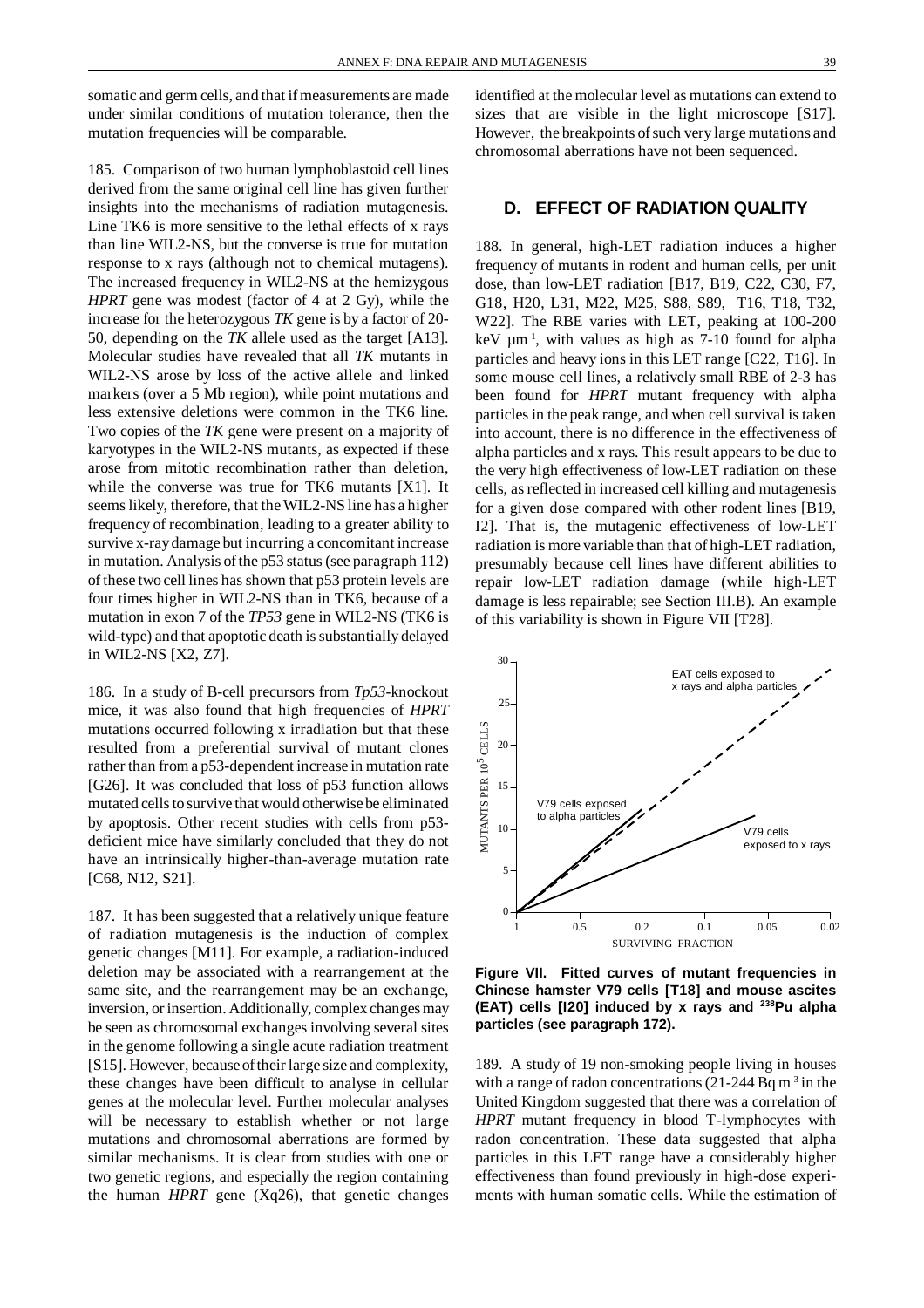alpha-particle dose to circulating blood lymphocytes is difficult, the authors estimated an annual doubling dose of 2.1 mSv from their results [B29]. A number of problems attend such measurements, not the least of which is the sample size. In a follow-up study by the same authors with a total of 65 persons from 41 houses in the same town, no significant correlation was found between mutant frequency and radon levels, even for people living in the same house [C34]. In a study in Belgium of 24 people living in houses with radon concentrations exceeding 100 Bq m-3, a negative association between radon concentration and *HPRT* mutation frequency was found [A10]. This result led the authors to suggest the induction of repair processes by low levels of radon.

190. The *TP53* tumour-suppressor gene is commonly mutated in many different types of cancers, with a frequency ranging from <10% to >50% depending on tumour type. Analysis of mutations in the *TP53* gene in lung tumours from uranium miners initially gave some hope that these would provide a means of fingerprinting high-LET radiation damage. Vahakangas et al. [V2] sequenced exons 5-9 of the *TP53* gene in 19 lung tumours from miners working in New Mexico. They found several point mutations, although these lacked a class of base substitution (G:C  $\rightarrow$  T:A transversions) and were not at the -hotspots described for lung cancer. In contrast, in a larger study of 52 lung tumours from Colorado uranium miners exposed to a dose that was, on average, five times higher, Taylor et al. [T12] sequenced the same exons and found that about half of the substitutions were of the G:C  $\rightarrow$  T:A type in codon 249 (codon = base-pair triplet encoding one subunit of the p53 protein). This transversion is very rare among *TP53* mutations in lung tumours (many of which are presumed to be smoking-associated) and was suggested to be a potential marker for radon-associated lung cancer. At present, apart from the difference in average dose, it is difficult to see why these two *TP53* mutation studies gave such contradictory results. One possibility is that the transversion mutations seen are a result of some other agent in the environment of the mine; if the mine is damp, then fungal toxins similar to aflatoxin B1, known to induce this type of mutation, might be present [V3]. Follow-up experiments looking specifically for the codon 249 transversion in lung cancers from individuals exposed to high domestic radon levels in the United Kingdom [L48] and from German uranium miners [B45] failed to find any examples of this mutation.

191. In a study of thymic lymphomas in RF/J mice induced by gamma rays or by neutrons (0.44 MeV), a similar frequency of lymphomas was associated with mutations activating*RAS* oncogenes (24% for gamma rays, 17% for neutrons). Of the gamma-ray set, 89% were K-*RAS*-activated, with the majority (7 of 8) having a GAT -no particular mutation site predominated, and one  $\rightarrow$  GGT mutation in codon 12. However, in the neutron set lymphoma contained a K-*RAS* gene activated by a point mutation in codon 146, a site not previously associated with any human or animal tumour [S36].

192. There are conflicting data on possible differences in the spectrum of large genetic changes induced by high-LET radiation relative to those induced by low-LET radiation. Early cytogenetic studies with diploid human fibroblasts suggested that a greater proportion of *HPRT* mutants induced by high-LET radiation carried large genetic changes than did x-ray-induced mutants [C37, T19]. Studies of specific-locus mutations in mouse spermatogonial stem cells had also concluded, based on a number of criteria, that 239Pu-induced mutants carried more severe genetic damage than mutants induced by low-LET radiation [R16]. However, classification of *HPRT* mutations by molecular analysis in both diploid human cells and hamster cells has not shown differences in the proportions of large deletions to point mutations at doses of low- or high-LET radiation giving about 20% cell survival [A8, G16, S18, T20]. A confounding factor (commonly underestimated) in determining mutation spectra can be the non-independence of mutants when grown in bulk culture after irradiation [T22], but in the most recent studies [A8, S18] the experimental design ensured the independence of all mutants. Other studies have reported differences: irradiation with 190 keV  $\mu$ m<sup>-1</sup> Fe ions gave 82% large deletions of the *HPRT* gene in human TK6 cells relative to 54% for x rays [K21]. High doses of radiation from incorporated  $^{125}I$ , giving 1% survival of human TK6 cells, were reported toincrease the frequency of deletions or rearrangements when compared with lower doses of <sup>125</sup>I or with x rays [W22]. It was noted that these high-dose mutations commonly showed loss of part of the *HPRT* gene rather than the entire gene. It has similarly been reported in recent studies with the same cell line that the average size of radon-induced deletions of the *HPRT* gene is not as great as that induced by x rays [B19, C29]. This feature has also been noted for mutations induced at the hemizygous DHFR gene in hamster cells; that is, the frequency of totalgene deletions was much higher for gamma-ray- than for alpha-particle-induced mutations, while the reverse was true for intragenic deletions [J11]. In the latter study, it was also found that some alpha-particle-induced deletions shared common breakpoint sites, indicating a non-random distribution. Use of the heterozygous *TK* gene as a target, also in TK6 cells, showed again that the proportion of deletions was similar for x rays and high-LET radiation (4.2 MeV neutrons and argon ions), but that high-LET radiation induced a category of large rearrangements not found for x rays [K20]. It has also been claimed that high LET radiations induce noncontiguous deletions that are not found with x or gamma rays (see also paragraph 208) [S90]. A number of these studies, therefore, suggest there could be differences in the types of large genetic changes induced by high-LET as opposed to low-LET radiation. Much more careful analysis is required before any general statement can be made about the extent or nature of these possible differences.

193. The mutagenic effects of a single alpha-particle traversal were measured with a high-frequency detection system (paragraph 171). Using a microbeam to localize 90 keV  $\mu$ m<sup>-1</sup> alpha particles to cell nuclei, a dose-dependent increase in mutant frequency was found for traversals of 1-8 particles, with a twofold increase for 1 alpha particle traversal (cell surviving fraction  $= 0.8$ ) [H42]. Molecular analysis of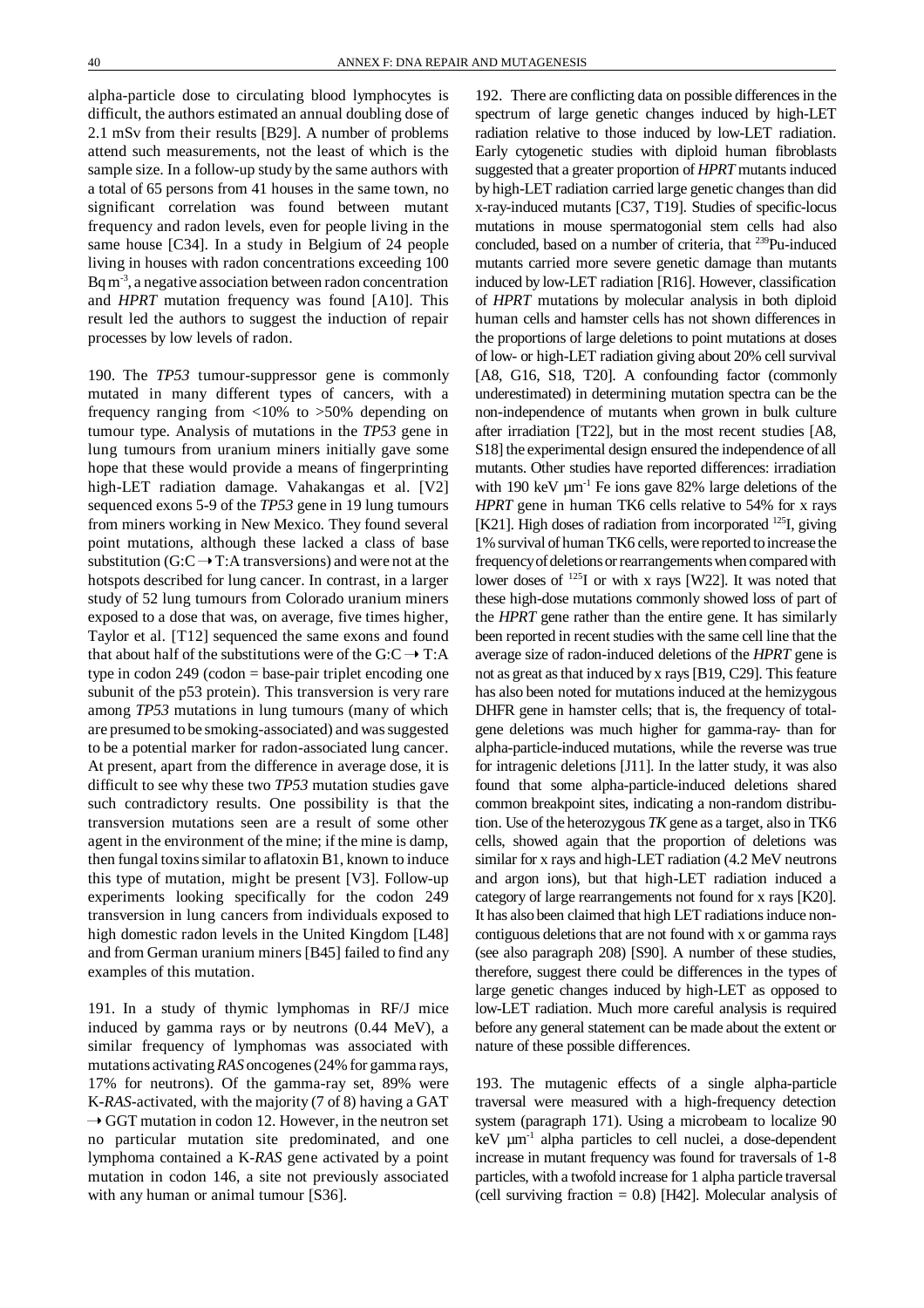these mutants gave some support for the view that higher doses of high-LET radiation induce larger genetic changes, but this system is unusual in being able to sustain loss of the whole target chromosome without lethality.

194. It has been proposed that the ratio of specific forms of chromosomal aberration may be a fingerprint of exposure to high-LET radiation [B13, S71]. A low ratio (about 6) of interchromosomal to intrachromosomal exchanges was found in several studies of aberration induction by high-LET radiation, while a value of  $\geq 15$  was found for x or gamma rays. However it was subsequently demonstrated [S54], using a simple two-dimensional chromosome model allowing the prediction of exchange sites relative to track structure, that more densely clustered tracks are not predicted to give a significantly lower ratio of aberration types than random scattering of tracks. More critical assessment of experimental data also does not support this theory [L54, S66]; in particular, reexamination of extensive plant data has ruled out both this theory and any LET-dependence in the ratio of interstitial deletions to inter-arm exchanges [S72]. A different high-LET fingerprint has more recently been proposed by Lucas [L55], who suggested that the proportion of unrejoined ("incomplete") chromosome aberrations will be greater with high-LET radiation, because the local density of DNA doublestrand breaks is greater than for low-LET radiation and competition between broken ends leads to a greater chance of incomplete exchange events. Published data are cited that give a ratio of incomplete exchanges to complete exchanges (translocations) of about 9 for low-LET radiations and about 2 for high-LET radiations, with "mixed-LET" radiations giving intermediate values. While this theory has yet to receive critical appraisal in the literature, it may suffer from the same problems as the earlier theory, insofar as onlycertain sets of data give large differences between high- and low-LET radiations, partly because of difficulties in correctly defining incomplete aberrations. There maybe further difficulties with the idea that competition between broken ends will necessarily lead to more incomplete aberrations and with the simple assumption that incomplete aberrations represent unrejoined breaks.

#### **E. NOVEL MECHANISMS OF GENETIC CHANGE**

195. Most of the processing of DNA damage by cellular repair enzymes is completed within a few hours of irradiation, including the fixation of mutations. However, there is evidence that cellular responses continue to occur for much longer periods, over many cell generations. These responses include delayed cell death and genetic changes. While these responses may in part be attributed to the time taken for the cell to recover from irradiation, there are in principle several reasons why persistent effects could occur. These include persistence of the damaging agent; persistence of certain forms of DNA damage, i.e. lack of repair; the repair of damage leading to rearrangements of the genome, which themselves upset the correct functioning of the cell (e.g. "position effects" on blocks of genes); and the induction of a long-lived metabolic disturbance in somatic cells, such that enzymatic activities (e.g. DNA polymerases) involved in the fidelity of maintaining the genome do not function properly.

196. It has been known for many years that cells may take some time to die following irradiation [E2, J7], but more recently emphasis has been placed on lethal mutations that may take effect many cell generations after irradiation [B53, G9, S16]. These two phenomena may in part be aspects of the same response. Delay in cell death in fibroblastic cell lines may be explained by the time taken for cells to show the effects of loss of essential genes through chromosome fragmentation (see paragraph 110). As cells divide, they segregate broken chromosomes (often seen as micronuclei), and the encoded gene products are diluted out of daughter cells, eventually causing death [J7]. In the same way, lethal mutations may cause late-onset death in cells; however, they can arise through more subtle effects on the genome than simple chromosomal fragmentation and loss. Thus, all types of mutation, from point mutation to large genetic changes, may represent lethal mutations if they lead to loss of essential gene products. However, to account for the high frequency of lethal mutations at long times after irradiation, it has also been proposed that some form of persistent genetic instability can be induced by radiation.

197. In addition to delayed death, the mutation frequency in inessential genes such as *HPRT* has been found to be persistently elevated in a large fraction of clones surviving irradiation [C20]. In these experiments, cells irradiated with x rays (12 Gy) were grown as separate clones and examined for both the proportion of cells surviving and for mutant frequencyat different times after irradiation. It was found that clones showing reduced survival also commonly had elevated mutant frequencies at the *HPRT* gene for as manyas 50-100 cell generations following irradiation. The mutant frequency in individual clones was highly variable but sometimes exceeded  $1 \, 10^{-3}$ . These delayed mutations appeared to be predominantly point mutations [L34].

198. Chromosomal aberrations have also been found to persist following irradiation. One-cell mouse embryos irradiated with x rays or neutrons showed an approximately linear increase in the frequency of chromosomal aberrations per cell in the first, second, and third mitoses post-irradiation. The relatively high frequency of aberrations, especially for neutrons, and the occurrence of chromatid-type aberrations on the third mitosis following irradiation suggested that new aberrations were being produced in post-irradiation cell cycles [W40, W41]. Similar results were obtained with x irradiation of two-cell mouse embryos [W42]. Delayed chromosomal aberrations were not observed in embryos treated with restriction endonucleases, suggesting that lesions other than DNA double-strand breaks are responsible for this effect [W48]. A significant increase in chromosome- and chromatid-type aberrations was also found in cell cultures derived from foetal skin biopsies of mice x irradiated as zygotes [P25]. The study of chromosomal aberrations in lymphocyte and fibroblast clones surviving x irradiation has similarly given evidence of persistent genetic effects [H30, M34, P33]. Analysis of clones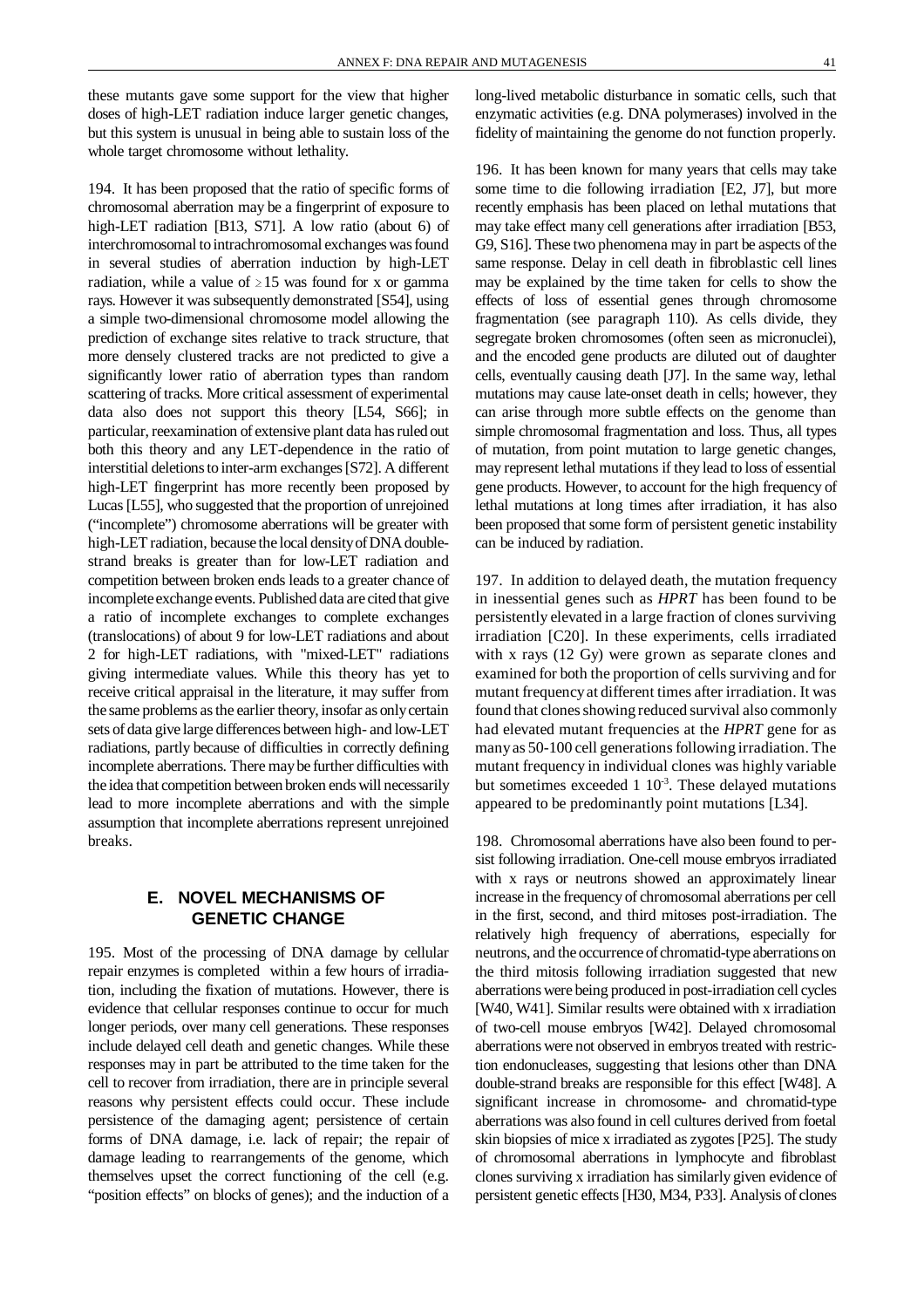for two months following irradiation showed that >20% had sporadic aberrations as well as transmissable clonal karyotype alterations [H31].

199. Genetic instability in clones of cells surviving irradiation has also been described for alpha-particle irradiation of cultured haematopoietic stem cells from CBA/H mice [K8]. In this case, chromosomal aberrations were measured in cell clones surviving 3 Gy from x rays or 0.25-1 Gy from alpha particles (0.5 Gy from 238Pu alpha particles corresponds to an average of one track per cell). About 50% of the clones surviving alpha-particle irradiation carried aberrations; these were mostly non-identical chromatid-type aberrations, suggesting that they had arisen many generations after irradiation. The frequency of such delayed aberration induction in x-ray survivors was only about 2% [K8]. This form of chromosomal instability in bone marrow cells was also found to be transmissible *in vivo*, by transplanting male cells irradiated with alpha particles into female recipients [W38]. The repopulated haemopoietic system showed instability persisting for up to one year. Alpha particles have also been shown to induce similar delayed chromosomal effects in the bone marrow of two out of four normal humans [K9]. It was suggested that the lack of effect in some individuals reflects genetic determinants that vary in the human population, and additional studies of other inbred mouse strains have also been found to show varying levels of this form of genetic instability. The alpha-particle-induced instability was, however, found to be independent of the p53 status of the cell [K32].

200. Heavy ion (neon, argon, or lead) irradiations have also been found to induce chromosomal instability in cultured human fibroblasts [M35, S53]. Analysis of mass cell cultures for up to 25 passages following irradiation showed that the frequency of aberrations declined at first but then increased until >60% of the cells showed aberrations. In contrast to clonal cell populations, these aberrations showed that the telomeric regions of specific chromosomes (1, 13, and 16) were involved. In a study of alpha particles of different LET, the frequency of micronuclei was found to be increased over that in unirradiated hamster cells seven days after irradiation, even at a dose giving one alpha-particle traversal per cell nucleus [M36]. Calculations indicate that the target size for this effect exceeds the size of the nucleus, suggesting that direct DNA damage by radiation tracks is not causal.

201. It has been speculated that these events indicate that ionizing radiation mayinduce an "untargeted" mechanism of mutagenesis in cells, as a result of the epigenetic alteration of enzymatic pathways controlling genomic stability [L18]. The idea that DNA may not require a direct hit from radiation to have an increased frequency of genetic changes has received support from the measurement of non-mutational responses. With reference to the process of carcinogenesis in particular, the work of Kennedy et al. [K10, K11] suggests that radiation may induce high-frequency events that predispose the cell towards further (spontaneously-occurring) changes in the process of malignant cell transformation. Furthermore, a study of the induction of sister-chromatid exchanges in

immortalized hamster cells by very low doses of 238Pu alpha particles claimed that induction could be measured at doses  $(0.3 \,\mathrm{mGy})$  where  $\lt 1\%$  of the cell's nuclei were traversed by an (0.3 mGy) where <1% of the cell's nuclei were traversed by an alpha-particle track [N8]. Subsequent studies of primary human fibroblasts confirmed this finding; low doses of alpha alpha-particle track [N8]. Subsequent studies of primary particles give three times as manysister-chromatid exchanges [D13] or a five times higher *HPRT* gene mutation frequency [N25] than predicted from the number of nuclei traversed by the particle tracks, giving a considerably larger target size for this effect than expected from nuclear dimensions [D13]. Similarly, the use of a physical barrier to protect one part of a cell population from alpha-particle irradiation showed the expected reduction in killing of mouse bone-marrow stem cells but did not reduce chromosomal instability [L63]. These data are considered as evidence for the existence of a "bystander" effect; that is, damage signals may be transmitted from irradiated to neighbouring unirradiated cells. In a refinement of this type of experiment, an alpha-particle microbeam was used to give precise irradiation of the cytoplasm of cells, without damaging their nuclei. Under these conditions, an average increase of three-fold was found in the mutation frequency in a sensitive human-hamster hybrid cell line (paragraph 171), and the mutation spectrum was similar to that occurring spontaneously [W51]. One explanation of this phenomenon is that reactive oxygen species are generated by radiation in the whole cell and perhaps also in the surrounding medium, and these species or stable reaction products (e.g. lipid peroxides) diffuse into the nucleus and persist to cause chromosomal effects. Evidence for this idea has been found with x or neutron irradiation of bone marrow cells; various indicators of persistent oxygen radical activity were found in cell cultures seven days after irradiation [C40]. It has also been shown that alpha particles can produce factors in culture medium or in cells that cause increases in sister-chromatid exchanges, as noted above; these factors are inhibited by superoxide dismutase, an enzyme that catalyses the conversion of superoxide ions produced in water radiolysis [L17]. Similarly, in the microbeam experiments, reactive oxygen species were implicated in the mutagenic effects of cytoplamsic irradiation [W51]. Further, in human fibroblasts, the modulation of proteins involved in the p53 dependent pathway (Section II.B.2) following very low doses of alpha particles occurs in more cells than have been traversed by an alpha-particle track, apparently through cellcell contact [A24]. The potential consequences of bystander effects are discussed further in Annex G, "*Biological effects at low radiation doses*".

202. In an attempt to link the delayed appearance of chromosomal aberrations to cancer-proneness, Ponnaiya et al. [P24] measured this form of instability in strains of mice differing in their sensitivity to radiation-induced mammary cancer. Strikingly, cells from the more sensitive strain (BALB/c) showed a marked increase in the frequency of chromatid aberrations after 16 population doublings, while the less sensitive strain (C57BL/6) showed no increase in aberrations over the control level.

203. Higher-than-average frequencies of specific types of chromosomal aberrations have been found after irradiation of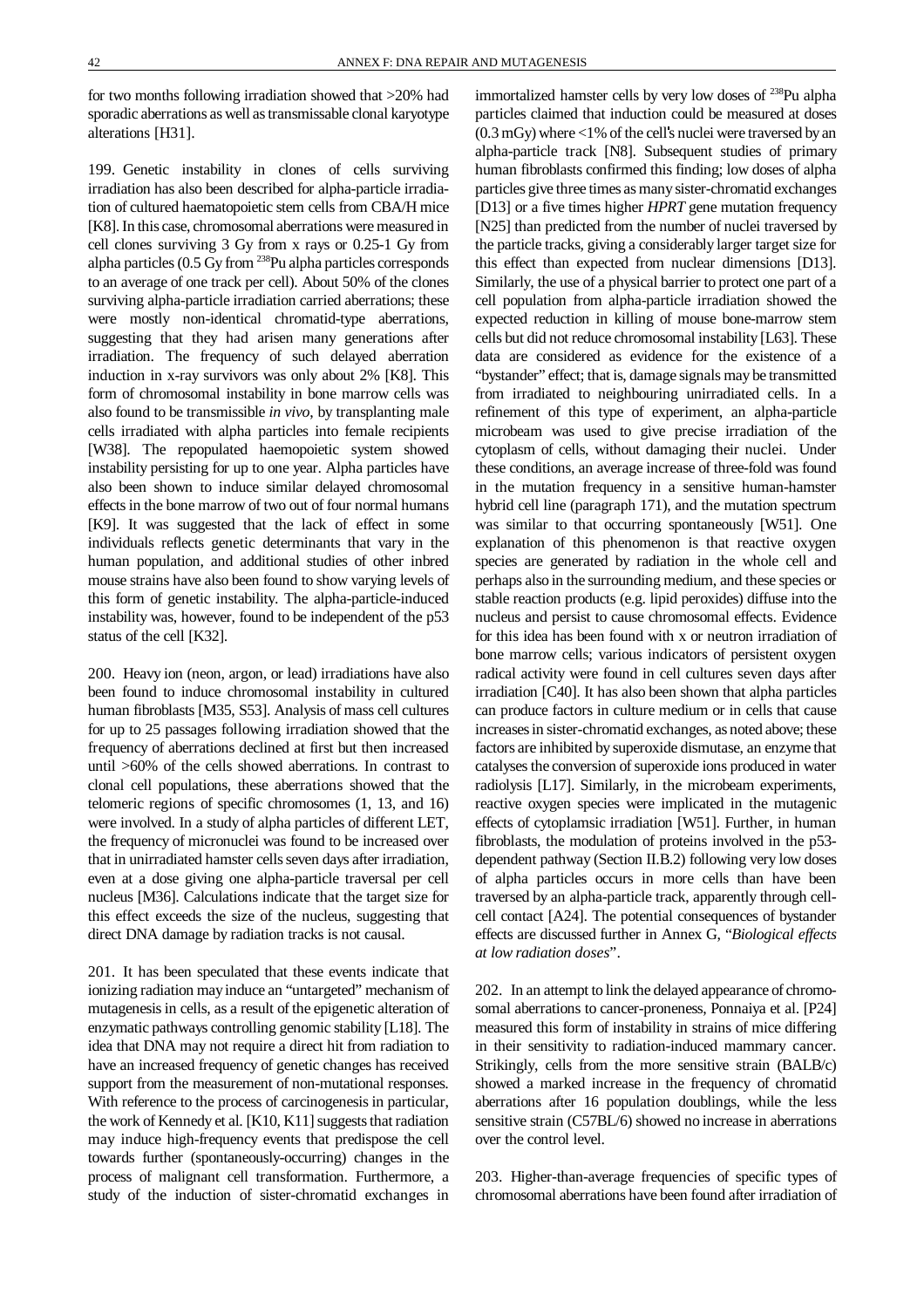strains of mice that are prone to certain types of cancer. These aberrations are not necessarily the delayed effects of irradiation but nonetheless may indicate that radiation damage to specific parts of the genome contributes disproportionately to cancer induction. As an example, interstitial deletions of mouse chromosome 2 are consistently associated with radiation-induced acute myeloid leukaemia in several inbred strains of mice. The chromosome breakpoints involved in these chromosome 2 deletions are non-randomly distributed and can be detected at high frequencyat earlytimes following irradiation, suggesting that they may be an early event in leukaemogenesis [B54, B55, H43, H45, R28, T23]. Investigation of two mouse strains showing large differences in susceptibility to radiation-induced thymic lymphomas showed that at early times following x irradiation the incidence of specific chromosomal aberrations, especially trisomy 15, was much higher in the cancer-prone strain than in the resistant strain [C21]. These examples suggest that certain chromosomal regions may be more sensitive to radiation-induced genetic changes that are associated with cancer, although it is difficult to quantifythis contribution preciselywithout a better understanding of the development of aberrant clones of cells in animal tissues.

204. In some mutation systems very high frequencies of mutation occur both spontaneouslyand after irradiation. With radiation induction, the amount of initial damage (e.g. the numbers of DNA double-strand breaks per unit dose) in the mutational target may not in these cases be sufficient to account for the numbers of mutations induced. While it is possible to consider that every type of damage (paragraph 15, Table 1) may sometimes lead to mutation, these examples of high-frequency mutation have usually been proposed to arise from a form of genetic instability. For instance, somatic mutation frequencies of coat colour in *Pink-eyed unstable* mice are linear with x-ray dose down to 10 mGy and occur at least 100 times more frequently per unit dose than germ-line mutations in the mouse specific-locus tests [S57]. The *Pinkeyed unstable* male mice have a reduction in the pigment of the coat and eyes, caused by gene duplication interfering with normal pigment production; deletion of this duplication is scored as the mutation, giving normal pigmentation seen as black spots on the grey coat.

205. The spontaneous frequency of mutation at tandemrepeat (VNTR or "minisatellite") DNA sequences in the germ line of mice is also very high (1%-10% in offspring). The mechanism of mutation at these hypervariable loci does not appear to involve unequal exchange between homologous chromosomes [W30] but rather some form of complex gene conversion process [J10]. The incorporation of human tandem-repeat sequences into yeast cells, to study the mechanisms of variability, has confirmed that such sequences are destabilized in meiosis and that this process depends on the initiation of homologous recombination at a nearby DNA double-strand break [D23]. Irradiation of mouse spermatogonial stem cells by x rays increased the mutation frequency in offspring relative to controls [D10]. More extensive experiments at different stages of spermatogenesis using both single- and multi-locus probes showed no increase in mutation frequencyin post-meiotic spermatids but gave a doubling dose of 0.33 Gy for premeiotic spermatogonial and stem cells. The dose-response for mutation induction by 0.5-1 Gy x rays, combined for spermatogonial and stem cells, was linear [D19]. In contrast, in a separate study using one of the same probes at different germ-cell stages, the irradiation of spermatogonia gave a non-significant increase in mutation frequency, while the frequency in irradiated spermatids was significant. The increase in mutation frequency was not linear with dose, showing little increase above 1 Gy [F5, S19]. Similar data were reported for <sup>252</sup>Cf irradiations (35% gamma rays, 65% neutrons): spermatids again showed the highest induced mutation frequency, and a single dose (1 Gy) to spermatogonia was significantly mutagenic. The RBE for these mutations with <sup>252</sup>Cf was 5.9 for spermatogonia, 2.6 for spermatids, and 6.5 for spermatogonial stem cells [N15]. More work is required to reconcile the discrepancies that are seen for different germ-cell stages. Recently a striking result has been found from tandem-repeat mutation studies following irradiation of male mice with 0.5 Gy 252Cf neutrons, and the mating of these mice to unirradiated mice through two generations to yield second-generation  $(F_2)$  progeny. Remarkably, the  $F_2$  mice showed an elevated frequency of mutation in the repeat sequencesinherited from both male and female lines(6-foldand3.5-fold, respectively), suggesting that genetic instability can be transmitted through the germline [D24]. The induced mutation frequencyat these hypervariable sequences seems to be too high, by two orders of magnitude, for direct damage by radiation at the sites of mutation; it was proposed that some indirect mechanism of mutation induction is responsible [D19, F5, S19, D24].

206. Human spontaneous germ-line mutation frequencies at tandem-repeat loci can also be high (1%-7% per gamete). In a pilot study of children of survivors of the atomic bombings (mean gonad dose, generally to only one of the parents = 1.9 Sv) and matched controls, mutation frequency was measured at six tandem-repeat loci. The average mutation frequency was similar in the two groups, at 1.5% per gamete per locus for the exposed gametes and 2% for the unexposed gametes [K26]. A further study of the same children using a probe to detect multiple-repeat loci again showed no increase in mutation rate for the exposed group [S67]. However, a twofold increase in the frequency of mutation at tandemrepeat loci has been reported for children of parents resident in the Mogilev district of Belarus, which was heavily contaminated in the Chernobyl accident [D14]. Four tandemrepeat loci were tested, three of which showed increases by a factor of 1.7-2.0, while one locus (in which onlyone mutation was found) showed a reduction in the exposed group. The 79 families tested were compared to a control Caucasian population from the United Kingdom, which showed a similar overall distribution of repeat lengths at these loci. In a follow-up studyusing five additional tandem-repeat loci and including a further 48 families from Mogilev, the same general twofold increase was found when compared with the same (United Kingdom) control population [D1]. The mean dose to the exposed population was calculated to be  $27.6\pm3.3$  mSv from  $137$ Cs; some evidence for a dose-response relationship was obtained by dividing the exposed group into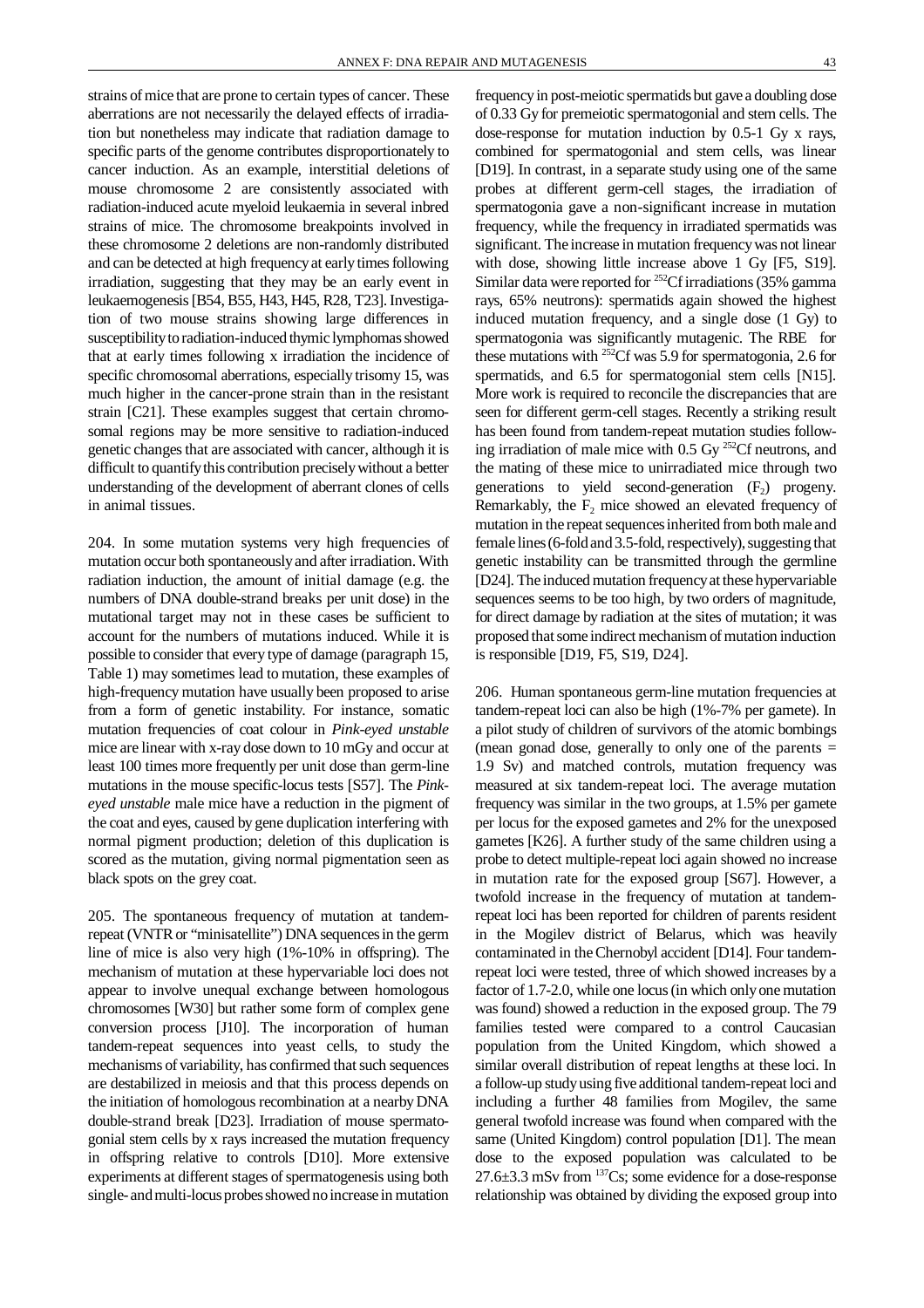those receiving  $>20$  mSv (mutation rate  $= 0.024$ ) and those receiving  $\langle 20 \text{ mSv} \rangle$  (rate = 0.018), compared with the control rate of 0.011. While it is clear that there is a general increase in the mutation rate for several different genomic sites in the exposed population, difficulties of interpretation exist because of the geographical disparity of the control group and the possibility that other environmental agents may be responsible for the increased mutation rate [S67]. As a direct test of the involvement of tandem-repeat loci in radiationinduced carcinogenesis, normal and tumour DNA from post-Chernobyl thyroid carcinomas was examined for mutations in three loci [N22]. Mutations were found in 3 of 17 tumours (18%), with one of these having mutations in all three loci, while none of 20 sporadic thyroid cancers from patients without a historyof radiation exposure showed tandem-repeat mutations.

207. Recent studies of "hypermutation" in non-dividing cultures of bacteria placed under stress have also suggested that recombination processes are involved in the formation of small deletions at high frequency [R29]. It is suggested that when bacteria are starved of nutrients, for example, mutations arise at a very high rate in order to survive (if sufficient mutations occur, one of these may be sufficiently favourable to allow the cells to adapt to the prevailing conditions). Evidence supports a model in which cells enter a transient hypermutable state in which DNA double-strand breaks initiate homologous recombination activity (see Figure Id), priming error-prone DNA synthesis. It seems likely that the errors (mutations) arise as a result of a down-regulation of the mismatch repair system (paragraph 166) [H44]. Similarly, specific types of oxidative base damage (e.g. 8-oxoguanine, paragraph 24) may lead to small deletion mutations when mismatch correction is compromised [B56]. The significance of these findings is that the intrinsic mutability of cells is modifiable, and this principle may apply equally to many types of cell, perhaps including those involved in carcinogenesis [R30].

208. Other reported phenomena mayalsobe connected to the induction of genetic instability following irradiation. One of these is coincident mutation: in cells selected for radiationinduced mutation at one genomic site, a high frequency of mutations occurs at other sites. Li et al. [L16] found two mutations at tandem-repeat loci among 50 x-ray-induced *TK* gene mutants, a frequency of  $4 \times 10^{-2}$  and far in excess of expectation based on current knowledge of radiation-induced gene mutation frequencies. No second-site mutations were found in 70 unirradiated clones. Perhaps the clearest example of coincident mutations was found in an extensive study of x-ray-induced mutation in the fungus *Neurospora crassa* [D5]. In a chromosomal region containing 21 genes, about 10% of the radiation-induced mutants had mutations in more than one gene following a single acute dose. However, a yeast cell study has revealed a possible mechanistic basis for nontargeted mutations that occur relatively close to the initial site of damage, without invoking genetic instability [S52]. A DNA double-strand break was placed at a single site in one yeast chromosome, using a site-specific endonuclease, and mutations were measured in a gene situated adjacent to the

break site. After the break had undergone recombination repair, it was found that the adjacent gene had sustained a 300-fold increase in the frequency of point mutations. This result suggests that the break repair process is error-prone, presumably because of a lack of fidelity in DNA repair synthesis, and extends over distances of several hundred DNA base pairs.

209. It is difficult to know how the reports of delayed genetic effects and instability following both low- and high-LET radiation may apply to humans. As indicated above (paragraphs 201-203), a high frequency of radiation-induced genetic or epigenetic changes may contribute to cancer incidence, at least in those instances where an accumulation of somatically-stable changes is required. However, it is still not clear whether genetic instability or a higher-than-normal mutation rate is a necessary for the development of tumours [T38]. In the case of inherited genetic alterations, where germ cells are the target, measurements of mutation frequency made at short intervals after irradiation could underestimate the induced mutation frequency. However, in the case of alphaparticle irradiation, mice injected with <sup>239</sup>Pu and subsequently mated to tester stocks (specific-locus method) over many weeks were not found to show increasingly high levels of mutation [R16]. It is, of course, possible that some potential increase in mutations may be balanced by selection against sperm carrying an increased load of genetic damage due to instability. The type of mutation induced maybe important; if these are point mutations, they could have a greater chance of transmission and could lead to dominant genetic effects in offspring. The potential importance of genetic instability in carcinogenesis, especially at low radiation doses, is discussed further in Annex G, "*Biological effects at low radiation doses*".

## **F. MUTATION FREQUENCIES AND CONSEQUENCES**

210. Radiation-induced mutations are always measured against a background of spontaneously-occurring mutations. The mechanisms of spontaneous mutation are numerous; the chemical reactivity of DNA leads to instability, and there are inherent errors in replicating a very large molecule. Some of these mechanisms will overlap those of radiation damage; for example, oxidative damage from metabolic processes in aerobic organisms will give both base damage and strand breaks (paragraph 19). This indicates why many of the types of mutation that occur spontaneously are similar to those formed by ionizing radiation. The cell requires efficient repair processes to cope with endogenous damage; if unrepaired, the damage will lead to base-pair substitutions as well as some larger changes. The increase in mutant frequency found after exposure to ionizing radiation is likely to come from both the additional load of damage similar to that occurring spontaneously (such as DNA base damage and loss) and more complex radiation-induced damage that cannot be handled easily by the cell's battery of repair enzymes (Section I.B).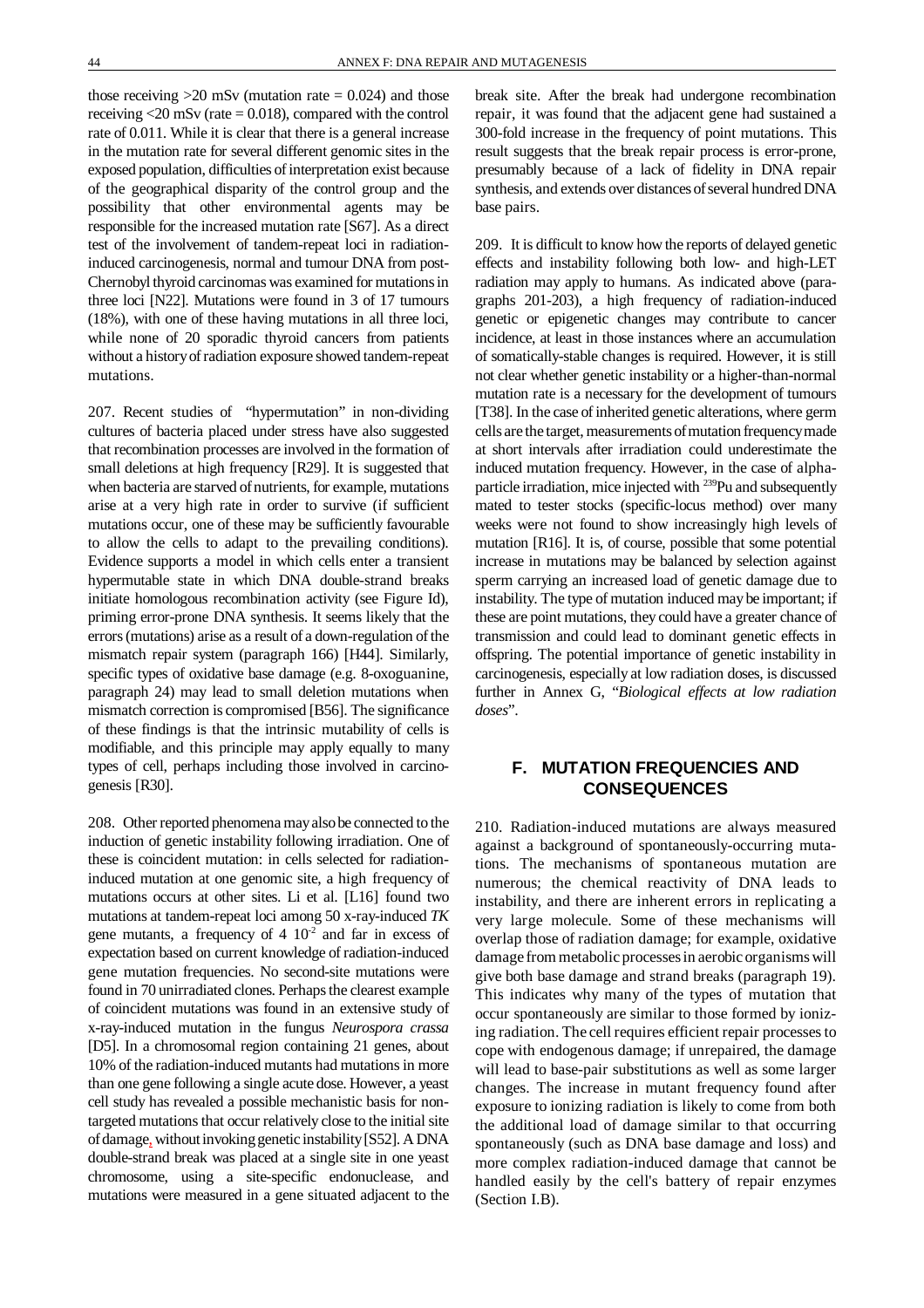211. As was stressed in Section IV.B, an important influence on the observed frequency of mutation is the tolerance of the genome site to large changes. When large changes are tolerated, the spectrum of mutations induced by ionizing radiation shows that at least half (and commonly more than half) of the mutations measured shortly after irradiation are large deletions and rearrangements. This spectrum may change with time after irradiation, but as yet there are too few data to comment meaningfullyon this possibility. Mutation frequencies have been measured for a few target genes, which have been chosen for their ease of use and especially for their presence in a hemizygous state. While these measurements seem unlikely to represent the genome as a whole (see Section IV.E), they do give some idea of the variation in frequencies and the reasons for this variation. An interesting comparison can be made of the hamster *APRT* and *HPRT* genes; since both of these code for inessential enzymes of similar function (purine salvage) they should both detect all types of mutant. However, the *APRT* gene is thought to have an essential gene situated downstream, which limits the possibility of detecting very large deletions (paragraph 179). Table 4 shows that the frequencies of both spontaneous and radiation-induced *APRT* mutations are lower than those for *HPRT* by more than an order of magnitude.

| Table 4                                                               |  |
|-----------------------------------------------------------------------|--|
| Mutant frequency and spectrum in two different genes of hamster cells |  |

| Agent            | Mutant frequency<br>$(10^{-6}$ cells)    | Number analysed | Deletions/rearrangements<br>(%) |
|------------------|------------------------------------------|-----------------|---------------------------------|
|                  | <b>APRT</b> (autosomal hemizygous) [M13] |                 |                                 |
| None             | 0.13                                     | 125             | 7.2                             |
| EMS $a$          | 430                                      | 48              | 0                               |
| Gamma rays       | $1.5 - 3.0b$                             | 85              | 22.3                            |
|                  | HPRT (X-linked hemizygous) [T20]         |                 |                                 |
| None             | 6.2                                      | 44              | 18                              |
| EMS <sup>a</sup> | 690                                      | 56              | 0                               |
| Gamma rays c     | 38.8                                     | 48              | 71                              |

*b* Doses 2.5 and 4 Gy.

Dose 5 Gy (both EMS and gamma-ray doses gave 20% cell survival).

212. Whether available mutation systems are sensitive enough to yield useful data on genetic damage in situations of practical importance is questionable. There has been some controversy over attempts to measure, for example, the frequency of *HPRT* gene mutations in the blood lymphocytes of radiotherapy technicians and patients. It was concluded that some of these studies are better at revealing the variables involved in measuring mutation at low doses than at giving reliable data on mutation frequencies (reviewed in [T22]). One study [N16], however, included molecular analysis ofthe mutations found in lymphocytes of radioimmune therapy patients and showed that a higher proportion with large genetic changes occurred than in controls, with some dose dependence for the fraction of mutants with large changes due to cumulative 131I activity. Studies of the survivors of the atomic bombings [H32, H33] reported a slight increase, about 10% per Gy, in *HPRT* mutant frequency as estimated dose increased. This frequency increase is considerably lower than found in freshly-irradiated lymphocytes, suggesting that *HPRT* mutants are selected against over the long time period involved. However, it has recently been found that a significant increase in *HPRT* mutant frequency could be detected in combined data from 142 liquidators involved in the Chernobyl accident (24% increase in the liquidator group relative to Russian controls) after adjustment for age and smoking [T49].

213. The problem of selection against mutant cells seems to be less severe in some more recently developed mutation assays. An assay based on the loss of one copy of the cellsurface marker glycophorin A, encoded by the *GPA* gene, in human erythrocytes gave dose-dependent increases in mutant frequency in survivors of the atomic bombings, and the frequencies per unit dose were similar to those found in human cells irradiated with low-LET radiation under laboratory conditions [K1, K33, L44, L45]. In contrast to the *HPRT* data, there was a positive correlation between the frequencies of chromosomal aberrations and *GPA* mutants in exposed individuals; additionally, survivors with malignant solid tumours showed a significantlyhigher mutant frequency than those without cancer. This assay will measure chromosome loss (by, for example, non-disjunction) as well as mutation and recombination events in individuals already heterozygous for the *GPA* gene (about half of the human population), but it has the drawback that no molecular analysis of the mutations is possible (mature erythrocytes lack nuclei) [G24]. The *GPA* mutation system has also shown dose-dependent mutation induction in individuals exposed to doses of up to 6 Gy during or following the Chernobyl accident, and the slope of the dose response was very similar for these measurements and the *GPA* mutants measured in survivors of the atomic bombings (at about  $25 \times 10^{-6}$  mutants  $Gy<sup>1</sup>$  [J18]. This result has received support from subsequent measurements of *GPA* mutation in liquidators [W53] or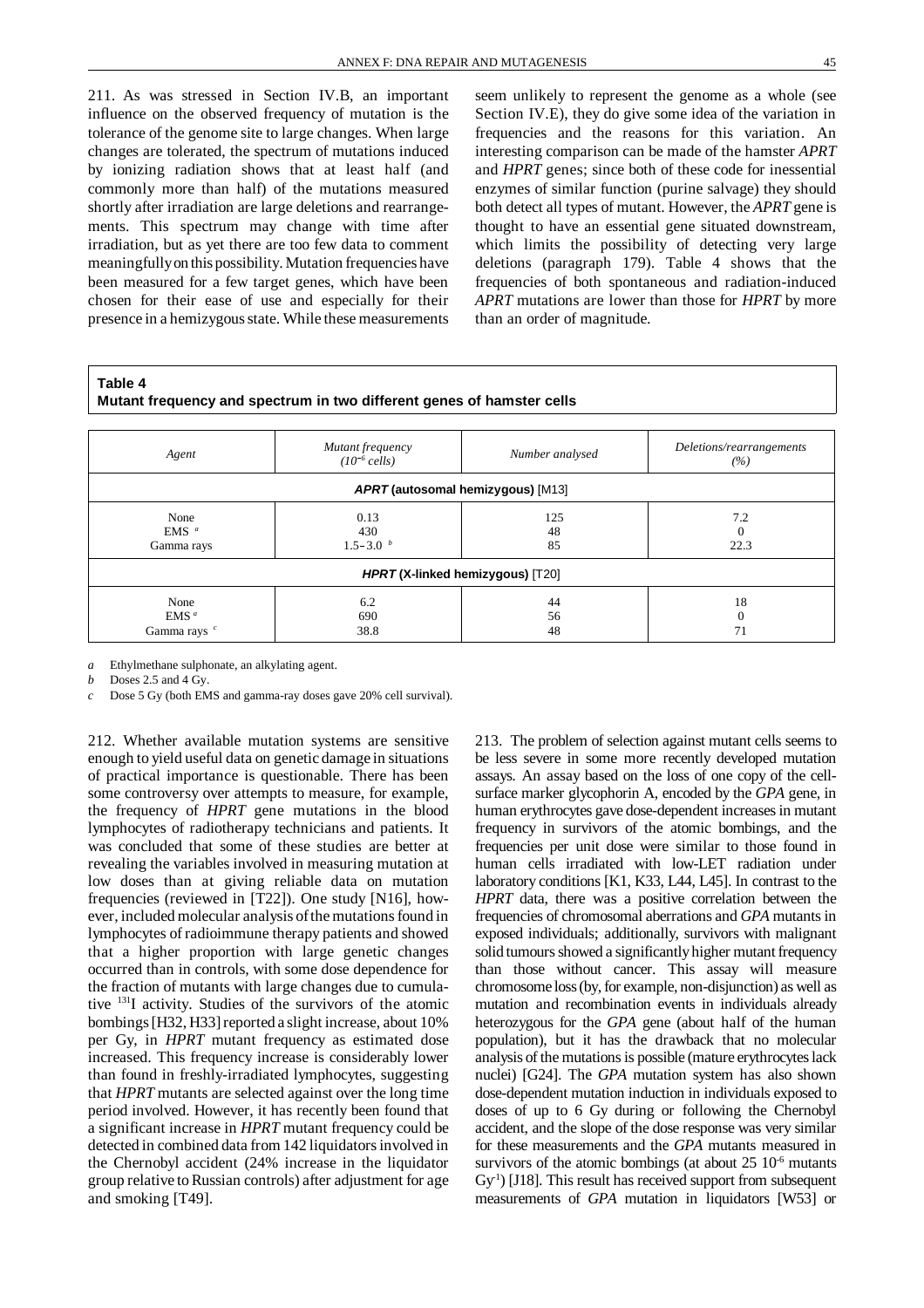people living in the vicinity of Chernobyl [L71] at the time of the accident. However, use of the *GPA* system to measure mutation in more than 700 Estonian and Latvian workers involved in the Chernobyl clean-up, with estimated median doses of about 100 mGy, did not detect a consistent increase in mutant frequency[B39]. The mutagenic effects of 5.3 MeV alpha particles (average LET = 140 keV  $\mu$ m<sup>-1</sup>) in a human exposed to 232Th over a 43-year period following thorotrast injection were measurable using the *GPA* gene assay [L11]. These data showed a fivefold increase in *GPA* mutants and correlated to large increases in chromosomal aberration frequency in lymphocytes from the same individual. Other data associated with the consequences of the Chernobyl accident are considered in the Annex J, *"Exposures and effects of the Chernobyl accident"*.

214. Where enough measurements have been made, the average frequency of gene mutation induced by low-LET radiation is similar in cells from different somatic tissues and species. This can be illustrated by a plot of induced *HPRT* mutant frequencyagainst surviving fraction (Figure VIIIa), where differences in intrinsic radiosensitivity are taken into account [T13, T14]. The plot also indicates that there is some consistency in the relationship between mutation and killing, suggesting that these responses derive from similar types of damage, a constant fraction of which is converted to mutations [T17]. It should be noted that this relationship does not say anything about the absolute mutant frequencies for different tissues or organisms; these may differ substantially, as seen, for example, in the response of different germ-cell stages in the mouse [S29].

215. The mutation frequency/survival plot can also be used to show that both the type of radiation and cellular parameters can influence the effectiveness of mutation induction. Thus, for *HPRT* mutation, densely ionizing radiation shows an increase in the effectiveness by a factor of no more than 2; i.e. the RBE for mutation is about twice that for cell killing (Figure VIIIb) [C22, T16, T18]. Similarly, x rays vary in effectiveness with the phase of the cell cycle; an increase in the effectiveness of mutation induction by factors of 2-3 is found relative to cell killing, especially in  $G<sub>1</sub>/S$  phase [B14, J6]. It is tempting to speculate that the repair systems operational at this point in the cycle (see Section II.B.1) are more prone to recombinational errors.

216. Mutation induction is alsosubject todose-rate effects; in general, the effectiveness of low-LET radiations is reduced by factors of 2-4 at low dose rates [T22]. However, it has also been found in specific conditions that the mutagenic effectiveness may remain the same or may increase at low dose rates relative to high dose rates [T22]. For example, if TK6 lymphoblastoid cells are exposed to low dose rates, no change in mutagenic effectiveness is found [K36], while their more radiation-resistant counterpart WIL2-NS (paragraph 185) shows an approximately twofold reduction in effectiveness [F11]. Lack of alteration in mutagenic effectiveness with dose rate has also been seen for radiation-sensitive (DNArepair-deficient) cell lines [F12]. In addition, at dose rates of low-LET radiation of  $\leq 0.5$  mGy min<sup>-1</sup>, rodent cell lines may show no dose-rate effect [E10, E11, F13] or an increased (inverse) dose-rate effect [C44, C45]. Also, inverse dose-rate effects have been seen with low dose rates of high-LET radiation [K37, N18].



**Figure VIII. Mutation-survival relationship for** *HPRT* **genes.**

**VIIIa: Similarity of induced mutant frequency in cell lines from human, mouse and hamster [T17];**

**VIIIb: The increased effectiveness of densely ionizing radiation (238Pu alpha particles) compared to x rays in hamster cells [T18].**

217. Some of these dose-rate data point to specific cellular processes influencing the response; in particular, it appears that the response is dependent on the capacity of cells to repair damage to DNA [T22]. It has long been thought that cellular repair capacity is responsible for the reduction in mutagenic effectiveness with dose rate, as seen for example in classical mouse germ-cell data [R6, R7]. Where little or no dose-rate effect is found, the repair capacity of the genetic region or of the whole cell is therefore likely to be impaired. This situation may also apply in some germ-cell stages; spermatozoa of both *Drosophila* and the mouse show no doserate effect [R6, T31]. The finding that verylowdose rates give little relative effect, or an inverse effect, in some somatic cell lines may indicate that the full repair capacity of a cell requires a minimum level of insult (damage induced per unit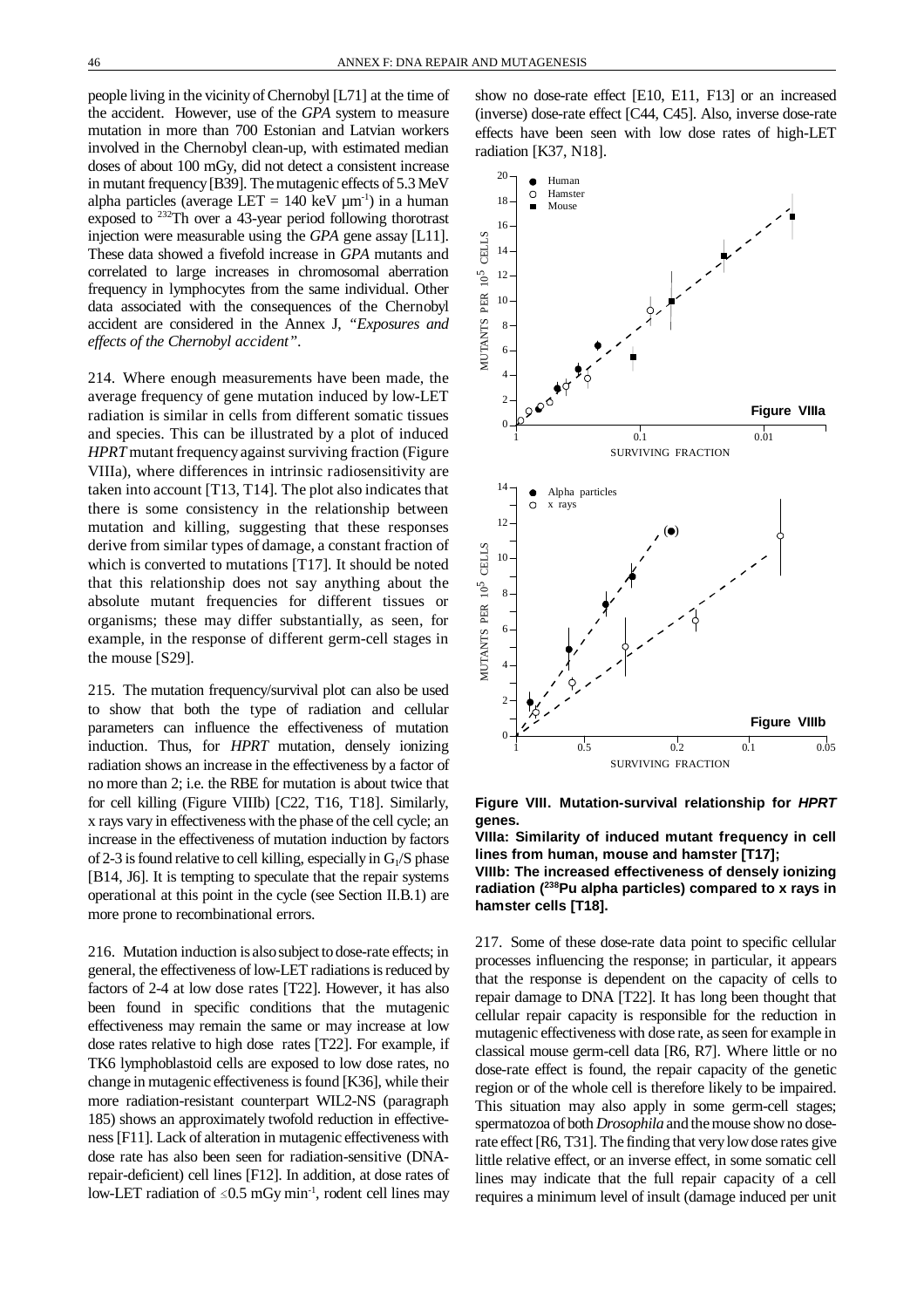time) before it is brought to bear on that damage. However, it should be noted that chronic irradiation of mouse spermatogonial stem cells has shown no further reduction in specific-locus mutation frequency below 8 mGy min<sup>-1</sup> with dose rates down to 7  $\mu$ Gy min<sup>-1</sup> [R17].

#### **G. SUMMARY**

218. DNA damage caused by ionizing radiations leads to various types of mutation: the smaller mutations, such as basepair substitutions, appear to result from damage to single bases, while larger changes, such as large deletions and rearrangements, probably arise from DNA double-strand breakage. The spectrum of radiation-induced mutations is dominated by the larger molecular changes if the genetic site assessed will tolerate these without lethality. In view of the propensitytoinduce large geneticchanges, it maybe supposed that the average radiation-induced mutation has greater consequences in terms of extensive alterations of the genome than the average spontaneous mutation or those induced by other agents. As yet no distinct mutational fingerprint has been identified for ionizing radiations, although there is a suggestion that the more complex types of molecular change maybe overrepresented in the spectrum. High-LET radiations induce a higher mutation frequency per unit dose, but there are insufficient data to establish whether the mutation spectrum is different from that for low-LET radiations.

219. Attempts by cellular enzymes to repair DNA damage are intimately linked to mutation formation. The molecular mechanisms of radiation-induced mutation include illegitimate recombination, but where genes are heterozygous there is evidence that homologous recombination is involved (giving loss of heterozygosity, commonlyseen in some cancers as loss of tumour-suppressor gene function). Some forms of radiationinduced base damage will be repaired by mismatch repair pathways; loss of mismatch repair function can lead to hypermutability, which is linked to specific forms of cancer such as hereditary non-polyposis colon cancer. The involvement of repair processes in mutation formation suggests that the intrinsic mutability of cells is not fixed but will vary with their repair capacity; this concept may have important consequences for the process of carcinogenesis.

220. There are several reports of persistent genetic effects in cells and animals following irradiation, suggesting that genetic instability is induced. A possible explanation for this phenomenon is that stable oxidative reaction products persist and can continue to give genetic damage in subsequent cell generations, although other explanations are possible (paragraph 195). In some mutation systems very high frequencies of mutation (hypermutability) occur spontaneously and after irradiation; on the basis of target size, it is unlikely that these mutations are induced directlybyradiation damage at the sites of mutation. Hypermutability also suggests that some form of genetic instability is induced by radiation treatment, but at present it is difficult to know how these data relate to responses such as cancer induction.

221. Methods havebeen established for measuring mutations with some accuracy in human somatic cells, such as blood lymphocytes, but most mutation systems lack the sensitivityto be used as indicators of genetic damage in cases of low-dose radiation exposure. Some success has been found in measuring mutant frequencies in cells of individuals exposed to relatively high doses of radiation, such as atomic bomb survivors and Chernobyl recovery operation workers.

## **CONCLUSIONS**

222. DNA repair processes have evolved in all biological organisms to combat the deleterious effects of damage to their genetic material. Attempts to repair DNA damage also cause many types of mutation, through inability to properly restore the DNA sequence. Many of the genes involved in the repair of DNA damage in human cells have now been cloned, and their functional analysis has led to considerable progress in our understanding of the ways in which cells and organisms respond to radiation damage. Several different pathways of repair are required to cope with damage from ionizing radiation (Figure III), and the consequences of losing repair capacity can be drastic. The importance of the repair gene function has been revealed in particular by the development of methods to knock out specific genes in experimental animals. Using these methods, it has been found that the loss of repair gene activity is often lethal in early stages of development (Table 2). Where the knockout animals survive the loss of repair capacity, they are commonly very prone to cancer. These findings reinforce more limited studies with rare individuals in the human population, which have suggested for some time that radiosensitivity is linked to cancer

proneness. The converse finding, that mice lacking homologuesofthehumanbreast-cancer-predisposing(*BRCA*) genes are radiosensitive, is a further important illustration of this link. Loss of repair gene function is considered to lead to cancer proneness primarily through an increase in genetic instability, although the mechanistic details of this process remain to be elucidated. The precise contribution of loss of repair gene function to the risk of radiation-induced cancer in the population is unknown at present; if calculations are restricted to those rare individuals with recognized repair syndromes, then this contribution will be small, but it is already known that a more subtle variation in these genes occurs widely in the human population.

223. Cellular survival assays indicate a twofold variation in the response of individuals in the general population to acute radiation exposure. This variation may become three- or fourfold when irradiation is given at low dose rates. Specific groups of individuals may show a consistently elevated sensitivity; for example, individuals heterozygous for the ataxia-telangiectasia-mutated (*ATM*) gene, who constitute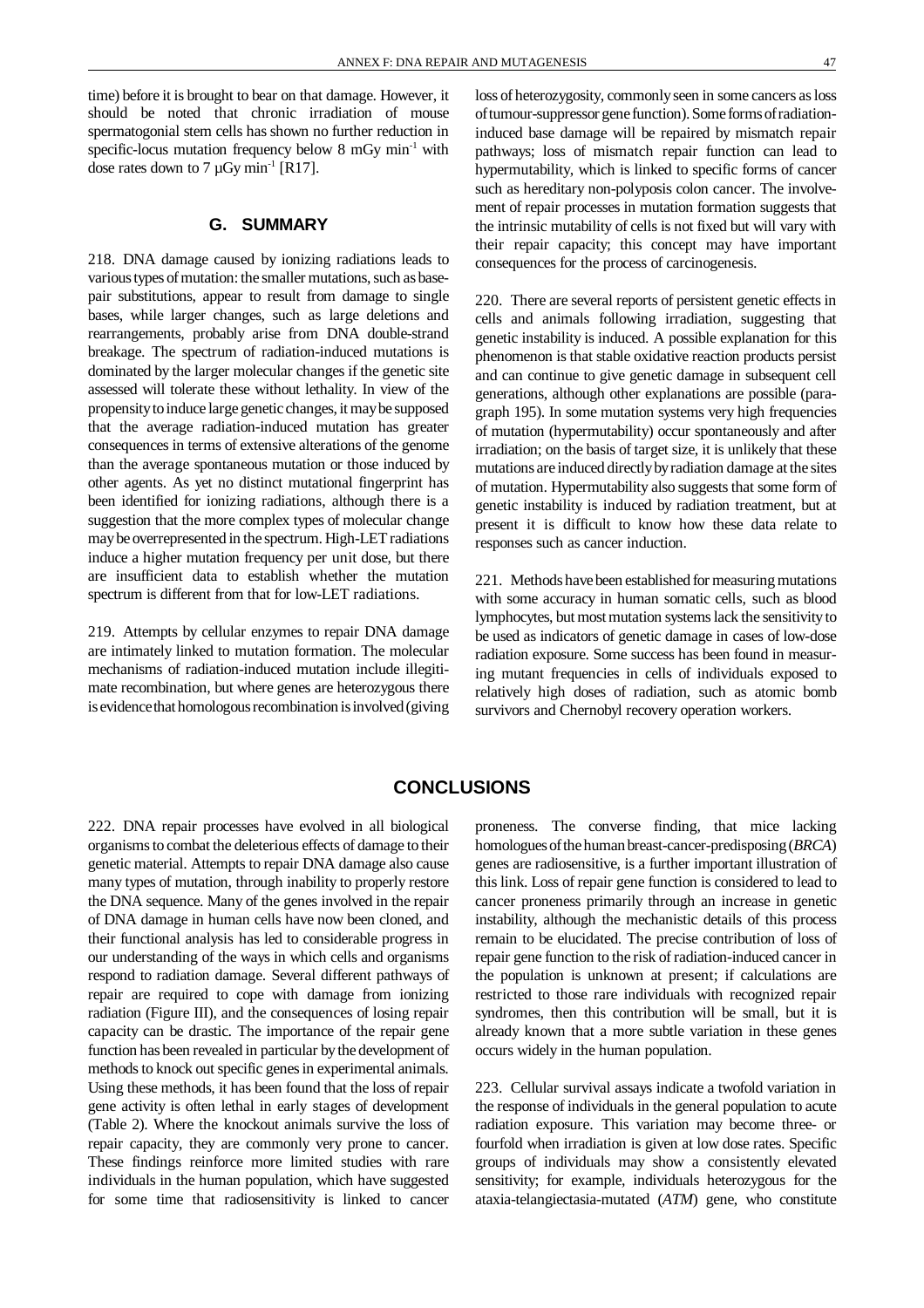about 1 percent of the population, show enhanced radiosensitivity especially when tested in a chromosome-damage assay. This finding has recently been reinforced by similar data with transgenic mice heterozygous for ATM deficiency. Strikingly, using the chromosome-damage assay, one study has shown that about 40 percent of breast cancer patients show a similar enhancement of radiation sensitivity. Recent evidence shows that the enhanced radiosensitivity of breast cancer patients has a genetic basis; it has been suggested that the *ATM* gene is involved in predisposition to breast cancer, but the evidence for this is controversial. It is possible that small reductions in the efficiency of any one of a number of genes involved in radiation response, due to subtle mutations or polymorphisms, will account for the existence of radiosensitive groups of individuals.

224. The analysis of DNA repair processes has revealed that theyare part of a complex response system in our cells, which includes genes involved in recognizing and signalling the presence of damage and genes operating checkpoints to ensure that cells do not progress through the cell cycle if they carry DNA damage. The functional analysis of repair genes involved in radiation response has also revealed a link between radiosensitivity and immune dysfunction, because some of the gene products involved in the repair of radiationinduced DNA double-strand breaks also assemble functional immune genes. Thus, radiosensitivity in humans can arise from the loss of a broader spectrum of gene functions than was initially recognized.

225. A reduction in DNA repair capacity may have several consequences for the cellular radiation response, including alteration in the shapes of dose-response curves, the loss of low-dose-rate sparing, and a loss of relative effectiveness for high-LET radiations. It is probable that these consequences arise mainlyfrom an alteration in the abilitytorepair complex forms of DNA damage, particularly those involving doublestrand breaks, since this type of damage is extremely hazardous to the cell. DNA repair capacity is therefore an important component of radiation dose-response, and it is clear that it needs to be considered as a variable in modelling radiation action, especially when attempting to extrapolate to low dose exposure. However, before the effects of repair pathways can be modelled accurately, there is still considerably more to learn about the way in which different pathways contribute to the overall response to radiation. At present it is not known how cells control the use of different repair pathways in responding to damage, and in particular how a balance is achieved between correct (error-free) repair and repair leading to mutation induction. Additionally, more information is needed on the relationship between DNA repair and apoptosis in different cells and tissues topredict the outcome of radiation exposure.

226. There is experimental evidence that pre-irradiation with low doses (5-10 mGy) can increase the resistance of cells to a subsequent higher dose, and that a more sensitive cellular response to radiation exists at low doses than at higher doses. These observations have led to some controversy; they suggest that under some circumstances a resistance factor can be induced by low radiation doses, but the mechanistic basis of the observations has proved difficult to establish. It has also been found in separate studies that a number of different genes and proteins are induced or repressed by radiation, although few of these appear to be involved directly in the repair of DNA damage. To date little of this characterization has been carried out in a systematic fashion, because it has been conditioned by the availability of cloned genes and proteins. However, new technology based on large-scale gene sequencing coupled to micro-arraying of sequences is beginning to revolutionize this type of study by enabling the assay of hundreds or thousands of gene products at one time. By examining the levels of many gene products from cells before and after irradiation, as well as with time elapsed following irradiation, it will be possible to see how the damage response is coordinated. These methods also permit a molecular description of the differences in levels of gene products present in normal and diseased tissues, including tumour tissue, facilitating an understanding of the mechanistic basis of cancer induction by agents such as ionizing radiation.

227. Many different types of DNA damage are caused by ionizing radiations, ranging from isolated single-strand damage at sites of single ionizations to complex DNA alterations at sites of clustered ionizations. The more complex forms of damage may be unique to the interaction of ionizing radiations with DNA, compared with damage occurring spontaneously or that caused by other DNA-damaging agents. Several attempts have been made to establish whether radiation damage can lead to a distinct fingerprint of genetic changes, but this has proved elusive. It is clear, for example, that the spectrum of gene mutation arising from radiation damage has differences from the spontaneous mutation spectrum, but the overlap in the two spectra is considerable. Again, new technologies based on fluorescent *in situ* hybridization, the use of reporter genes with fluorescent tags, and comparative genomic hybridization will allow a refined view of radiationinduced genetic changes and the hope of future distinctions.

228. Manygenetic changes caused by radiation occur within a few hours of giving the dose, but there is experimental evidence to show that some forms of change may occur after much longer times and following many cell divisions. In addition, at some sites in the human genome, the frequency of radiation-induced genetic changes is much higher than would be expected based on direct damage to DNA by radiation tracks. These observations broaden our knowledge of the mechanisms of radiation action, but elucidation is required further before the consequences of these mechanisms for radiation risk can be understood.

229. It is clear that much more knowledge of the structure of the human genome, in particular the disposition of the genes within it and their responses to radiation, is required before it will be possible to predict the average frequency of mutation induced by a given dose of radiation. Additionally, the range of repair capacities present in the human population, including carriers of defective repair genes, will have to be considered to predict mutability on an individual basis. A more complete knowledge of these response mechanisms will allow greater accuracy in the prediction of radiation-induced carcinogenic and hereditary effects.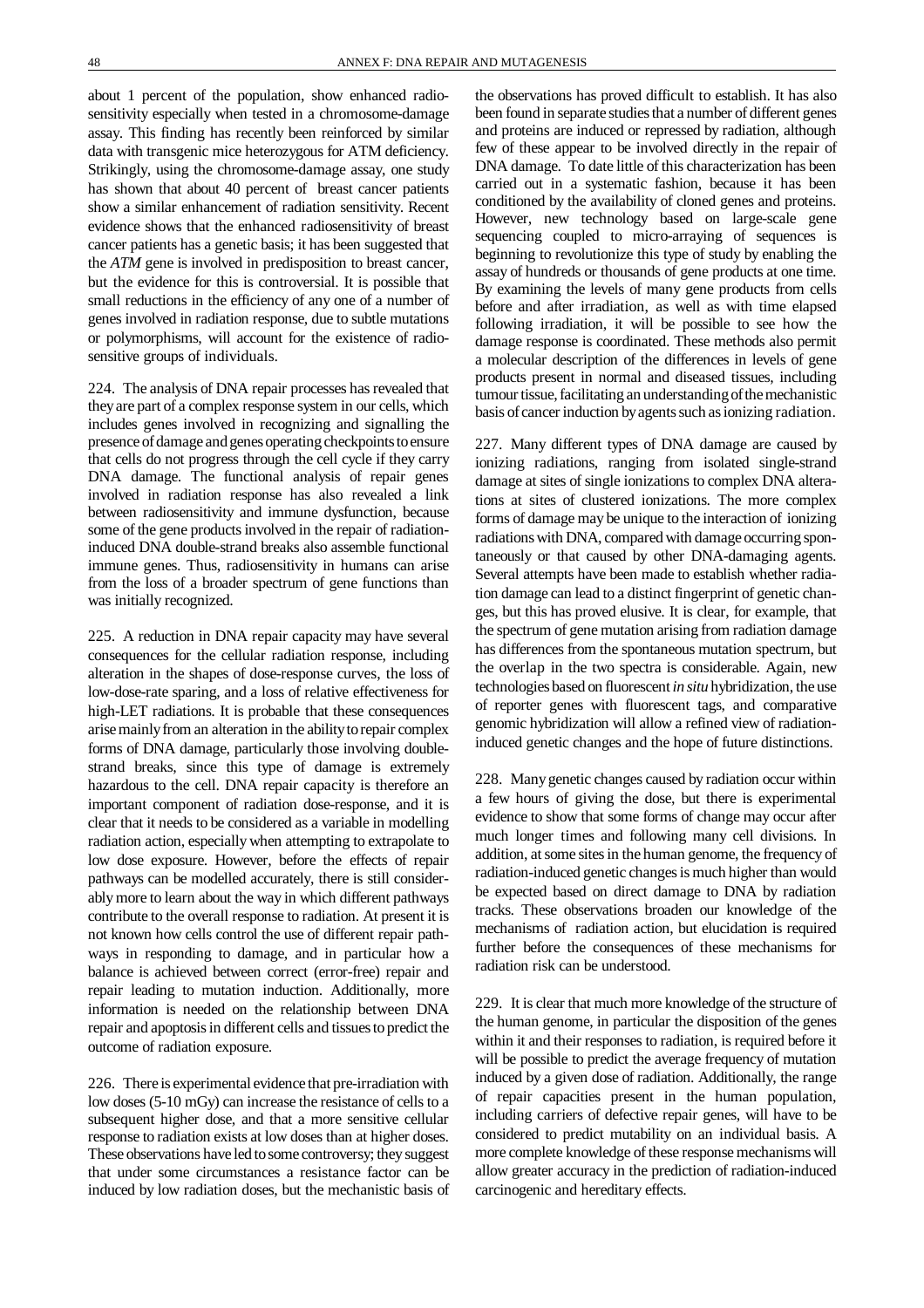# *References*

- A1 Alberts, B.M. Protein machines mediate the basic genetic processes. Trends Genet. 1: 26-30 (1985).
- A2 Arlett, C.F., S.A. Harcourt, A.R. Lehmann et al. Studies of a new case of Xeroderma pigmentosum (XP3BR) from complementation group G with cellular sensitivity to ionising radiation. Carcinogenesis 1: 745-751 (1980).
- A3 Afanasyev, V.N., B.A. Korol, Y.A. Mantsygin et al. Flow cytometry and biochemical analysis of DNA degradation characteristic of two types of cell death. FEBS Lett. 194: 347-350 (1986).
- A4 Anderson, C.W. DNA damage and the DNA-activated protein kinase. Trends Biochem. 18: 433-437 (1993).
- A5 Alt, F.W., E.M. Oltz, F. Young et al. VDJ recombination. Immunol. Today 13: 306-314 (1992).
- A6 Arlett, C.F. and S.A. Harcourt. Survey of radiosensitivity in a varietyof human cell strains. Cancer Res. 40: 926-932 (1980).
- A7 Aurias, A. and B. Dutrillaux. Probable involvement of immunoglobulin superfamily gene in most recurrent chromosomal rearrangements from ataxia telangiectasia. Hum. Genet. 72: 210-214 (1986).
- A8 Aghamohammadi, S.Z., T. Morris, D.L. Stevens et al. Rapid screening for deletion mutations in the hprt gene using the polymerase chain reaction: X-ray and  $\alpha$ -particle mutant spectra. Mutat. Res. 269: 1-7 (1992).
- A9 Aghamohammadi, S.Z. and J.R.K. Savage. A BrdU pulse double-labelling method for studying adaptive response. Mutat. Res. 251: 133-141 (1991).
- A10 Albering, H.J., J.J. Engelen, L. Koulischer et al. Indoor radon, an extrapulmonary genetic risk? Lancet 344: 750- 751 (1994).
- A11 Amundson, S.A. and H.L. Liber. A comparison of induced mutation at homologous alleles of the tk locus in human cells. Mutat. Res. 247: 19-27 (1991).
- A12 Amundson, S.A. and H.L. Liber. A comparison of induced mutation at homologous alleles of the tk locus in human cells. II. Molecular analysis of mutants. Mutat. Res. 267: 89-95 (1992).
- A13 Amundson, S.A., F. Xia, K. Wolfson et al. Different cytotoxic and mutagenic responses induced by x-rays in two human lymphoblastoid cell lines derived from a single donor. Mutat. Res. 286: 233-241 (1993).
- A14 Arlett, C.F., M.H.L. Green, A. Priestley et al. Comparative human cellular radiosensitivity. I. The effect of SV40 transformation and immortalization on the gamma-irradiation survival of skin derived fibroblasts from normal individuals and from ataxia-telangiectasia patients and heterozygotes. Int. J. Radiat. Biol. 54: 911- 928 (1988).
- A15 Azzam, E.I., G.P. Raaphorst and R.E.J. Michel. Radiationinduced adaptive response for protection against micronucleus formation and neoplastic transformation in C3H 10T½ mouse embryo cells. Radiat. Res. 138: S28- S31 (1994).
- A16 Aurias, A., J-L. Antonie, R. Assathiany et al. Radiation sensitivity of Bloom's syndrome lymphocytes during S ''s syndrome lymphocytes during S<br>
cer Genet. Cytogenet. 16: 131-136 and  $G_2$  phase. Cancer Genet. Cytogenet. 16: 131-136 (1985).
- A17 Antoccia, A., R. Ricordy, P. Maraschio et al. Chromosomal sensitivity to clastogenic agents and cell cycle

perturbations in Nijmegen breakge syndrome lymphoblastoid cell lines. Int. J. Radiat. Biol. 71: 41-49 (1997).

- A18 Athma, P., R. Rappaport and M. Swift. Molecular genotyping shows that ataxia-telangiectasia heterozygotes are predisposed to breast cancer. Cancer Genet. Cytogenet. 92: 130-134 (1996).
- A19 Araki, R., M. Itoh, K. Hamatani et al. Normal D-JH rearranged products of the IgH gene in SCID mouse bone marrow. Int. Immuno. 8: 1045-1053 (1996).
- A20 Araki, R., A. Fujimori, K. Hamatani et al. Nonsense mutation at Tyr-4046 in the DNA-dependent protein kinase catalytic subunit of severe combined immune deficiency mice. Proc. Natl. Acad. Sci. U.S.A 94: 2438- 2443 (1997).
- A21 Agarwal, M.L., W.R. Taylor, M.V. Chernov et al. The p53 network. J. Biol. Chem. 273: 1-4 (1998).
- A22 Appleby, J.M., J.B. Barber, E. Levine et al. Absence of mutations in the ATM gene in breast cancer patients with severe responses to radiotherapy. Br. J. Cancer 76: 1546- 1549 (1997).
- A23 Andreev, S.G., I.K. Khvostunov, D.M. Spitkovsky et al. Clustering of DNA breaks in chromatin fibre: dependence on radiation quality. p. 133-136 in: Microdosimetry: An Interdisciplinary Approach (D.T. Goodhead et al., eds.). Roy. Soc. Chem., Cambridge, 1997.
- A24 Azzam, E.I., S.M. de Toledo, T. Gooding et al. Intercellular communication is involved in the bystander regulation of gene expression in human cells exposed to very low fluences of alpha particles. Radiat. Res. 150: 497-504 (1998).
- A25 Amundson, S.A., M. Bittner, Y. Chen et al. Fluorescent cDNA microarray hybridization reveals complexity and heterogeneity of cellular genotoxic stress responses. Oncogene 18: 3666-3672 (1999).
- A26 Amundson, S.A., K.T. Do and A.J. Fornace. Induction of stress genes by low doses of gamma rays. Radiat. Res. 152: 225-231 (1999).
- A27 Au, K.G., S. Clark, J.H. Miller et al. Escherichia coli mutY gene encodes an adenine glycosylase active on G-A mispairs. Proc. Natl. Acad. Sci. U.S.A. 86: 8877-8881 (1989).
- A28 Aspinwall, R., D.G. Rothwell, T. Roldan-Arjona et al. Cloning and characterization of a functional human homoog of Escherichia coli endonuclease III. Proc. Natl. Acad. Sci. U.S.A. 94: 109-114 (1997).
- B1 Bootsma, D. and J.H.J. Hoeijmakers. Engagement with transcription. Nature 363: 114-115 (1993).
- B2 Baer, R., A. Heppell, A.M.R. Taylor et al. The breakpoint of an inversion of chromosome 14 in a T-cell leukemia: sequences downstream of the immunoglobulin heavychain locus are implicated in tumorigenesis. Proc. Natl. Acad. Sci. U.S.A. 84: 9069-9073 (1987).
- B3 Bates, P.R. and M.F. Lavin. Comparison of  $\gamma$ -radiation<br>induced example tion of staris talengia training and sented induced accumulation of ataxia telangiectasia and control cells in  $G_2$  phase. Mutat. Res. 218: 165-170 (1989).
- B4 Barbi, G., J.M.J.C. Scheres, D. Schindler et al. Chromosome instability and x-ray hypersensitivity in a microcephalic and growth-retarded child. Am. J. Med. Genet. 40: 44-50 (1991).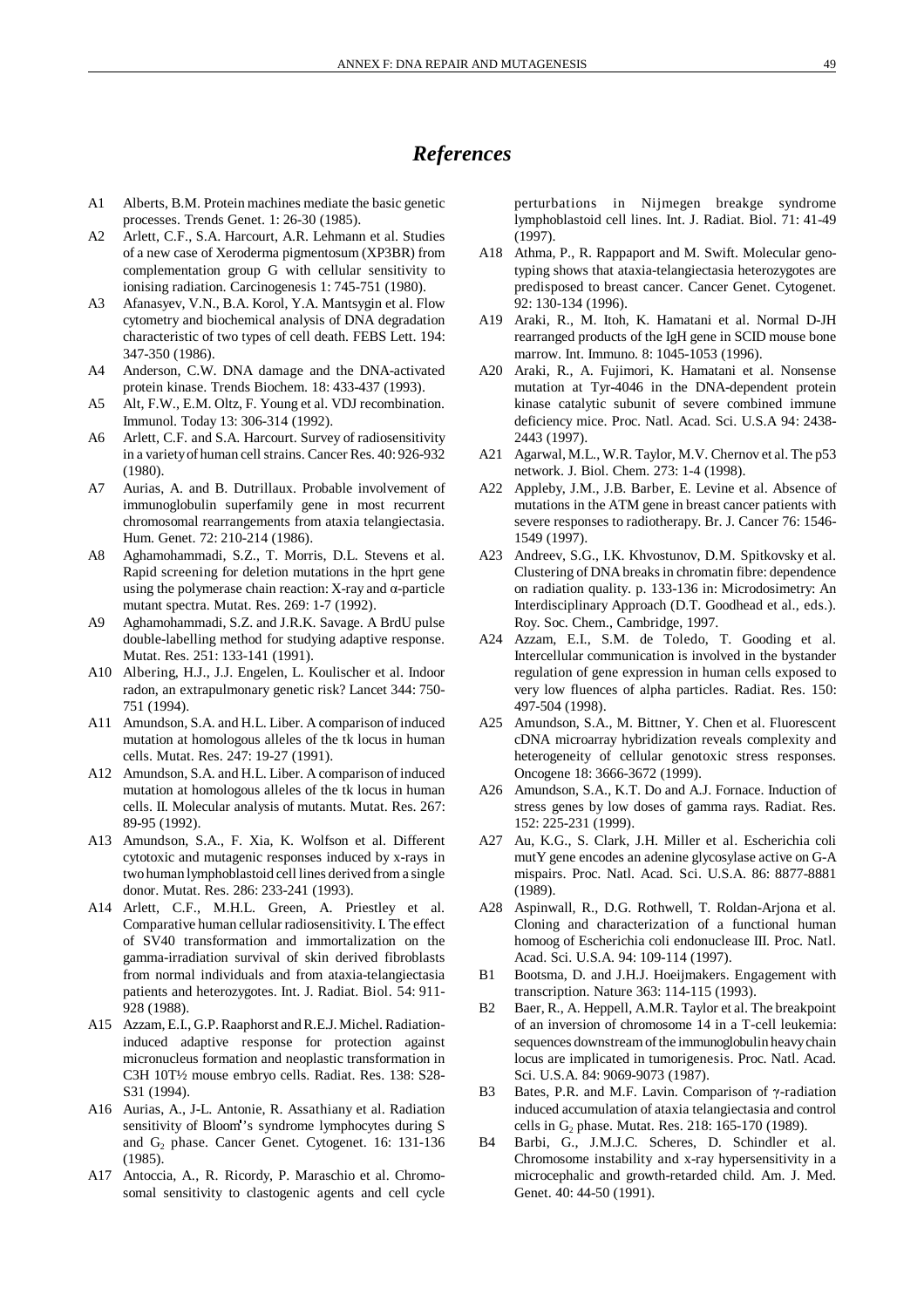- B5 Barnes, D.E., A.E. Tomkinson, A.R. Lehmann et al. Mutations in the DNA ligase-I gene of an individual with immunodeficiencies and cellular hypersensitivityto DNAdamaging agents. Cell 69: 495-503 (1992).
- B6 Beamish, H. and M.F. Lavin. Radiosensitivity in ataxiatelangiectasia - anomalies in radiation-induced cell cycle delay. Int. J. Radiat. Biol. 65: 175-184 (1994).
- B7 Bennett, C.B., A.L. Lewis, K.K. Baldwin et al. Lethality induced by a single site-specific double-strand break in a dispesible yeast plasmid. Proc. Natl. Acad. Sci. U.S.A. 90: 5613-5617 (1993).
- B8 Biedermann, K.A., J. Song, A.J. Giaccia et al. *scid* mutation in mice confers hypersensitivity to ionising radiation and a deficiency in DNA double-strand break repair. Proc. Natl. Acad. Sci. U.S.A. 88: 1394-1397 (1991).
- B9 Blocher, D., D. Sigut and M.A. Hannan. Fibroblasts from ataxia telangiectasia (AT) and AT heterozygotes show an enhanced level of residual DNA double-strand breaks after low dose-rate gamma-irradiation as assayed by pulsed field gel electrophoresis. Int. J. Radiat. Biol. 60: 791-802 (1991).
- B10 Boder, E. Ataxia-telangiectasia: an overview. p. 1-63 in: Ataxia-telangiectasia: Genetics, Neuropathology and Immunology of a Degenerative Disease of Childhood (R.A. Gatti and M. Swift, eds.). Liss, New York, 1985.
- B11 Bradley, W.E.C., A. Belouchi and K. Messing. The *aprt* heterozygote/hemizygote system for screening mutagenic agents allows detection of large deletions. Mutat. Res. 199: 131-138 (1988).
- B12 Bronner, C.E., S.M. Baker, P.T. Morrison et al. Mutation in the DNA mismatch repair gene homologue Hmlh1 is associated with hereditary non-polyposis colon cancer. Nature 368: 258-261 (1994).
- B13 Brenner, D.J. and R.K. Sachs. Chromosomal finger-prints finger-prints<sup>'</sup><br>ttion. Radiat.<br>. of prior exposure to densely ionizing radiation. Radiat. Res. 140: 134-142 (1994).
- B14 Burki, H.J. Ionizing radiation-induced 6-thioguanine resistant clones in synchronous CHO cells. Radiat. Res. 81: 76-84 (1980).
- B15 Badie, C., G. Iliakis, N. Foray et al. Defective repair of DNA double-strand breaks and chromosome damage in fibroblasts from a radiosensitive leukemia patient. Cancer Res. 55: 1232-1234 (1995).
- B16 Baker, S.M., C.E. Bronner, L. Zhang et al. Male mice defective in the DNA mismatch repair gene PMS2 exhibit abnormal chromosome synapsis in meiosis. Cell 82: 309- 319 (1995).
- B17 Ban, S., S. Iida, A.A. Awa et al. Lethal and mutagenic effects of 252Cf radiation in cultured human cells. Int. J. Radiat. Biol. 52: 245-251 (1987).
- B18 Boothman, D.A., M. Meyers, E. Odegaard et al. Altered G1 checkpoint control determines adaptive survival responses to ionizing radiation. Mutat. Res. 358: 143-153 (1996).
- B19 Bao, C-Y., A-H. Ma, H.H. Evans et al. Molecular analysis of  $HPT$  gene mutations induced by  $\alpha$ - and X-radiation in human lymphoblastoid cells. Mutat. Res. 326: 1-15 (1995).
- B20 Barquinero, J.F., L. Barrios, M.R. Caballin et al. Occupational exposure to radiation induces an adaptive response in human lymphocytes. Int. J. Radiat. Biol. 67: 187-191 (1995).
- B21 Bauchinger, M., E. Schmid, H. Braselmann et al. Absence of adaptive response to low-level irradiation from tritiated thymidine and X-rays in lymphocytes of two individuals examined in serial experiments. Mutat. Res. 227:103-107 (1989).
- B22 Bedford, J.S., J.B. Mitchell, H.G. Griggs et al. Radiationinduced cellular reproductive death and chromosome aberrations. Radiat. Res. 76: 573-586 (1978).
- B23 Bhattacharyya, N.P., A. Skandalis, A. Ganesh et al. Mutator phenotypes in human colorectal carcinoma cell lines. Proc. Natl. Acad. Sci. U.S.A. 91: 6319-6323 (1994).
- B24 Boice, J.D. and R.W. Miller. Risk of breast cancer in ataxia-telangiectasia. Lancet 326: 1357-1358 (1992).
- B25 Boothman, D.A., G. Majmudar and T. Johnson. Immediate X-ray-inducible responses from mammalian cells. Radiat. Res. 138: S44-S46 (1994).
- B26 Bosi, A. and G. Olivieri. Variability in the adaptive response to ionising radiations in humans. Mutat. Res. 211: 13-17 (1989).
- B27 Bracey, T.S., J.C. Miller, A. Preece et al. Gammaradiation-induced apoptosis in human colorectal adenoma and carcinoma cell lines can occur in the absence of wild type p53. Oncogene 10: 2391-2396 (1995).
- B28 Branch, P., G. Aquilina, M. Bignami et al. Defective mismatch binding and a mutator phenotype in cells tolerant to DNA damage. Nature 362: 652-654 (1993).
- B29 Bridges, B.A., J. Cole, C.F. Arlett et al. Possible association between mutant frequency in peripheral lymphocytes and domestic radon concentrations. Lancet 337: 1187-1189 (1991).
- B30 Beamish, H., R. Williams, P. Chen et al. Defect in multiple cell cycle checkpoints in ataxia-telangiectasia post-irradiation. J. Biol. Chem. 271:20486-20493 (1996).
- B31 Byrd, P.J., C.M. McConville, P. Cooper et al. Mutations revealed by sequencing the 5 half of the gene for ataxia half of the gene for ataxia<br>net. 5: 145-149 (1996).<br>n, K.S. Keegan et al. The telangiectasia. Hum. Mol. Genet. 5: 145-149 (1996).
- B32 Bentley, N.J., D.A. Holzman, K.S. Keegan et al. The *Schizosaccharomyces pombe rad3* checkpoint gene. EMBO J. 15: 6641-6651 (1996).
- B33 Barlow, C., S. Hirotsune, R. Paylor et al. *Atm*-deficient mice: a paradigm of ataxia telangiectasia. Cell 86: 159- 171 (1996).
- B34 Benson, F.E., A. Stasiak and S.C. West. Purification and characterization of the human Rad51 protein, an analogue of *E. coli* RecA. EMBO J. 13: 5764-5771 (1994).
- B35 Boulton, S.J. and S.P. Jackson. *Saccharomyces cerevisiae* Ku70 potentiates illegitimate DNA double-strand break repair and serves as a barrier to error-prone DNA repair pathways. EMBO J. 15: 5093-5103 (1996).
- B36 Boulton, S.J. and S.P. Jackson. Identification of a *Saccharomyces cerevisiae*Ku80 homologue:roles in DNA double strand break rejoining and in telomeric maintenance. Nucleic Acids Res. 24: 4639-4648 (1996).
- B37 Blunt, T., D. Gell, M. Fox et al. Identification of a nonsense mutation in the carboxy-terminal region of DNAdependent protein kinase catalytic subunit in the *scid* mouse. Proc. Natl. Acad. Sci. U.S.A. 93: 10285-10290 (1996).
- B38 Bosma, G.C., M. Fried, R.P. Custer et al. Evidence of functional lymphocytes in some (leaky) scid mice. J. Exp. Med. 167: 1016-1033 (1988).
- B39 Bigbee, W.L., R.H. Jensen, T. Veidebaum et al. Biodosimetryof Chernobyl cleanup workers from Estonia and Latvia using the glycophorin A *in vivo* somatic cell mutation assay. Radiat. Res. 147: 215-224 (1997).
- B40 Bernhard, E.J., R.J. Muschel, V.J. Bakanauskas et al. Reducing the radiation-induced  $G_2$  delay causes HeLa cells to undergo apoptosis instead of mitotic death. Int. J. Radiat. Biol. 69: 575-584 (1996).
- B41 Boreham, D.R., K.L. Gale, S.R. Maves et al. Radiationinduced apoptosis in human lymphocytes: potential as a biological dosimeter. Health Phys. 71: 685-691 (1996).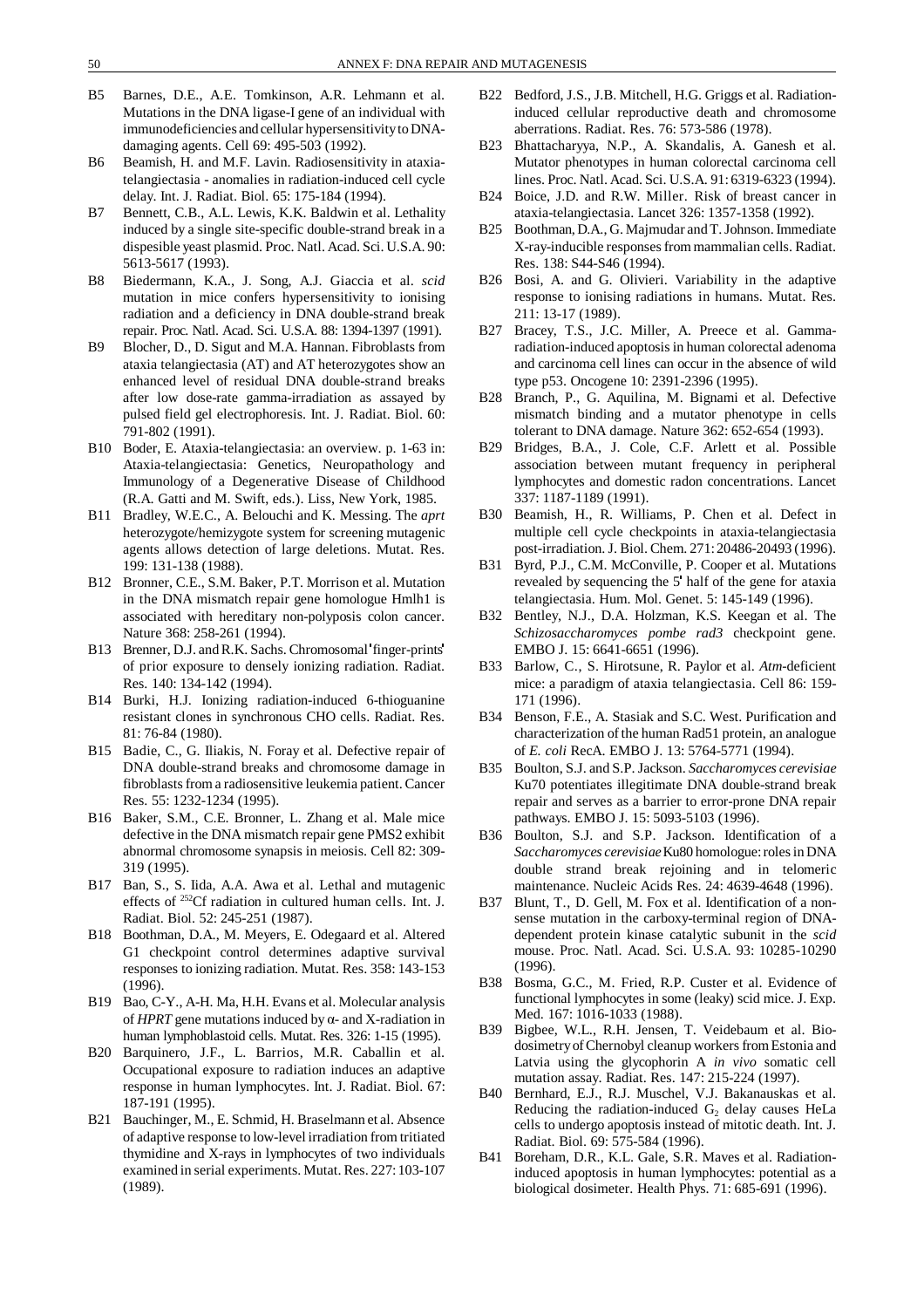- B42 Burnet, N.G., J. Nyman, I. Turesson et al. The relationship between cellular radiation sensitivity and tissue response may provide the basis for individualizing radiotherapy schedules. Radiother. Oncol. 33: 228-238 (1994).
- B43 Biard, D.S.F., M. Martin, Y. Le Rhun et al. Concomitant *p53* gene mutation and increased radiosensitivity in rat lung embryo epithelial cells during neoplastic development. Cancer Res. 54: 3361-3364 (1994).
- B44 Bech-Hansen, T., W.A. Blattner, B.M. Sell et al. Transmission of in vitro radioresistance in a cancer-prone family. Lancet i: 1335-1337 (1981).
- B45 Bartsch, H., M. Hollstein, R. Mustonen et al. Screening for putative radon-specific p53 mutation hotspot in German uranium miners. Lancet 346: 121 (1995).
- B46 Beckman, K.B. and B.N. Ames. Oxidative decay of DNA. J. Biol. Chem. 272: 19633-19636 (1997).
- B47 Barlow, C., M. Liyanage, P.B. Moens et al. Partial rescue of prophase I defects of *Atm*-deficent mice by *p53* and *p21* null alleles. Nature Genet. 17: 462-466 (1997).
- B48 Baskaran, R., L.D. Wood, L.L. Whitaker et al. Ataxiatelangiectasia mutant protein activates c-Able tyrosine kinase in a response to ionizing radiation. Nature 387: 516-519 (1997).
- B49 Busse, P.M., S.K. Bose, R.W. Jones et al. The action of caffeine on X-irradiated HeLa cells. II Synergistic lethality. Radiat. Res. 71: 666-677 (1977).
- B50 Barlow, C., K.D. Brown, C-X. Deng et al. Atm selectively regulates distinct p53-dependent cell-cycle checkpoint and apoptotic pathways. Nature Genet. 17: 453-456 (1997).
- B51 Brown, J.M. Correspondence re: M.S. Meyn, Ataxia telangiectasia and cellular responses to DNA damage. Cancer. Res. 57: 2313-2315 (1997).
- B52 Blocher, D. DNA double-strand break repair determines the RBE of alpha-particles. Int. J. Radiat. Biol. 54: 761- 771 (1988).
- B53 Beer, J.Z. and I. Szumiel. Slow clones, reduced clonogenicity and intraclonal recovery in X-irradiated L5178Y-S cell cultures. Radiat. Environ. Biophys. 33: 125-139 (1994).
- B54 Bouffler, S.D., G. Breckon and R. Cox. Chromosomal mechanisms in murine radiation acute myeloid leukaemogenesis. Carcinogenesis 17: 655-659 (1996).
- B55 Breckon, G., D. Papworth and R. Cox. Murine radiation myeloid leukaemogenesis: a possible role for radiationsensitive sites on chromosome 2. Genes Chromosomes Cancer 3: 367-375 (1991).
- B56 Bridges, B.A. and A.R. Timms. Mutation in Escherichia coli under starvation conditions: a new pathway leading to small deletions in strains defective in mismatch correction. EMBO J. 16: 3349-3356 (1997).
- B57 Berdal, K.G., R.F. Johansen and E. Seeberg. Release of normal bases from intact DNA by a native DNA repair enzyme. EMBO J. 17: 363-367 (1998).
- B58 Bay, J.O., M. Grancho, D. Pernin et al. No evidence for constitutional ATM mutation in breast/gastric cancer families. Int. J. Oncol. 12: 1385-1390 (1998).
- B59 Banin, S., L. Moyal, S-Y. Shieh et al. Enhanced phosphorylation of p53 by ATM in response to DNA damage. Science 281: 1674-1677 (1998).
- B60 Bouffler, S.D., C.J. Kemp, A. Balmain et al. Spontaneous and ionizingradiation-induced chromosomal abnormalities in *p53*-deficient mice. Cancer Res. 55: 3883-3889 (1995).
- B61 Barlow, C., M.A. Eckhaus, A.J. Schaffer et al. *Atm* haploinsufficiency results in increased sensitivity to sublethal doses of ionizing radiation in mice. Nature Genetics 21: 359-360 (1999).
- B62 Bullrich, F., D. Rasio, S. Kitada et al. ATM mutations in B-cell chronic lymphocytic leukemia. Cancer Res. 59: 24- 27 (1999).
- B63 Barlow, C., P.A. Dennery, M.K. Shigenaga et al. Loss of the ataxia-telangiectasia gene product causes oxidative damage in target organs. Proc. Natl. Acad. Sci. U.S.A. 96: 9915-9919 (1999).
- B64 Blackstock, W.P. and M.P. Weir. Proteomics:quantitative and physical mapping of cellular proteins. Trends Biotechnol. 17: 121-127 (1999).
- B65 Bravard, A., C. Luccioni, E. Moustacchi et al. Contribution of antioxidant enzymes to the adaptive response to ionizing radiation of human lymphoblasts. Int. J. Radiat. Biol. 75: 639-645 (1999).
- B66 Boreham, D.R., J.A. Dolling, S.R. Maves et al. Dose-rate effects for apoptosis and micronucleus formation in gamma-irradiated human lymphocytes. Radiat. Res. 153: 579-86 (2000).
- C1 Caporossi, D., B. Porfirio, B. Nicoletti et al. Hypersensitivity of lymphoblastoid lines derived from ataxia telangiectasia patients to the induction of chromosomal aberrations by etoposide (VP-16). Mutat. Res. 290: 265- 272 (1993).
- C2 Caldecott, K.W., C.K. McKeown, J.D. Tacker et al. An interaction between the mammalian DNA repair protein XRCC1 and DNA ligase III. Mol. Cell. Biol. 14: 68-76 (1994).
- C3 Chen, P., F.P. Imray and C. Kidson. Gene dosage and complementation analysis of ataxia telangiectasia lymphoblastoid lines assayed by induced chromosome aberrations. Mutat. Res. 129: 165-172 (1984).
- C4 Chessa, L., P. Petrinelli, A. Antonelli et al. Heterogeneity in ataxia-telangiectasia: classical phenotype associated with intermediate cellular radiosensitivity. Am. J. Med. Genet. 42: 741-746 (1992).
- C5 Chen, F., A. Nastasi, Z. Shen et al. Cell-cycle dependent expression of mammalian homologs of yeast DNA doublestrand break repair genes *Rad51* and *Rad52*. Mutat. Res. 384: 205-211 (1997).
- C6 Clarke, A.R., C.A. Purdie, D.J. Harrison et al. Thymocyte apoptosis induced by p53-dependent and independent pathways. Nature 362: 849-852 (1993).
- C7 Cox, R., G.P. Hosking and J. Wilson. Ataxia telangiectasia: evaluation of radiosensitivity in cultured skin fibroblasts as a diagnostic test. Arch. Dis. Childhood 53: 386-390 (1978).
- C8 Cox, R. and W.K. Masson. Radiosensitivity in cultured human fibroblasts. Int. J. Radiat. Biol. 38: 575-576 (1980).
- C9 Cox, R., W.K. Masson, R.R. Weichselbaum et al. The repair of potentiallylethal damage in X-irradiated cultures of normal and ataxia-telangiectasia human fibroblasts. Int. J. Radiat. Biol. 39: 357-365 (1981).
- C10 Cox, R. A cellular description of the repair defect in ataxia-telangiectasia. p.141-153 in:Ataxia-telangiectasia - A Cellular and Molecular Link between Cancer, Neuropathology and Immune Deficiency (B.A. Bridges and D.G. Harnden, eds.). Wiley, Chichester, 1982.
- C11 Cornforth, M.N. and J.S. Bedford. On the nature of a defect in cells from individuals with ataxia-telangiectasia. Science 227: 1589-1591 (1985).
- C12 Conley, M.E., N.B. Spinner, B.S. Emanuel et al. A chromosome breakage syndrome with profound immunodeficiency. Blood 67: 1251-1256 (1986).
- C13 Cox, R., P.G. Debenham, W.K. Masson et al. Ataxiatelangiectasia: a human mutation giving high-frequency misrepair of DNA double-stranded scissions. Mol. Biol. Med. 3: 229-244 (1986).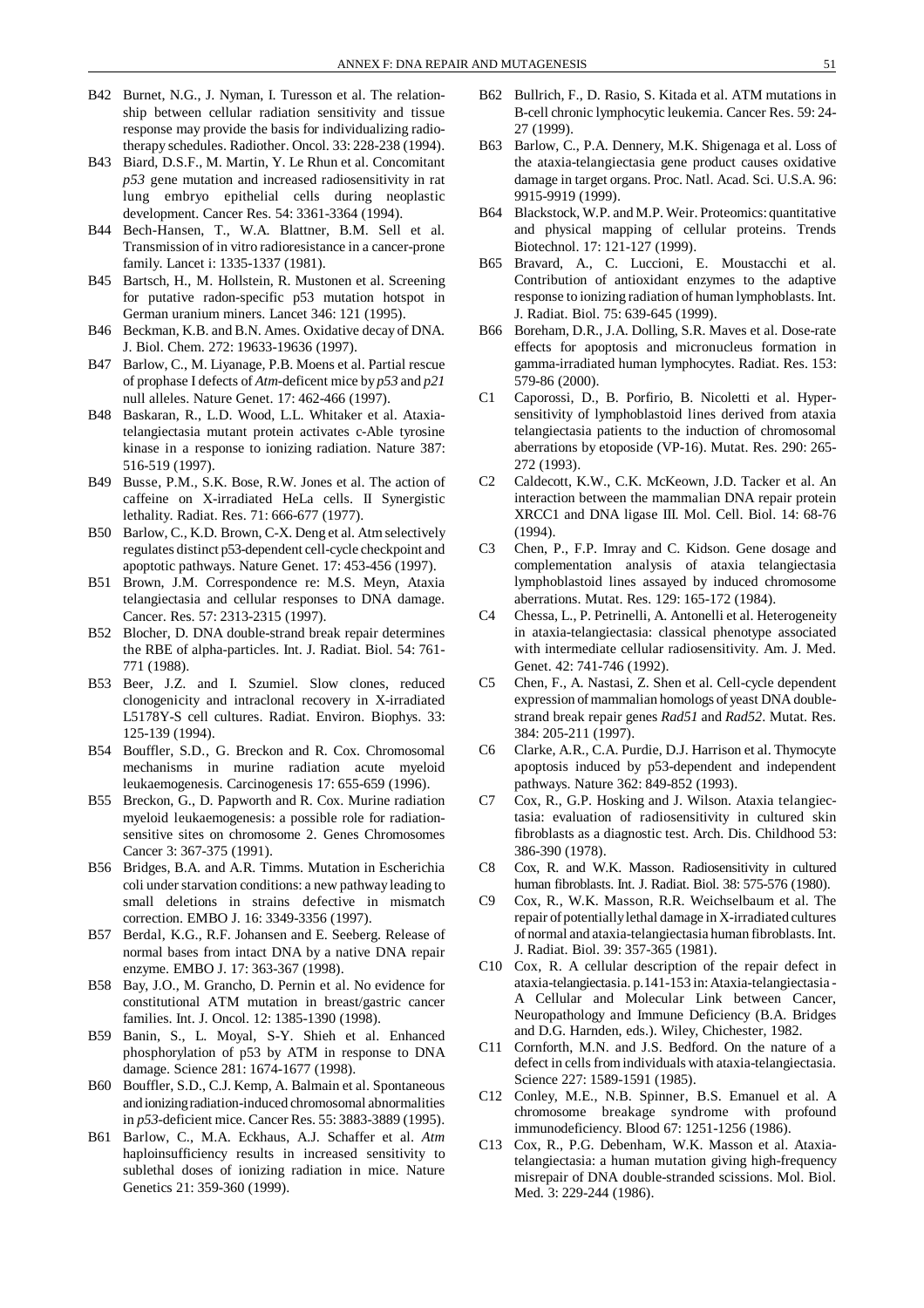- C14 Cornforth, M.N. and J.S. Bedford. A quantitative comparison of potentially lethal damage repair and the rejoining of interphase chromosome breaks in low passage normal human fibroblasts. Radiat. Res. 111: 385-405 (1987).
- C15 Cole, J. and T.R. Skopek. Somatic mutant frequency, mutation rates and mutational spectra in the human population in vivo. Mutat. Res. 304: 33-105 (1994).
- C16 Collins, A.R. Mutant rodent cell lines sensitive to ultraviolet light, ionizing radiation and cross-linking agents: a comprehensive survey of genetic and biochemical characteristics. Mutat. Res. 293: 99-118 (1993).
- C17 Costa, N.D. and J. Thacker. Response of radiationsensitive human cells to defined DNA breaks. Int. J. Radiat. Biol. 64: 523-529 (1993).
- C18 Curry, C.J.R., J. Tsai, H.T. Hutchinson et al. AT<sub>FRESNO</sub>: a phenotype linking ataxia telangiectasia with the Nijmegen breakage syndrome. Am. J. Hum. Genet. 45: 270-275 (1989).
- C19 Cattanach, B.M., M.D. Burtenshaw, C. Rasberry et al. Large deletions and other gross forms of chromosome imbalance compatible with viability and fertility in the mouse. Nature Genet. 3: 56-61 (1993).
- C20 Chang, W.P. and J.B. Little. Persistently elevated frequency of spontaneous mutations in progeny of CHO clones surviving X-irradiation: association with delayed reproductive death phenotype. Mutat. Res. 270: 191-199 (1992).
- C21 Chen, Y., E. Kubo, T. Sado et al. Cytogenetic analysis of thymocytes during early stages after irradiation in mice with different susceptibilities to radiation-induced lymphomagenesis. J. Radiat. Res. 37: 267-276 (1996).
- C22 Cox, R. and W.K. Masson. Mutation and inactivation of cultured mammalian cells exposed to beams of accelerated heavy ions. III. Human diploid fibroblasts. Int. J. Radiat. Biol. 36: 149-160 (1979).
- C23 Caelles, C., A. Helmberg and M. Karin. p53-dependent apoptosis in the absence of transcriptional activation of p53-target genes. Nature 370: 220-223 (1994).
- C24 Cai, L. and S.Z. Liu. Induction of cytogenetic adaptive response of somatic and germ cells in vivo and in vitro by low dose X-irradiation. Int. J. Radiat. Biol. 58: 187-194 (1990).
- C25 Cai, L. and P. Wang. Induction of a cytogenetic adaptive response in germ cells of irradiated mice with very lowdose rate of chronic gamma-irradiation and its biological influence on radiation-induced DNA or chromosomal damage and cell killing in their male offspring. Mutagenesis 10: 95-100 (1995).
- C26 Carrano, A.V. Chromosome aberrations and radiationinduced cell death. II. Predicted and observed cell survival. Mutat. Res. 17: 355-366 (1973).
- C27 Carter, S., M. Negrini, D.R. Gillum et al. Loss of heterozygosity at 11q22-23 in breast cancer. Cancer Res. 54: 6270-6274 (1994).
- C28 Cavazzana-Calvo, M., F. La Deist, G. de Saint Basil et al. Increased radiosensitivity of granulocyte macrophage colony-forming units and skin fibroblasts in human autosomal recessive severe combined immunodeficiency. J. Clin. Invest. 91: 1214-1218 (1993).
- C29 Chaudhry, M.A., Q. Jiang, M. Ricanati et al. Characterization of multilocus lesions in human cells exposed to X radiation and radon. Radiat. Res. 145: 31-38 (1996).
- C30 Chen, D.J., G.F. Strinste and N. Tokita. The genotoxicity of  $\alpha$ -particles in human embryonic skin fibroblasts. Radiat. Res. 100: 321-327 (1984).
- C31 Chen, J.W., A.E. Tompkinson, W. Ramos et al. Mammalian DNA ligase. III: molecular cloning, chromosomal localization, and expression in spermatocytes undergoing meiotic recombination. Mol. Cell. Biol. 15: 5412-5422 (1995).
- C32 Chen, M., J. Quintans, Z. Fuks et al. Suppression of *Bcl-2* messenger RNA production may mediate apoptosis after ionizing radiation, tumor necrosis factor  $\alpha$ , and ceramide. Cancer Res. 55: 991-994 (1995).
- C33 Cole, J., C.F. Arlett, M.H.L. Green et al. Comparative human cellular radiosensitivity. II. The survival following gamma-irradiation of unstimulated  $(G_0)$  T-lymphocytes, Tlymphocyte lines, lymphoblastoid cell lines and fibroblasts from normal donors, from ataxia-telangiectasia patients and from ataxia-telangiectasia heterozygotes. Int. J. Radiat. Biol. 54: 929-943 (1988).
- C34 Cole, J., M.H.L. Green, B.A. Bridges et al. Lack of evidence for an association between the frequency of mutants or translocations in circulating lymphocytes and exposure to radon gas in the home. Radiat. Res. 145: 61- 69 (1996).
- C35 Cortes, F., I. Dominguez, J. Pinero et al. Adaptive response in human lymphocytes conditioned with hydrogen peroxide before irradiation with x-rays. Mutagenesis 5: 555-557 (1990).
- C36 Cortessis, V., S. Ingles, R. Millikan et al. Linkage analysis of DRD2, a marker linked to the ataxiatelangiectasia gene, in 64 families with premenopausal bilateral breast cancer. Cancer Res. 53:5083-5086 (1993).
- C37 Cox, R. and W.K. Masson. Do radiation-induced thioguanine-resistant mutants of cultured mammalian cells arise by HGPRT gene mutation or X-chromosome rearrangement? Nature 276: 629-630 (1978).
- Cimprich, K.A., T.B. Shin, C.T. Keith et al. cDNA cloning and gene mapping of a candidate human cell cycle checkpoint protein. Proc. Natl. Acad. Sci. U.S.A. 93: 2850-2855 (1996).
- C39 Caldecott, K.W., S. Aoufouchi, P. Johnson et al. XRCC1 polypeptide interacts with DNA polymerase  $\beta$  and possiblypoly(ADP-ribose) polymerase, and DNAligase III is a novel molecular 'nick-sensor' in vitro. Nucleic Acids is a novel molecular 'nick-sensor' in vitro. Nucleic Acids<br>
Res. 24: 4387-4394 (1996).<br>
C40 Clutton, S.M., K.M.S. Townsend, C. Walker et al. Res. 24: 4387-4394 (1996).
- Radiation-induced genomic instability and persisting oxidative stress in primary bone marrow cultures. Carcinogenesis 17: 1633-1639 (1996).
- C41 Cooper, P.K., T. Nouspikel, S.G. Clarkson et al. Defective transcription-coupled repair of oxidative base damage in cockayne syndrome patients from XP group G. Science 275: 990-993 (1997).
- C42 Carr, A.M. and M.F. Hoekstra. The cellular responses to DNA damage. Trends Cell Biol. 5: 32-40 (1995).
- C43 Cox, L.S. and D.P. Lane. Tumour suppressors, kinases and clamps: how p53 regulates the cell cycle in response to DNA damage. Bioessays 17: 501-508 (1995).
- C44 Crompton, N.E.A., F. Zoelzer, E. Schneider et al. Increased mutant induction by very low dose-rate gammairradiation. Naturwissenschaften 72: S439 (1985).
- C45 Crompton, N.E.A., B. Barth and J. Kiefer. Inverse doserate effect for the induction of 6-thioguanine resistant mutants in Chinese hamster V79-S cells by  ${}^{60}Co$  t-rays. Radiat. Res. 124: 300-308 (1990).
- C46 Chernikova, S.V., V.Y. Gotlib and I.I. Pelevina. Influence of low dose irradiation on the radiosensitivity. Radiat. Biol. Radioecol. 33: 537-541 (1994).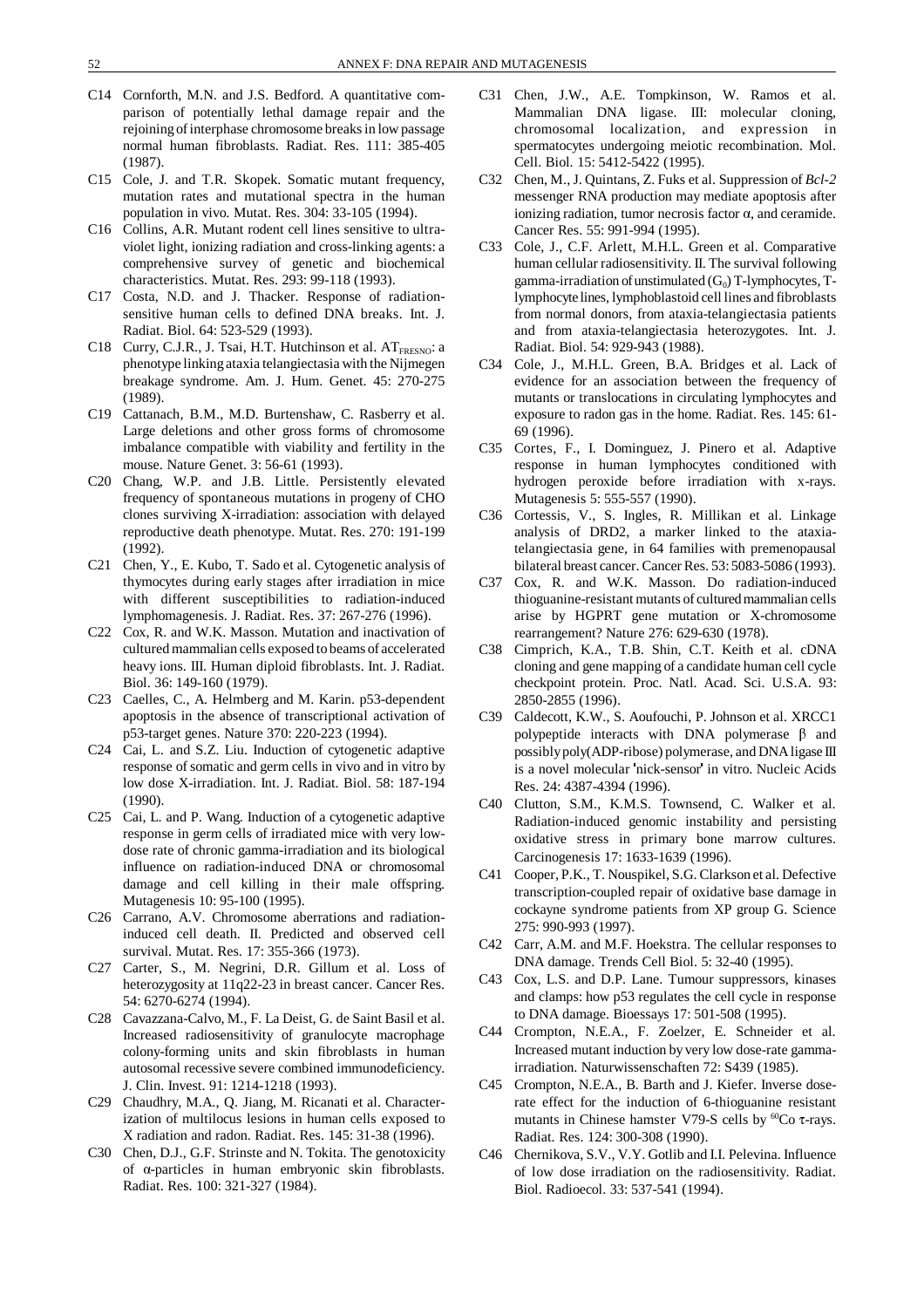- C47 Charlton, D.E., H. Nikjoo and J.L. Humm. Calculation of initial yields of single- and double-strand breaks in cell nuclei from electrons, protons and alpha particles. Int. J. Radiat. Biol. 56: 1-19 (1989).
- C48 Cliby, W.A., C.J. Roberts, K.A. Cimprich et al. Overexpression of a kinase-inactive ATR protein causes sensitivity to DNA-damaging agents and defects in cell cycle checkpoints. EMBO J. 17: 159-169 (1998).
- C49 Cleaver, J.E. and W.F. Morgan. Poly(ADP-ribose) polymerase: a perplexing participant in cellular responses to DNA breakage. Mutat. Res. 257: 1-18 (1991).
- C50 Custer, R.P., G.C. Bosma and M.J. Bosma. Severe combined immunodeficiency (SCID) in the mouse: pathology, reconstitution, neoplasms. Am. J. Pathol. 120: 464-477 (1985).
- C51 Critchlow, S.E., R.P. Bowater and S.P. Jackson. Mammalian DNA double-strand break repair protein XRCC4 interacts with DNA ligase IV. Curr. Biol. 7: 588- 598 (1997).
- C52 Carroll, A.M. and M.J. Bosma. T-lymphocyte development in scid mice is arrested shortly after the initiation of T-cell receptor  $\delta$  gene recombination. Genes Dev. 5: 1357-1366 (1991).
- C53 Coquerelle, T.M., K.F. Weibezahn and C. Lucke-Huhle. Rejoining of double-strand breaks in normal human and ataxia-telangiectasia fibroblasts after exposure to  ${}^{60}Co$ gamma-rays, 241Am alpha-particles or bleomycin. Int. J. Radiat. Biol. 51: 209-218 (1987).
- C54 Carney, J.P., R.S. Maser, H. Olivares et al. The hMre11/Rad50 protein complex and Nijmegen breakage syndrome: linkage of double-strand break repair to the cellular DNA damage response. Cell 93: 477-486 (1998).
- C55 Cadet, J., T. Douki and J-L. Ravenat. Artifacts associated with the measurement of oxidised DNA bases. Environ. Health Perspect. 105: 1034-1039 (1997).
- C56 Chaudhry, M.A. and M. Weinfeld. The action of Escherichia coli endonuclease III on multiply damaged sites in DNA. J. Mol. Biol. 249: 914-922 (1995).
- C57 Chaudhry, M.A. and M. Weinfeld. Reactivity of human apurinic/apyrimidinic endonuclease and Escherichia coli exonuclease III with bistranded abasic sites in DNA. J. Biol. Chem. 272: 15650-15655 (1997).
- C58 Canman, C.E., D-S. Lim, K.A. Cimprich et al. Activation of the ATM kinase by ionizing radiation and phosphorylation of p53. Science 281: 1677-1679 (1998).
- C59 Connor, F., D. Bertwistle, P.J. Mee et al. Tumorigenesis and a DNA repair defect in mice with a truncating *Brca2* mutation. Nature Genet. 17: 423-430 (1997).
- C60 Cunningham, R.P., S.M. Saporito, S.G. Spitzer et al. Endonuclease IV (*nfo*) mutant of *Escherichia coli.* J. Bacteriol. 168: 1120-1127 (1986).
- C61 Chester, N., F. Kuo, C. Kozak et al. Stage-specific apoptosis, developmental delay, and embryonic lethality in mice homozygous for a targeted disruption of the murine Bloom's syndrome gene. Genes Dev. 12: 3382- 3393 (1998).
- C62 Clarke, A.A., N.J. Philpott, E.C. Godon-Smith et al. The sensitivity of fanconi anaemia group C cells to apoptosis induced by mitomycin C is due to oxygen radical generation not DNA crosslinking. Br. J. Haematol. 96: 240-247 (1997).
- C63 Cotes, F., I. Dominguez, M.J. Flores et al. Differences in the adaptive response to radiation damage in Go lymphocytes conditioned with hydrogen peroxide or lowdose x-rays. Mutat. Res. 311: 157-163 (1994).
- C64 Cedervall, B., R. Wong, N. Albright et al. Methods for the quantification of DNA double-strand breaks determined from the distribution of DNA fragment sizes measured by pulsed-field gel electrophoresis. Radiat. Res. 143: 8-16 (1995).
- C65 Chen, J., G.G. Birkholtz, P. Lindblom et al. The role of ataxia-telangiectasia heterozygotes in familial breast cancer. Cancer Res. 58: 1376-1379 (1998).
- C66 Cartwright, R., C.E. Tambini, P.J. Simpson et al. The XRCC2 repair gene from human and mouse encodes a novel member of the recA/RAD51 family. Nucleic Acids Res. 26: 3084-3089 (1998).
- C67 Cortez, D., Y. Wang, J. Qin et al. Requirement of ATMdependent phosphorylation of Brca1 in the DNA damage response to double-strand breaks. Science 286:1162-1166 (1999).
- C68 Chuang, Y.Y.E., Q. Chen et al. Radiation-induced mutations at the autosomal thymidine kinase locus are not elevated in p53-null cells. Cancer Res. 59: 3073-3076 (1999).
- C69 Celis, J.E., M. Ostergaard, N.A. Jensen et al. Human and mouse proteomics databases: novel resources in the protein universe. FEBS Lett. 430: 64-72 (1998).
- D1 Dubrova, Y.E., V.N. Nesterov, N.G. Krouchinsky et al. Further evidence for elevated human minisatellite mutation rate in Belarus eight years after the Chernobyl accident. Mutat. Res. 381: 267-278 (1997).
- D2 Deeley, J.O.T. and J.L. Moore. Nuclear lysate sedimentation measurements of peripheral blood lymphocytes from radiotherapy patients. Int. J. Radiat. Biol. 56: 963-973 (1989).
- D3 Donehower, L.A., M. Harvey, B.L. Slagle et al. Mice deficient for p53 are developmentally normal but susceptible to spontaneous tumours. Nature 356: 215-221 (1992).
- D4 Dulic, V., W.K. Kaufmann, S.J. Wilson et al. p53 dependent inhibition of cyclin-dependent kinase activities in human fibroblasts during radiation-induced  $G_1$  arrest. Cell 76: 1013-1023 (1994).
- D5 de Serres, F.J. X-ray induced specific locus mutations in the *ad-3* region of two-component heterokaryons of *Neurospora crassa* II. More extensive genetic tests reveal an unexpectedly high frequency of multiple locus mutations. Mutat. Res. 210: 281-290 (1989).
- D6 da Costa, L.T., B. Liu, W. el-Deiry et al. Polymerase variants in RER colorectal tumours. Nature Genet. 9: 10- 11 (1995).
- D7 Deschavanne, P.J., D. Debieu, B. Fertil et al. Reevaluation of*in vitro* radiosensitivityof human fibroblasts of different genetic origins. Int. J. Radiat. Biol. 50: 279- 293 (1986).
- D8 Dewey, W.C., S.C. Furman and H.H. Miller. Comparison of lethality and chromosomal damage induced by X-rays in synchronized Chinese hamster cells *in vitro*. Radiat. Res. 43: 561-581 (1970).
- D9 Dewind, N., M. Dekker, A. Berns et al. Inactivation of the mouse MSH2 gene results in mismatch repair deficiency, methylation tolerance, hyperrecombination and predisposition to cancer. Cell 82: 321-330 (1995).
- D10 Dubrova, Y.E., A.J. Jeffreys and A.M. Malashenko. Mouse minisatellite mutations induced by ionising radiation. Nature Genet. 5: 92-94 (1993).
- D11 Danska, J.S., D.P. Holland, S. Mariathasan et al. Biochemical and genetic defects in the DNA-dependent protein kinase in murine *scid* lymphocytes. Mol. Cell. Biol. 16: 5507-5517 (1996).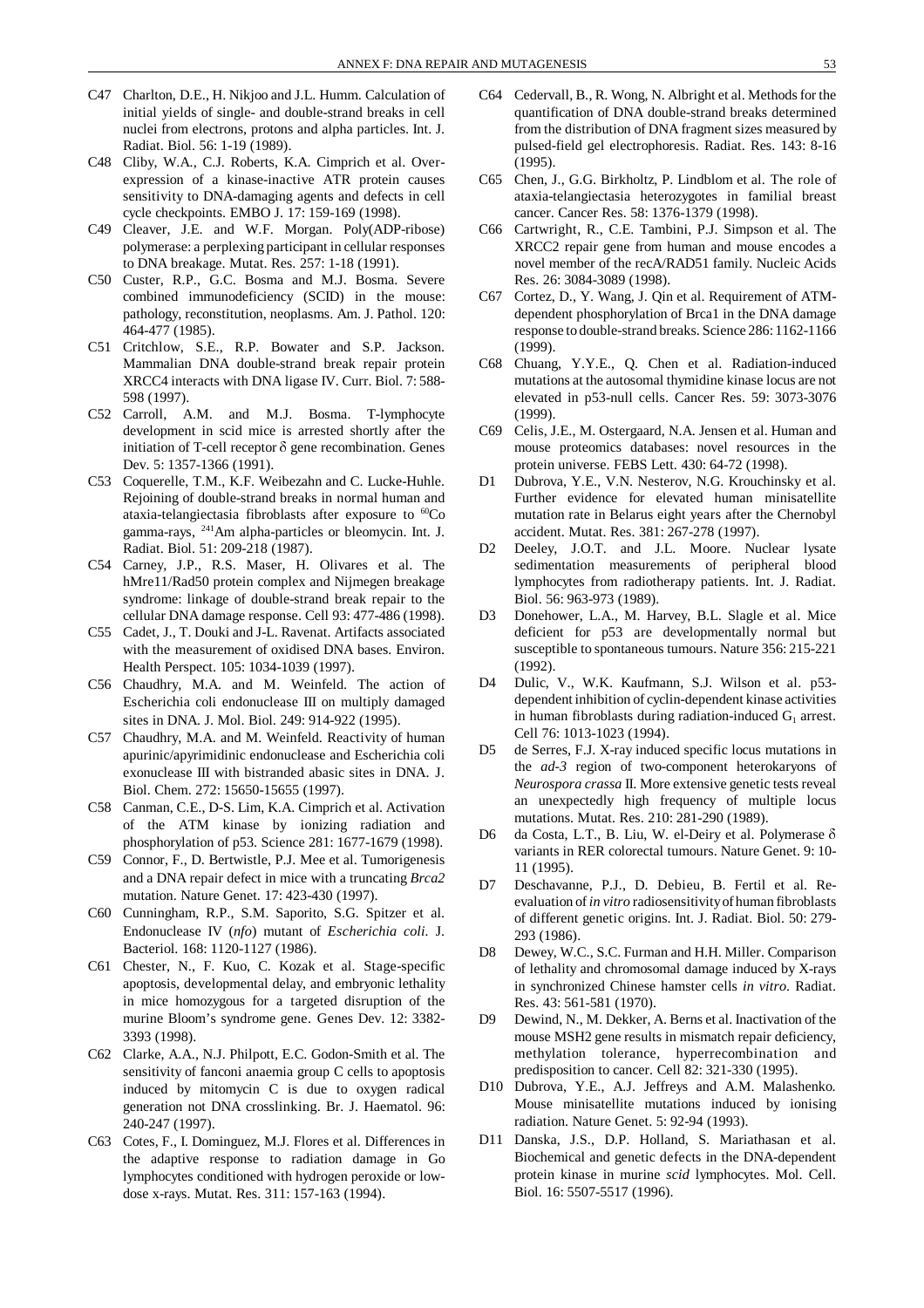- D12 Danska, J.S., F. Pflumio, C. Williams et al. Rescue of Tcell specific V(D)J recombination in SCID mice by DNAdamaging agents. Science 266: 450-455 (1994).
- D13 Deshpande, A., E.H. Goodwin, S.M. Bailey et al. Alphaparticle-induced sister chromatid exchange in normal human lung fibroblasts: evidence for an extranuclear target. Radiat. Res. 145: 260-267 (1996).
- D14 Dubrova, Y.E., V.N. Nestorov, N.G. Krouchinsky et al. Human minisatellite mutation rate after the Chernobyl accident. Nature 380: 683-686 (1996).
- D15 Duchaud, E., A. Ridet, D. Stoppa-Lyonnet et al. Deregulated apoptosis in ataxia-telangiectasia association with clinical stigmata and radiosensitivity. Cancer Res. 56: 1400-1404 (1996).
- D16 Dianov, G., A. Price and T. Lindahl. Generation of singlenucleotide repair patch following excision of uracil residues from DNA. Mol. Cell. Biol. 12: 1605-1612 (1992).
- D17 Dolganov, G.M., R.S. Maser, A. Novikov et al. Human Rad50 is physically associated with hMre11: identification of a conserved multiprotein complex implicated in recombinational DNA repair. Mol. Cell. Biol. 16: 4832- 4841 (1996).
- D18 de Winter, J.P., Q. Waisfisz, M.A. Rooimans et al. The Fanconi anaemia group G gene *FANCG* is identical with *XRCC9*. Nature Genet. 20: 281-283 (1998).
- D19 Dubrova, Y.E., M. Plumb, J. Brown et al. Stage specificity, dose response, and doubling dose for mouse minisatellite germ-line mutation induced by acute radiation. Proc. Natl. Acad. Sci. U.S.A. 95: 6251-6255 (1998).
- D20 DeWeese, T.L., J.M. Shipman, N.A. Larrier et al. Mouse embryonic stem cells carrying one or two defective *Msh2* alleles respond abnormally to oxidative stress inflicted by low-level radiation. Proc. Natl. Acad. Sci. U.S.A. 95: 11915-11920 (1998).
- D21 di Fagagna, F.d'A., M.P. Hande W-M. Tong et al. Functions of poly(ADP-ribose) polymerase in controlling telomere length and chromosomal stability. Nature Genet. 23: 76-80 (1999).
- D22 Djuzenova, C.S., D. Schindler, H. Stopper et al. Identification of ataxia telangiectasia heterozygotes, a cancer-prone population, using the single-cell gel electrophoresis (Comet) assay. Lab. Invest. 79: 699-705 (1999).
- D23 Debrauwere, H., J. Buard, J. Tessier et al. Meiotic instability of human minisatellite *CEB1* in yeast requires DNA double-strand breaks. Nature Genetics 23: 367-371 (1999).
- D24 Dubrova, Y.E., M. Plumb, B. Gutierrez et al. Transgenerational mutation by radiation. Nature 405:37 (2000).
- E1 Ejima, Y. and M.S. Sasaki. Enhanced expression of X-ray and UV-induced chromosome aberrations by cytosine arabinoside in ataxia telangiectasia cells. Mutat. Res. 159: 117-123 (1986).
- E2 Elkind, M.M., A. Han and K.W. Volz. Radiation response of mammalian cells grown in culture. IV. Dose dependence of division delay and postirradiation growth of surviving and non-surviving Chinese hamster cells. J. Natl. Cancer Inst. 30: 705-721 (1963).
- E3 Evans, H.H., J. Mencl, M.-F. Horng et al. Locus specificity in the mutability of L5178Y mouse lymphoma cells: the role of multilocus lesions. Proc. Natl. Acad. Sci. U.S.A. 83: 4379-4383 (1986).
- E4 Easton, D.F. Cancer risks in A-T heterozygotes. Int. J. Radiat. Biol. 66: S177-S182 (1994).
- E5 Edwards, A.A., D.C. Lloyd and J.S. Prosser. Chromosome aberrations in human lymphocytes: a radiobiological review. p. 423-432 in: Low Dose Radiation (K.F. Baverstock and J.W. Stather, eds.). Taylor and Francis, London, 1989.
- E6 Ellis, N.A., J. Groden, T-Z. Ye et al. The Bloom's  $\frac{1}{s}$ s. syndrome gene product is homologous to RecQ helicases. Cell 83: 655-666 (1995).
- E7 Elyan, S.A.G., C.M.L. West, S.A. Roberts et al. Use of low-dose-rate irradiation to measure the intrinsic radiosensitivity of human T-lymphocytes. Int. J. Radiat. Biol. 64: 375-383 (1993).
- E8 Eshleman, J.R., E.Z. Lang, G.K. Bowerfind et al. Increased mutation rate at the *HPRT* locus accompanies micro-satellite instability in colon cancer. Oncogene 10: 33-37 (1995).
- E9 Elson, A., Y. Wang, C.J. Daugherty et al. Pleiotropic defects in ataxia-telangiectasia protein-deficient mice. Proc. Natl. Acad. Sci. U.S.A. 93: 13084-13089 (1996).
- E10 Evans, H.H., M-F. Horng, J. Mencl et al. The influence of dose rate on the lethal and mutagenic effects of X-rays in proliferating L5178Y cells differing in radiation sensitivity. Int. J. Radiat. Biol. 47: 553-562 (1985).
- E11 Evans, H.H., M. Nielsen, J. Mencl et al. The effect of dose rate on X-radiation induced mutant frequencyand the nature of DNA lesions in mouse lymphoma L5178Y cells. Radiat. Res. 122: 316-325 (1990).
- E12 Essers, J., R.W. Hendriks, S.M.A. Swagemakers et al. Disruption of the mouse *RAD54* reduces ionizing radiation resistance and homologous recombination. Cell 89: 195- 204 (1997).
- E13 Engelward, B.P., G. Weeda, M.D. Wyatt et al. Base excision repair-deficient mice lacking the Aag alkyladenine DNA glycosylase. Proc. Natl. Acad. Sci. U.S.A. 94: 13087-13092 (1997).
- E14 Eilam, R., Y. Peter, A. Elson et al. Selective loss of dopaminergic nigro-striatal neurons in brains of Atmdeficient mice. Proc. Natl. Acad. Sci. U.S.A. 95: 12653- 12656 (1998).
- E15 Enns, L., R.D.C. Barley, M.C. Paterson et al. Radiosensitivity in ataxia telangiectasia fibroblasts is not associated with deregulated apoptosis. Radiat. Res. 150: 11-16 (1998).
- F1 Friedberg, E.C. Deoxyribonucleic acid repair in the yeast *Saccharomyces cerevisiae*. Microbiol. Rev. 52: 70-102 (1988).
- F2 Fiorilli, M., A. Antonelli, G. Russo et al. Variant of ataxia-telangiectasia with low level radiosensitivity. Hum. Genet. 70: 274-277 (1985).
- F3 Frankenberg-Schwager, M. and D. Frankenberg. DNA double-strand breaks: their repair and relationship to cell killing in yeast. Int. J. Radiat. Biol. 58: 569-575 (1990).
- F4 Fritsche, M., C. Haessler and G. Brandner. Induction of nuclear accumulation of the tumor-suppressor protein p53 by DNA-damaging agents. Oncogene 8: 307-318 (1993).
- F5 Fan, Y.J., Z.W. Wang, S. Sadamoto et al. Dose response of radiation induction of germline mutation at a hypervariable mouse minisatellite locus. Int. J. Radiat. Biol. 68: 177-183 (1995).
- F6 Fomenko, L.A., I.K. Kozhanovskaia and A.I. Gaziev. Formation of micronuclei in bone marrow cells of chronicallyirradiated mice and subsequent acute exposure to gamma radiation. Radiobiologia 31: 701-715 (1991).
- F7 Fuhrman Conti, A.M., G. Francone, M. Volonte et al. Induction of 8-azaguanine resistant mutants in human cultured cells exposed to 31 MeV protons. Int. J. Radiat. Biol. 53: 467-476 (1988).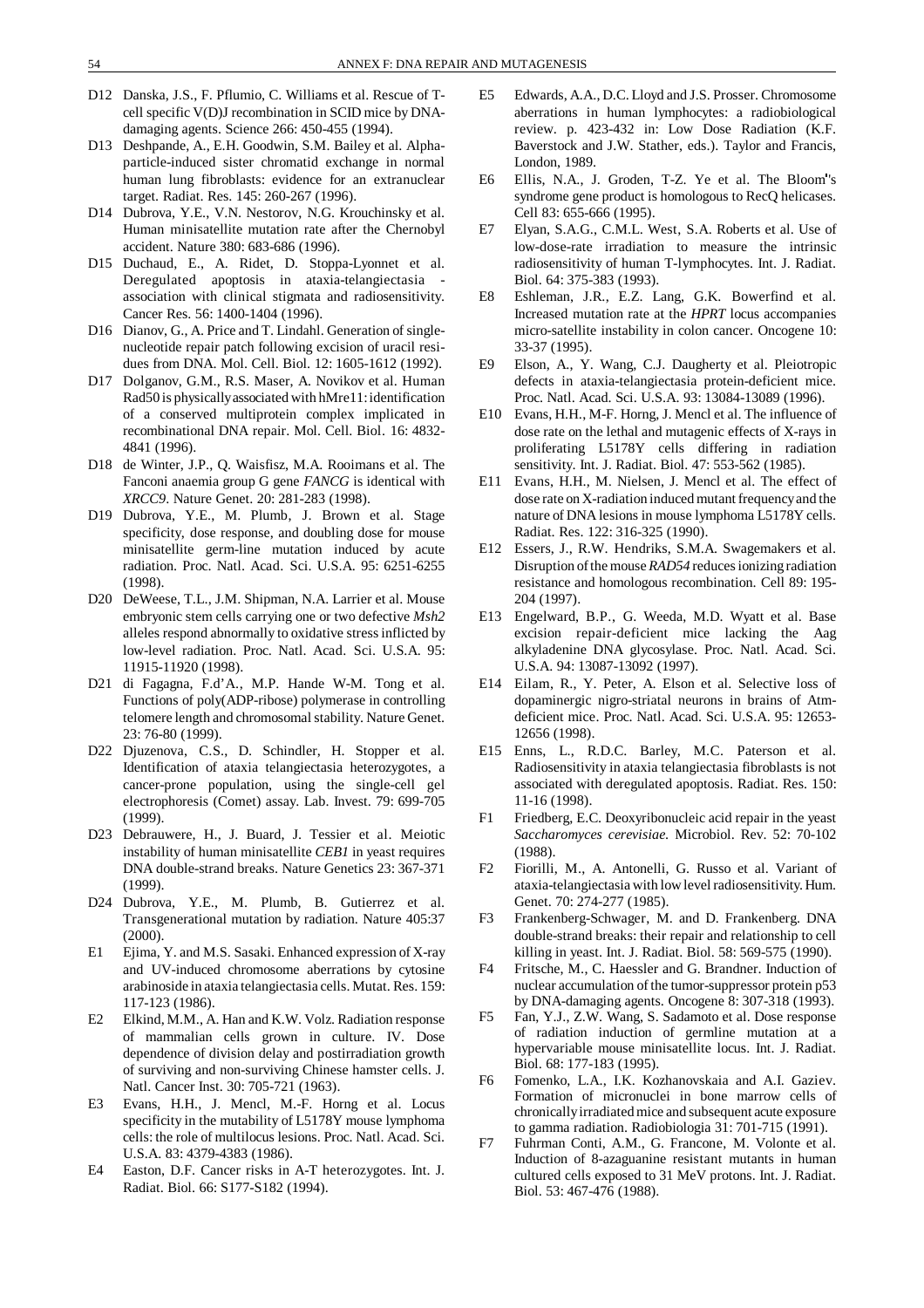- F8 Fujimori, A., A. Tachibana and K. Tatsumi. Allelic losses at the *aprt* locus of human lymphoblastoid cells. Mutat. Res. 269: 55-62 (1992).
- F9 Fanconi Anaemia/Breast Cancer Consortium. Positional cloning of the Fanconi anaemia group A gene. Nature Genet. 14: 324-328 (1996).
- F10 Foray, N., C.F. Arlett and E.P. Malaise. Dose-rate effect on induction and repair rate of radiation-induced DNA double-strand breaks in a normal and an ataxiatelangiectasia human fibroblast cell line. Biochimie 77: 900-905 (1995).
- F11 Furuno-Fukushi, I., K. Tatsumi, M. Takahagi et al. Quantitative and qualitative effect of  $\gamma$ -ray dose rate on<br>muta equation human lamph ablastaid as lie LB adjate mutagenesis in human lymphoblastoid cells. Int. J. Radiat. Biol. 70: 209-217 (1996).
- F12 Furuno-Fukushi, I. and H. Matsudaira. Mutation induction by different dose rates of  $\gamma$ -rays in radiation-sensitive<br>mutate of may a large via a la Dedict Bas 120, 270 mutants of mouse leukaemia cells. Radiat. Res. 120: 370- 374 (1989).
- F13 Furuno-Fukushi, I., A.M. Ueno and H. Matsudaira. Mutation induction by very low dose rate gamma-rays in cultured mouse leukemia cells L5178Y. Radiat. Res. 115: 273-280 (1988).
- F14 Fields, C., M.D. Adams, O. White et al. How many genes in the human genome? Nature Genet. 7: 345-346 (1994).
- F15 Friedberg, E.C., G.C. Walker and W. Siede. DNA Repair and Mutagenesis. ASM Press, Washington, 1995.
- F16 Foray, N., A. Priestley, G. Alsbeih et al. Hypersensitivity of ataxia telangiectasia fibroblasts to ionizing radiation is associated with a repair deficiency of DNA double-strand breaks. Int. J. Radiat. Biol. 72: 271-283 (1997).
- F17 Flaggs, G., A.W. Plug, K.M. Dunks et al. Atm-dependent interactions of a mammalian Chk1 homolog with meiotic chromosomes. Curr. Biol. 7: 977-986 (1997).
- F18 Foray, N., A. Priestley, G. Alsbeih et al. Hypersensitivity of ataxia telangiectasia fibroblasts to ionizing radiation is associated with a repair deficiency of DNA double-strand breaks. Int. J. Radiat. Biol. 72: 271-283 (1997).
- F19 Fritzell, J.A., L. Narayanan, S.M. Baker et al. Role of DNA mismatch repair in the cytotoxicity of ionizing radiation. Cancer Res. 57: 5143-5147 (1997).
- F20 Frank, K.M., J.M. Sekiguchi, K.J. Seidl et al. Late embryonic lethality and impaired V(D)J recombination in mice lacking DNA ligase IV. Nature 396: 173-177 (1998).
- F21 Fitzgerald, M.G., J.M. Bean, S.R. Hegde et al. Heterozygous ATM mutations do not contribute to early onset of breast cancer. Nature Genet. 15: 307-310 (1997).
- F22 Forrester, H.B., I.R. Radford et al. Selection and sequencing of interchromosomal rearrangements from gamma-irradiated normal human fibroblasts. Int. J. Radiat. Biol. 75: 543-551 (1999).
- F23 Forrester, H.B., R.F. Yeh et al. A dose response for radiation-induced intrachromosomal DNArearrangements detected by inverse polymerase chain reaction. Radiat. Res. 152: 232-238 (1999).
- F24 Friedl, A.A., M. Kiechle, B. Fellerhof et al. Radiationinduced chromosome aberrations in *Saccharomyces cerevisiae*: influence of DNA repair pathways. Genetics 148: 975-988 (1998).
- F25 Fukumura, R., R. Araki, A. Fujimori et al. Murine cell line SX9 bearing a mutation in the *dna-pkcs* gene exhibits aberrant V(D)J recombination not only in the coding joint but also the signal joint. J. Biol. Chem. 273: 13058-13064 (1998).
- F26 Filippovitch, I.V., N.I. Sorokina, N. Robillard et al. Radiation-induced apoptosis in human tumor cell lines:

adaptive response and split-dose effect. Int. J. Cancer 77: 76-81 (1998).

- G1 Game, J.C. DNA double-strand breaks and the *RAD50- RAD57* genes in *Saccharomyces.* Cancer Biol. 4: 73-83 (1993).
- G2 Gatti, R.A., I. Berkel, E. Boder et al. Localization of an ataxia-telangiectasia gene to chromosome 11q22-23. Nature 336: 577-580 (1988).
- G3 Ganesh, A., P. North and J. Thacker. Repair and misrepair of site-specific DNA double-strand breaks by human cell extracts. Mutat. Res. 299: 251-259 (1993).
- G4 Gentner, N.E. and D.P. Morrison. Determination of the proportion of persons in the population-at-large who exhibit abnormal sensitivity to ionizing radiation. p.253- 262 in: Low Dose Radiation (K.F. Baverstock and J.W. Stather, eds.). Taylor and Francis, London, 1989.
- G5 Giaccia, A., R. Weinstein, J. Hu et al. Cell-cycledependent repair of double-strand breaks in a  $\gamma$ -ray sensitive Chinese hamster cell. Somat. Cell Mol. Genet. 11: 485-491 (1985).
- G6 Goodhead, D.T. Saturable repair models of radiation action in mammalian cells. Radiat. Res. 104: S58-S67 (1985).
- G7 Gottlieb, T.M. and S.P. Jackson. The DNA-dependent protein kinase: requirement for DNA ends and association with ku antigen. Cell 72: 131-142 (1990).
- G8 Gentil, A., J.B. Cabralneto, R. Mariagesamson et al. Mutagenicity of a unique apurinic/apyrimidinic site in mammalian cells. J. Mol. Biol. 227: 981-984 (1992).
- G9 Gorgojo, L. and J.B. Little. Expression of lethal mutations in progeny of irradiated mammalian cells. Int. J. Radiat. Biol. 55: 619-630 (1989).
- G10 Grosovsky, A.J., J.G. de Boer, P.J. de Jong et al. Base substitutions, frameshifts and small deletions constitute ionising radiation-induced point mutations in mammalian cells. Proc. Natl. Acad. Sci. U.S.A. 85: 185-188 (1988).
- G11 Geara, F.B., L.J. Peters, K.K. Ang et al. Intrinsic radiosensitivity of normal human fibroblasts and lymphocytes after high- and low-dose-rate irradiation. Cancer Res. 52: 6348-6352 (1992).
- G12 Geara, F.B., L.J. Peters, K.K. Ang et al. Prospective comparison of *in vitro* normal cell radiosensitivity and normal tissue reactions in radiotherapy patients. Int. J. Radiat. Oncol. Biol. Phys. 27: 1173-1179 (1993).
- G13 Gentner, N.E. Increased definition of abnormal radiosensitivity using low dose rate testing. Adv. Radiat. Biol. 16: 293-302 (1992).
- G14 Gentner, N.E. Communication to the UNSCEAR Secretariat (1995).
- G15 Gerachi, J.P., P.D. Thrower, K.L. Jackson et al. The RBE of cyclotron fast neutrons for interphase death in rat thymocytes *in vitro*. Int. J. Radiat. Biol. 25: 403-405  $(1974)$ .
- G16 Gibbs, R.A., J. Camakaris, G.S. Hodgson et al. Molecular characterization of 125I decay and X-ray induced HPRT mutants in CHO cells. Int. J. Radiat. Biol. 51: 193-199 (1987).
- G17 Green, M.H.L., C.F. Arlett, J. Cole et al. Comparative human cellular radiosensitivity: III.  $\gamma$ -radiation survival of cultured skin fibroblasts and resting T-lymphocytes from the peripheral blood of the same individual. Int. J. Radiat. Biol. 59: 749-765 (1991).
- G18 Griffiths, S.D., S.J. Marsden, E.G. Wright et al. Lethality and mutagenesis of B lymphocyte progenitor cells following exposure to  $\alpha$ -particles and X-rays. Int. J. Radiat. Biol. 66: 197-205 (1994).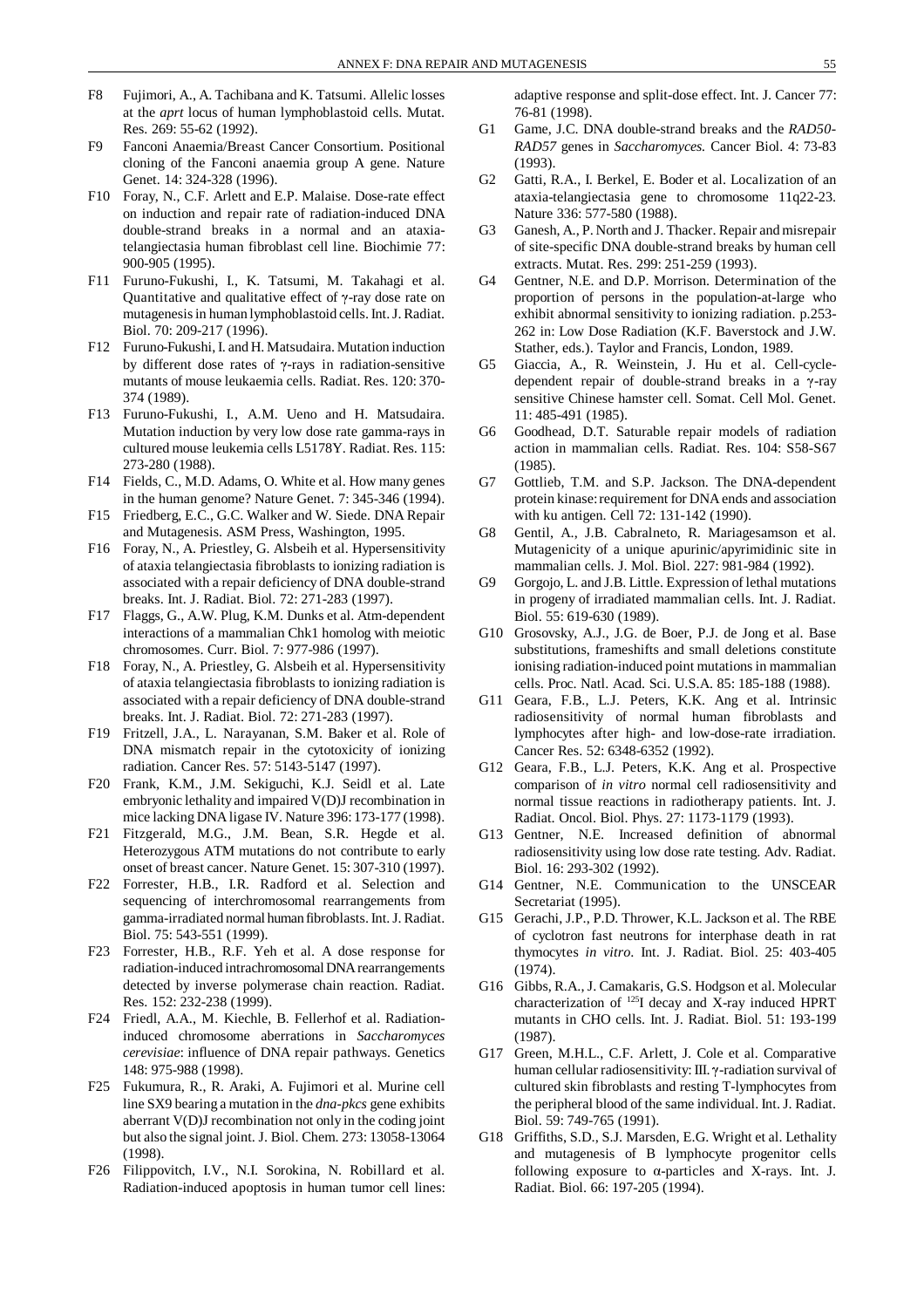- G19 Gilad, S., R. Khosravi, D. Shkedy et al. Predominance of null mutations in ataxia telangiectasia. Hum. Mol. Genet. 5: 433-439 (1996).
- G20 German, J. Bloom syndrome: a mendelian prototype of somatic mutational disease. Medicine 72:393-406 (1993).
- G21 Gschwend, M., O. Levran, L. Kruglyak et al. A locus for Fanconi anaemia on 16q determined by homozygosity mapping. Am. J. Hum. Genet. 59: 377-384 (1996).
- G22 Greenwell, P.W., S.L. Kronmal, S.E. Porter et al. *TEL1*, a gene involved in controlling telomere length in S. cerevisiae, is homologous to the human ataxia telangiectasia gene. Cell 82: 823-829 (1995).
- G23 Guidos, C.J., C.J. Williams, I. Grandal et al. V(D)J recombination activates a p53-dependent DNA damage checkpoint in *scid* lymphocyte precursors. Genes Dev. 10: 2038-2054 (1996).
- G24 Grant, S.G. and W.L. Bigbee. In vivo somatic mutation and segregation at the human glycophorin A (*GPA*) locus: phenotypic variation encompassing both gene-specific and chromosomal mechanisms. Mutat. Res. 288: 163-172 (1993).
- G25 Golstein, P. Controlling cell death. Science 275: 1081- 1082 (1997).
- G26 Griffiths, S.D., A.R. Clarke, L.E. Healy et al. Absence of p53 permits propagation of mutant cells following genotoxic damage. Oncogene 14: 523-531 (1997).
- G27 Goodhead, D.T. Track structure considerations in low dose and low dose rate effects of ionizing radiation. Adv. Radiat. Biol. 16: 7-44 (1992).
- G28 Goodhead, D.T. Initial events in the cellular effects of ionizing radiations: clustered damage in DNA. Int. J. Radiat. Biol. 65: 7-17 (1994).
- G29 Goodhead, D.T. and H. Nikjoo. Clustered damage in DNA: estimates from track-structure simulations. Radiat. Res. 148: 485-486 (1997).
- G30 Grawunder, U., M. Wilm, X. Wu et al. Activity of DNA ligase IV stimulated by complex formation with XRCC4 protein in mammalian cells. Nature 388: 492-495 (1997).
- G31 Gu, Y., S. Jin, Y. Gao et al. Ku70-deficient embryoinc stem cells have increased ionizing radiosensitivity, defective DNA end-binding activity, and inability to support V(D)J recombniation. Proc. Natl. Acad. Sci. U.S.A. 94: 8076-8081 (1997).
- G32 Goodhead, D.T., J. Thacker and R. Cox. Non-rejoining DNA breaks and cell inactivation. Nature 272: 379-380 (1978).
- G33 Gao, Y., Y. Sun, K.M. Frank et al. A critical role for DNA end-joining proteins in both lymphogenesis and neurogenesis. Cell 95: 891-902 (1998).
- G34 Gowen, L.C., A.V. Avrutskaya, A.M. Latour et al. BRCA1 required for transcription coupled repair of oxidiative DNA damage. Science 281: 1009-1012 (1998).
- G35 Gurley, K.E., K. Vo and C.J. Kemp. DNA double-strand breaks, p53, and apoptosis during lymphomagenesis in *scid/scid* mice. Cancer Res. 58: 3111-3115 (1998).
- G36 Goi, K., M. Takagi, S. Iwata et al. DNA damageassociated dysregulation of the cell cycle and apoptosis control in cells with germ-line p53 mutation. Cancer Res. 57: 1895-1902 (1997).
- G37 Gayther, S.A., W. Warren, S. Mazoyer et al. Germline mutations in the *BRCA1* gene in breast and ovarian cancer families provide evidence for a genotype-phenotype correlation. Nature Genet. 11: 428-433 (1995).
- G38 Gayther, S.A., J. Mangion, P. Russell et al. Variation of risks of breast and ovarian cancer associated with different mutations of the *BRCA2* gene. Nature Genet. 15: 103-105 (1997).
- G39 Goodhead, D.T., J. Thacker and R. Cox. Effects of radiations of different qualities on cells: molecular mechanisms of damage and repair. Int. J. Radiat. Biol. 63: 543-556 (1993).
- G40 Golub, T.R., D.K. Slonim, P. Tamayo et al. Molecular classification of cancer: class discovery and class prediction by gene expression monitoring. Science 286: 531-537 (1999).
- G41 Gibbs, P.E., W.G. McGregor, V.M. Maher et al. A human homolog of the Saccharomyces cerevisiae REV3 gene, which encodes the catalytic subunit of DNA polymerase zeta. Proc. Natl. Acad. Sci. U.S.A. 95: 6876-6880 (1998).
- H1 Hanawalt, P.C. Heterogeneity of DNA repair at the gene level. Mutat. Res. 247: 203-211 (1991).
- H2 Hozak, P., A.B. Hassan, D.A. Jackson et al. Visualization of replication factories attached to a nucleoskeleton. Cell 73: 361-373 (1993).
- H3 Hoeijmakers, J. Nucleotide excision repair II from yeast to mammals. Trends Genet. 9: 211-217 (1993).
- H4 Hutchinson, F. Chemical changes induced in DNA by ionising radiation. Prog. Nucleic Acid Res. Mol. Biol. 32: 115-154 (1985).
- H5 Harris, G., W.A. Cramp, J.C. Edwards et al. Radiosensitivityof peripheral blood lymphocytes in autoimmune disease. Int. J. Radiat. Biol. 47: 689-699 (1985).
- H6 Hannan, M.A., M. Kunhi, M. Einspenner et al. Postirradiation DNA synthesis inhibition and  $G<sub>2</sub>$  phase delay in radiosensitive body cells from non-Hodgkin s lymphoma s lymphoma<br>Mutat. Res. patients: an indication of cell cycle defects. Mutat. Res. 311: 265-276 (1994).
- H7 Henner, W.D. and M.E. Blaska. Hypersensitivity of cultured ataxia telangiectasia cells to etoposide. J. Natl. Cancer Inst. 76: 1107-1011 (1986).
- H8 Hendrickson, E.A., D.G. Schatz and D.T. Weaver. The *scid* gene encodes a transacting factor that mediates the rejoining event of Ig gene rearrangement. Genes Dev. 2: 817-829 (1988).
- H9 Hecht, F. and B.K. Hecht. Cancer in ataxia-telangiectasia patients. Cytogenet. Cell Genet. 46: 9-19 (1990).
- H10 Hendrickson, E.A., X-Q. Qin, E.A. Bump et al. A link between double-strand break related repair and V(D)J recombination: the scid mutation. Proc. Natl. Acad. Sci. U.S.A. 88: 4061-4065 (1991).
- H11 Hickson, I.D. and A.L. Harris. Mammalian DNA repair use of mutants hypersensitive to cytotoxic agents. Trends Genet. 4: 101-106 (1988).
- H12 Hsieh, C.L., C.F. Arlett and M.R. Lieber. V(D)J recombination in ataxia telangiectasia, Bloom's syndrome and a DNA ligase I-associated immunodeficiency disorder. J. Biol. Chem. 268: 20105-20109 (1993).
- H13 Hain, J., R. Janussi and W. Burkart. Lack of adaptive response to low doses of ionising radiation in human lymphocytes from 5 different donors. Mutat. Res. 283: 137-144 (1992).
- H14 Hain, J., N.E.A. Crompton, W. Burkart et al. Caffeine release of radiation induced S and  $G_2$  phase arrest in V79 hamster cells: increase of histone messenger RNA levels and p34<sup>cdc2</sup> activation. Cancer Res. 53: 1507-1510 (1994).
- H15 Hampton, G.M., A. Mannermaa, R. Winqvist et al. Loss of heterozygosity in sporadic human breast carcinoma: a common region between 11q22 and 11q23. Cancer Res. 54: 4586-4589 (1994).
- H16 Harris, A.W. and J.W. Lowenthal. Cells of some cultured lymphoma lines are killed rapidly by X-rays and bleomycin. Int. J. Radiat. Biol. 42: 111-116 (1982).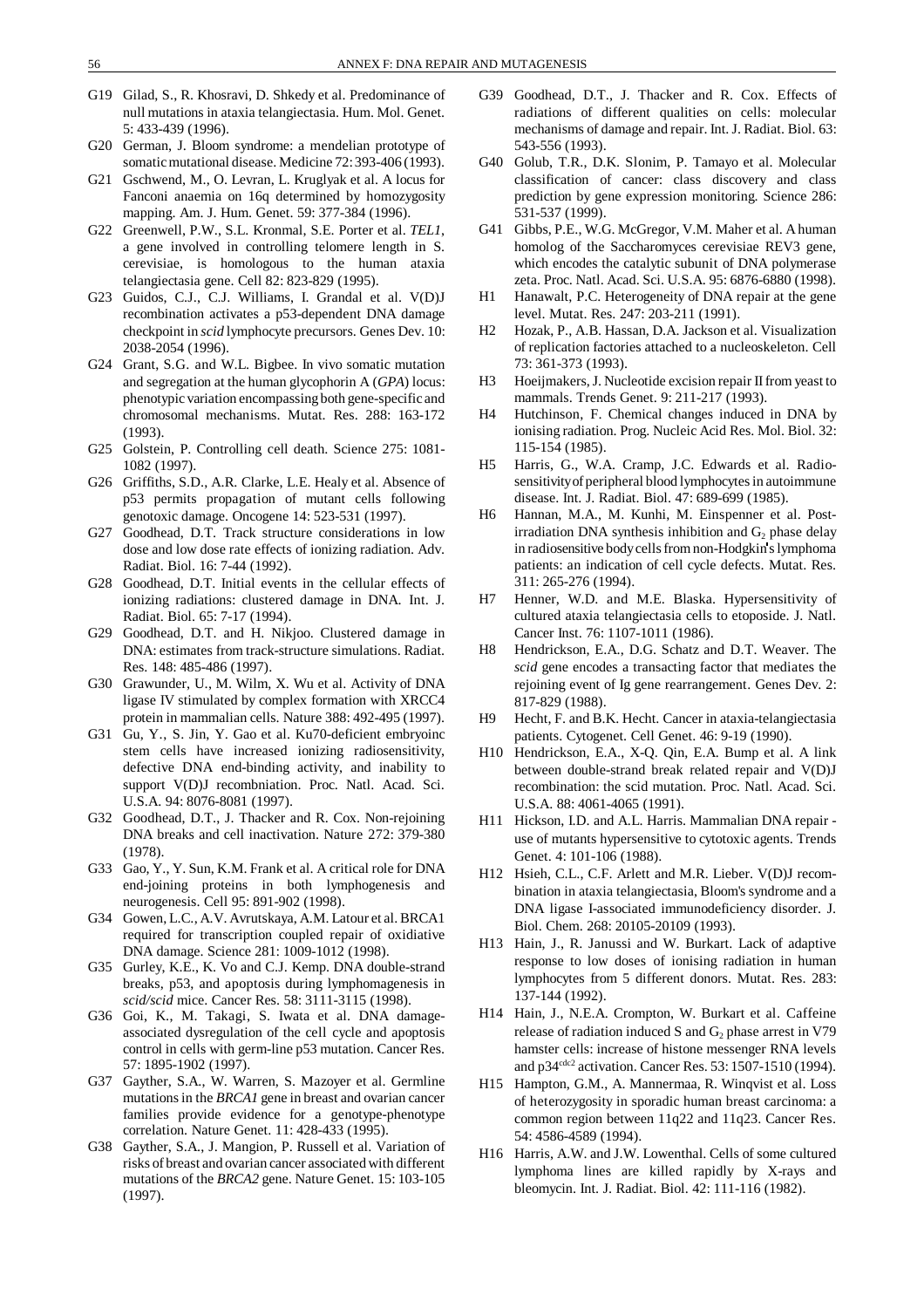- H17 Hartley, K.O., D. Gell, G.C.M. Smith et al. DNAdependent protein kinase catalytic subunit: a relative of phosphatidylinositol 3-kinase and the ataxia telangiectasia gene product. Cell 82: 849-856 (1995).
- H18 Harvey, A.N. and J.R.K. Savage. A case of caffeinemedited cancellation of mitotic delay without enhanced breakage in V79 cells. Mutat. Res. 304: 203-209 (1994).
- H19 Hedges, M.J. and S. Hornsey. The effect of X-rays and neutrons on lymphocyte death and transformation. Int. J. Radiat. Biol. 33: 291-300 (1978).
- H20 Hei, T.K., E.J. Hall and C.A. Waldren. Mutation induction and relative biological effectiveness of neutrons in mammalian cells. Radiat. Res. 115: 281-291 (1988).
- H21 Helzlsouer, K.J., E.L. Harris, R. Parshad et al. Familial clustering of breast cancer: possible interaction between DNA repair proficiency and radiation exposure in the development of breast cancer. Int. J. Cancer 64: 14-17 (1995).
- H22 Hemminki, A., P. Peltomaki and J.P. Mecklin. Loss of the wild type MLH1 gene is a feature of hereditary nonpolyposis colorectal cancer. Nature Genet. 8: 405-410 (1994).
- H23 Hess, P., G. Aquilina, E. Dogliotti et al. Spontaneous mutations at aprt locus in a mammalian cell line defective in mismatch recognition. Somat. Cell Mol. Genet. 20: 409-421 (1994).
- H24 Higurashi, M. and P.E. Conen. In vitro chromosomal radiosensitivity in chromosomal breakage syndromes. radiosensitivity in 'chromosomal breakage syndromes.<br>Cancer 32: 380-383 (1973).<br>H25 Hollstein, M., K. Rice, M.S. Greenblatt et al. Database of Cancer 32: 380-383 (1973).
- p53 gene somatic mutations in human tumors and cell lines. Nucleic Acids Res. 22: 3551-3555 (1994).
- H26 Huo, Y.K., Z. Wang, J-H. Hong et al. Radiosensitivity of ataxia-telangiectasia, X-linked agammaglobulinemia, and related syndromes using a modified colony survival assay. Cancer Res. 54: 2544-2547 (1994).
- H27 Hays, S.L., A.A. Firmenich and P. Berg. Complex formation in yeast double-strand break repair: participation of Rad51, Rad52, Rad55 and Rad57 proteins. Proc. Natl. Acad. Sci. U.S.A. 92: 6925-6929 (1995).
- H28 Hendry, J.H. and T-N. Jiang. Differential radiosensitizing effect of the *scid* mutation among tissues, studied using high and low dose rates; implications for prognostic indicators in radiotherapy. Radiother. Oncol. 33: 209-216  $(1994)$
- H29 Huang, L-C., K.C. Clarkin and G.M. Wahl. Sensitivity and selectivity of the DNA damage sensor responsible for activaing p53-dependent  $G_1$  arrest. Proc. Natl. Acad. Sci. U.S.A. 93: 4827-4832 (1996).
- H30 Holmberg, K., S. Falt, A. Johansson et al. Clonal chromosome aberrations and genomic instability in Xirradiated human T-lymphocyte cultures. Mutat. Res. 286: 321-330 (1993).
- H31 Holmberg, K., A.E. Meijer, G. Auer et al. Delayed chromosomal instability in human T-lymphocyte clones exposed to ionizing radiation. Int. J. Radiat. Biol. 68: 245- 255 (1995).
- H32 Hakoda, M., M. Akiyama, S. Kyoizumi et al. Measurement of in vivo HGPRT-deficient mutant cell frequency using a modified method for cloning human peripheral blood T-lymphocytes. Mutat. Res. 197:161-169 (1988).
- H33 Hirai, Y., Y. Kusunoki, S. Kyoizumi et al. Mutant frequency at the *HPRT* locus in peripheral blood Tlymphocytes of atomic bomb survivors. Mutat. Res. 329: 183-196 (1995).
- H34 Hannun, Y.A. Functions of ceramide in coordinating cellular responses to stress. Science 274: 1855-1859 (1996).
- H35 Haimovitz-Friedman, A., C. Kan, D. Ehleiter et al. Ionizing radiation acts on cellular membranes to generate ceramide and initiate apoptosis. J. Exp. Med. 180: 525- 535 (1994).
- H36 Hopcia, K.L., Y.L. McCarey, F.C. Sylvester et al. Radiation-induced apoptosis in HL60 cells: oxygen effect, relationship between apoptosis and loss of clonogenicity and dependence of time of apoptosis on radiation dose. Radiat. Res. 145: 315-323 (1996).
- H37 Han, Z., D. Chatterjee, D.M. He et al. Evidence for a  $G_2$ checkpoint in p53-independent apoptosis induction by Xirradiation. Mol. Cell. Biol. 15: 5849-5857 (1995).
- H38 Hendry, J.H., C.S. Potten, C. Chadwick et al. Cell death (apoptosis) in the mouse small intestine after low doses: effects of dose-rate, 14.7 MeV neutrons and 600 MeV (maximum energy) neutrons. Int. J. Radiat. Biol. 42: 611- 620 (1982).
- H39 Hendry, J.H., C.S. Potten and A. Merritt. Apoptosis induced by high- and low-LET radiations. Radiat. Environ. Biophys. 34: 59-62 (1995).
- H40 Hakem, R., J.L. de la Pomba, C. Sirard et al. The tumour suppressor gene *Brca1* is required for embryonic cellular proliferation in the mouse. Cell 85: 1009-1023 (1996).
- H41 Hodgkins, P., P. O'Neill, D. Stevens et al. The severity of alpha-particle induced DNA damage is revealed by exposure to cell-free extracts. Radiat. Res. 146: 660-667 (1996).
- H42 Hei, T.K., L-J. Wu, S-X. Liu et al. Mutagenic effects of a single and an exact number of  $\alpha$  particles in mammalian cells. Proc. Natl. Acad. Sci. U.S.A. 94: 3765-3770 (1997).
- H43 Hayata, I., M. Seki, K. Yoshida et al. Chromosomal aberrations observed in 52 mouse myeloid leukaemias. Cancer Res. 43: 367-373 (1983).
- H44 Harris, R.S., G. Feng, C. Thulin et al. Mismatch repair protein MutL becomes limiting during stationary-phase mutation. Genes Dev. 11: 2426-2437 (1997).
- H45 Hayata, I., T. Ichikawa and Y. Ichikawa. Specificity in chromosomal abnormalities in mouse bone marrows induced by the difference of the condition of irradiation. Proc. Jpn. Acad. 63: 289-292 (1987).
- H46 Haber, J.E. The many faces of Mre11. Cell 95: 583-586 (1998).
- H47 Hall, E.J., P.B. Schiff, G.E. Hanks et al. A preliminary report: frequency of A-T heterozygotes among prostate cancer patients with severe late responses to radiation therapy. Cancer J. Sci. Am. 4: 385-389 (1998).
- H48 Herzog, K-H., M.J. Chong, M. Kapsetaki et al. Requirement for Atm in ionizing radiation-induced cell death in the developing central nervous system. Science 280: 1089-1091 (1998).
- H49 Harrison, L., Z. Hatahet, A.A. Purmal et al. Multiply damaged sites in DNA: interactions with Escherichia coli endonucleases III and VIII. Nucleic Acids Res. 26: 932- 941 (1998).
- H50 Heyer, J., K. Yang, M. Lipkin et al. Mouse models for colorectal cancer. Oncogene 18: 5325-5333 (1999).
- H51 Harada, Y-N., N. Shiomi, M. Koike et al. Postnatal growth failure, short life span, and early onset of cellular senescence and subsequent immortalization in mice lacking the xeroderma pigmentosum Group G gene. Mol. Cell. Biol. 19: 2366-2372 (1999).
- I1 Ikushima, T. Radio-adaptive response: characterization of a cytogenetic repair induced by low-level ionising radiation in cultured Chinese hamster cells. Mutat. Res. 227: 241-246 (1989).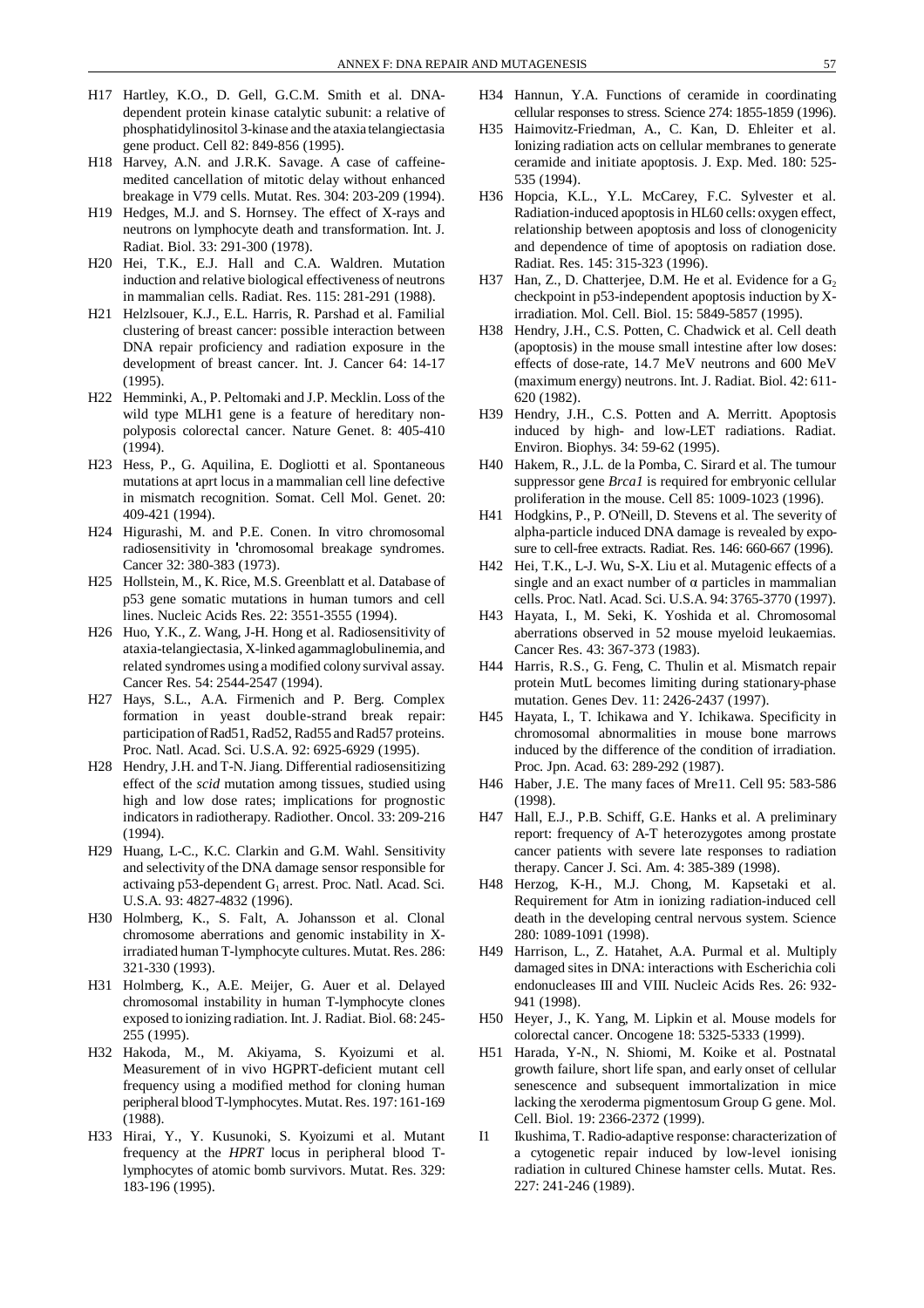- I2 Iliakis, G. The mutagenicity of  $\alpha$ -particles in Ehrlich ascites tumor cells. Radiat. Res. 99: 52-58 (1984).
- I3 Iliakis, G. and M. Nuesse. Evidence that repair and expression of poentially lethal damage cause the variations in cell survival after X irradiation observed through the cell cycle in Ehrlich ascites tumour cells. Radiat. Res. 95: 87-107 (1983).
- I4 Ikushima, T., H. Aritomi and J. Morisita. Radioadaptive response: efficient repair of radiation-induced DNA damage in adapted cells. Mutat. Res. 358: 193-198 (1996).
- J1 Jaspers, N.G.J., R.D. Taalman and C. Baan. Patients with an inherited syndrome characterized by immunodeficiency, microcephaly and chromosomal instability: genetic relationship to ataxia-telangiectasia. Am. J. Hum. Genet. 42: 66-73 (1988).
- J2 Jaspers, N.G.J., R.A. Gatti, C. Baan et al. Genetic complementation analysis of ataxia telangiectasia and Nijmegen breakage syndrome: a survey of 50 patients. Cytogenet. Cell Genet. 49: 259-263 (1988).
- J3 Jeggo, P.A., J. Tesmer and D.J. Chen. Genetic analysis of ionising radiation sensitive mutants of cultured mammalian cell lines. Mutat. Res. 254: 125-133 (1990).
- J4 Jenner, T.J., C.M. Delara, P. O'Neill et al. Induction and Jenner, T.J., C.M. Delara, P. O'Neill et al. Induction and<br>rejoining of DNA double-strand breaks in V79-4<br>mammalian cells following gamma-irradiation and alpharejoining of DNA double-strand breaks in V79-4 irradiation. Int. J. Radiat. Biol. 64: 265-273 (1993).
- J5 Jones, N.J., R. Cox and J. Thacker. Isolation and crosssensitivity of X-ray sensitive mutants of V79-4 hamster cells. Mutat. Res. 183: 279-286 (1987).
- J6 Jostes, R.F., K.M. Bushnell and W.C. Dewey. X-ray induction of 8-azaguanine-resistant mutants in synchronous Chinese hamster ovary cells. Radiat. Res. 83: 146-161 (1980).
- J7 Joshi, G.P., W.J. Nelson, S.H. Revell et al. Discrimination of slow growth from non-survival among small colonies of diploid Syrian hamster cells after chromosome damage induced by a range of X-ray doses. Int. J. Radiat. Biol. 42: 283-296 (1982).
- J8 Jackson, S.P. Ataxia-telangiectasia at the crossroads. Curr. Biol. 5: 1210-1212 (1995).
- J9 Jayaraman, L. and C. Prives. Activation of p53 sequencespecific DNA binding by short single strands of DNA requires the p53 C-terminus. Cell 81: 1021-1029 (1995).
- J10 Jeffreys, A.J., K. Tamaki, A. MacLeod et al. Complex gene conversion events in germline mutation at human minisatellites. Nature Genet. 6: 136-145 (1994).
- J11 Jin, Y., T-A. Yie and A.M. Carothers. Non-random deletions at the dihydrofolate reductase locus of Chinese hamster ovary cells induced by  $\alpha$ -particles simulating radon. Carcinogenesis 16: 1981-1991 (1995).
- J12 Jones, L.A., D. Scott, R. Cowan et al. Abnormal radiosensitivityof lymphocytes from breast cancer patients with excessive normal tissue damage after radiotherapy: chromosome aberrations after low-dose-rate irradiation. Int. J. Radiat. Biol. 67: 519-528 (1995).
- J13 Joshi, G.P., W.J. Nelson, S.H. Revell et al. X-ray induced chromosome damage in live mammalian cells, and improved measurements of its effects on their colonyforming ability. Int. J. Radiat. Biol. 41: 161-181 (1982).
- J14 Johnson, R.D. and L.S. Symington. Functional differences and interactions among the putative RacA homologs Rad51, Rad55 and Rad57. Mol. Cell. Biol. 15: 4843-4850 (1995).
- J15 Joenje, H., C. Mathew and E. Gluckman. Fanconis<br>J. anaemia research: current status and prospects. Eur. J. Cancer 31A: 268-272 (1995).
- J16 Joenje, H., J.R. Lo Ten Foe, A. Oostra et al. Classification of Fanconi anaemia patients bycomplementation analysis: evidence for a fifth genetic subgroup. Blood 86: 2156- 2160 (1995).
- J17 Joenje, H., F. Arwert, A.W. Eriksson et al. Oxygendependence of chromosomal aberrations in Fanconis anaemia. Nature 290: 142-143 (1981).
- J18 Jensen, R.H., R.G. Langlois, W.L. Bigbee et al. Elevated frequencyof glycophorin Amutations in erythrocytes from Chernobyl accident victims. Radiat. Res. 141: 129-135 (1995).
- J19 Joenje, H., A.B. Oostra, M. Wijker et al. Evidence for at least eight Fanconi anemia genes. Am. J. Hum. Genet. 61: 940-944 (1997).
- J20 Jhappan, C., H.C. Morse, R.D. Fleischmann et al. DNA-PKcs: a T-cell tumour suppressor encoded at the mouse *scid* locus. Nature Genet. 17: 483-486 (1997).
- J21 Jongmans, W., M. Vuillaume, K. Chrzanowska et al. Nijmegen Breakage Syndrome cells fail to induce the p53 mediated DNA damage response following exposure to ionizing radiation. Mol. Cell. Biol. 17: 5016-5022 (1997).
- J22 Jongmans, W., M. Artuso, M. Vuillaume et al. The role of ataxia telangiectasia and the DNA-dependent protein kinase in the p53-mediated cellular response to ionising radiation. Oncogene 13: 1133-1138 (1996).
- J23 Johnson, R.E., M.T. Washington, S. Prakash et al. Bridging the gap: a family of novel DNA polymerases that replicate faulty DNA. Proc. Natl. Acad. Sci. U.S.A. 96: 12224-12226 (1999).
- J24 Johnson, R.E., C.M. Kondratick, S. Prakash et al. HRAD30 mutations in the variant form of xeroderma pigmentosum. Science 285: 263-265 (1999).
- K1 Kyoizumi, S., M. Akiyama, J.B. Cologne et al. Somatic cell mutations at the glycophorin A locus in erythrocytes of atomic bomb survivors: implications for radiation carcinogenesis. Radiat. Res. 146: 43-52 (1996).
- K2 Kastan, M.B., O. Onyekwere, D. Sidransky et al. Participation of p53 protein in the cellular response to DNA damage. Cancer Res. 51: 6304-6311 (1991).
- K3 Kastan, M.B., Q.M. Zhan, W.S. Eldeiry et al. A mammalian cell cycle checkpoint pathway utilizing p53 and GADD45 is defective in ataxia-telangiectasia. Cell 71: 587-597 (1992).
- K4 Kaufmann, W.K. and S.J. Wilson.  $G_1$  arrest and cell-cycledependent clastogenesis in UV-irradiated human fibroblasts. Mutat. Res. 314: 67-76 (1994).
- K5 Kroemer, G. The proto-oncogene Bcl-2 and its role in regulating apoptosis. Nature Med. 3: 614-620 (1997).
- K6 Khanna, K.K. and M.F. Lavin. Ionizing radiation and UV induction of p53 protein by different pathways in ataxiatelangiectasia cells. Oncogene 8: 3307-3312 (1993).
- K7 Kamiya, H., M. Suzuki, Y. Komatsu et al. An abasic site analogue activates a c-Ha-ras gene by a point mutation at modified and adjacent positions. Nucleic Acids Res. 20: 4409-4415 (1992).
- K8 Kadhim, M.A., D.A. Macdonald, D.T. Goodhead et al. Transmission of chromosomal instability after plutonium  $\alpha$ -particle irradiation. Nature 355: 738-740 (1992).
- K9 Kadhim, M.A., S.A. Lorimore, M.D. Hepburn et al. Alpha-particle induced chromosomal instability in human bone marrow cells. Lancet 344: 987-988 (1994).
- K10 Kennedy, A.R., M. Fox, G. Murphy et al. Relationship between X-ray exposure and malignant transformation in C3H10T½ cells. Proc. Natl. Acad. Sci. U.S.A. 77: 7262- 7266 (1980).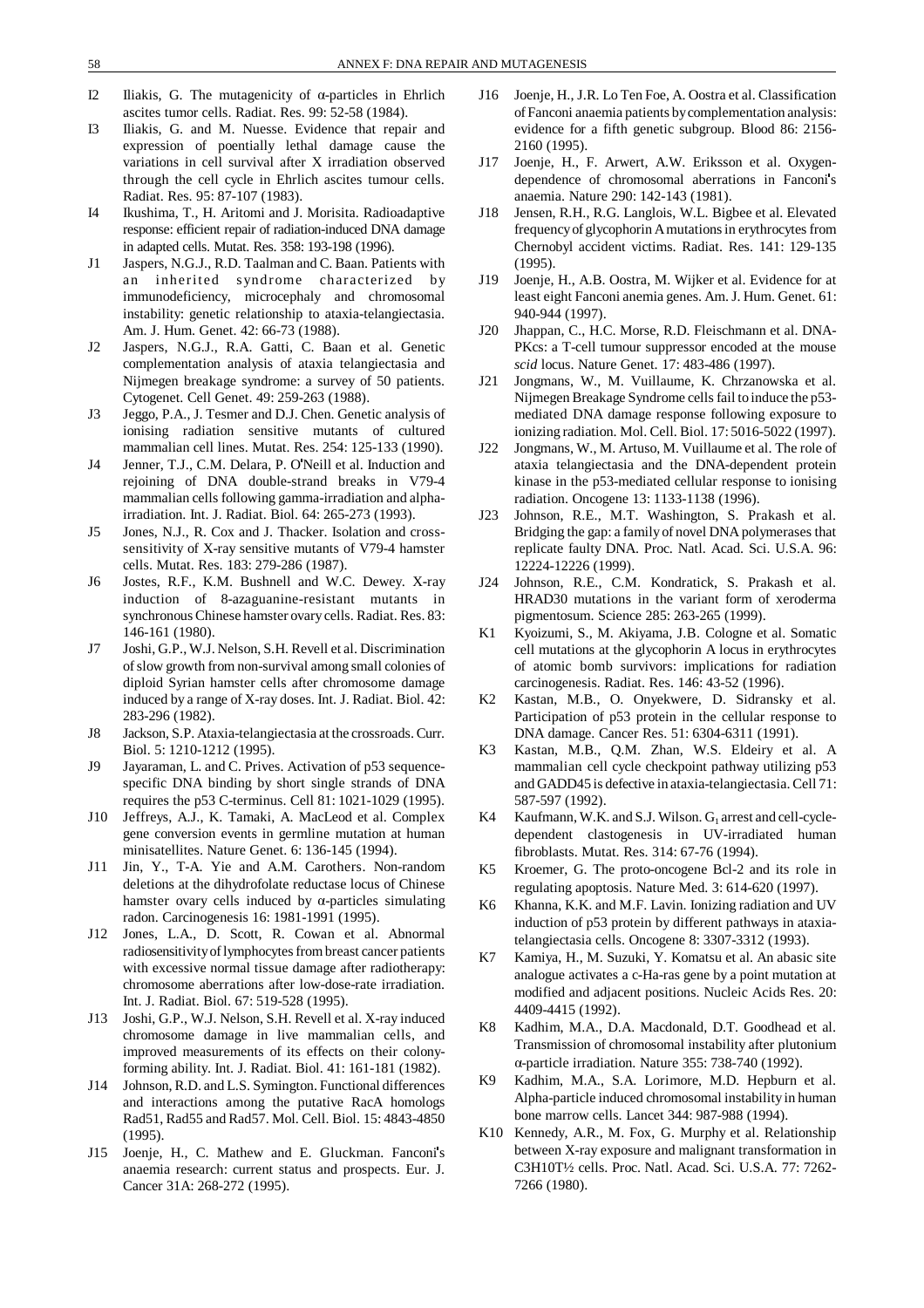- K11 Kennedy, A.R. and J.B. Little. Evidence that a second event in X-ray induced oncogenic transformation *in vitro* occurs during cellular proliferation. Radiat. Res. 99: 228- 248 (1984).
- K12 Kat, A., W.G. Thilly, W.H. Fang et al. An alkylationtolerant, mutator cell line is deficient in strand-specific mismatch repair. Proc. Natl. Acad. Sci. U.S.A. 90: 6424- 6428 (1993).
- K13 Kelsey, K.T., A. Memisoglu, D. Frenkel et al. Human lymphocytes exposed to low doses of X-rays are less susceptible to radiation-induced mutagenesis. Mutat. Res. 263: 197-201 (1991).
- K14 Kerr, J.F.R., A.H. Wyllie and A.R. Currie. Apoptosis: a basic biological phenomenon with wide-ranging implication in tissue kinetics. Br. J. Cancer 26: 239-257 (1972).
- K15 Keyse, S.M. The induction of gene expression in mammalian cells by radiation. Cancer Biol. 4: 119-128 (1993).
- K16 Khandogina, E.K., G.R. Mutovin, S.V. Zvereva et al. Adaptive response in irradiated human lymphocytes: radiobiological and genetical aspects. Mutat. Res. 251: 181-186 (1991).
- K17 Kidson, C., P. Chen and P. Imray. Ataxia-telangiectasia heterozygotes: dominant expression of ionising radiationsensitive mutants. p. 141-153 in: Ataxia-telangiectasia - A Cellular and Molecular Link between Cancer, Neuropathology and Immune Deficiency (B.A. Bridges and D.G. Harnden, eds.). Wiley, Chichester, 1982.
- K18 Kimura, H., H. Higuchi, H. Iyehara-Ogawa et al. Sequence analysis of X-ray-induced mutations occurring in a cDNA of the human *hprt* gene integrated into mammalian chromosomal DNA. Radiat. Res. 134: 202- 208 (1993).
- K19 Korsmeyer, S.J. Regulators of cell death. Trends Genet. 11: 101-105 (1995).
- K20 Kronenberg, A. and J.B. Little. Molecular characterization of thymidine kinase mutants of human cells induced by densely ionising radiation. Mutat. Res. 211: 215-224 (1989).
- K21 Kronenberg, A., S. Gauny, K. Criddle et al. Heavy ion mutagenesis: linear energy transfer effects and genetic linkage. Radiat. Environ. Biophys. 34: 73-78 (1995).
- K22 Kuller, L.H. and B. Modan. Risk of breast cancer in ataxia-telangiectasia. Lancet 326: 1357 (1992).
- K23 Kushiro, J., N. Nakamura, S. Kyoizumi et al. Absence of correlations between radiosensitivities of human lymphocytes and skin fibroblasts from the same individuals. Radiat. Res. 122: 326-332 (1990).
- K24 Kubota, Y., R.A. Nash, A. Klungland et al. Reconstitution of DNA base-excision repair with purified human proteins: interaction between DNA polymerase  $\beta$  and the XRCC1 protein. EMBO J. 15: 6662-6670 (1996).
- K25 Komatsu, K., N. Kubota, M. Gallo et al. The *scid* factor on human chromosome 8 restores V(D)J recombination in addition to double-strand break repair. Cancer Res. 55: 1774-1779 (1995).
- K26 Kodaira, M., C. Satoh, K. Hiyamam et al. Lack of effects of atomic bomb radiation on genetic instability of tandemrepetitive elements in human germ cells. Am. J. Hum. Genet. 57: 1275-1283 (1995).
- K27 Keegan, K.S., D.A. Holzman, A.W. Plug et al. The ATR and ATM protein kinases associate with different sites along meiotically pairing chromosomes. Genes Dev. 10: 2423-2437 (1996).
- K28 Kanaar, R., C. Troelstra, S.M.A. Swagemakers et al. Human and mouse homologs of the *Saccharomyces cerevisiae RAD54* DNA repair gene: evidence for functional conservation. Curr. Biol. 6: 828-838 (1996).
- K29 Kubota, Y., R.A. Nash, A. Klungland et al. Reconstitution of DNA base excision repair with purified human proteins: interaction between DNA polymerase  $\beta$  and the XRCC1 protein. EMBO J. 15: 6662-6670 (1996).
- K30 Kuhn, E.M. Effects of X-irradiation in  $G_1$  and  $G_2$  on Bloom's syndrome and normal chromosomes. Hum. Genet. 54: 335-341 (1980).
- K31 Kataoka, M., M. Kawamura, K. Hamamoto et al. Radiation-induced oesophageal stricture in a case of Bloom's syndrome. Clin. Oncol. 1: 47-48 (1989).
- K32 Kadhim, M.A., C.A. Walker, M.A. Plumb et al. No association between  $p53$  status and  $\alpha$ -particle-induced chromosomal instability in human lymphoblastoid cells. Int. J. Radiat. Biol. 69: 167-174 (1996).
- K33 Kyoizumi, S., N. Nakamura, M. Hakoda et al. Detection of somatic mutations at the glycophorin A locus in erythrocytes of atomic bomb survivors using a single beam flow sorter. Cancer Res. 49: 581-588 (1989).
- K34 Kellerer, A.M., E.J. Hall, H.H. Rossi et al. RBE as a function of neutron energy. II. Statistical analysis. Radiat. Res. 65: 172-186 (1976).
- K35 Kruyt, F.A.E., L.M. Dijkmans, T.K. van den Berg et al. Fanconi anemai genes act to suppress a cross-linkerinducible p53-independent apoptosis pathway in lymphoblastoid cell lines. Blood 87: 938-948 (1996).
- K36 Koenig, F. and J. Kiefer. Lack of dose-rate effect for mutation induction by gamma-rays in human TK6 cells. Int. J. Radiat. Biol. 54: 891-897 (1988).
- K37 Kronenberg, A. and J.B. Little. Mutagenic properties of low doses of X-rays, fast neutrons and selected heavy ions in human cells. p. 554-559 in: Low Dose Radiation (K.F. Baverstock and J.W. Stather, eds.). Taylor and Francis, London, 1989.
- K38 Kolodner, R.D. Mismatch repair: mechanisms and relationship to cancer susceptibility. Trends Biochem. Sci. 20: 397-401 (1995).
- K39 Karow, J.K., R.K. Chakraverty and I.D. Hickson. The Bloom's syndrome gene product is a 3'-5' DNA helicase. J.<br>Biol. Chem. 272: 30611-30614 (1997).<br>Kupfer, G.M., D. Naf, A. Suliman et al. The Fanconi Biol. Chem. 272: 30611-30614 (1997).
- K40 Kupfer, G.M., D. Naf, A. Suliman et al. The Fanconi anaemia proteins, FAA and FAC, interact to form a nuclear complex. Nature Genet. 17: 487-490 (1997).
- K41 Kooistra, R., K. Vreeken, J.B.M. Zonneveld et al. The *Drosophila melanogaster RAD54* homolog, *DmRAD54*, is involved in the repair of radiation damage and recombination. Mol. Cell. Biol. 17: 6097-6104 (1997).
- K42 Klungland, A. and T. Lindahl. Second pathway for completion of human DNA base excision repair: reconstitution with purified proteins and requirement for DNase IV (FEN1). EMBO J. 16: 3341-3348 (1997).
- K43 Khanna, K.K., K.E. Keating, S. Kozlov et al. ATM associates with and phosphorates p53: mapping the region of interaction. Nature Genet. 20: 398-400 (1998).
- K44 Komarova, E.A., L. Diatchenko, O.W. Rokhlin et al. Stress-induced secretion of growth inhibitors: a novel tumour suppressor function of p53. Oncogene 17: 1089- 1096 (1998).
- K45 Kobayashi, S., M. Nishimura, Y. Shimada et al. Increased sensitivityof*scid* heterozygous mice to ionizing radiation. Int. J. Radiat. Biol. 72: 537-545 (1997).
- K46 Klungland, A., M. Hoss, D. Gunz et al. Base excision repair of oxidative damage activated byXPG protein. Mol. Cell. 3: 33-42 (1999).
- K47 Kuhne, M., K. Rothkamm and M. Lobrich. No dose dependence of DNA double-strand break misrejoining following alpha-particle irradiation. Int. J. Radiat. Biol. (2000, in press).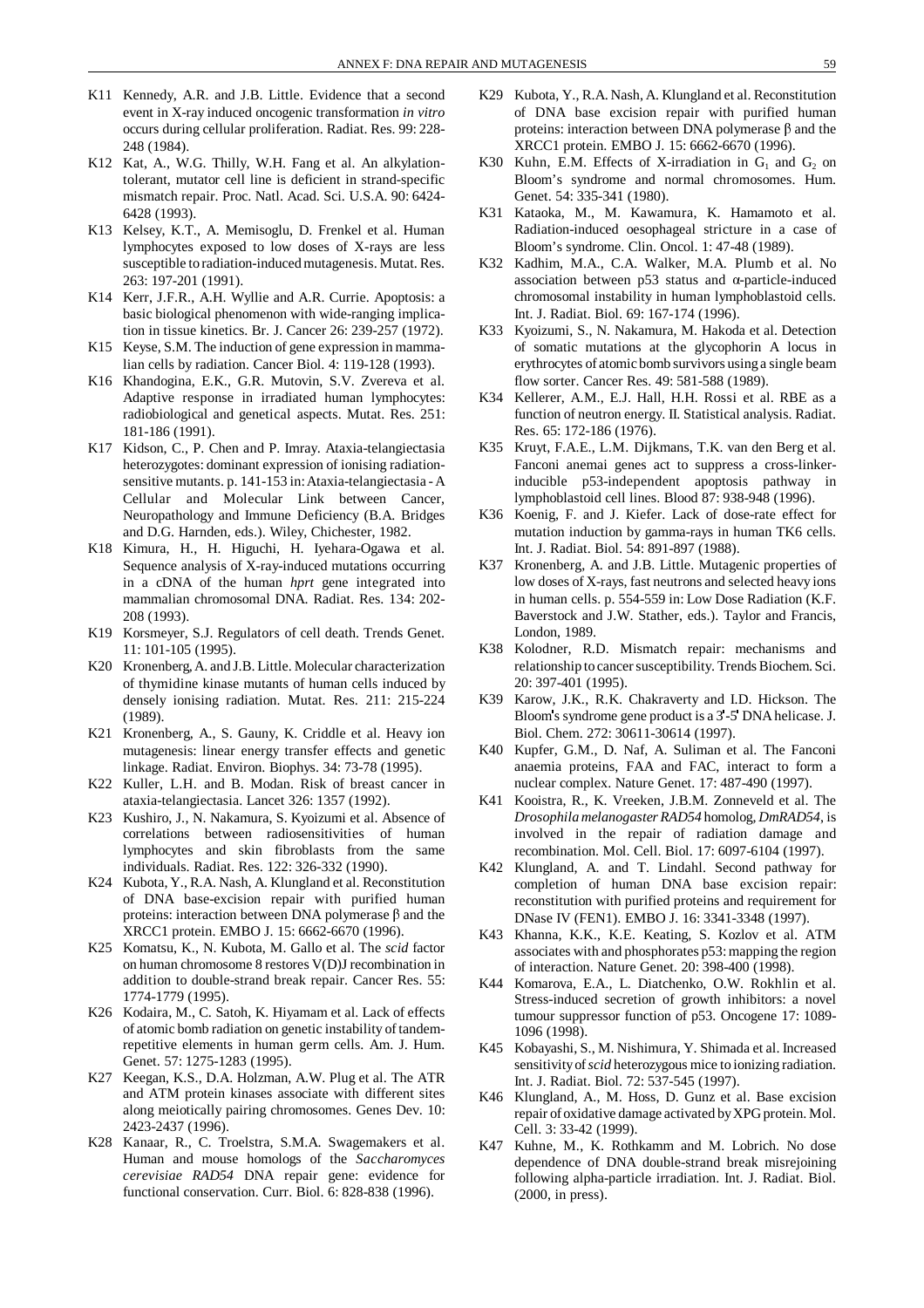- L1 Lehmann, A.R., B.A. Bridges, P.C. Hanawalt et al. Workshop on processing of DNA damage. Mutat. Res. 364: 245-270 (1996).
- L2 Lindahl, T. Instability and decay of the primary structure of DNA. Nature 362: 709-715 (1993).
- L3 Lindahl, T. and D.E. Barnes. Mammalian DNA ligases. Annu. Rev. Biochem. 61: 251-281 (1992).
- L4 Lavin, M.F., P. Le Poidevin and P. Bates. Enhanced levels of  $G<sub>2</sub>$  phase delay in ataxia-telangiectasia heterozygotes. Cancer Genet. Cytogenet. 60: 183-187 (1992).
- L5 Lavin, M.F., I. Bennett, J. Ramsay et al. Identification of a potentially radiosensitive subgroup among patients with breast cancer. J. Natl. Cancer Inst. 86: 1627-1634 (1994).
- L6 Lee, J.M. and A. Bernstein. p53 mutations increase resistance to ionizing radiation. Proc. Natl. Acad. Sci. U.S.A. 90: 5742-5746 (1993).
- L7 Little, J.B. Delayed initiation of DNA synthesis in irradiated human diploid cells. Nature 218: 1064-1065 (1968).
- L8 Little, J.B., J. Nove, L.C. Strong et al. Survival of human diploid fibroblasts from normal individuals after Xirradiation. Int. J. Radiat. Biol. 54: 899-910 (1988).
- L9 Lieber, M.R., J.E. Hesse, S. Lewis et al. The defect in murine severe combined immune deficiency: joining of signal sequences but not coding segments in V(D)J recombination. Cell 55: 7-16 (1988).
- L10 Lipkowitz, S., M-H. Stern and I.R. Kirsch. Hybrid T-cell receptor genes formed by interlocus recombination in normal and ataxia-telangiectasia lymphocytes. J. Exp. Med. 172: 409-418 (1990).
- L11 Littlefield, L.G., L.B. Travis, A.M. Sayer et al. Cumulative genetic damage in hematopoietic stem cells in a patient with a 40-year exposure to alpha particles emitted by thorium dioxide. Radiat. Res. 148: 135-144 (1997).
- L12 Lock, R.B. and W.E. Ross. Inhibition of  $p34^{cdc2}$  kinase activity by etoposide or irradiation as a mechanism of  $G<sub>2</sub>$ arrest in Chinese hamster ovary cells. Cancer Res. 50: 3761-3766 (1990).
- L13 Lowe, S.W., E.M. Schmitt, S.W. Smith et al. p53 is required for radiation-induced apoptosis in mouse thymocytes. Nature 362: 847-849 (1993).
- L14 Lu, X. and D.P. Lane. Differential induction of transcriptionally active p53 following UV or ionizing radiation - defects in chromosome instability syndromes? Cell 75: 765-778 (1993).
- L15 Leach, F.S., N.C. Nicolaides, N. Papadopoulos et al. Mutations of a mutS homolog in hereditary nonpolyposis colorectal cancer. Cell 75: 1215-1225 (1993).
- L16 Li, C-Y., D.W. Yandell and J.B. Little. Evidence for coincident mutations in human lymphoblast clones selected for functional loss of a thymidine kinase gene. Mol. Carcinog. 5: 270-277 (1992).
- L17 Lehnert, B.E. and E.H. Goodwin. Extracellular factor(s) following exposure to  $\alpha$  particles can cause sister chromatid exchange in normal human cells. Cancer Res. 57: 2164-2171 (1997).
- L18 Little, J. DNA damage, recombination and mutation. p. 123-129 in: Molecular Mechanisms in Radiation Mutagenesis and Carcinogenesis (K.H. Chadwick, R. Cox, H.P. Leenhouts et al., eds.). European Commission, Brussels, 1994.
- L19 Lutze, L. and R.A. Winegar. pHAZE: a shuttle vector system for the detection and analysis of ionising radiationinduced mutations. Mutat. Res. 245: 305-310 (1990).
- L20 Lutze, L.H., R.A. Winegar, R. Jostes et al. Radon-induced deletions in human cells - role of nonhomologous strand rejoining. Cancer Res. 52: 5126-5129 (1992).
- L21 Lutze, L.H., J.E. Cleaver and R.A. Winegar. Factors affecting the frequency, size and location of ionisingradiation-induced deletions in human cells. p. 41-46 in: Molecular Mechanisms in Radiation Mutagenesis and Carcinogenesis (K.H. Chadwick, R. Cox, H.P. Leenhouts et al., eds.). European Commission, Brussels, 1994.
- L22 Lane, D.P. p53, guardian of the genome. Nature 358: 15- 16 (1992).
- L23 Lambin, P., B. Marples, B. Fertil et al. Hypersensitivity of a human tumour cell line to very low radiation doses. Int. J. Radiat. Biol. 63: 639-650 (1993).
- L24 Lambin, P., B. Fertil, E.P. Malaise et al. Multiphasic survival curves for cells of human tumor cell lines: induced repair or hypersensitive subpopulation? Radiat. Res. 138: S32-S36 (1994).
- L25 Land, C.E. Risk of breast cancer in ataxia-telangiectasia. Lancet 326: 1359-1360 (1992).
- L26 Langley, R.E., S.G. Quartuccio, P.T. Keannealey et al. Effect of cell-cycle stage, dose rate and repair of sublethal damage on radiation-induced apoptosis in F9 teratocarcinoma cells. Radiat. Res. 144: 90-96 (1995).
- L27 Laval, F. Pretreatment with oxygen species increases the resistance of mammalian cells to hydrogen peroxide and -rays. Mutat. Res. 201: 73-79 (1988).
- -L28 Lee, S., B. Elenbaas, A. Levine et al. p53 and its 14 kDa c-terminal domain recognize primary DNA damage in the form of insertion/deletion mismatches. Cell 81:1013-1020 (1995).
- L29 Li, C-Y., D.W. Yandell and J.B. Little. Molecular mechanisms of spontaneous and induced loss of heterozygosity in human cells in vitro. Somat. Cell Mol. Genet. 18: 77-87 (1992).
- L30 Li, Z., T. Otrevel, Y. Gao et al. The *XRCC4* gene encodes a novel protein involved in DNA double-strand break repair and V(D)J recombination. Cell 83: 1079-1089 (1995).
- L31 Liber, H.L., P.K. LeMotte and J.B. Little. Toxicity and mutagenicity of X-rays and [<sup>125</sup>I]dUrd or [<sup>3</sup>H]TdR incorporated in the DNA of human lymphoblast cells. Mutat. Res. 111: 387-404 (1983).
- L32 Ling, C.C., C.H. Chen and W.X.L. Li. Apoptosis induced at different dose rates: implications for the shoulder regions of the cell survival curves. Radiother. Oncol. 32: 129-136 (1994).
- L33 Ling, C.C., M. Guo, C.H. Chen et al. Radiation-induced apoptosis: effects of cell age and dose fractionation. Cancer Res. 55: 5207-5212 (1995).
- L34 Little, J.B. Changing views of cellular radiosensitivity. Radiat. Res. 140: 299-311 (1994).
- L35 Little, J.B. and J. Nove. Sensitivity of human diploid fibroblast cell strains from various genetic disorders to acute and protracted radiation exposure. Radiat. Res. 123: 87-92 (1990).
- L36 Liu, B., R.E. Parsons, S.R. Hamilton et al. hMSH2 mutations in hereditary nonpolyposis colorectal cancer kindreds. Cancer Res. 54: 4590-4594 (1994).
- L37 Lloyd, D.C., A.A. Edwards, A. Leonard et al. Frequencies of chromosomal aberrations induced in human blood lymphocytes by low doses of X-rays. Int. J. Radiat. Biol. 53: 49-55 (1988).
- L38 Lloyd, D.C., A.A. Edwards, A. Leonard et al. Chromosomal aberrations in human lymphocytes induced in vitro by very low doses of X-rays. Int. J. Radiat. Biol. 61: 335-343 (1992).
- L39 Loeffler, J.S., J.R. Harris, W.K. Dahlberg et al. *In vitro* radiosensitivity of human diploid fibroblasts derived from women with unusually sensitive clinical responses to definitive radiation therapy for breast cancer. Radiat. Res. 121: 227-231 (1990).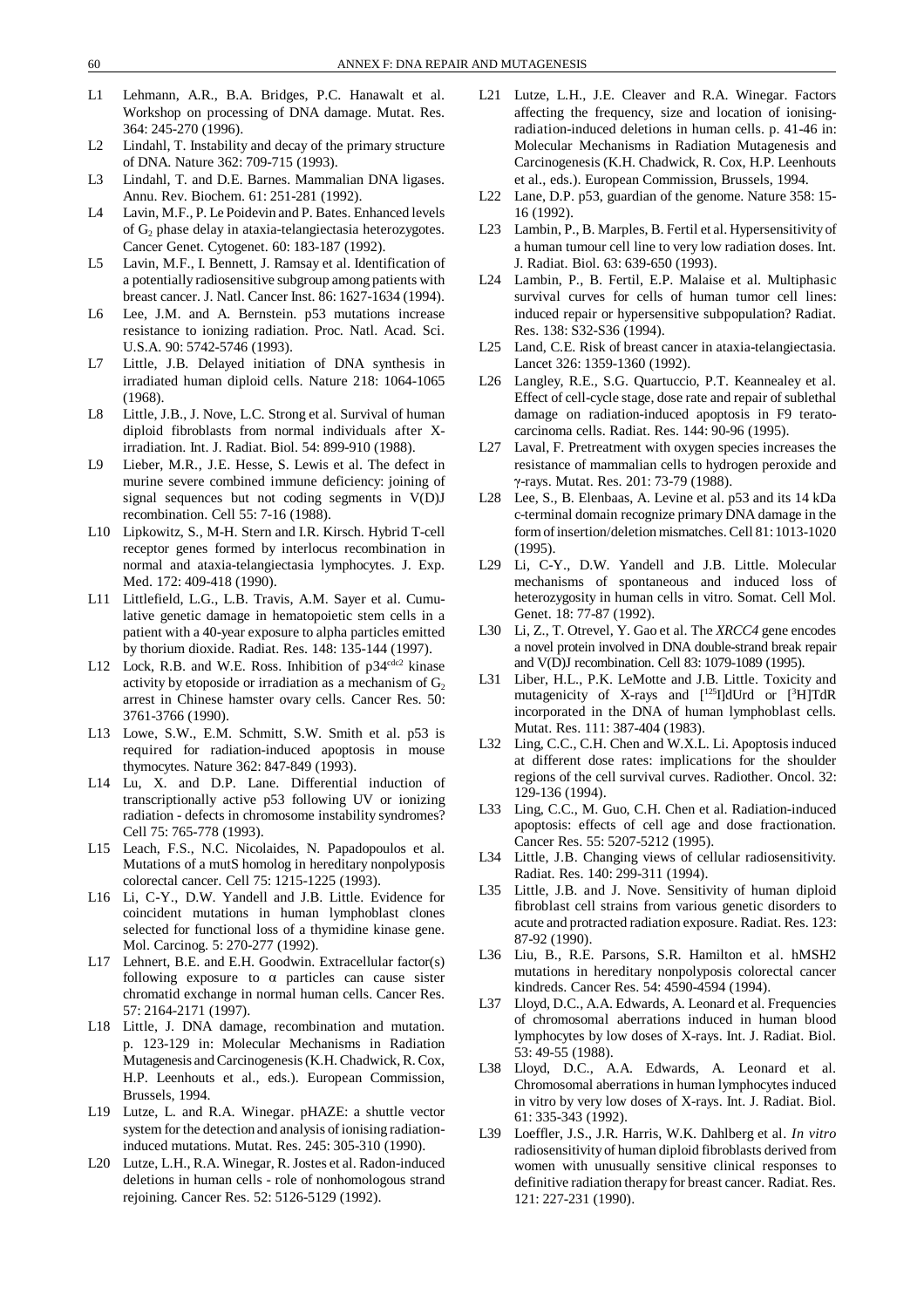- L40 Lucke-Huhle, C., L. Hieber and R.D. Wegner. Caffeinemediated release of alpha-irradiation induced  $G<sub>2</sub>$  arrest increase the yield of chromosome aberrations. Int. J. Radiat. Biol. 43: 123-132 (1983).
- L41 Lakin, N.D., P. Weber, T. Stankovic et al. Analysis of the ATM protein in wild-type and ataxia telangiectasia cells. Oncogene 13: 2707-2716 (1996).
- L42 Lim, D-S. and P. Hasty. A mutation in mouse *rad51* results in an early embryonic lethal that is suppressed by a mutation in *p53*. Mol. Cell. Biol. 16: 7133-7143 (1996).
- L43 Lo Ten Foe, J.R., M.A. Rooimans, L. Bosnoyan-Collins et al. Expression cloning of a cDNA for the major Fanconi anaemia gene, *FAA*. Nature Genet. 14: 320-323 (1996).
- L44 Langlois, R.G., W.L. Bigbee, S. Kyoizumi et al. Evidence for increased somatic cell mutations at the glycophorin A locus in atomic bomb survivors. Science 236: 445-448 (1987).
- L45 Langlois, R.G., M. Akiyama, Y. Kusunoki et al. Analysis of somatic cell mutations at the glycophorin A locus in atomic bomb survivors: a comparative study of assay methods. Radiat. Res. 136: 111-117 (1993).
- L46 Liebetrau, W., A. Budde, A. Savoia et al. p53 activates Fanconi anemia group C gene expression. Hum. Mol. Genet. 6: 277-283 (1997).
- L47 Lonn, U., S. Lonn, U. Nylen et al. An abnormal profile of DNA replication intermediates in Bloom's syndrome. Cancer Res. 50: 3141-3145 (1990).
- L48 Lo, Y.M.D., S. Darby, L. Noakes et al. Screening for codon 249 p53 mutation in lung cancer associated with domestic radon exposure. Lancet 345: 60 (1995).
- L49 Levran, O., T. Erlich, N. Magdalena et al. Sequence variation in the Fanconi anemia gen *FAA*. Proc. Natl. Acad. Sci. U.S.A. 94: 13051-13056 (1997).
- L50 Liu, C.Y., A. Flesken-Nitikin, S. Li. et al. Inactivation of the mouse Brca1 gene leads to failure in the morphogenesis of the egg cylinder in early post-implantational development. Genes Dev. 10: 1835-1843 (1996).
- L51 Lee, S.E., R.A. Mitchell, A. Cheng et al. Evidence for DNA-PK-dependent and independent DNAdouble-strand break repair pathways in mammalian cells as a function of the cell cycle. Mol. Cell. Biol. 17: 1425-1433 (1997).
- L52 Lobrich, M., B. Rydberg and P.K. Cooper. DNA doublestrand breaks induced by high-energy neon and iron ions in human fibroblasts. II. Probing individual *Not*Ifragments by hybridization. Radiat. Res. 139: 142-151 (1994).
- L53 Lobrich, M., P.K. Cooper and B. Rydberg. Non-random distribution of DNAdouble-strand breaks induced byparticle irradiation. Int. J. Radiat. Biol. 70: 493-503 (1996).
- L54 Lucas, J.N., F.S. Hill, A.M. Chen et al. A rapid method for measuring pericentric inversions using fluorescence *in situ* hybridization (FISH). Int. J. Radiat. Biol. 71: 29-33 (1997).
- L55 Lucas, J.N. Cytogenetic signature for ionizing radiation. Int. J. Radiat. Biol. 73: 15-20 (1998).
- L56 Liu, N. and P.E. Bryant. Response of ataxia telangiectasia cells to restriction endonuclease induced DNA doublestrand breaks 1. Cytogenetic characterization. Mutagenesis 8: 503-510 (1993).
- L57 Li, G., H. Ouyang, X. Li et al. *Ku70*: a candidate tumor suppressor gene for murine T cell lymphoma. Mol. Cell 2: 1-8 (1998).
- L58 Luo, L., F. Lu, S. Hart et al. Ataxia-telangiectasia and Tcell leukemias: no evidence for somatic *ATMi* mutation in sporadic T-ALL or for hypermethylation of the *ATM-NPAT/E14* bidirectional promoter in T-PLL. Cancer Res. 58: 2293-2297 (1998).
- L59 Liu, N., J.E. Lamerdin, J.D. Tucker et al. The human *XRCC9* gene corrects chromosomal instability and mutagen sensitivities in CHO UV40 cells. Proc. Natl. Acad. Sci. U.S.A. 94: 9232-9237 (1997).
- L60 Le, X.C., J.Z. Xing, J. Lee et al. Inducible repair of thymine glycol detected by an ultrasensitive assay for DNA damage. Science 280: 1066-1069 (1998).
- L61 Lloyd, D.C., P. Finnon, A.A. Edwards et al. Chromosome aberrations in syrian hamsters following very low radiation doses in vivo. Mutat. Res. 377: 63-68 (1997).
- L62 Lobrich, M., P.K. Cooper and B. Rydberg. Joining of correct and incorrect DNA ends at double-strand breaks produced by high-linear energy transfer radiation in human fibroblasts. Radiat. Res. 150: 619-626 (1998).
- L63 Lorimore, S.A., M.A. Kadhim, D.A. Pocock et al. Chromosomal instability in the descendants of unirradiated surviving cells after  $\alpha$ -particle irradiation. Proc. Natl. Acad. Sci. U.S.A. 95: 5730-5733 (1998).
- L64 Lee, H., A.H. Trainer, L.S. Friedman et al. Mitotic checkpoint inactivation fosters transformation in cells lacking the breast cancer susceptibility gene, *Brca2*. Mol. Cell 4: 1-10 (1999).
- L65 Liu, N., J.E. Lamerdin, R.S. Tebbs et al. XRCC2 and XRCC3, new human RAD51-family members, promote chromosome stabilityand protect against DNAcross-links and other damages. Mol. Cell 1: 783-793 (1998).
- L66 Liao, M.J. and T. van Dyke. Critical role for Atm in suppressing V(D)J recombination-driven thymic lymphoma. Genes Dev. 13: 1246-1250 (1999).
- L67 Liao, W.C., A. Haimovitz-Friedman, R.S. Persaud et al. Ataxia telangiectasia-mutated gene product inhibits DNA damage-induced apoptosis via ceramide synthase. J. Biol. Chem. 274: 17908-17917 (1999).
- L68 Lindahl, T. Repair of intrinsic DNA lesions. Mutat. Res. 238: 305-311 (1990).
- L69 Lindahl, T. and R.D. Wood. Quality control by DNA repair. Science 286: 1897-1905 (1999).
- L70 Lehmann, A.R. Nucleotide excision repair and the link with transcription. Trends Biochem. Sci. 20: 402-405  $(1995)$ .
- L71 Livingston, G.K., R.H. Jensen, E.B. Silberstein et al. Radiobiological evaluation of immigrants from the vicinity of Chernobyl. Int. J. Radiat. Biol. 72: 703-713 (1997).
- L72 Lobrich, M., M. Kuhne, J. Wetzel et al. Joining of correct and incorrect DNA double-strand break ends in normal human and ataxia telangiectasia fibroblasts. Genes, Chromosomes Cancer 27: 59-68 (2000).
- M1 Michael, J.M., M.F. Lavin and D.J. Watters. Resistance to radiation-induced apoptosis in burkitts lymphoma cells<br>signaling. Cancer is associated with defective ceramide signaling. Cancer Res. 57: 3600-3605 (1997).
- M2 Mullenders, L.H.F., H. Vrieling, J. Venema et al. Hierarchies of DNA repair in mammalian cells: biological consequences. Mutat. Res. 250: 223-228 (1991).
- M3 Murray, A.W. Creative blocks cell-cycle checkpoints and feedback controls. Nature 359: 599-604 (1992).
- M4 Malkin, D., F.P. Li, I.C. Strong et al. Germ line p53 mutations in a familial syndrome of breast cancer, sarcomas and other neoplasms. Science 250: 1233-1238 (1990).
- M5 McKinnon, P.J. Ataxia-telangiectasia: an inherited disorder of ionising radiation sensitivity in man. Hum. Genet. 75: 197-208 (1987).
- M6 Morrison, C., G.C.M. Smith, L. Stingl et al. Genetic interaction between PARP and DNA-PK in V(D)J recombination and tumorigenesis. Nature Genet. 17: 479- 482 (1997).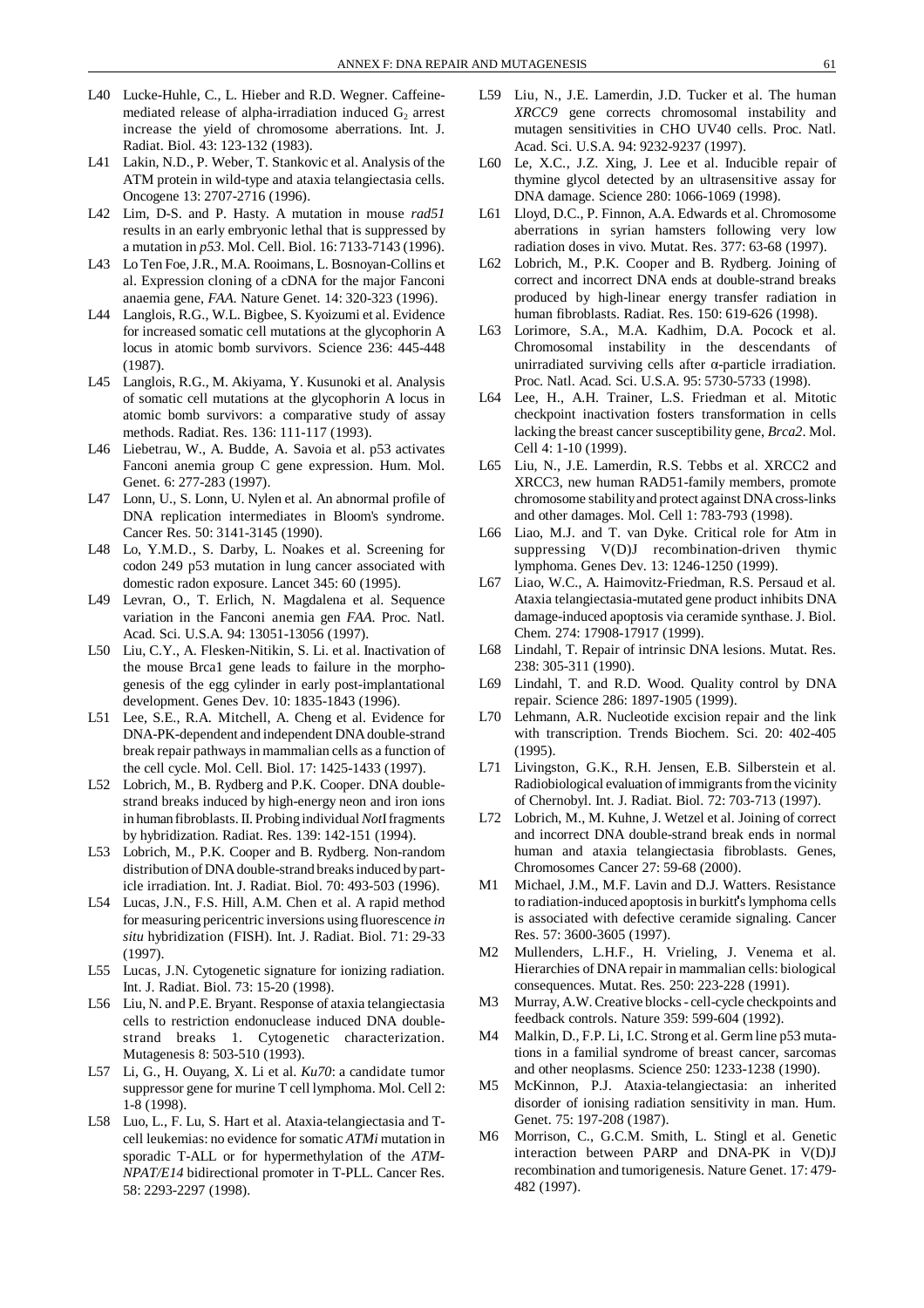- M7 McWhir, J., J. Selfridge, D.J. Harrison et al. Mice with DNArepair gene (*ERCC1)* deficiencyhave elevated levels of p53, liver nuclear abnormalities and die before weaning. Nature Genet. 5: 217-223 (1993).
- M8 Meyn, M.S. High spontaneous intrachromosomal recombination rates in ataxia-telangiectasia. Science 260: 1327-1330 (1993).
- M9 Menissier de Murcia, J.M., C. Niedergang, C. Trucco et al. Requirement of poly(ADP-ribose) polymerase in recovery from DNA damage in mice and in cells. Proc. Natl. Acad. Sci. U.S.A. 94: 7303-7307 (1997).
- M10 Muris, D.F.R., O. Bezzubova, J.M. Buerstedde et al. Cloning of human and mouse genes homologous to RAD52: a yeast gene involved in DNA repair and recombination. Mutat. Res. 315: 295-305 (1994).
- M11 Meuth, M. The structure of mutation in mammalian cells. Biochim. Biophys. Acta 1032: 1-17 (1990).
- M12 Miles, C. and M. Meuth. DNA sequence determination of gamma-radiation-induced mutations of the hamster *aprt* locus. Mutat. Res. 227: 97-102 (1989).
- M13 Miles, C., G. Sargent, G. Phear et al. DNA sequence analysis of gamma radiation-induced deletions and insertions at the *aprt* locus of hamster cells. Mol. Carcinog. 3: 233-242 (1990).
- M14 Moore, M.M., A. Amtower, G.H.S. Strauss et al. Genotoxicity of gamma-irradiation in L5178Y mouse lymphoma cells. Mutat. Res. 174: 149-154 (1986).
- M15 Morris, T. and J. Thacker. Formation of large deletions by illegitimate recombination in the HPRT gene of primary human fibroblasts. Proc. Natl. Acad. Sci. U.S.A. 90:1392- 1396 (1993).
- M16 Morris, T., W. Masson, B. Singleton et al. Analysis of large deletions in the *HPRT* gene of primary human fibroblasts using the polymerase chain reaction. Somat. Cell Mol. Genet. 19: 9-19 (1993).
- M17 Marples, B. and M.C. Joiner. The response of Chinese hamster V79 cells to low radiation doses: evidence of enhanced sensitivity of the whole cell population. Radiat. Res. 133: 41-51 (1993).
- M18 Marples, B. and M.C. Joiner. The elimination of low dose hypersensitivity in Chinese hamster V79-379A cells by pretreatment with X-rays or hydrogen peroxide. Radiat. Res. 141: 160-169 (1995).
- M19 Marples, B., G.K.Y. Lam, H. Zhou et al. The response of Chinese hamster V79-379A cells exposed to negative pimesons: evidence that increased radioresistance is dependent on linear energy transfer. Radiat. Res. 138: S81-S84 (1994).
- M20 Marra, G. and C.R. Boland. Hereditary non-polyposis colorectal cancer: the syndrome, the genes, and historical perspectives. J. Natl. Cancer Inst. 87: 1114-1125 (1995).
- M21 McDonnell, T.J. and S.J. Korsmeyer. Progression from lymphoid hyperplasia to high-grade malignant lymphoma in mice transgenic for the t(14;18). Nature 349: 254-256  $(1991)$
- M22 Metting, N.F., S.T. Palayoor, R.M. Macklis et al. Induction of mutations by bismuth-212  $\alpha$ -particles at two genetic loci in human B-lymphoblasts. Radiat. Res. 132: 339-345 (1992).
- M23 Matsuoka, S., M. Huang and S.J. Elledge. Linkage of ATM to cell cycle regulation by the Chk2 protein kinase. Science 282: 1893-1897 (1998).
- M24 Meyers, M., R.A. Schea, A.E. Petrowski et al. Role of Xray inducible genes and proteins in adaptive survival response. p. 263-270 in: Low Dose Irradiation and Biological Defence Mechanisms (T. Sugahara et al., eds.). Elsevier, 1992.
- M25 Miyazaki, N. and Y. Fujiwara. Mutagenic and lethal effects of [5-125I]iodo-2'-deoxyuridine incorporated into DNA of mammalian cells and their RBEs. Radiat. Res. 88: 456-465 (1981).
- M26 Modan, B., A. Chetrit, E. Alfandary et al. Increased risk of breast cancer after low-dose irradiation. Lancet 1: 629- 631 (1989).
- M27 Modrich, P. Mechanisms and biological effects of mismatch repair. Annu. Rev. Genet. 25: 229-253 (1991).
- M28 Maser, R.S., K.J. Monsen, B.E. Nelms et al. hMre11 and hRad50 nuclear foci are induced during the normal cellular response to DNAdouble-strand breaks. Mol. Cell. Biol. 17: 6087-6096 (1997).
- M29 Metcalfe, J.A., J. Parkhill, L. Campbell et al. Accelerated telomere shortening in ataxia telangiectasia. Nature Genet. 13: 350-353 (1996).
- M30 McConville, C.M., T. Stankovic, P.J. Byrd et al. Mutations associated with variant phenotypes in ataxiatelangiectasia. Am. J. Hum. Genet. 59: 320-330 (1996).
- M31 Morrow, D.W., D.A. Tagle, Y. Shiloh et al. *TEL1*, an S. cerevisiae homolog of the human gene mutated in ataxia telangiectasia, is functionally related to the yeast checkpoint gene *MEC1*. Cell 82: 831-840 (1995).
- M32 Milne, G.T., S. Jin, K.B. Shannon et al. Mutations in two Ku homologs define a DNA end-joining repair pathway in *Saccharomyces cerevisiae*. Mol. Cell. Biol. 16:4189-4198 (1996).
- M33 Mason, R.M., J. Thacker and M.P. Fairman. The joining of non-complementary DNA double-strand breaks by mam-malian extracts. Nucleic Acids Res. 24: 4946-4953 (1996).
- M34 Marder, B.A. and W.F. Morgan. Delayed chromosomal instability induced by DNA damage. Mol. Cell. Biol. 13: 6667-6677 (1993).
- M35 Martins, M.B., L. Sabatier, M. Ricoul et al. Specific chromosome instability induced by heavy ions: a step towards transformation of human fibroblasts? Mutat. Res. 285: 229-237 (1993).
- M36 Manti, L., M. Jamali, K.M. Prise et al. Genomic instability in Chinese hamster cells after exposure to Xrays or alpha particles of different mean linear energy transfer. Radiat. Res. 147: 22-28 (1997).
- M37 Morita, T., Y. Yoshimura, A. Yamamoto et al. A mouse homolog of the *Escherichia coli recA* and *Saccharomyces cerevisiae RAD51* genes. Proc. Natl. Acad. Sci. U.S.A. 90: 6577-6580 (1993).
- M38 Meyn, M.S. Ataxia-telangiectasia and cellular responses to DNA damage. Cancer Res. 55: 5991-6001 (1995).
- M39 Merritt, A.J., C.S. Potten, C.J. Kemp et al. The role of *p53* in spontaneous and radiation-induced apoptosis in the gastrointestinal tract of normal and *p53*-deficient mice. Cancer Res. 54: 614-617 (1994).
- M40 Mullaart, E., P.H.M. Lohman, F. Berends et al. DNA damage metabolism and aging. Mutat. Res. 237: 189-210 (1990).
- M41 Matsuura, S., C. Weemaes, D. Smeets et al. Genetic mapping using microcell-mediated chromosome transfer suggest a locus for Nijmegen breakage syndrome at chromo-some 8q21-24. Am. J. Hum. Genet. 60: 1487-1494 (1997).
- M42 Mizuta, R., J.M. LaSalle, H-L. Cheng et al. RAB22 and RAB163/mouse BRCA2: proteins that specifically interact with the RAD51 protein. Proc. Natl. Acad. Sci. U.S.A. 94: 6927-6932 (1997).
- M43 Myung, K., D.M. He, S.E. Lee et al. KARP-1: a novel leucine zipper protein expressed from the Ku86 autoantigen locus is implicated in the control of DNAdependent protein kinase activity. EMBO J. 16: 3172- 3184 (1997).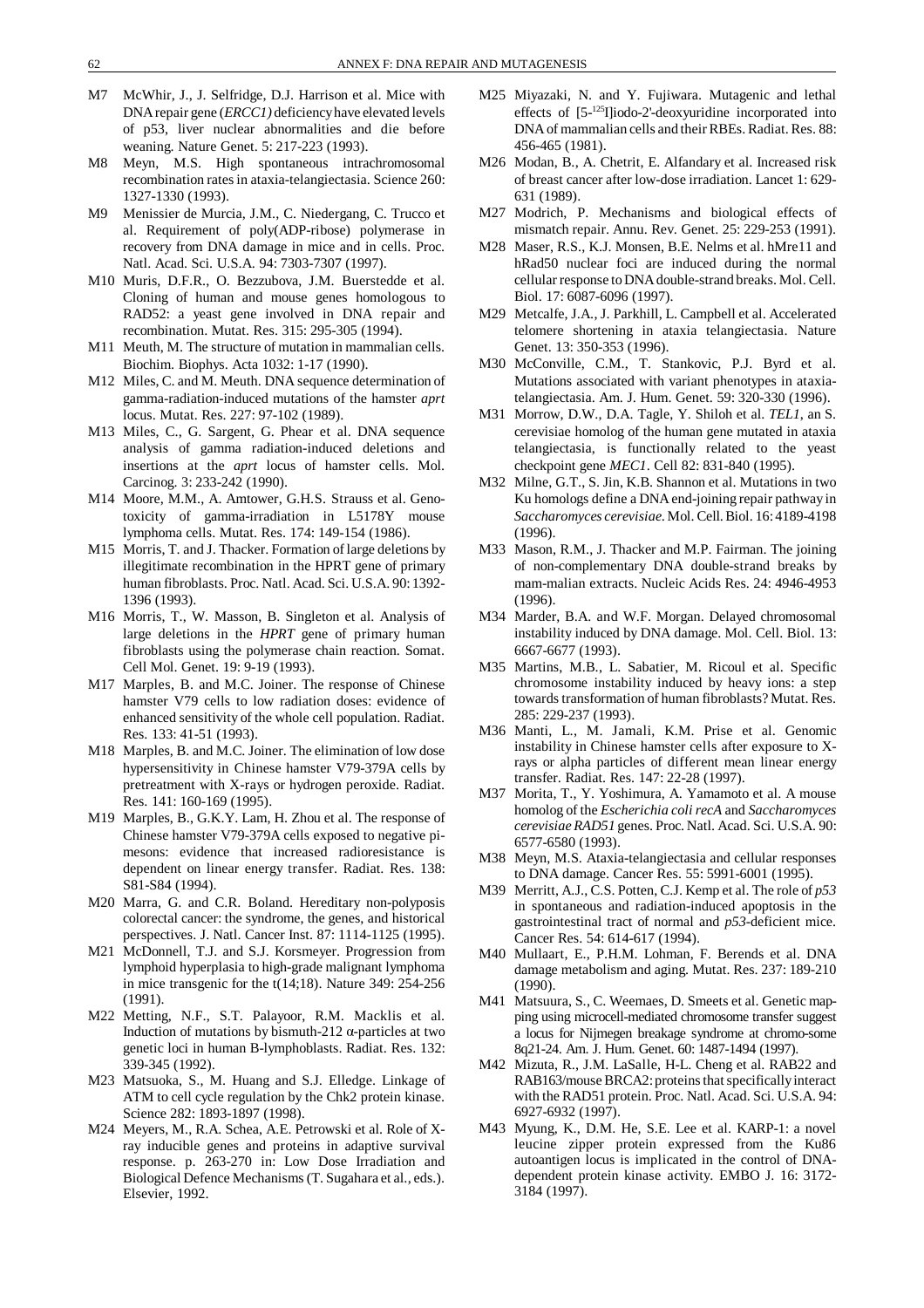- M44 Myung, K., C. Braastad, D.M. He et al. KARP-1 is induced by DNA damage in a p53- and ataxia telangiectasia mutated-dependent fashion. Proc. Natl. Acad. Sci. U.S.A. 95: 7664-7669 (1998).
- M45 Matsuura, S., H. Tauchi, A. Nakamura et al. Positional cloning of the gene for Nijmegen breakage syndrome. Nature Genet. 19: 179-181 (1998).
- M46 Marmorstein, L.Y., T. Ouchi and S.A.A. Aaronson. The *BRCA2* gene product functionally interacts with p53 and Rad51. Proc. Natl. Acad. Sci. U.S.A. 95: 13869-13874 (1998).
- M47 Mitchell, E.L. and D. Scott G2 chromosomal radiosensitivity in fibroblasts of ataxia-telangiectasia heterozygotes and a Li-Fraumeni syndrome patient with radiosensitive cells. Int. J. Radiat. Biol. 72: 435-438 (1997).
- M48 Morimatsu, M., G. Donoho and P. Hasty. Cells deleted for *BRCA2* COOH terminus exhibit hypersensitivity to gamma-radiation and premature senescence. Cancer Res. 58: 3441-3447 (1998).
- M49 Masutani, C., R. Kusumoto, A. Yamada et al. The XPV (xeroderma pigmentosum variant) gene encodes human DNA polymerase eta. Nature 399: 700-704 (1999).
- M50 Moynahan, M.E., J.W. Chiu, B.H. Koller et al. Brca1 controls homology-directed DNA repair. Mol. Cell 4:511- 518 (1999).
- M51 Maki, H. and M. Sekiguchi. MutT protein specifically hydrolyses a potent mutagenic substrate for DNA synthesis. Nature 355: 273-275 (1992).
- M52 Makedonov, G.P., L.V. Tshovrebova, S.V. Unzhakov et al. Radioadaptive response in lymphocytes from the children from polluted Bryansk regions after Chernobyl accident. Radiat. Biol. Radioecol. 37: 640-644 (1997).
- M53 Mohrenweiser, H.W. and I.M. Jones. Variation in DNA repair is a factor in cancer susceptibility: a paradigm for the promises and perils of individual and population risk estimation. Mutat. Res. 400: 15-24 (1998).
- M54 Martin, S.G., T. Laroche, N. Suka et al. Relocalization of telomeric Ku and SIR proteins in response to DNA strand breaks in yeast. Cell 97: 621-633 (1999).
- N1 Nagasawa, H., J.B. Robertson, C.S. Arundel et al. The effect of X-irradiation on the progression of mouse 10T½ cells released from density-inhibited cultures. Radiat. Res. 97: 537-545 (1984).
- N2 Nagasawa, H., S.A. Latt, M.E. Lalande et al. Effects of X-irradiation on cell-cycle progression, induction of chromosomal aberrations and cell killing in ataxia telangiectasia fibroblasts. Mutat. Res. 148: 71-82 (1985).
- N3 Nagasawa, H., K.H. Kraemer, Y. Shiloh et al. Detection of ataxia telangiectasia heterozygous cell lines by postirradiation cumulative labelling index: measurements with coded samples. Cancer Res. 47: 398-402 (1987).
- N4 Nakamura, N., R. Sposto, J.-I. Kushiro et al. Is interindividual variation of cellular radiosensitivity real or artifactual? Radiat. Res. 125: 326-330 (1991).
- N5 Nelson, W.G. and M.B. Kastan. DNA strand breaks the DNAtemplate alterations that trigger p53-dependent DNA damage response pathways. Mol. Cell. Biol. 14: 1815- 1823 (1994).
- N6 Nove, J., J.B. Little, P.J. Mayer et al. Hypersensitivity of cells from a new chromosomal-breakage syndrome to DNA-damaging agents. Mutat. Res. 163: 255-262 (1986).
- N7 North, P., A. Ganesh and J. Thacker. The rejoining of double-strand breaks in DNA by human cell extracts. Nucleic Acids Res. 18: 6205-6210 (1990).
- N8 Nagasawa, H. and J.B. Little. Induction of sister chromatid exchanges by extremely low doses of  $\alpha$ particles. Cancer Res. 52: 6394-6396 (1992).
- N9 Nicklas, J.A., T.C. Hunter, J.P. O'Neill et al. Fine structure mapping of the human *hprt* gene region on the X-chromosome (Xq26). Am. J. Hum. Genet. 47 (Suppl.): A193 (1990).
- N10 Nicolaides, N.C., N. Papadopoulos, B. Liu et al. Mutations of two PMS homologues in hereditary nonpolyposis colon cancer. Nature 371: 75-80 (1994).
- N11 Nelson, S.L., C.R. Giver and A.J. Grosovsky. Spectrum of X-ray-induced mutations in the human *hprt*-gene. Carcinogenesis 15: 495-502 (1994).
- N12 Nishino, H., A. Knoll, V.L. Buettner et al. p53 wild-type and p53 nullizygous Big Blue transgenic mice have similar frequencies and patterns of observed mutation in liver, spleen and brain. Oncogene 11: 263-270 (1995).
- N14 Nacht, M., A. Strasser, Y.R. Chan et al. Mutations in *p53* and *SCID* genes cooperate in tumorigenesis. Genes Dev. 10: 2055-2066 (1996).
- N15 Niwa, O., Y-J. Fan, M. Numoto et al. Induction of a germline mutation at a hypervariable mouse minisatellite locus by 252Cf radiation. J. Radiat. Res. 37: 217-224 (1996).
- N16 Nicklas, J.A., M.T. Falta, T.C. Hunter et al. Molecular analysis of *in vivo hprt* mutations in human T lymphocytes. V. Effects of total bodyirradiation secondary to radio-immunoglobulin therapy. Mutagenesis 5:461-468 (1990).
- N17 Nelson, S.L., K.K. Parks and A.J. Grosovsky. Ionizing radiation signature mutations in human cell mutants induced by low-dose exposures. Mutagenesis 11: 275-279 (1996).
- N18 Nakamura, N. and S. Sawada. Reversed dose-rate effect and RBE of 252-californium radiation in the induction of 6-thioguanine resistant mutations in mouse L5178Y cells. Mutat. Res. 201: 65-71 (1988).
- N19 Nikjoo, H., P. O'Neill, D.T. Goodhead et al. Neill, D.T. Goodhead et al.<br>ling of low-energy electron-induced<br>physical and chemical events. Int. Computational modelling of low-energy electron-induced DNA damage by early physical and chemical events. Int. J. Radiat. Biol. 71: 467-483 (1997).
- N20 Nevaldine, B., J.A. Longo and P.J. Hahn. The scid defect results in a much slower repair of DNA double-strand breaks but not high levels of residual breaks. Radiat. Res. 147: 535-540 (1997).
- N21 Nussenzweig, A., K. Sokol, P. Burgman et al. Hypersensitivity of *Ku80*-deficient cell lines and mice to DNA damage: the effects of ionizing radiation on growth, survival, and development. Proc. Natl. Acad. Sci. U.S.A. 94: 13588-13593 (1997).
- N22 Nikiforov, Y.E., M. Nikiforova and J.A. Fagin. Prevalence of minisatellite and microsatellite instability in radiationinduced post-Chernobyl pediatric thyroid carcinomas. Oncogene 17: 1983-1988 (1998).
- N23 Nelson, J.R., C.W. Lawrence and D.C. Hinckle. Thyminethymine dimer bypass by yeast DNA polymerase zeta. Science 272: 1646-1649 (1996).
- N24 Nelson, J.R., C.W. Lawrence and D.C. Hinckle. Deoxycytidyl transferase activity of yeast REV1 protein. Nature 382: 729-731 (1996).
- N25 Nagasawa, H. and J.B. Little. Unexpected sensitivity to the induction of mutations by very low doses of alphaparticle radiation: evidence for a bystander effect. Radiat. Res. 152: 552-557 (1999).
- N26 Naito, T., A. Matsuura and F. Ishikawa. Circular chromosome formation in a fission yeast mutant defective in to*ATM* homologues. Nature Genet. 20:203-206 (1998).
- N27 Nakane, H., S. Takeuchi, S. Yuba et al. High incidence of ultraviolet-B or chemical-carcinogen-induced skin tumours in mice lacking the xeroderma pigmentosum group A gene. Nature 377: 165-168 (1995).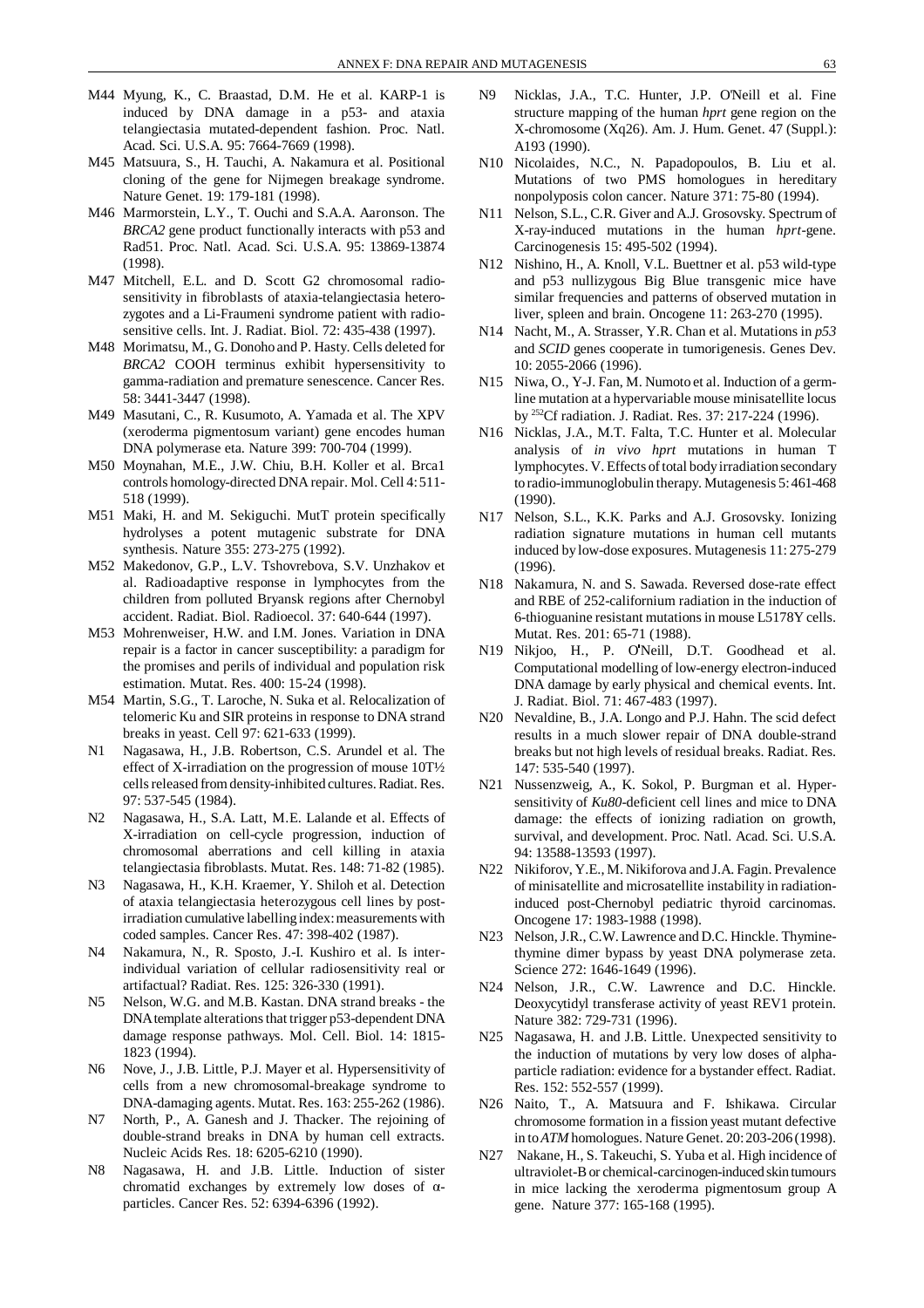- O1 Okada, S. Radiation-induced death. p. 247-307 in: Radiation Biochemistry, Volume 1 (K.I. Altman et al., eds.). Academic Press, New York, 1970.
- O2 Olivieri, G., J. Bodycote and S. Wolff. Adaptive response of human lymphocytes to low concentrations of radioactive thymidine. Science 223: 594-597 (1984).
- O3 Olive, P.L. The role of DNA single and double-strand breaks in cell killing by ionizing radiation. Radiat. Res. 150: S42-S51 (1998).
- Oliver, F.J., J. Menissier-de Murcia and G. de Murcia. Poly(ADP-ribose) polymerase in the cellular response to DNA damage, apoptosis, and disease. Am. J. Hum. Genet. 64: 1282-1288 (1999).
- O5 Osman, F. and S. Subramani. Double-strand breakinduced recombination in eukaryotes. Prog. Nucleic Acid Res. Mol. Biol.58: 263-299 (1998).
- P1 Perrino, F.W. and L.A. Loeb. Animal cell DNA polymerases in DNA repair. Mutat. Res. 236: 289-300 (1990).
- P2 Parshad, R., K.K. Sanford and G.M. Jones. Chromatid damage after  $G_2$  phase X-irradiation of cells from cancerprone individuals implicates deficiency in DNA repair. Proc. Natl. Acad. Sci. U.S.A. 80: 5612-5616 (1983).
- P3 Parshad, R., K.K. Sanford and G.M. Jones. Chromosomal radiosensitivity during the  $G_2$  cell-cycle period of skin fibroblasts from individuals with familial cancer. Proc. Natl. Acad. Sci. U.S.A. 82: 5400-5403 (1985).
- P4 Painter, R.B. Inhibition of mammalian cell DNAsynthesis by ionising radiation. Int. J. Radiat. Biol. 49: 771-781 (1986).
- P5 Pandita, T.K. and W.N. Hittelman. The contribution of DNA and chromosome repair deficiencies to the radiosensitivity of ataxia telangiectasia. Radiat. Res. 131: 214-223 (1992).
- P6 Pergola, F., M.Z. Zdzienicka and M.R. Lieber. V(D)J recombination in mammalian cell mutants defective in DNA double-strand break repair. Mol. Cell. Biol. 13: 3464-3471 (1993).
- P7 Plowman, P.N., B.A. Bridges, C.F. Arlett et al. An instance of clinical radiation morbidity and cellular radiosensitivity, not associated with ataxia-telangiectasia. Br. J. Radiol. 63: 624-628 (1990).
- P8 Pippard, E.C., A.J. Hall, D.J.P. Barker et al. Cancer in homozygotes and heterozygotes of ataxia-telangiectasia and xeroderma pigmentosum in Britain. Cancer Res. 48: 2929-2932 (1988).
- P9 Padovani, L., M. Appolloni, P. Anzidei et al. Do human lymphocytes exposed to the fallout of the Chernobyl accident exhibit an adaptive response? Challenge with ionising radiation. Mutat. Res. 332: 33-38 (1995).
- P10 Parsons, R., G-M. Li, M. Longley et al. Mismatch repair deficiency in phenotypically normal human cells. Science 268: 738-740 (1995).
- P11 Paterson, M.C., A.K. Anderson, B.P. Smith et al. Enhanced radiosensitivity of cultured fibroblasts from ataxia telangiectasia heterozygotes manifested by defective colony-forming ability and reduced DNA repair replication after hypoxic X-irradiation. Cancer Res. 39: 3725-3734 (1979).
- P12 Paterson, M.C., S.J. McFarlane, N.E. Gentner et al. Cellular hypersensitivity to chronic  $\gamma$ -radiation in cultured<br>Claudelate Canada in the chronical state and the  $\frac{72}{3}$ fibroblasts from ataxia-telangiectasia heterozygotes. p. 73- 87 in: Ataxia-telangiectasia: Genetics, Neuropathology, and Immunology of a Degenerative Disease of Childhood (R.A Gatti & M. Swift, eds.). Liss, New York, 1985.
- P13 Pegg, A.E. Properties of O<sup>6</sup>-alkylguanine-DNA transferases. Mutat. Res. 233: 165-175 (1990).
- P14 Pohl-Ruling, J. and P. Fischer. The dose-effect relationship of chromosome aberrations to  $\alpha$  and  $\gamma$ irradiation in a population subjected an increased burden of natural radioactivity. Radiat. Res. 80: 61-81 (1979).
- P15 Pohl-Ruling, J., P. Fischer, O. Haas et al. Effect of lowdose acute X-irradiation on the frequencies of chromosomal aberrations in human peripheral lymphocytes in vitro. Mutat. Res. 110: 71-82 (1983).
- P16 Pohl-Ruling, J., P. Fischer, D.C. Lloyd et al. Chromosomal damage induced in human lymphocytes by low doses of D-T neutrons. Mutat. Res. 173: 267-272 (1986).
- P17 Pohl-Ruling, J., O. Haas, A. Brogger et al. The effect on lymphocyte chromosomes of additional radiation burden due to fallout in Salzburg (Austria) from the Chernobyl accident. Mutat. Res. 262: 209-217 (1991).
- P18 Potten, C.S. Extreme sensitivity of some intestinal crypt cells to X and gamma irradiation. Nature 269: 518-520 (1977).
- P19 Pelevina, I.I., V.A. Nikolaev, V.Ya. Gotlib et al. Adaptive response in human blood lymphocytes after low dose chronic irradiation. Radiat. Biol. Ecol. 34: 805-817 (1994).
- P20 Pronk, J.C., R.A. Gibson, A. Savoia et al. Localization of the Fanconi anaemia complementation group A gene to chromosome 16q24.3. Nature Genet. 11: 338-343 (1995).
- P21 Porter, S.E., P.W. Greenwell, K.B. Ritchie et al. The DNA-binding protein Hdf1p (a putative Ku homologue) is required for maintaining normal telomere length in *Saccharomyces cerevisiae*. Nucleic Acids Res. 24: 582- 585 (1996).
- P22 Petrini, J.H.J., M.E. Walsh, C. Dimare et al. Isolation and characterization of the human *MRE11* homologue. Genomics 29: 80-86 (1995).
- P23 Plug, A.W., J. Xu, G. Reddy et al. Presynaptic association of Rad51 protein with selected sites in meiotic chromatin. Proc. Natl. Acad. Sci. U.S.A. 93: 5920-5924 (1996).
- P24 Ponnaiya, B., M.N. Cornforth and R.L. Ullrich. Radiationinduced chromosomal instability in BALB/c and C57BL/6 mice: the difference is as clear as black and white. Radiat. Res. 147: 121-125 (1997).
- P25 Pampfer, S. and C. Streffer. Increased chromosome aberration levels in cells from mouse fetuses after zygote X-irradiation. Int. J. Radiat. Biol. 55: 85-92 (1989).
- P26 Pennycook, J.L., Y. Chang, J. Celler et al. High frequency of normal DJH joints in B cell progenitors in severe combined immunodeficiency mice. J. Exp. Med. 178: 1007-1016 (1993).
- P27 Prise, K.M., S. Davies and B.D. Michael. The relationship between radiation-induced DNAdouble-strand breaks and cell kill in hamster V79 fibroblasts irradiated with 250 kVp X-rays, 2.3 MeV neutrons or 238Pu alpha-particles. Int. J. Radiat. Biol. 52: 893-902 (1987).
- P28 Peak, M.J., L. Wang, C.K. Hill et al. Comparison of repair of DNAdouble-strand breaks caused byneutron or gamma radiation in cultured human cells. Int. J. Radiat. Biol. 60: 891-898 (1991).
- P29 Pfeiffer, P. and W. Vielmetter. Joining of nonhomologous DNA double strand breaks *in vitro*. Nucleic Acids Res. 16: 907-924 (1988).
- P30 Pflaum, M., O. Will and B. Epe. Determination of steadystate levels of oxidative DNA base modifications in mammalian cells by means of repair endonucleases. Carcinogenesis 18: 2225-2231 (1997).
- P31 Pouget, J-P., J-L. Ravenat, T. Douki et al. Measurement of DNA base damage in cells exposed to low doses of gamma radiation using the comet assay associated with DNA glycosylases. Int. J. Radiat. Biol. 55: 51-58 (1999).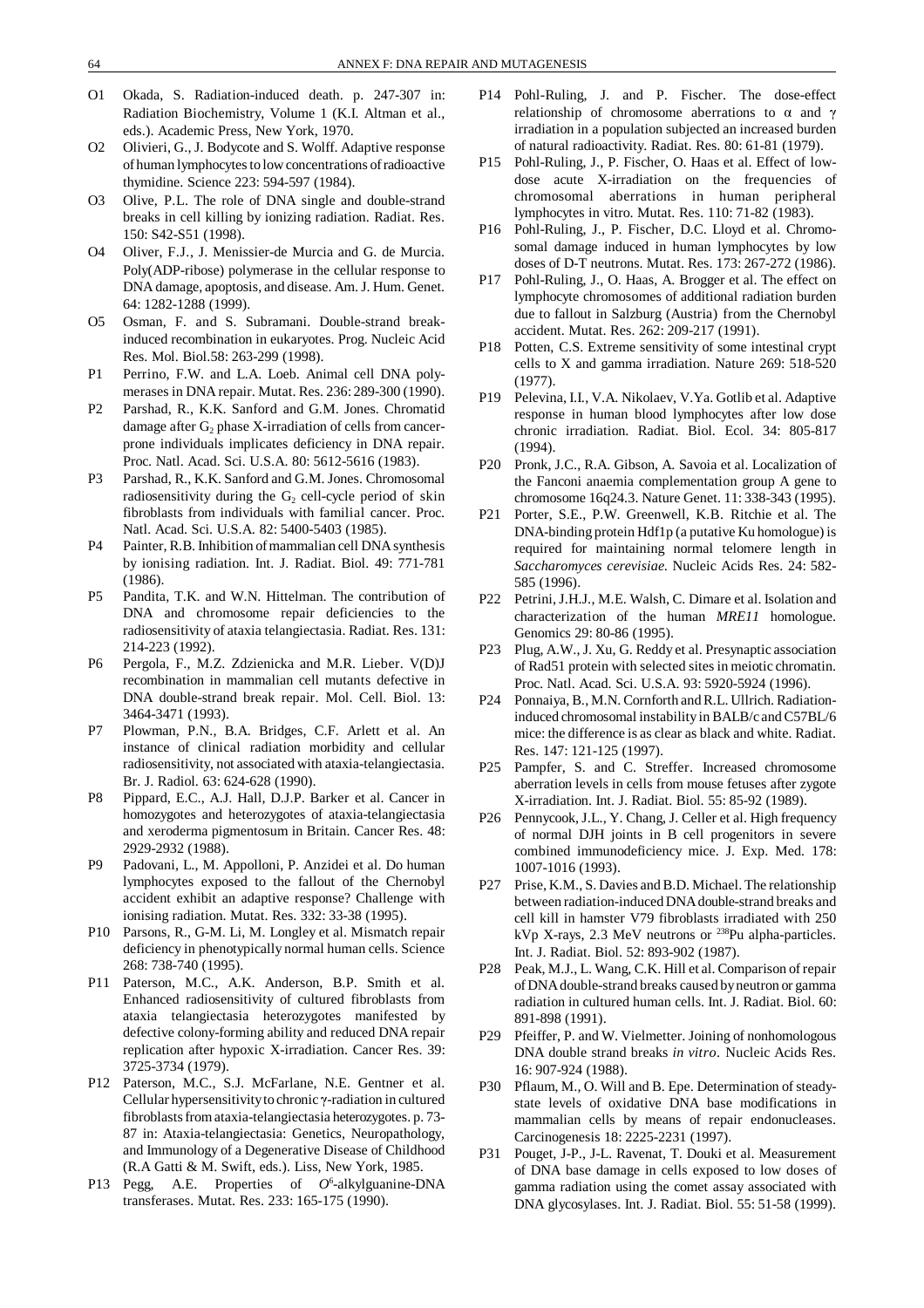- P32 Patel, K.J., V.P.C.C. Yu, H. Lee et al. Involvement of Brca2 in DNA repair. Mol. Cell 1: 347-357 (1998).
- P33 Pelevina, A.A., V.Y. Gotlieb, O.V. Kudryashova et al. The properties of irradiated cell progeny. Tsitologiia 40: 467-477 (1998)
- P34 Paull, T.T. and M. Gellert. Nbs1 potentiates ATP-driven DNA unwinding and endonuclease cleavage by the Mre11/Rad50 complex. Genes Dev. 13: 1276-1288 (1999).
- P35 Prasad, A.V., N. Mohan, B. Chandrasekar et al. Activation of nuclear factor  $\kappa$ B in human lymphoblastoid cells by low-dose ionizing radiation. Radiat. Res. 138: 367-372 (1994).
- P36 Prasad, A.V., N. Mohan, B. Chandrasekar et al. Induction of transcription of "immediate early genes" by low-dose ionizing radiation. Radiat. Res. 143: 263-272 (1995).
- P37 Prise, K.M., G. Ahnstrom, M. Belli et al. A review of dsb induction data for varying qualityradiations. Int. J. Radiat. Biol. 74: 173-184 (1998).
- R1 Roth, D. and J. Wilson. Illegitimate DNA recombination in mammalian cells. p. 621-653 in: Genetic Recombination (R. Kucherlapati and G.R. Smith, eds.). Am. Soc. Microbiol., Washington, 1988.
- R2 Rao, B.S., N.M.S. Reddy and U. Madhvanath. Gamma radiation response and recovery studies in radiation sensitive mutants of diploid yeast. Int. J. Radiat. Biol. 37: 701-705 (1980).
- R3 Reddy, N.M.S., K.B. Kshiti and P. Subrahmanyam. Absence of a dose-rate effect and recovery from sub-lethal damage in *rad52* strain of diploid yeast *Saccharomyces cerevisae* exposed to γ-rays. Mutat. Res. 105: 145-148 (1982).
- R4 Russo, G., M. Isobe, L. Pegoraro et al. Molecular analysis of a t(7;14)(q35;q32) chromosome translocation in a T cell leukemia of a patient with ataxia telangiectasia. Cell 53: 137-144 (1988).
- R5 Runger, T.M., M. Poot and K.H. Kraemer. Abnormal processing of transfected plasmid DNA in cells from patients with ataxia telangiectasia. Mutat. Res. 293:47-54 (1992).
- R6 Russell, W.L., L.B. Russell and E.M. Kelly. Radiation dose rate and mutation frequency. Science 128:1546-1550 (1958).
- R7 Russell, W.L. Repair mechanisms in radiation mutation induction in the mouse. Brookhaven Symp. Biol. 20: 179- 189 (1968).
- R8 Radford, I.R., T.K. Murphy, J.M. Radley et al. Radiation response of mouse lymphoid and myeloid cell lines. II. Apoptotic death is shown by all lines examined. Int. J. Radiat. Biol. 65: 217-227 (1994).
- R9 Rasio, D., M. Negrini, G. Manenti et al. Loss of heterozygosity at chromosome 11q in lung adenocarcinoma:identification of 3 independent regions. Cancer Res. 55: 3988-3991 (1995).
- R10 Reed, J.C. Bcl-2 and the regulation of programmed cell death. J. Cell Biol. 124: 1-6 (1994).
- R11 Reitmair, A.H., R. Schmits, A. Ewel et al. MSH2 deficient mice are viable and susceptible to lymphoid tumours. Nature Genet. 11: 64-70 (1995).
- R12 Rigaud, O., D. Papadopoulo and E. Moustacchi. Decreased deletion mutation in radioadapted human lymphocytes. Radiat. Res. 133: 94-101 (1993).
- R13 Rinchik, E.M., J.P. Stoye, W.N. Frankel et al. Molecular analysis of viable spontaneous and radiation-induced albino (*c*)-locus mutations in the mouse. Mutat. Res. 286: 199-207 (1993).
- R14 Russell, L.B. Information from specific-locus mutants on the nature of induced and spontaneous mutations in the mouse. p. 437-447 in: Genetic Toxicology of Environmental Chemicals, Part B. Liss, New York, 1986.
- R15 Russell, N.S., C.F. Arlett, H. Bartelink et al. Use of fluorescence *in situ* hybridization to determine the relationship between chromosome aberrations and cell survival in eight human fibroblast strains. Int. J. Radiat. Biol. 68: 185-196 (1995).
- R16 Russell, W.L. Genetic effects from internally deposited radionuclides. p. 14-17: NCRP Report No. 89 (1987).
- R17 Russell, W.L. and E.M. Kelly. Mutation frequencies in male mice and the estimation of genetic hazards of radiation in men. Proc. Natl. Acad. Sci. U.S.A. 79: 542- 544 (1982).
- R18 Roth, D.B. and J.H. Wilson. Nonhomologous recombination in mammalian cells: role of short sequence homologies in the joining reaction. Mol. Cell. Biol. 6: 4295-4304 (1986).
- R19 Rampino, N., H. Yamamoto, Y. Ionov et al. Somatic frameshift mutations in the *BAX* gene in colon cancers of the microsatellite mutator phenotype. Science 275: 967- 969 (1997).
- R20 Rosselli, F., A. Ridet, R. Soussi et al. p53-dependent pathway of radio-induced apoptosis is altered in Fanconi anemia. Oncogene 10: 9-17 (1995).
- R21 Reuvers, A.P., C.L. Greenstock, J.Borsa et al. Studies on the mechanism of chemical radioprotection by dimethyl sulphoxide. Int. J. Radiat. Biol. 24: 533-536 (1973).
- R22 Reardon, J.T., T. Bessho, H.C. Kung et al. In vitro repair of oxidative DNA damage by human nucleotide excision repair system: possible explanation for neurodegeneration in xeroderma pigmentosum patients. Proc. Natl. Acad. Sci. U.S.A. 94: 9463-9468 (1997).
- R23 Rajan, J.V., M. Wang, S.T. Marquis et al. *Brca2* is coordinatelyregulated with *Brca1* duringproliferation and differentiation in mammary epithelial cells. Proc. Natl. Acad. Sci. U.S.A. 93: 13078-13083 (1996).
- R24 Ramsden, D.A. and M. Gellert. Ku protein stimulates DNA end joining by mammalian DNA ligases: a direct role for Ku in repair of DNA double-strand breaks. EMBO J. 17: 609-614 (1998).
- R25 Ritter, M.A., J.E. Cleaver and C.A. Tobias. High-LET radiations induce a large proportion of non-rejoining DNA breaks. Nature 266: 653-655 (1977).
- R26 Rydberg, B. Clusters of DNA damage induced by ionizing radiation: formation of short DNA fragments. II. Experimental detection. Radiat. Res. 145:200-209 (1996).
- R27 Rydberg, B., M. Lobrich and P.K. Cooper. DNA doublestrand breaks induced by high-energy neon and iron ions in human fibroblasts. I. Pulsed-field gel electrophoresis method. Radiat. Res. 139: 133-141 (1994).
- R28 Rithidech, K.N., V.P. Bond, E.P. Cronkite et al. Hypermutability of mouse chromosome 2 during development of X-ray induced murine myeloid leukaemia. Proc. Natl. Acad. Sci. U.S.A. 92: 1152-1156 (1995).
- R29 Rosenberg, S.M. Mutation for survival. Curr. Opin. Genet. Dev. 7: 829-834 (1997).
- R30 Radman, M., I. Matic, J.A. Halliday et al. Editing DNA replication and recombination by mismatch repair: from bacterial genetics to mechanisms of predisposition to cancer in humans. Philos. Trans. R. Soc. Lond. 347: 97- 103 (1995).
- R31 Ramsay, J., G. Birrell and M. Lavin. Testing for mutations of the ataxia telangiectasia gene in radiosensitive breast cancer patients. Radiother. Oncol. 47: 125-128 (1998).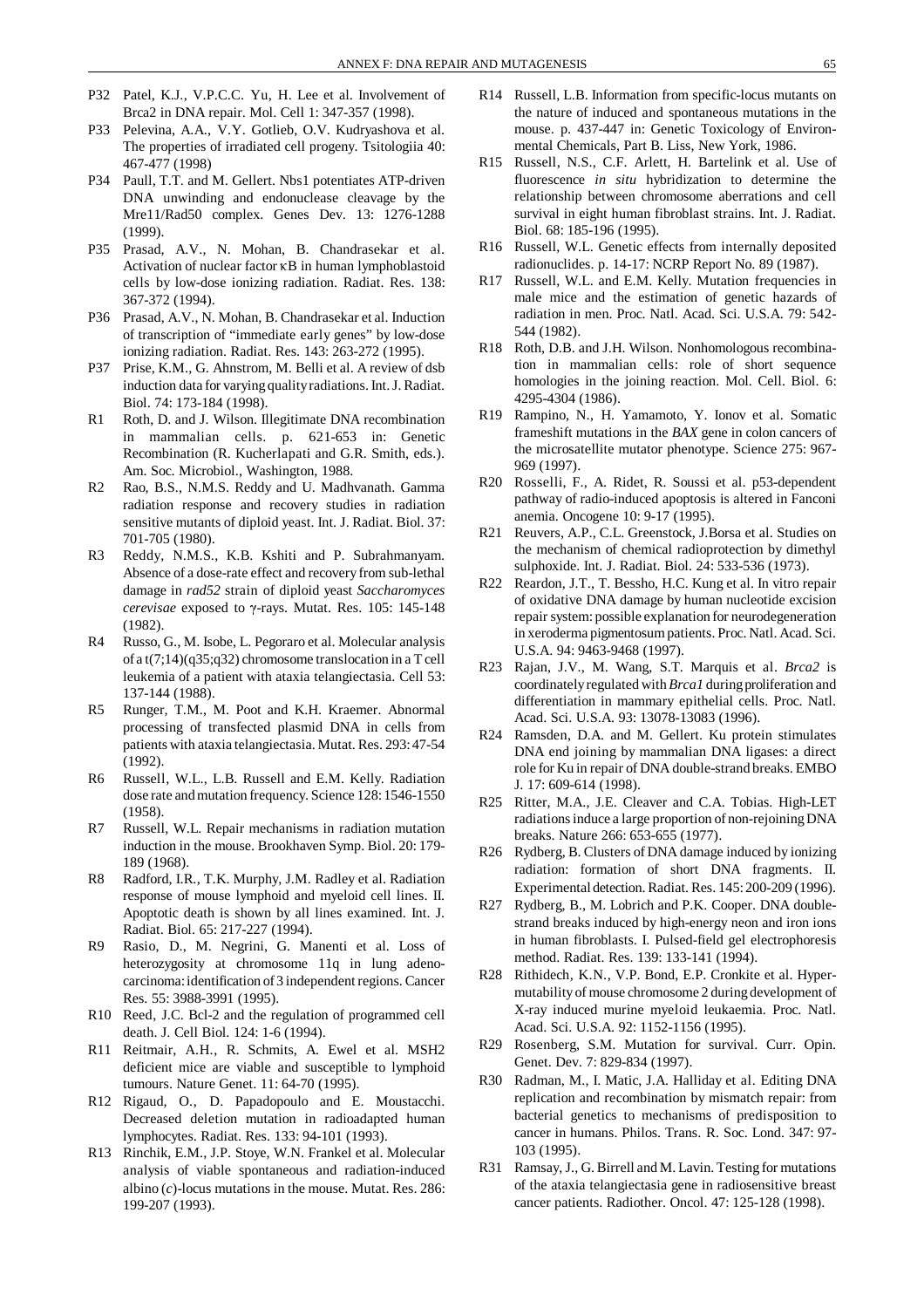- R32 Rio, P.G., D. Pernin, J.O. Bay et al. Loss of heterozygosity of BRCA1, BRCA2 and ATM genes in sporadic invasive ductal breast carcinoma. Int. J. Oncol. 13: 849-853 (1998).
- R33 Redpath, J.L. and R.J. Antoniono. Induction of an adaptive response against spontaneous neoplastictransformation in vitro bylow-dose gamma radiation. Radiat. Res. 149: 517- 520 (1998).
- R34 Ridet, A., C. Guillouf, E. Dechaud et al. Deregulated apoptosis is a hallmark of the Fanconi anaemia syndrome. Cancer Res. 57: 1722-1730 (1997).
- R35 Reuven, N.B., G. Arad, A. Maor-Shoshani et al. The mutagenesis protein UmuC is a DNA polymerase activated byUmuD', RecA, and SSB and is specialized for translesion replication. J. Biol. Chem. 274: 31763-31766 (1999).
- R36 Roberts, S.A., A.R. Spreadborough, B. Bulman et al. Heritability of cellular radiosensitivity: a marker of lowpenetrance predisposition genes in breast cancer? Am. J. Hum. Genet. 65: 784-794 (1999).
- R37 Robson, T., M.C. Joiner, G.D. Wilson et al. A novel human stress response-related gene with a potential role in induced radioresistance. Radiat. Res. 152: 451-461 (1999).
- R38 Riballo, E., S.E. Critchlow, S-H. Teo et al. Identification of a defect in DNA ligase IV in a radiosensitive leukaemia patient. Curr. Biol. 9: 699-702 (1999).
- R39 Radford, I.R. Review: Initiation of ionizing radiationinduced apoptosis: DNA damage-mediated or does ceramide have a role? Int. J. Radiat. Biol. 75: 521-528 (1999).
- R40 Riboni, R., A. Casati, T. Nardo et al. Telomeric fusions in cultured human fibroblasts as a source of genomic instability. Cancer Genet. Cytogenet. 95: 130-136 (1997).
- R41 Radicella, J.P., C. Dherin, C. Desmaze et al. Cloning and characterization of hOGG1, a human homolog of the OGG1 gene of Saccharomyces cerevisiae. Proc. Natl. Acad. Sci. U.S.A. 94: 8010-8015 (1997).
- S1 Sancar, A. and G.B. Sancar. DNA repair enzymes. Annu. Rev. Biochem. 57: 29-67 (1988).
- S2 Selby, C.P. and A. Sancar. Mechanisms of transcriptionrepair coupling and mutation frequency decline. Microbiol. Rev. 58: 317-329 (1994).
- S3 von Sonntag, C. The Chemical Basis of Radiation Biology. Taylor and Francis, London, 1987.
- S4 Sabovljev, S.A., W.A. Cramp, P.D. Lewis et al. Use of rapid tests of cellular radiosensitivity in radiotherapeutic practice. Lancet ii: 787 (1985).
- S5 Sanford, K.K., R. Parshad, R. Gantt et al. Factors affecting and significance of  $G_2$  chromatin radiosensitivity in predisposition to cancer. Int. J. Radiat. Biol. 55: 963- 981 (1989).
- S6 Schlissel, M., A. Constantinescu, T. Morrow et al. Double-strand signal sequence breaks in V(D)J recombination are blunt, 5 phosphorylated, RAGphosphorylated, RAG-<br>ated. Genes Dev. 7: 2520dependent and cell cycle regulated. Genes Dev. 7: 2520- 2532 (1993).
- S7 Seemanova, E.E., E. Passarge, D. Beneskova et al. Familial microcephaly with normal intelligence, immunodeficiency and risk for lymphoreticular malignancies. Am. J. Med. Genet. 20: 639-648 (1985).
- S8 Seemanova, E. An increased risk for malignant neoplasms in heterozygotes for a syndrome of microcephaly, normal intelligence, growth retardation, remarkable facies, immunodeficiency and chromosomal instability. Mutat. Res. 238: 321-324 (1990).
- S9 Siede, W., A.S. Friedberg and E.C. Freidberg. *RAD9* dependent  $G_1$  arrest defines a second checkpoint for damaged

DNA in the cell cycle of *Saccharomyces cerevisiae*. Proc. Natl. Acad. Sci. U.S.A. 90: 7985-7989 (1993).

- S10 Shinohara, A., H. Ogawa, Y. Matsuda et al. Cloning of human, mouse and fission yeast recombination genes homologous to *RAD51* and *recA*. Nature Genet. 4: 239- 243 (1993).
- S11 Smith, P.J., T.A. Makinson and J.V. Watson. Enhanced sensitivity to camptothecin in ataxia-telangiectasia cells and its relationship with the expression of DNA topoisomerase I. Int. J. Radiat. Biol. 55: 217-231 (1989).
- S12 Swift, M., D. Morrell, E. Cromartie et al. The incidence and gene frequency of ataxia-telangiectasia in the United States. Am. J. Hum. Genet. 39: 573-583 (1986).
- S13 Swift, M., D. Morrell, R.B. Massey et al. Incidence of cancer in 161 families affected byataxia-telangiectasia. N. Engl. J. Med. 325: 1831-1836 (1991).
- S14 Stamato, T.D., A. Dipatri and A. Giaccia. Cell cycle dependent repair of potentially lethal damage in the XR-1 gamma-ray sensitive CHO cell. Radiat. Res. 115: 325-333 (1988).
- S15 Savage, J.R.K. and P.J. Simpson. Fish painting patterns resulting from complex exchanges. Mutat. Res. 312:51-60 (1994).
- S16 Seymour, C.B., C. Mothersill and T. Alper. High yields of lethal mutations in somatic mammalian cells that survive ionising radiation. Int. J. Radiat. Biol. 50: 167-179 (1986).
- S17 Simpson, P., T. Morris, J. Savage et al. High-resolution cytogenetic analysis of X-Ray induced mutations of the HPRT gene of primary human fibroblasts. Cytogenet. Cell Genet. 64: 39-45 (1993).
- S18 Singleton, B. and J. Thacker. Communication to the UNSCEAR Secretariat (1995).
- S19 Sadamoto, S., S. Suzuki, K. Kamiya et al. Radiation induction of germline mutation at a hypervariable mouse minisatellite locus. Int. J. Radiat. Biol. 65: 549-557 (1994).
- S20 Sanderson, B.J.S. and A.A. Morley. Exposure of human lymphocytes to ionising radiation reduces mutagenesis in subsequent ionising radiation. Mutat. Res. 164: 347-351 (1986).
- S21 Sands, A.T., M.B. Suraokar, A. Sanchez et al. p53 deficiency does not affect the accumulation of point mutations in a transgene target. Proc. Natl. Acad. Sci. U.S.A. 92: 8517-8521 (1995).
- S22 Sankaranayanan, K., A. van Duyn, M.J. Loos et al. Adaptive response of human lymphocytes to low-level radiation from radioisotopes or X-rays. Mutat. Res. 211: 7-12 (1989).
- S23 Sasaki, M.S. On the reaction kinetics of the radioadaptive response in cultured mouse cells. Int. J. Radiat. Biol. 68: 281-291 (1995).
- S24 Savitsky, K., A. Bar-Shira, S. Gilad et al. A single ataxia telangiectasia gene with a product similar to PI-3 kinase. Science 268: 1749-1753 (1995).
- S25 Savitsky, K., S. Sfez, D.A. Tagle et al. The complete sequence of the coding region of the ATM gene reveals similarity to cell cycle regulators in different species. Hum. Mol. Genet. 4: 2025-2032 (1995).
- S26 Schmid, E., M. Bauchinger and U. Nahrstedt. Adaptive response after X-irradiation of human lymphocytes? Mutagenesis 4: 87-89 (1989).
- S27 Scott, D., A. Spreadborough, E. Levine et al. Genetic predisposition in breast cancer. Lancet 344: 1444 (1994).
- S28 Scott, D., A.R. Spreadborough, L.A. Jones et al. Chromosomal radiosensitivity in  $G_2$ -phase lymphocytes as an indicator of cancer predisposition. Radiat. Res. 145: 3- 16 (1996).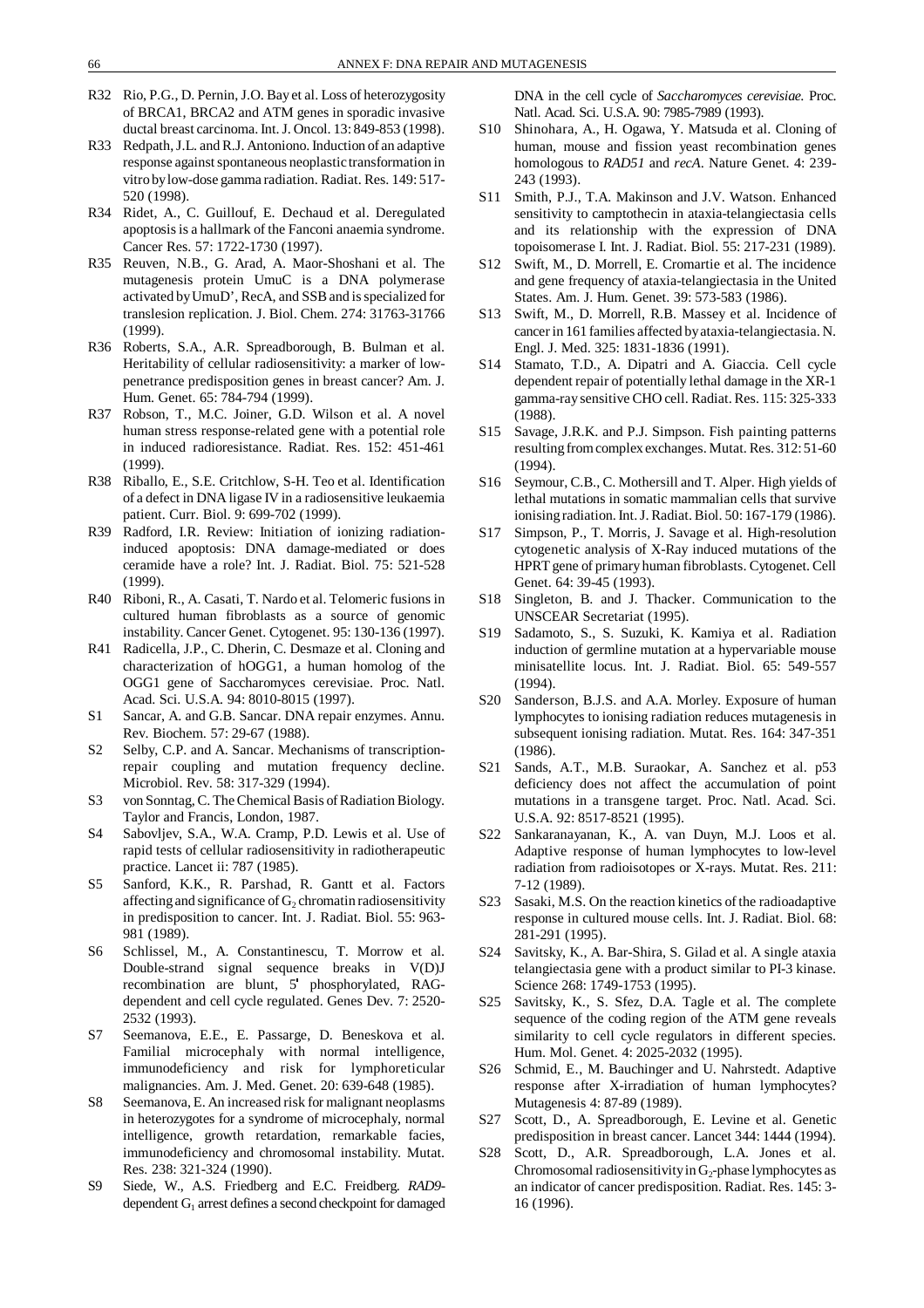- S29 Searle, A.G. Germ-cell sensitivity in the mouse: a comparison of radiation and chemical mutagens. p. 169- 177 in: Environmental Mutagens and Carcinogens (T. Sugimura et al., eds.). University of Tokyo, 1982.
- S30 Shadley, J.D. Chromosomal adaptive response in human lymphocytes. Radiat. Res. 138: S9-S12 (1994).
- S31 Shadley, J.D., V. Afzal and S. Wolff. Characterization of the adaptive response to ionising radiation induced by low doses of X-rays to human lymphocytes. Radiat. Res. 111: 511-517 (1987).
- S32 Shadley, J.D. and G. Dai. Cytogenetic and survival adaptive responses in  $G_1$  phase human lymphocytes. Mutat. Res. 265: 273-281 (1992).
- S33 Shadley, J.D. and J.K. Wiencke. Induction of the adaptive response by X-rays is dependent on radiation intensity. Int. J. Radiat. Biol. 56: 107-118 (1989).
- S34 Shadley, J.D. and S. Wolff. Very low doses of X-rays can cause human lymphocytes to become less susceptible to ionising radiation. Mutagenesis 2: 95-96 (1987).
- S35 Skov, K., B. Marples, J.B. Matthews et al. A preliminary investigation into the extent of increased radioresistance or hyper-radiosensitivity in cells of hamster lines known to be deficient in DNA repair. Radiat. Res. 138: S126- S129 (1994).
- S36 Sloan, S.R., E.W. Newcomb and A. Pellicer. Neutron radiation can activate K-*ras* via a point mutation in codon 146 and induces a different spectrum of *ras* mutations than does gamma radiation. Mol. Cell. Biol. 10: 405-408 (1990).
- S37 Sinclair, W.K. Cyclic X-rayresponses in mammalian cells in vitro. Radiat. Res. 33: 620-643 (1968).
- S38 Sinclair, W.K. Cell cycle dependence of the lethal radiation response in mammalian cells. Curr. Top. Radiat. Res. Quart. 7: 264-285 (1972).
- S39 Stacey, M., S. Thacker and A.M.R. Taylor. Cultured skin keratinocytes from both normal individuals and basal cell naevus syndrome patients are more resistant to  $\gamma$ -rays and UV light compared with cultured skin fibroblasts. Int. J. Radiat. Biol. 56: 45-58 (1989).
- S40 Savitsky, K., M. Platzer, T. Uziel et al. Ataxiatelangiectasia: structural diversity of untranslated sequences suggests complex post-transcriptional regulation of ATM gene expression. Nucleic Acids Res. 25: 1678-1684 (1997).
- S41 Swift, M., D. Morrell, R.B. Massey et al. Risk of breast cancer in ataxia-telangiectasia. Lancet 326: 1360 (1992).
- S42 Symonds, H., L. Krall, L. Remington et al. p53-dependent apoptosis suppresses tumor growth and progression in vivo. Cell 78: 703-711 (1994).
- S43 Sanchez,Y., B.A. Desany, W.J. Jones et al. Regulation of *RAD53* by the *ATM*-like kinases *MEC1* and *TEL1* in yeast cell cycle checkpoint pathways. Science 271: 357-360 (1996).
- S44 Shen, Z.Y., K. Denison, R. Lobb et al. The human and mouse homologs of the yeast *RAD52* gene: cDNA cloning, sequence analysis, assignment to human chromosome 12p12.2-p13, and mRNA expression in mouse tissues. Genomics 25: 199-206 (1995).
- S45 Sturzbecher, H-W., B. Donzelmann, W. Henning et al. p53 is linked directly to homologous recombination processes via RAD51/RecA protein interaction. EMBO J. 15: 1992-2002 (1996).
- S46 Strathdee, C.A., A.M.V. Duncan and M. Buchwald. Evidence for at least 4 Fanconi anaemia genes including *FACC* on chromosome 9. Nature Genet. 1: 196-198 (1992).
- S47 Strathdee, C.A., H. Gavish, W.R. Shannon et al. Cloning of cDNAs for Fanconiof cDNAs for Fanconi's anaemia by functional<br>
complementation. Nature 356: 763-767 (1992).<br>
S48 Saito, H., A.T. Hammond and R.E. Moses. Hypercomplementation. Nature 356: 763-767 (1992).
- sensitivity to oxygen is a uniform and secondary defect in Fanconi anaemai cells. Mutat. Res. 294: 255 (1993).
- S49 Seeberg, E., L. Eide and M. Bjoras. The base excision repair pathway. Trends Biochem. Sci. 20:391-397 (1995).
- S50 Siede, W., A.A. Friedl, I. Dianova et al. The *Saccharomyces cerevisiae* Ku autoantigen homologue affects radiosensitivity only in the absence of homologous recombination. Genetics 142: 91-102 (1996).
- S51 Scully, R., J. Chen, A. Plug et al. Association of BRCA1 with Rad51 in mitotic and meiotic cells. Cell 88: 265-275 (1997).
- S52 Strathern, J.N., B.K. Shafer and C.B. McGill. DNA synthesis errors associated with double-strand break repair. Genetics 140: 965-972 (1995).
- S53 Sabatier, L., B. Dutrillaux and M.B. Martin. Chromosomal instability. Nature 357: 548 (1992).
- S54 Savage, J.R.K. and D.G. Papworth. Comment on the ratio of chromosome-type dicentric interchanges to centric rings for track-clustered compared with random breaks. Radiat. Res. 146: 236-240 (1996).
- S55 Santana, P., L.A. Pena, A. Haimovitz-Friedman et al. Acid sphingomyelinase-deficient human lymphoblasts and mice are defective in radiation-induced apoptosis. Cell 86: 189- 199 (1996).
- S56 Satoh, M.S., C.J. Jones, R.D. Wood et al. DNA excisionrepair defect of xeroderma pigmentosum prevents removal of a class of oxygen free radical-induced base lesions. Proc. Natl. Acad. Aci. U.S.A. 90: 6335-6339 (1993).
- S57 Schiestl, R.H., F. Khogali and N. Carls. Reversion of the mouse *pink-eyed unstable* mutation induced by low doses of X-rays. Science 266: 1573-1576 (1994).
- S58 Singhal, R.K., R. Prasad and S.H. Wilson. DNA polymerase  $\beta$  conducts the gap-filling step in uracilinitiated base excision repair in a bovine testis nuclear extract. J. Biol. Chem. 270: 949-957 (1995).
- S59 Saar, K., K.H. Chrzanowska, M. Stumm et al. The gene for the ataxia-telangiectasia variant, Nijmegen breakage syndrome, maps to a 1-cm interval on chromosome 8q21. Am. J. Hum. Genet. 60: 605-610 (1997).
- S60 Stewart, E., C.R. Chapman, F. Al-Khodairy et al. *rhq1+*, a fission yeast gene related to the Bloom's and Werner's<br>syndrome genes, is required for reversible S phase arrest.<br>EMBO J. 16: 2682-2692 (1997). syndrome genes, is required for reversible S phase arrest. EMBO J. 16: 2682-2692 (1997).
- S61 Sharan, S.K., M. Morimatsu, U. Albrecht et al. Embryonic lethalityand radiation hypersensitivitymediated byRad51 in mice lacking *Brca2*. Nature 386: 804-810 (1997).
- S62 Satoh, M.S., G.G. Poirier and T. Lindahl. Dual function for poly(ADP-ribose) synthesis in response to DNAstrand breakage. Biochemistry 33: 7099-7106 (1994).
- S63 Schreiber, V., D. Hunting, C. Trucco et al. A dominantnegative mutant of human poly(ADP-ribose) polymerase affects cell recovery, apoptosis and sister-chromatid exchange following DNA damage. Proc. Natl. Acad. Sci. U.S.A. 92: 4753-4757 (1995).
- S64 Schar, P., G. Herrmann, G. Daly et al. A newly identified DNA ligase of *Saccharomyces cerevisiae* involved in *RAD52*-independent repair of DNA double-strand breaks. Genes Dev. 11: 1912-1924 (1997).
- S65 Shafman, T., K.K. Khanna, P. Kedar et al. Interaction between ATM protein and c-Abl in response to DNA damage. Nature 387: 520-523 (1997).
- S66 Schmid, E. and M. Bauchinger. Comments on direct biological evidence for a significant neutron dose to survivors of the Hiroshima atomic bomb. Radiat. Res. 146: 479-482 (1996).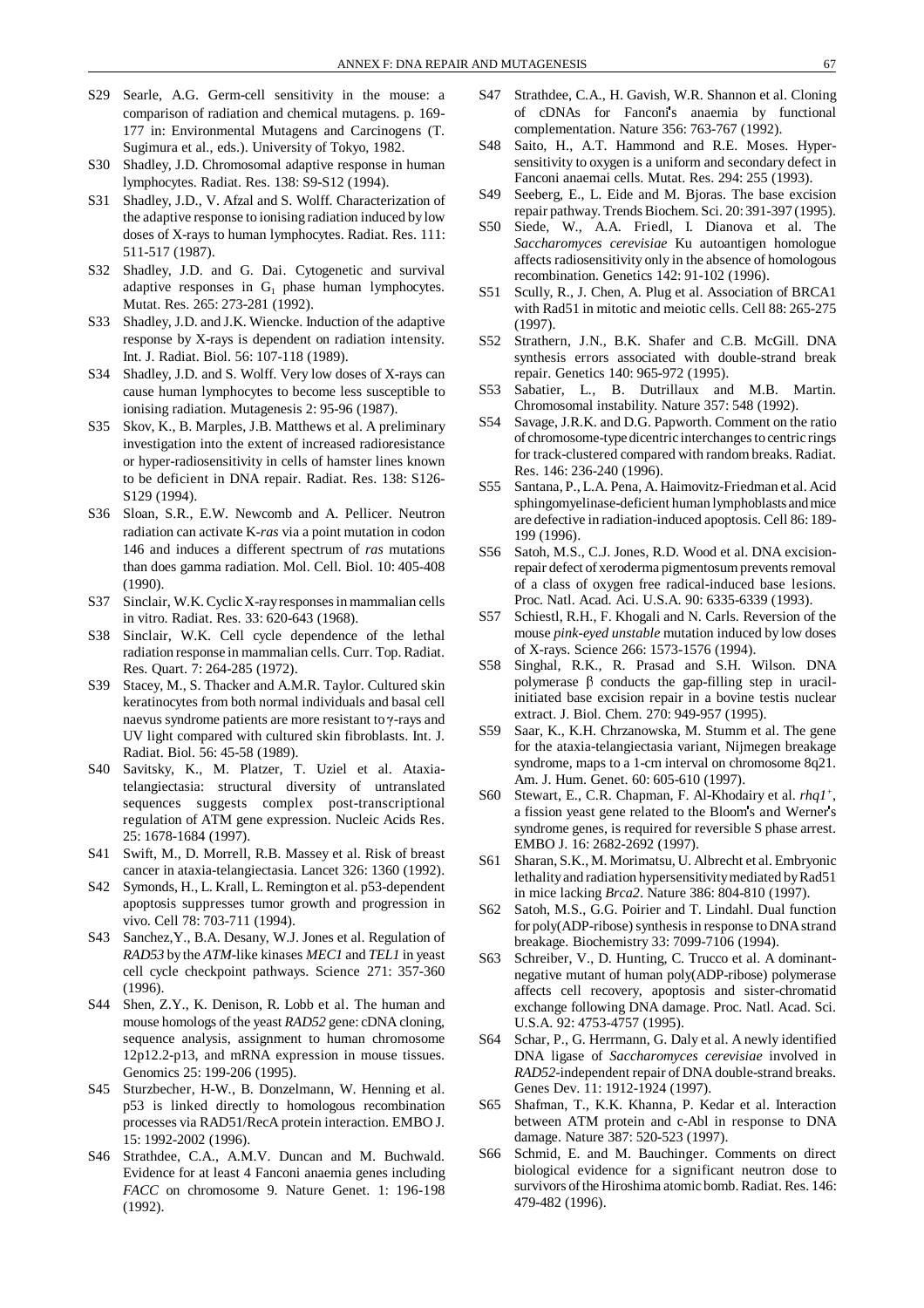- S67 Satoh, C. and M. Kodaira. Effects of radiation on children. Nature 383: 226 (1996).
- S68 Sala-Trepat, M., J. Boyse, P. Richard et al. Frequencies of *HPRT* mutants in T-lymphocytes and of glycophorin A variants in erythrocytes of Fanconi anemia patients and control donors. Mutat. Res. 289: 115-126 (1993).
- S69 Shayeghi, M., S. Seal, J. Regan et al. Heterozygosity for mutations in the ataxia telangiectasia gene is not a major cause of radiotherapy complications in breast cancer patients. Br. J. Cancer 78: 922-927 (1998).
- S70 Starostik, P., T. Manshouri, S. O'Brien et al. Deficiency of Starostik, P., T. Manshouri, S. O'Brien et al. Deficiency of<br>the ATM protein expression defines an aggressive<br>subgroup of B-cell chronic lymphocytic leukemia. Cancer the ATM protein expression defines an aggressive Res. 58: 4552-4557 (1998).
- S71 Sachs, R.K., D.J. Brenner, A.M. Chen et al. Intra-arm and inter-arm chromosome intrachanges: tools for probing geometry and dynamics of chromatin. Radiat. Res. 148: 330-340 (1997).
- S72 Savage, J.R.K. and D.G. Papworth. An investigation of LET fingerprints in *Tradescantia*. Mutat. Res. 422: 313-LET 'fingerprints in *Tradescantia*. Mutat. Res. 422: 313-<br>322 (1998).<br>S73 Siliciano, J.D., C.E. Canman, Y. Taya et al. DNA damage 322 (1998).
- induces phosphorylation of the amino terminus of p53. Genes Dev. 11: 3471-3481 (1997).
- S74 Schwartz, D., N. Almog, A. Peled et al. Role of wild type p53 in the G2 phase: regulation of the gamma-irradiationinduced delay and DNA repair. Oncogene 15: 2597-2607 (1997).
- S75 Stewart, N., G.G. Hicks, F. Paraskevas et al. Evidence for a second cell-cycle block at G2/M by p53. Oncogene 10: 109-115 (1995).
- S76 Stankovic, T., P. Weber, G. Stewart et al. Inactivation of ataxia telangiectasia mutated gene in B-cell chronic lymphocytic leukaemia. Lancet 353: 26-29 (1999).
- S77 Suzuki, K., S. Kodama and M. Watanabe. Recruitment of ATM protein to double strand DNA irradiated with ionizing radiation. J. Biol. Chem. 274: 25571-25575 (1999).
- S78 Stankovic, T., A.M.J. Kidd, A. Sutcliffe et al. *ATM* mutations and phenotypes in ataxia-telangiectasia families in the British Isles: expression of mutant *ATM* and the risk of leukemia, lymphoma, and breast cancer. Am. J. Hum. Genet. 62: 334-345 (1998).
- S79 Sadekova, S., S. Lehnert and T.Y-K. Chow. Induction of PBP74/mortalin/Grp75, a member of the hsp70 family, by low doses of ionizing radiation: a possible role in induced radioresistance. Int. J. Radiat. Biol. 72: 653-660 (1997).
- S80 Shimizu, T., T. Kato, A. Tachibana et al. Coordinated regulation of radioadaptive response by protein kinase C and p38 mitogen-activated protein kinase. Exp. Cell Res. 251: 424-432 (1999).
- S81 Svistuneko, D.A., G.Z. Ju, J. Wei et al. EPR study of mouse tissues in search for adaptive responses to low level whole-bodyX-irradiation. Int. J. Radiat. Biol. 62:327-336 (1992).
- S82 Stewart, G.S., R.S. Maser, T. Stankovic et al. The DNA double-strand break repair gene *hMRE11* is mutated in individuals with an ataxia-telangiectasia-like disorder. Cell 99: 577-587 (1999).
- S83 Smith, B.T. and G.C. Walker. Mutagenesis and more: umuDC and the Escherichia coli SOS response. Genetics 148: 1599-1610 (1998).
- S84 Shen, M.R., I.M. Jones and H. Mohrenweiser. Nonconservative amino acid substitution variants exist at polymorphic frequency in DNA repair genes in healthy humans. Cancer Res. 58: 604-608 (1998).
- S85 Sargent, R.G., R.L. Rolig, A.E. Kilburn et al. Recombination-dependent deletion formation in mammalian cells deficient in the nucleotide excision repair gene ERCC1. Proc. Natl. Acad. Sci. U.S.A. 94: 13122-13127 (1997).
- S86 Scully, R., S. Ganesan, K. Vlasakova et al. Genetic analysis of BRCA1 function in a defined tumor cell line. Mol. Cell 4: 1093-1099 (1999).
- S87 Sutherland, B.M., P.V. Bennett, O. Sidorkina et al. Clustered DNA damages induced in isolated DNA and in human cells bylow doses of ionizing radiation. Proc. Natl. Acad. Sci. U.S.A. 97: 103-108 (2000).
- S88 Stoll, U., A. Schmidt, E. Schneider et al. Killing and mutation of Chinese hamster V79 cells exposed to accelerated oxygen and neon ions. Radiat. Res. 142: 288- 294 (1995).
- S89 Stoll, U., B. Barth, N. Scheerer et al. HPRT mutations in V79 Chinese hamster cells induced by accelerated Ni, Au and Pb ions. Int. J. Radiat. Biol. 70: 15-22 (1996).
- S90 Schmidt, P. and J. Kiefer. Deletion-pattern analysis of alpha-particle and X-ray induced mutations at the HPRT locus of V79 Chinese hamster cells. Mutat. Res. 421: 149- 161 (1998).
- T1 Taylor, A.M.R. Unrepaired DNA strand breaks in irradiated ataxia telangiectasia lymphocytes suggested from cytogenetic observations. Mutat. Res. 50: 407-418 (1978).
- T2 Taalman, R.D.F.M., N.G.J. Jaspers, J.M. Scheres et al. Hypersensitivity to ionising radiation, in vitro, in a new chromosomal breakage disorder, the Nijmegen breakage syndrome. Mutat. Res. 112: 23-32 (1983).
- T3 Taylor, A.M.R., E. Flude, B. Laher et al. Variant forms of ataxia-telangiectasia. J. Med. Genet. 24: 669-677 (1987).
- T4 Taccioli, G.E., G. Rathbun, G. Oltz et al. Impairment of V(D)J recombination in double-strand break repair mutants. Science 260: 207-210 (1993).
- T5 Taccioli, G.E., T.M. Gottlieb, T. Blunt et al. Ku80: product of the XRCC5 gene and its role in DNA repair and V(D)J recombination. Science 265:1442-1445 (1994).
- T6 Tatsumi-Miyajima, J., T. Yagi and H. Takebe. Analysis of mutations caused by DNA double-strand breaks produced by a restriction enzyme in shuttle vector plasmids propagated in ataxia telangiectasia cells. Mutat. Res. 294: 317-323 (1993).
- T7 Thacker, J. and A. Stretch. Responses of 4 X-ray-sensitive CHO cell mutants to different radiations and to irradiation conditions promoting cellular recovery. Mutat. Res. 146: 99-108 (1985).
- T8 Thacker, J. and A.N. Ganesh. DNA break repair, radioresistance of DNA synthesis and camptothecin sensitivity in the radiation-sensitive *irs* mutants: comparisons to ataxia-telangiectasia cells. Mutat. Res. 235: 49-58 (1990).
- T9 Thacker, J. and R. Wilkinson. The genetic basis of resistance to ionising radiation damage in cultured mammalian cells. Mutat. Res. 254: 135-142 (1991).
- T10 Thacker, J., J. Chalk, A. Ganesh et al. A mechanism for deletion formation in DNA by human cell extracts: the involvement of short sequence repeats. Nucleic Acids Res. 20: 6183-6188 (1992).
- T11 Thacker, J., A.N. Ganesh, A. Stretch et al. Gene mutation and V(D)J recombination in the radiosensitive *irs* lines. Mutagenesis 9: 163-168 (1994).
- T12 Taylor, J.A., M.A. Watson, T.R. Devereux et al. p53 mutation hotspot in radon-associated lung cancer. Lancet 343: 86-87 (1994).
- T13 Thacker, J. and R. Cox. Mutation induction and inactivation in mammalian cells exposed to ionizing radiation. Nature 258: 429-431 (1975).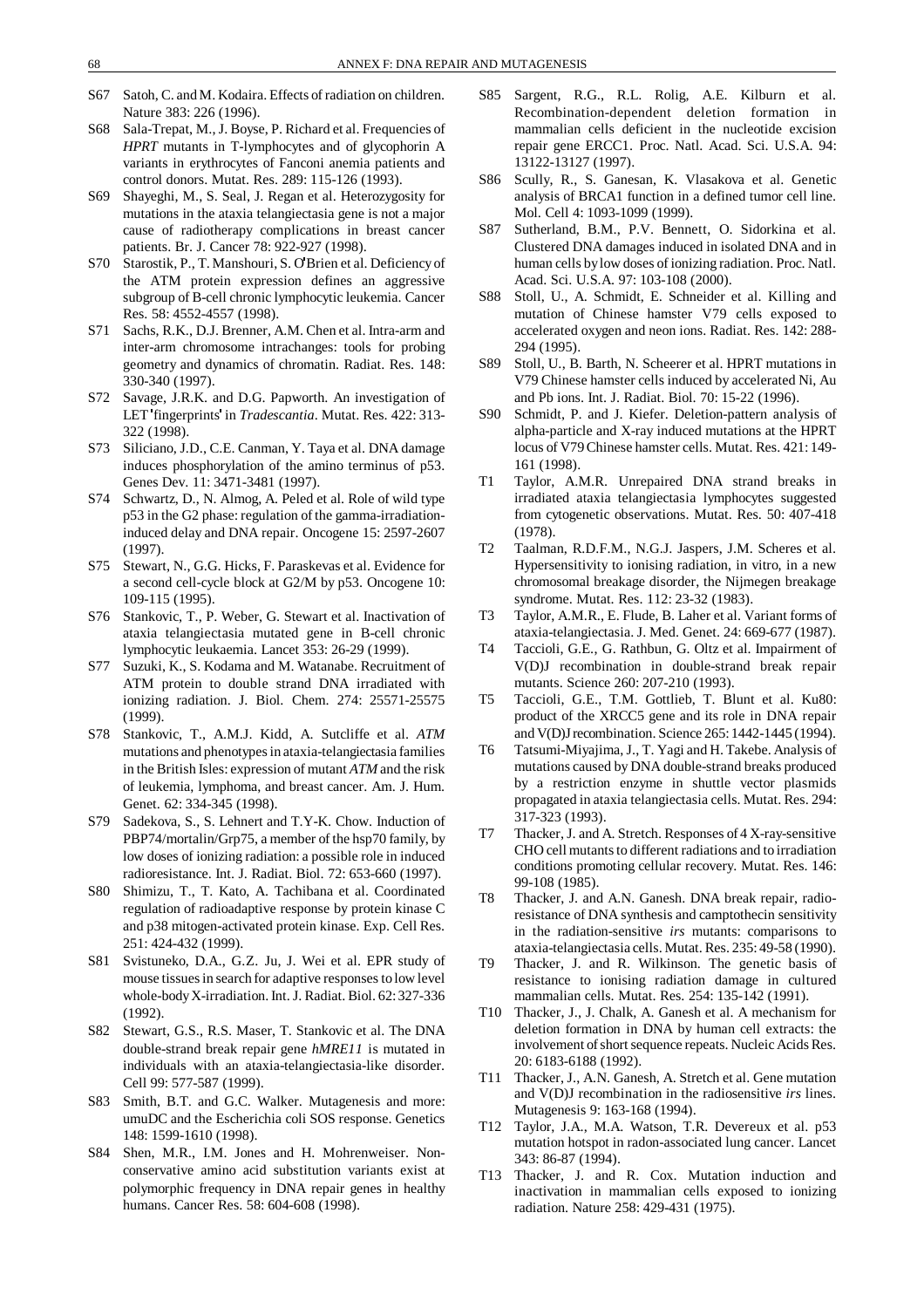- T14 Thacker, J., A. Stretch and M.A. Stephens. The induction of thioguanine-resistant mutants of Chinese hamster cells by gamma-rays. Mutat. Res. 42: 313-326 (1977).
- T15 Thacker, J., M.A. Stephens and A. Stretch. Mutation to ouabain-resistance in Chinese hamster cells: induction by ethyl methanesulphonate and lack of induction byionising radiation. Mutat. Res. 51: 255-270 (1978).
- T16 Thacker, J., A. Stretch and M.A. Stephens. Mutation and inactivation of cultured mammalian cells exposed to beams of accelerated heavy ions. II. Chinese hamster cells. Int. J. Radiat. Biol. 36: 137-148 (1979).
- T17 Thacker, J. The involvement of repair processes in radiation-induced mutation of cultured mammalian cells. p. 612-620 in: Radiation Research (S. Okada et al. eds.). Japanese Association for Radiation Research, Tokyo, 1979.
- T18 Thacker, J., A. Stretch and D.T. Goodhead. The mutagenicity of  $\alpha$ -particles from plutonium-238. Radiat. Res. 92: 343-352 (1982).
- T19 Thacker, J. and R. Cox. The relationship between specific chromosome aberrations and radiation-induced mutations in cultured mammalian cells. p. 235-275 in: Radiationinduced Chromosome Damage in Man (T. Ishihara and M.S. Sasaki, eds.). Liss, New York, 1983.
- T20 Thacker, J. The nature of mutants induced by ionising radiation in cultured hamster cells. III. Molecular characterization of HPRT-deficient mutants induced by gamma-rays or alpha-particles showing that the majority have deletions of all or part of the *hprt* gene. Mutat. Res. 160: 267-275 (1986).
- T21 Thacker, J. Molecular nature of ionising radiation-induced mutations of native and introduced genes in mammalian cells. p. 221-229 in: Ionising Radiation Damage to DNA: Molecular Aspects (S. Wallace and R. Painter, eds.). Wiley/Liss, New York, 1990.
- T22 Thacker, J. Radiation-induced mutation in mammalian cells at low doses and dose rates. Adv. Radiat. Biol. 16: 77-124 (1992).
- T23 Trakhtenbrot, L., R. Kranthgamer, P. Resnitzky et al. Deletion of chromosome 2 is an early event in the development of radiation-induced myeloid leukaemia in SJL/J mice. Leukaemia 2: 545-550 (1991).
- T24 Thacker, J. The study of responses the 'model' DNA Thacker, J. The study of responses the 'model' DNA<br>breaks induced by restriction endonucleases in cells and<br>cell-free systems: achievements and difficulties. Int. J. breaks induced by restriction endonucleases in cells and Radiat. Biol. 66: 591-596 (1994).
- T25 Takai, S., K.K. Sanford and R.E. Tarone. A procedure for carrier detection in ataxia-telangiectasia. Cancer Genet. Cytogenet. 46: 139-140 (1990).
- T26 Tanzarella, C., R. de Salvia, F. Degrassi et al. Effect of post-treatments with caffeine during  $G_2$  on the frequency of chromosome type aberrations produced by X-rays in human lymphocytes during  $G_0$  and  $G_1$ . Mutagenesis 1:41-44 (1986).
- T27 Terasima, T. and L.J. Tolmach. X-raysensitivityand DNA synthesis in synchronous populations of HeLa cells. Science 140: 490-492 (1963).
- T28 Thacker, J. Radiation-induced mutations in mammalian cells: what we know and what we do not know. p. 107 in: 37th Annual Meeting of the Radiation Research Society, Seattle, 1989.
- T29 Thacker, J. Cellular radiosensitivity in ataxiatelangiectasia. Int. J. Radiat. Biol. 66: S87-S96 (1994).
- T30 Thacker, J. and R.E. Wilkinson. The genetic basis of cellular recovery from radiation damage: response of the radiosensitive *irs* lines to low-dose-rate irradiation. Radiat. Res. 144: 294-300 (1995).
- T31 Timofeeff-Ressovsky, N.W. The experimental production of mutations. Biol. Rev. Camb. Philos. Soc. 9: 411-457 (1934).
- T32 Tsuboi, K., T.C. Yang and D.J. Chen. Charged particle mutagenesis. I. Cytotoxic and mutagenic effects of high-LET charged iron particles on human skin fibroblasts. Radiat. Res. 129: 171-176 (1992).
- T33 Tuschl, H., H. Altmann, R. Kovac et al. Effects of lowdose radiation on repair processes in human lymphocytes. Radiat. Res. 81: 1-9 (1980).
- T34 Tsuzuki, T., Y. Fujii, K. Sakumi et al. Targeted disruption of the *Rad51* gene leads to lethality in embryonic mice. Proc. Natl. Acad. Sci. U.S.A. 93: 6236-6240 (1996).
- T35 Tambini, C.E., A.M. George, J.M. Rommens et al. The *XRCC2* DNA repair gene: identification of a positional candidate. Genomics 41: 84-92 (1997).
- T37 Tashiro, S., N. Kotomura, A. Shinohara et al. S-phase specific formation of the human Rad51 protein nuclear foci in lymphocytes. Oncogene 12: 2165-2170 (1996).
- T38 Tomlinson, I.P.M., M.R. Novelli and W.F. Bodmer. The mutation rate and cancer. Proc. Natl. Acad. Sci. U.S.A. 93: 14800-14803 (1996).
- T39 Thyagarajan, B. and C. Campbell. Elevated homologous recombination activity in Fanconi anemia fibroblasts. J. Biol. Chem. 272: 23328-23333 (1997).
- T40 Teo, S-H. and S.P. Jackson. Identification of *Saccharomyces cerevisiae* DNA ligase IV: involvement in DNA double-strand break rejoining. EMBO J. 16: 4788-4795 (1997).
- T41 Tsukamoto, Y., J. Kato and H. Ikeda. Silencing factors participate in DNA repair and recombination in *Saccharomyces cerevisiae*. Nature 388: 900-903 (1997).
- T42 Takata, M., M.S. Sasaki, E. Sonoda et al. Homologous recombination and non-homologous end-joining pathways of DNAdouble-strand break repair have overlapping roles in the maintenance of chromosomal integrity in vertebrate cells. EMBO J. 17: 5497-5508 (1998).
- T43 Takagi, M., D. Delia, L. Chessa et al. Defective control of apoptosis, radiosensitivity, and spindle checkpoint in ataxia telangiectasia. Cancer Res. 58: 4923-4929 (1998).
- T44 Thacker, J. Repair of ionizing radiation damage in mammalian cells: alternative pathways and their fidelity. C.R. Acad. Sci. Paris 322: (1999, in press).
- T45 Tang, M., X. Shen, E.G. Frank et al. UmuD'(2)C is an error-prone DNA polymerase, Escherichia coli pol V. Proc. Natl. Acad. Sci. U.S.A. 96: 8919-8924 (1999).
- T46 Tutt, A., A. Gabriel, D. Bertwistle et al. Absence of Brca2 causes genome instability by chromosome breakage and loss associated with centrosome amplification. Curr. Biol. 9: 1107-1110 (1999).
- T47 Thacker, J. A surfeit of RAD51-like genes? Trends Genet. 15: 166-168 (1999).
- T48 Tchou, J., H. Kasai, S. Shibutani et al. 8-oxoguanine (8 hydroxyguanine) DNA glycosylase and its substrate specificity. Proc. Natl. Acad. Sci. U.S.A. 88: 4690-4694 (1991).
- T49 Thomas, C.B., D.O. Nelson, P. Pleshanov et al. Elevated frequencies of hypoxanthine phosphoribosyltransferase lymphocyte mutants are detected in Russian liquidators 6 to 10 years after exposure to radiation from the Chernobyl nuclear power plant accident. Mutat. Res. 439: 105-119 (1999).
- U2 United Nations. Sources and Effects of Ionizing Radiation. United Nations Scientific Committee on the Effects of Atomic Radiation, 1994 Report to the General Assembly, with scientific annexes. United Nations sales publication E.94.IX.11. United Nations, New York, 1994.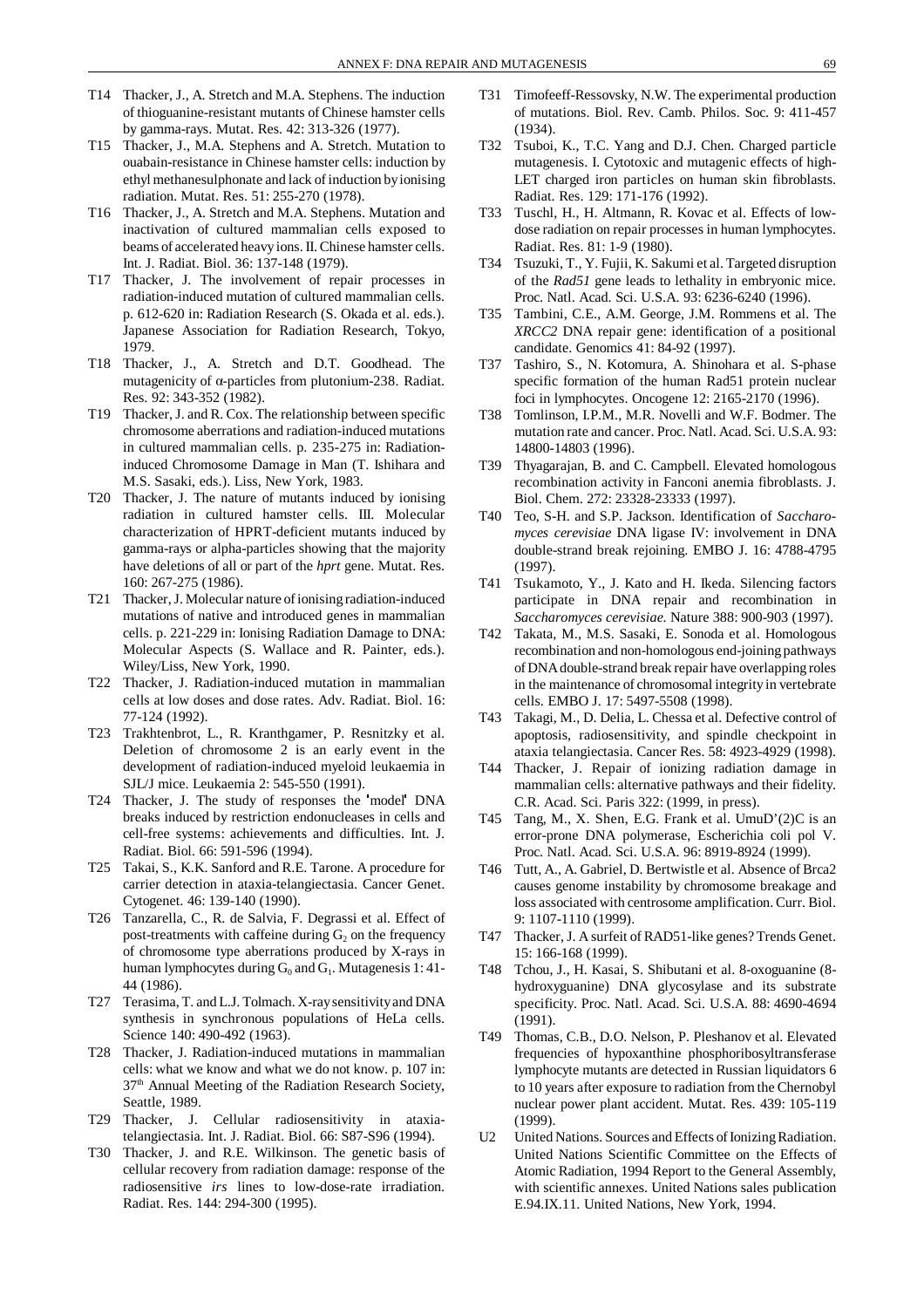- U3 United Nations. Sources and Effects of Ionizing Radiation. United Nations Scientific Committee on the Effects of Atomic Radiation, 1993 Report to the General Assembly, with scientific annexes. United Nations sales publication E.94.IX.2. United Nations, New York, 1993.
- U14 Umansky, S.R., B.A. Korol and P.A. Nelipovitch. *In vivo* DNA degradation in thymocytes of gamma-irradiated or hydrocortisone-treated rats. Biochim. Biophys. Acta 665: 9-17 (1981).
- U15 Utsumi, H. and M.S. Sasaki. Deficient repair of potentially lethal damage in actively growing ataxia telangiectasia cells. Radiat. Res. 97: 407-413 (1984).
- U16 Unzhakov, S.V., I.M. Vasilieva, I.A. Meliksetova et al. Adaptive response formation in lymphocytes from the children exposed to small doses of radiation as a result of the Chernobyl accident. Radiat. Biol. Ecol. 34: 827-831 (1994).
- U17 Ueno, A.M., D.B. Vannais, D.L. Gustafson et al. A low adaptive dose of gamma rays reduced the number and altered the spectrum of S1-mutants in human-hamster hybrid A<sub>L</sub> cells. Mutat. Res. 358: 161-169 (1996).
- U18 Usui, T., T. Ohta, H. Oshiumi et al. Complex formation and functional versatility of Mre11 of budding yeast in recombination. Cell 95: 705-716 (1998).
- V1 Vorechovsky, I., D. Scott, M.R. Haeney et al. Chromosomal radiosensitivity in common variable immune deficiency. Mutat. Res. 290: 255-264 (1993).
- V2 Vahakangas, K.H., J.M. Samet, R.A. Metcalf et al. Mutations of p53 and *ras* genes associated lung cancer from uranium miners. Lancet 339: 576-580 (1992).
- V3 Venitt, S. and P.J. Biggs. Radon, mycotoxins, p53 and uranium mining. Lancet 343: 795 (1994).
- V4 Vijayalaxmi and W. Burkart. Resistance and cross-resistance to chromosome damage in human blood lymphocytes adapted to bleomycin. Mutat. Res. 211: 1-5 (1989).
- V5 Vorechovsky, I., L. Luo, M.J.S. Dyer et al. Clustering of missense mutations in the ataxia-telangiectasia gene in a sporadic T-cell leukaemia. Nature Genet. 17: 96-99 (1997).
- V6 Varon, R., C. Vissinga, M. Platzer et al. Nibrin, a novel DNA double-strand break repair protein, is mutated in Nijmegen breakage syndrome. Cell 93: 467-476 (1998).
- V7 van der Burgt, I., K.H. Chrzanowska, D. Smeets et al. Nijmegen breakage syndrome. J. Med. Genet. 33:153-156 (1996).
- V8 Vorechovsky, I., D. Rasio, L. Luo et al. The *ATM* gene and susceptibility to breast cancer: analysis of 38 breast tumours reveals no evidence for mutation. Cancer Res. 56: 2726-2732 (1996).
- V9 Vorechovsky, I., L. Luo, A. Lindblom et al. *ATM* mutations in cancer families. Cancer Res. 56: 4130-4133 (1996).
- W1 Wallace, S.S. AP endonucleases and DNA glycosylases that recognize oxidative DNA damage. Environ. Mol. Mutagen. 12: 431-477 (1988).
- W2 Weichselbaum, R.R., J. Nove and J.B. Little. Deficient recoveryfrom potentiallylethal radiation damage in ataxia telangiectasia and xeroderma pigmentosum. Nature 271: 261-262 (1978).
- W3 Weichselbaum, R.R., J. Nove and J.B. Little. X-ray sensitivityof 53 human diploid fibroblast cell strains from patients with characterized genetic disorders. Cancer Res. 40: 920-925 (1980).
- W4 Weemaes, C.M.R., T.W.J. Hustinx, J.M.J.C. Scheres et al. New chromosome instability disorder: the Nijmegen breakage syndrome. Acta Paediatr. Scand. 70: 557-562 (1981).
- W5 Wegner, R.D., M. Metzger, F. Hanefelt et al. A new chromosome instability disorder confirmed by complementation studies. Clin. Genet. 33: 20-32 (1988).
- W6 Weinert, T.A. and L.H. Hartwell. The *rad9* gene controls the cell cycle response to DNA damage in *Saccharomyces cerevisae*. Science 241: 317-322 (1988).
- W7 Weinert, T.A. and L.H. Hartwell. Characterization of *RAD9* of *Saccharomyces cerevisiae* and evidence that its function acts posttranslationally in cell cycle arrest after DNA damage. Mol. Cell. Biol. 10: 6554-6564 (1990).
- W8 Williams, G.T. Programmed cell death apoptosis and oncogenesis. Cell 65: 1097-1098 (1991).
- W9 Woods, W.G., T.D. Byrne and T.H. Kim. Sensitivity of cultured cells to gamma radiation in a patient exhibiting marked *in vivo* radiation sensitivity. Cancer 62: 2341- 2345 (1988).
- W10 Woods, C.G., S.E. Bundey and A.M.R. Taylor. Unusual features in the inheritance of ataxia telangiectasia. Hum. Genet. 84: 555-562 (1990).
- W11 Walker, G.C. Mutagenesis and inducible responses to deoxyribonucleic acid damage in *Escherichia coli.* Microbiol. Rev. 48: 60-93 (1984).
- W12 Waldren, C., L. Correll, M.A. Sognier et al. Measurement of low levels of X-ray mutagenesis in relation to human disease. Proc. Natl. Acad. Sci. U.S.A. 83: 4839-4843 (1986).
- W13 Waghray, M., S. Al-Sedairy, P.T. Ozand et al. Cytogenetic characterization of ataxia telangiectasia heterozygotes using lymphoblastoid cell lines and chronic  $\gamma$ -irradiation. Hum. Genet. 84: 532-534 (1990).
- W14 Wagner, L.K. Risk of breast cancer in ataxiatelangiectasia. Lancet 326: 1358 (1992).
- W15 Wang, Z.-Q., S. Saigusa and M.S. Sasaki. Adaptive response to chromosome damage in cultured human lymphocytes primed with low doses of X-rays. Mutat. Res. 246: 179-186 (1991).
- W16 Warenius, H.M. and J.D. Down. RBE of fast neutrons for apoptosis in mouse thymocytes. Int. J. Radiat. Biol. 68: 625-629 (1995).
- W17 Watson, P. and H.T. Lynch. Extracolonic cancer in hereditary nonpolyposis colorectal cancer. Cancer 71:677-685 (1993).
- W18 Weeks, D.E., M.C. Paterson, K. Lange et al. Assessment of chronic  $\gamma$  radiosensitivity as an in vitro assay for<br>heterographs identification of the inductional political heterozygote identification of ataxia-telangiectasia. Radiat. Res. 128: 90-99 (1991).
- W19 Wei, Y.F., P. Robins, K. Carter et al. Molecular cloning and expression of human cDNAs encoding a novel DNA ligase IV and DNA ligase III, an enzyme active in DNA repair and recombination. Mol. Cell. Biol. 15: 3206-3216 (1995).
- W20 Weichselbaum, R.R., D.E. Hallahan, V. Sukhatme et al. Biological consequences of gene regulation after ionising radiation exposure. J. Natl. Cancer Inst. 83: 480-484 (1991).
- W21 West, C.M.L., S.A.G. Elyan, P. Berry et al. A comparison of the radiosensitivityof lymphocytes from normal donors, cancer patients, individuals with ataxia-telangiectasia (A-T) and A-T heterozygotes. Int. J. Radiat. Biol. 68: 197-203 (1995).
- W22 Whaley, J.M. and J.B. Little. Molecular characterization of hprt mutants induced by low- and high-LET radiations in human cells. Mutat. Res. 243: 35-45 (1990).
- W23 Wiencke, J.K., V. Afzal, G. Olivieri et al. Evidence that the [3 H] thymidine-induced adaptive response of human lymphocytes to subsequent doses of X-rays involves the induction of a chromosomal repair mechanism. Mutagenesis 1: 375-380 (1986).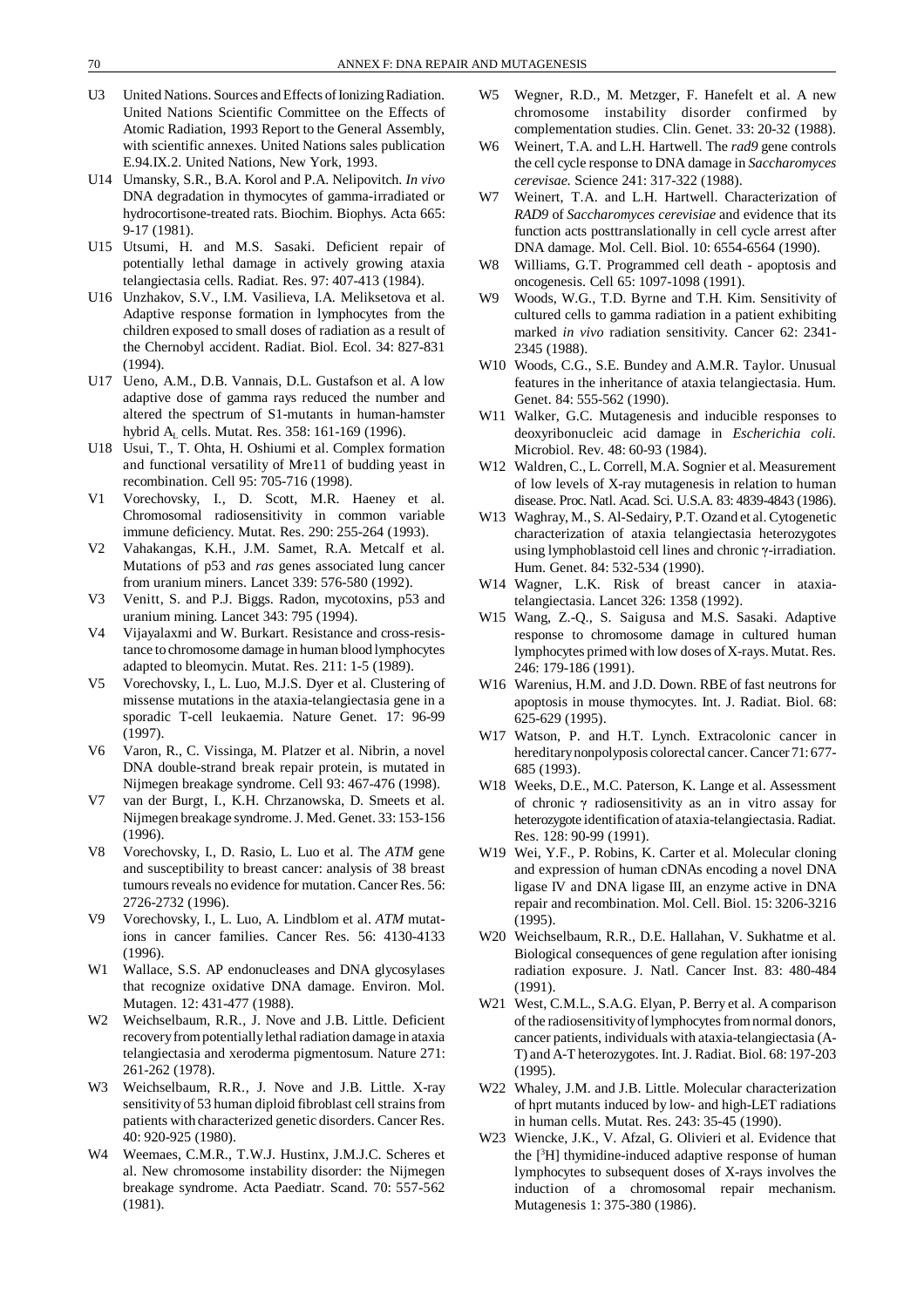- W24 Wiencke, J.K., J.D. Shadley, K.T. Kelsey et al. Failure of high-intensity x-ray treatments or densely-ionising fast neutrons to induce the adaptive response in human lymphocytes. p. 212 in: Proceedings of the 8th International Congress on Radiation Research, Volume 1 (E.M. Fielden et al., eds.). Edinburgh, 1987.
- W25 Winans, L.F., W.C. Dewey and C.M. Dettor. Repair of sublethal and potentially lethal X-ray damage in synchronous Chinese hamster cells. Radiat. Res. 52: 333-351 (1972).
- W26 Wojcik, A. and H. Tuschl. Indications of an adaptive response in C57BL mice pre-exposed in vivo to low doses of ionising radiation. Mutat. Res. 243: 67-73 (1990).
- W27 Wojcik, A. and C. Streffer. Application of a multiple fixation regimen to study the adaptive response to ionising radiation in lymphocytes of two human donors. Mutat. Res. 326: 109-116 (1995).
- W28 Wolff, S., R. Jostes, F.T. Cross et al. Adaptive response of human lymphocytes for the repair of radon-induced chromosomal damage. Mutat. Res. 250: 299-306 (1991).
- W29 Wolff, S., J.K. Wiencke, V. Afzal et al. The adaptive response of human lymphocytes to very low doses of ionising radiation: a case of induced chromosomal repair with the induction of specific proteins. p. 446-454 in: Low Dose Radiation (K.F. Baverstock and J.W. Stather, eds.). Taylor and Francis, London, 1989.
- W30 Wolff, R., R. Plaetke, A.J. Jeffreys et al. Unequal crossing over between homologous chromosomes is not the major mechanism involved in the generation of new alleles at VNTR loci. Genomics 5: 382-384 (1989).
- W31 Wooster, R., D. Ford, J. Mangion et al. Absence of linkage to the ataxia-telangiectasia locus in familial breast cancer. Hum. Genet. 92: 91-94 (1993).
- W32 Wouters, B. and L.D. Skarsgard. The response of a human tumor cell line to low radiation doses: evidence of enhanced sensitivity. Radiat. Res. 138: S76-S80 (1994).
- W33 Wyllie, A.H., J.F.R. Kerr and A.R. Currie. Cell death: the significance of apoptosis. Int. Rev. Cytol. 68: 251-306 (1980).
- W34 Wyllie, A.H. The genetic regulation of apoptosis. Curr. Opin. Genet. Dev. 5: 97-104 (1995).
- W35 Watt, P.M., E.J. Louis, R.H. Borts et al. Sgs1: a eukaryotic homolog of E. coli ReqQ that interacts with topoisomerase II in vivo and is required for faithful chromosome segregation. Cell 81: 253-260 (1995).
- W36 Weksberg, R., C. Smith, L. Anson-Cartwright et al. Bloom syndrome: a single complementation group defines patients of diverse ethnic origin. Am. J. Hum. Genet. 42: 816-824 (1988).
- W37 Whitney, M., M. Thayer, C. Reifsteck et al. Microcellmediated chromosome transfer maps the Fanconi anaemia group D gene to chromosome 3p. Nature Genet. 11: 341- 343 (1995).
- W38 Watson, G.E., S.A. Lorimore and E.G. Wright. Long-term  $in$  *vivo* transmission of  $\alpha$ -particle-induced chromosomal instability in murine haemopoietic cells. Int. J. Radiat. Biol. 69: 175-182 (1996).
- W39 Ward, J.F. DNA damage produced byionizing radiation in mammalian cells: identities, mechanisms of formation and reparability. Prog. Nucleic Acid Res. Mol. Biol. 35: 95- 125 (1988).
- W40 Weissenborn, U. and C. Streffer. Analysis of structural and numerical chromosomal anomalies at the first, second and third mitosis after irradiation of one-cell mouse embryos with X-rays or neutrons. Int. J. Radiat. Biol. 54: 381-394 (1988).
- W41 Weissenborn, U. and C. Streffer. The one-cell mouse embryo: cell cycle-dependent radiosensitivity and development of chromosomal anomalies in post-radiation cell cycles. Int. J. Radiat. Biol. 54: 659-674 (1988).
- W42 Weissenborn, U. and C. Streffer. Analysis of structural and numerical chromosomal aberrations at the first and second mitosis after X irradiation of two-cell mouse embryos. Radiat. Res. 117: 214-220 (1989).
- W43 Ward, J.F. Molecular mechanisms of radiation-induced damage to nucleic acids. Adv. Radiat. Biol. 5: 181-239 (1975).
- W44 Ward, J.F. The complexity of DNA damage: relevance to biological consequences. Int. J. Radiat. Biol. 66: 427-432 (1994).
- W45 Wilson, D.M. and L.H. Thompson. Life without DNA repair. Proc. Natl. Acad. Sci. U.S.A. 94: 12754-12757 (1997).
- W46 Wilson, T.E., U. Grawunder and M.R. Lieber. Yeast DNA ligase IV mediates non-homologous DNA end joining. Nature 388: 495-498 (1997).
- W47 Westphal, C.H., C. Schmaltz, S. Rowan et al. Genetic interactions between *atm* and *p53* influence cellular proliferation and irradiation-induced cell cycle checkpoints. Cancer Res. 57: 1664-1667 (1997).
- W48 Wojcik, A., K. Bonk, W-U. Muller et al. Do DNA doublestrand breaks induced by AluI lead to development of novel aberrations in the second and third post-treatment mitosis? Radiat. Res. 145: 119-127 (1996).
- W49 Wang, Y.A., A. Elson and P. Leder. Loss of p21 increases sensitivity to ionizing radiation and delays the onset of lymphoma in atm-deficient mice. Proc. Natl. Acad. Sci. U.S.A. 94: 14590-14595 (1997).
- W50 Wright, J.A., K.S. Keegan, D.R. Herendeen et al. Protein kinase mutants of human ATR increase sensitivity to UV and ionizing radiation and abrogate cell cycle checkpoint control. Proc. Natl. Acad. Sci. U.S.A. 95: 7445-7450 (1998).
- W51 Wu, L-J., G. Randers-Pehrson, A. Xu et al. Targeted cytoplasmic irradiation with alpha particles induces mutations in mammalian cells. Proc. Natl. Acad. Sci. U.S.A. 96: 4959-4964 (1999).
- W52 Wood, R.D. Nucleotide excision repair in mammalian cells. J. Biol. Chem. 272: 23465-23468 (1997).
- W53 Wishkerman, V.Y., M.R. Quastel, A. Douvdevani et al. Somatic mutations at the glycophorin A (GPA) locus measured in red cells of Chernobyl liquidators who immigrated to Israel. Environ. Health Perspect. 105:1451- 1454 (1997).
- X1 Xia, F., S.A. Amundson, J.A. Nickoloff et al. Different capacities for recombination in closely related human lymphoblastoid cell lines with different mutational responses. Mol. Cell. Biol. 14: 5850-5857 (1994).
- X2 Xia, F., X. Wang, Y-H. Wang et al. Altered p53 status correlates with differences in sensitivity to radiationinduced mutation and apoptosis in two closely related human lymphoblast lines. Cancer Res. 55: 12-15 (1995).
- X3 Xu, Y., T. Ashley, E.B. Brainerd et al. Targeted disruption of *ATM* leads to growth retardation, chromosomal fragmentation during meiosis, immune defects, and thymic lymphoma. Genes Dev. 10:2411-2422  $(1996)$
- X4 Xu, Y. and D. Baltimore. Dual roles of ATM in the cellular response to radiation and in cell growth control. Genes Dev. 10: 2401-2410 (1996).
- X5 Xanthoudakis, S., G. Miao, F. Wang et al. Redox activation of Fos-Jun DNA binding activity is mediated by a DNA repair enzyme. EMBO J. 11: 3323-3335 (1992).